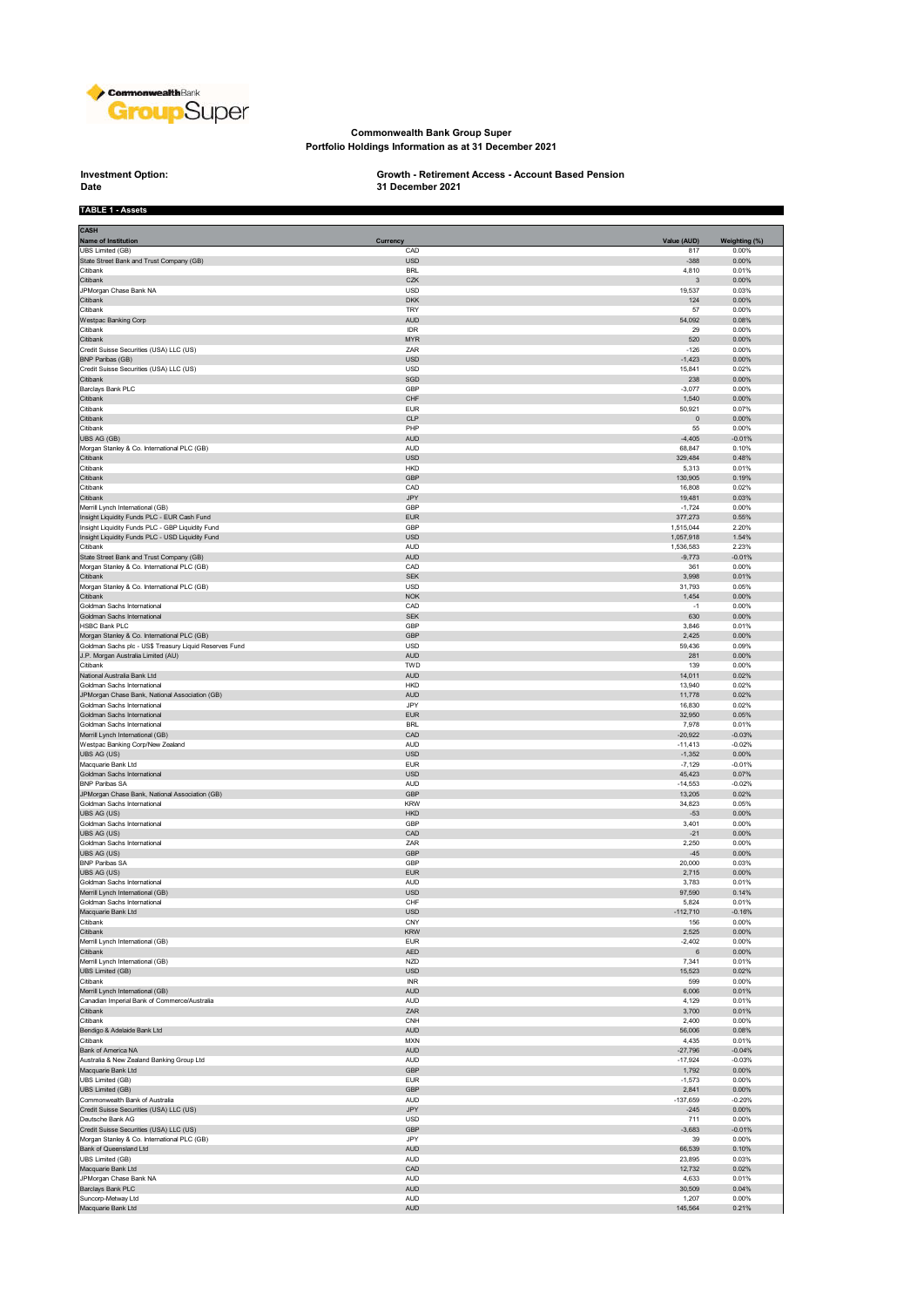| The Bank of New York Mellon SA/NV (BE)       | <b>AUD</b> | $-41.706$       | $-0.06%$ |
|----------------------------------------------|------------|-----------------|----------|
| Citibank                                     | <b>NZD</b> | 1.759           | 0.00%    |
| <b>UBS Limited (GB)</b>                      | JPY        | 2.596           | 0.00%    |
| BetaShares Australian High Interest Cash ETF | <b>AUD</b> | 120,627         | 0.18%    |
| Barclays Bank PLC                            | <b>USD</b> | $-129$          | 0.00%    |
| Morgan Stanley & Co. International PLC (GB)  | SGD        | $-783$          | 0.00%    |
| Credit Suisse Securities (USA) LLC (US)      | <b>MXN</b> | $-142$          | 0.00%    |
| Citibank                                     | <b>ILS</b> | 122             | 0.00%    |
| Credit Suisse Securities (USA) LLC (US)      | <b>NZD</b> | 2.184           | 0.00%    |
| Credit Suisse Securities (USA) LLC (US)      | PLN        | 19              | 0.00%    |
| Morgan Stanley & Co. International PLC (GB)  | CHF        | 679             | 0.00%    |
| Credit Suisse Securities (USA) LLC (US)      | <b>EUR</b> | $-1,318$        | 0.00%    |
| Morgan Stanley & Co. International PLC (GB)  | <b>EUR</b> | 15              | 0.00%    |
| Credit Suisse Securities (USA) LLC (US)      | <b>AUD</b> | 4.512           | 0.01%    |
| Credit Suisse Securities (USA) LLC (US)      | <b>SEK</b> | 379             | 0.00%    |
| Credit Suisse Securities (USA) LLC (US)      | CHF        | 546             | 0.00%    |
| Credit Suisse Securities (USA) LLC (US)      | <b>NOK</b> | 72              | 0.00%    |
| Citibank                                     | PLN        | 216             | 0.00%    |
| UBS AG (AU)                                  | <b>AUD</b> | 607             | 0.00%    |
| Citibank                                     | THB        | 600             | 0.00%    |
| J.P. Morgan Securities LLC (US)              | <b>AUD</b> | $\mathfrak{p}$  | 0.00%    |
| Credit Suisse Securities (USA) LLC (US)      | CAD        | $-36$           | 0.00%    |
| Bank of America NA                           | <b>USD</b> | 13,646          | 0.02%    |
| Citibank                                     | COP        | 10 <sup>1</sup> | 0.00%    |
| Citibank                                     | QAR        | 14              | 0.00%    |
| <b>Total</b>                                 |            | 5,754,486       | 8.36%    |

**FIXED INCOME** Investment in non-associated entities;

| Held directly or by associated entities or by PSTs                            |                  |                   |
|-------------------------------------------------------------------------------|------------------|-------------------|
| Externally managed<br>Name of Fund Manager                                    | Value (AUD)      | Weighting (%)     |
| Boeing Co/The                                                                 | 3,970            | 0.01%             |
| Series 2021-1 Harvey Trust                                                    | 4,382            | 0.01%             |
| First-Citizens Bank & Trust Co                                                | 3,257            | 0.00%             |
| Prosus NV                                                                     | 2,542            | 0.00%             |
| Wellfleet CLO X LTD                                                           | 18,791           | 0.03%             |
| Level 3 Financing Inc<br>Citibank                                             | 2,611            | 0.00%             |
| Huarong Finance 2019 Co Ltd                                                   | 6,143<br>1,270   | 0.01%<br>0.00%    |
| Gazprom OAO Via Gaz Capital SA                                                | 2,520            | 0.00%             |
| Marble Point Clo X Ltd                                                        | 1,955            | 0.00%             |
| MasTec Inc                                                                    | 2,735            | 0.00%             |
| Progress 2012-2 Trust                                                         | 3,665            | 0.01%             |
| Verizon Communications Inc                                                    | 19,459           | 0.03%             |
| Patrizia                                                                      | 10,216           | 0.01%             |
| Playtech Plc                                                                  | 2,624            | 0.00%             |
| Mill City Mortgage Loan Trust 2017-2                                          | 669              | 0.00%             |
| PACCAR Financial Corp                                                         | 1,611            | 0.00%             |
| Progress 2020-1 Trust<br>American Express Co                                  | 4,066<br>507     | 0.01%<br>0.00%    |
| Macquarie Bank Ltd                                                            | 28,411           | 0.04%             |
| Benchmark 2021-B26 Mortgage Trust                                             | 2,347            | 0.00%             |
| Thermo Fisher Scientific Finance I BV                                         | 1,649            | 0.00%             |
| ETSA Utilities Finance Pty Ltd                                                | 5,949            | 0.01%             |
| DEXUS Finance Pty Ltd                                                         | 2,417            | 0.00%             |
| Mahle GmbH                                                                    | 728              | 0.00%             |
| Santos Finance Ltd                                                            | 10,823           | 0.02%             |
| Air Lease Corp<br><b>Logicor Financing Sarl</b>                               | 5,454<br>3,789   | 0.01%<br>0.01%    |
| Commonwealth Bank of Australia                                                | 3,221            | 0.00%             |
| JPMorgan Chase & Co                                                           | 3,105            | 0.00%             |
| iShares EUR High Yield Corp Bond ESG UCITS ETF                                | 99,132           | 0.14%             |
| Freddie Mac STACR Remic Trust 2020-DNA2                                       | 1,838            | 0.00%             |
| BNY Mellon Efficient U.S. High Yield Beta Fund                                | 46,759           | 0.07%             |
| T-Mobile USA Inc                                                              | 4,645            | 0.01%             |
| French Republic Government Bond OAT                                           | 7,765            | 0.01%             |
| IHO Verwaltungs GmbH                                                          | 3,029            | 0.00%             |
| Suncorp Group Ltd                                                             | 10,792           | 0.02%             |
| Ingevity Corp<br>Westpac Banking Corp/New Zealand                             | 952<br>14,279    | 0.00%<br>0.02%    |
| CaixaBank SA                                                                  | 4,708            | 0.01%             |
| Kingdom of Belgium Government Bond                                            | 4,911            | 0.01%             |
| Lonsdale Finance Pty Ltd                                                      | 26,214           | 0.04%             |
| Centene Corp                                                                  | 828              | 0.00%             |
| <b>APT Pipelines Ltd</b>                                                      | 9,716            | 0.01%             |
| Arconic Inc                                                                   | 655              | 0.00%             |
| Dryden 77 CLO Ltd                                                             | 17,490           | 0.03%             |
| Victoria Power Networks Finance Pty Ltd                                       | 16,630           | 0.02%             |
| Royal Bank of Scotland Group PLC                                              | 12,624           | 0.02%             |
| <b>CSC Holdings LLC</b><br>AIB Group PLC                                      | 1,354<br>16,015  | 0.00%<br>0.02%    |
| ICG US CLO 2017-1 Ltd                                                         | 3,893            | 0.01%             |
| Western Australian Treasury Corp                                              | 45,956           | 0.07%             |
| Volvo Treasury AB                                                             | 3,326            | 0.00%             |
| QBE Insurance Group Ltd                                                       | 14,474           | 0.02%             |
| Pacific Gas & Electric Co                                                     | 2,843            | 0.00%             |
| Australia & New Zealand Banking Group Ltd/United Kingdom                      | 13,189           | 0.02%             |
| CANPACK SA / Eastern PA Land Investment Holding LLC                           | 967              | 0.00%             |
| Deutsche Telekom International Finance BV                                     | 3,322            | 0.00%<br>0.35%    |
| United Kingdom Gilt<br>Perth Airport Pty Ltd                                  | 240,254<br>1,783 | 0.00%             |
| <b>BWP Trust</b>                                                              | 1,845            | 0.00%             |
| Energy Partnership Gas Pty Ltd                                                | 3,691            | 0.01%             |
| QPH Finance Co Pty Ltd                                                        | 14,485           | 0.02%             |
| Energy Transfer Equity LP                                                     | 1,494            | 0.00%             |
| Woolworths Group Ltd                                                          | 14,240           | 0.02%             |
| Minerals Technologies Inc                                                     | 2,750            | 0.00%             |
| General Motors Co                                                             | 1,402            | 0.00%             |
| Virgin Media Secured Finance PLC                                              | 913              | 0.00%             |
| Volkswagen Bank GmbH                                                          | 776<br>2,645     | 0.00%<br>$0.00\%$ |
| Essilor International Cie Generale d'Optique SA<br>Westpac Banking Corp       | 43,016           | 0.06%             |
| Russian Foreign Bond - Eurobond                                               | 11,377           | 0.02%             |
| Republic of Austria Government Bond                                           | 2,692            | 0.00%             |
| Coles Group Treasury Pty Ltd                                                  | 16,938           | 0.02%             |
| Schroder International Selection Fund - Global Corporate Bond                 | 148,052          | 0.21%             |
| Scentre Group Trust 2                                                         | 21,993           | 0.03%             |
| BNY Mellon Global Funds PLC - Bny Mellon Efficient US Fallen Angels Beta Fund | 69,609           | 0.10%             |
| International Flavors & Fragrances Inc                                        | 2,641            | $0.00\%$          |
| Vale Overseas Ltd                                                             | 153              | 0.00%             |
| Ford Motor Credit Co LLC                                                      | 7,150            | 0.01%             |
| Aurizon Network Pty Ltd<br>STACR Trust 2018-HRP1                              | 8,456<br>1,665   | 0.01%<br>$0.00\%$ |
| Italy Buoni Poliennali Del Tesoro                                             | 42,187           | 0.06%             |
|                                                                               |                  |                   |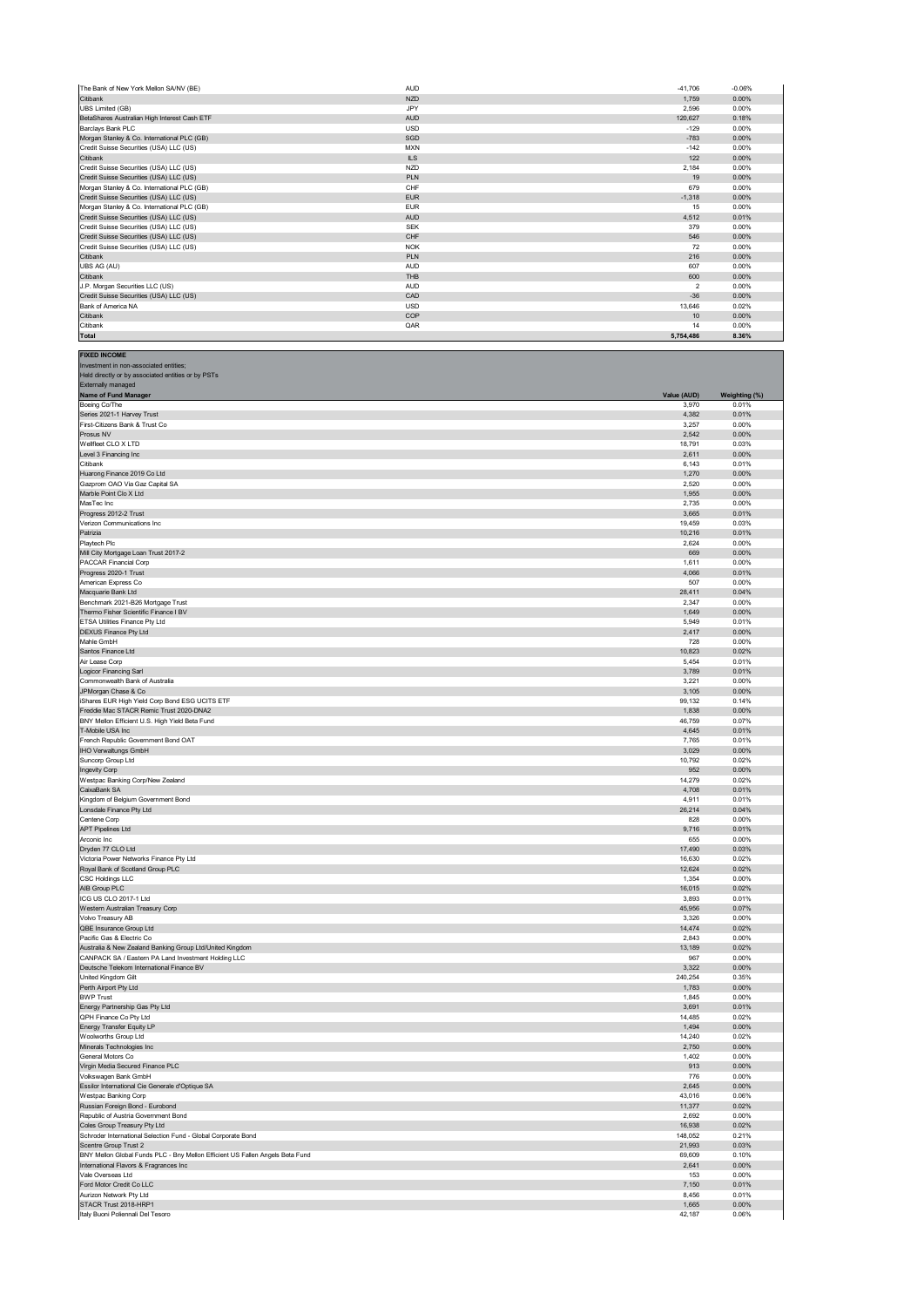|                                                                                                             | 1,182            | 0.00%             |
|-------------------------------------------------------------------------------------------------------------|------------------|-------------------|
| AerCap Ireland Capital DAC / AerCap Global Aviation Trust                                                   | 5,195            | 0.01%             |
| Japan Government Forty Year Bond                                                                            | 10,165           | 0.01%             |
| CPPIB Capital Inc<br>DP World Crescent Ltd                                                                  | 1,697<br>1,544   | 0.00%<br>0.00%    |
| Federal Home Loan Mortgage Corp                                                                             | 5,568            | 0.01%             |
| Haus European Loan Conduit No 39 DAC                                                                        | 3,677            | 0.01%             |
| Trustee for Series 2021-1 Reds Ehp Trust/ The                                                               | 12,094           | 0.02%             |
| Wells Fargo Commercial Mortgage Trust 2019-C53                                                              | 3,421            | $0.00\%$          |
| CPIF Finance Pty Ltd                                                                                        | 13,994           | 0.02%             |
| John Deere Financial Ltd<br>Freddie Mac Pool                                                                | 7,725            | 0.01%             |
| Pension Insurance Corp PLC                                                                                  | 18,575<br>1,487  | 0.03%<br>0.00%    |
| SGSP Australia Assets Pty Ltd                                                                               | 9,801            | 0.01%             |
| Landwirtschaftliche Rentenbank                                                                              | 17,866           | 0.03%             |
| New Terminal Financing Co Pty Ltd                                                                           | 11,780           | 0.02%             |
| United Technologies Corp                                                                                    | 61               | $0.00\%$          |
| Deutsche Bank AG/New York NY                                                                                | 6,116            | 0.01%             |
| European Union                                                                                              | 18,832           | 0.03%             |
| Stratton Mortgage Funding 2019-1 PLC                                                                        | 5,935            | 0.01%             |
| WP Carey Inc<br>Primrose Residential 2021-1 DAC                                                             | 976<br>3,460     | 0.00%<br>0.01%    |
| Deutsche Bank AG                                                                                            | 3,945            | 0.01%             |
| Santander UK Group Holdings PLC                                                                             | 5,293            | 0.01%             |
| Lloyds Banking Group PLC                                                                                    | 6,700            | 0.01%             |
| CYBG PLC                                                                                                    | 3,077            | 0.00%             |
| Ramsay Health Care Ltd                                                                                      | 3,380            | 0.00%             |
| CFCRE Commercial Mortgage Trust 2016-C6                                                                     | 892              | 0.00%             |
| Japan Government Thirty Year Bond                                                                           | 14,377           | 0.02%             |
| General Motors Financial Co Inc<br>ZF Finance GmbH                                                          | 17,558<br>2,300  | 0.03%<br>0.00%    |
| Schroder ISF Securitised Credit                                                                             | 147,878          | 0.21%             |
| Wesfarmers Ltd                                                                                              | 3,413            | 0.00%             |
| Mortgage House RMBS Series 2021-2                                                                           | 7,959            | 0.01%             |
| Medallion Trust Series 2012-1                                                                               | 238              | 0.00%             |
| American International Group Inc                                                                            | 174              | 0.00%             |
| Origin Energy Finance Ltd                                                                                   | 15,518           | 0.02%             |
| Berry Global Inc                                                                                            | 2,769            | 0.00%             |
| <b>AFG 2021-1 Trust</b><br>Llitst Finance Pty Ltd                                                           | 10,260           | 0.01%<br>0.00%    |
| Fonterra Co-operative Group Ltd                                                                             | 3,327<br>2,725   | 0.00%             |
| Anheuser-Busch Cos LLC / Anheuser-Busch InBev Worldwide Inc                                                 | 626              | 0.00%             |
| Citycon OYJ                                                                                                 | 2,822            | 0.00%             |
| Charter Hall Exchange Finance Pty Ltd                                                                       | 13,389           | 0.02%             |
| Mirvac Group Finance Ltd                                                                                    | 5,414            | 0.01%             |
| Freddie Mac Stacr Remic Trust 2020-DNA1                                                                     | 1,390            | 0.00%             |
| Allianz SE                                                                                                  | 2,742            | 0.00%             |
| Schroder International Selection Fund - Emerging Markets Debt Absolute Return                               | 87,487           | 0.13%             |
| Electricite de France SA<br>Wells Fargo Commercial Mortgage Trust 2016-C37                                  | 3,937<br>602     | 0.01%<br>0.00%    |
| Series 2013-2 WST Trust                                                                                     | 557              | 0.00%             |
| AT&T Inc                                                                                                    | 21,589           | 0.03%             |
| Harbour                                                                                                     | 6,992            | 0.01%             |
| UniCredit SpA                                                                                               | 21,345           | 0.03%             |
| New Zealand Government Bond                                                                                 | 20,578           | 0.03%             |
| Zip Master Trust Series 2020-1                                                                              | 5,709            | 0.01%             |
| Newmont Mining Corp<br>DBS Group Holdings Ltd                                                               | 812<br>6,719     | $0.00\%$<br>0.01% |
| VER Finco Pty Ltd                                                                                           | 2,264            | 0.00%             |
| Summer BC Holdco B SARL                                                                                     | 7,839            | 0.01%             |
| United States Treasury Note/Bond                                                                            | 252,011          | 0.37%             |
|                                                                                                             | 6,124            | 0.01%             |
| <b>Tudor Rose Mortgages</b>                                                                                 |                  |                   |
| Bank 2019-BNK19                                                                                             | 591              | 0.00%             |
| JDE Peet's BV                                                                                               | 961              | 0.00%             |
| Banijay Entertainment SASU                                                                                  | 2,567            | 0.00%             |
| Air Canada                                                                                                  | 943              | 0.00%             |
| Citigroup Commercial Mortgage Trust 2017-P7                                                                 | 688              | 0.00%             |
| Zip Master Trust Series 2021-2                                                                              | 9,353            | 0.01%             |
| Isle of Man Government International Bond                                                                   | 1,075            | 0.00%             |
| Progress 2019-1 Trust<br><b>TOTAL SA</b>                                                                    | 4,237<br>2.626   | 0.01%<br>0.00%    |
| Kreditanstalt fuer Wiederaufbau                                                                             | 135,548          | 0.20%             |
| AusNet Services Holdings Pty Ltd                                                                            | 17,296           | 0.03%             |
| Agence Francaise de Developpement                                                                           | 3,597            | 0.01%             |
| Anheuser-Busch InBev SA/NV                                                                                  | 1,414            | $0.00\%$          |
| Vicinity Centres Trust                                                                                      | 22,405           | 0.03%             |
| Liberty Interactive Corp QVC Group                                                                          | 269              | 0.00%             |
| Zip Master Trust Series 2021-1<br>Mileage Plus Holdings LLC / Mileage Plus Intellectual Property Assets Ltd | 14,800<br>9,721  | 0.02%<br>0.01%    |
| Realty Income Corp                                                                                          | 2,529            | 0.00%             |
| Seagate HDD Cayman                                                                                          | 3,172            | 0.00%             |
| Vertical Midco GmbH                                                                                         | 6,495            | 0.01%             |
| London Wall Mortgage Capital PLC                                                                            | 1,757            | $0.00\%$          |
| Australia Treasury Bill                                                                                     | 536,380          | 0.78%             |
| Solaris Trust 2021-1                                                                                        | 1,862            | 0.00%             |
| Salute Series 2021-1                                                                                        | 1,739            | 0.00%             |
| American Airlines Inc                                                                                       | 15,365           | 0.02%             |
| <b>Barclays PLC</b><br>Sedibelo Platinum Mines Ltd                                                          | 15,086<br>372    | 0.02%<br>0.00%    |
| Samhallsbyggnadsbolaget i Norden AB                                                                         | 2,377            | 0.00%             |
| Societe Generale SA                                                                                         | 3,528            | 0.01%             |
| Ziggo BV                                                                                                    | 4,015            | 0.01%             |
| Mercury NZ Ltd                                                                                              | 2,365            | 0.00%             |
| Moody's Corp                                                                                                | 1,652            | 0.00%             |
| Vmed O2 UK Financing I PLC                                                                                  | 17,600           | 0.03%             |
| <b>BANK 2018-BNK14</b><br>NXP BV / NXP Funding LLC / NXP USA Inc                                            | 1,014<br>1,630   | 0.00%<br>0.00%    |
| Delta Air Lines Inc / SkyMiles IP Ltd                                                                       | 10,100           | 0.01%             |
| Calpine Corp                                                                                                | 796              | 0.00%             |
| South Australian Government Financing Authority                                                             | 148,029          | 0.21%             |
| Scania CV AB                                                                                                | 1,857            | 0.00%             |
| Pinewood Finance Co Ltd                                                                                     | 1,372            | 0.00%             |
| Intesa Sanpaolo SpA                                                                                         | 19,094           | 0.03%             |
| Iliad Holding SAS                                                                                           | 8,260            | 0.01%             |
| Banco Santander SA                                                                                          | 17,881<br>13,818 | 0.03%<br>0.02%    |
| Banco Bilbao Vizcaya Argentaria SA<br>Valeant Pharmaceuticals International Inc                             | 2,572            | 0.00%             |
| Fannie Mae Pool                                                                                             | 24,251           | 0.04%             |
| Colombia Government International Bond                                                                      | 1,175            | 0.00%             |
| La Mondiale SAM                                                                                             | 739              | 0.00%             |
| Finsbury Square                                                                                             | 5,927            | 0.01%             |
| National Highways Authority of India                                                                        | 4,027            | 0.01%             |
| Portugal Obrigacoes do Tesouro OT<br>BioPharma Credit PLC/The Fund                                          | 4,125            | 0.01%<br>0.04%    |
| Freddie Mac STACR REMIC Trust 2020-DNA5                                                                     | 28,857<br>675    | $0.00\%$          |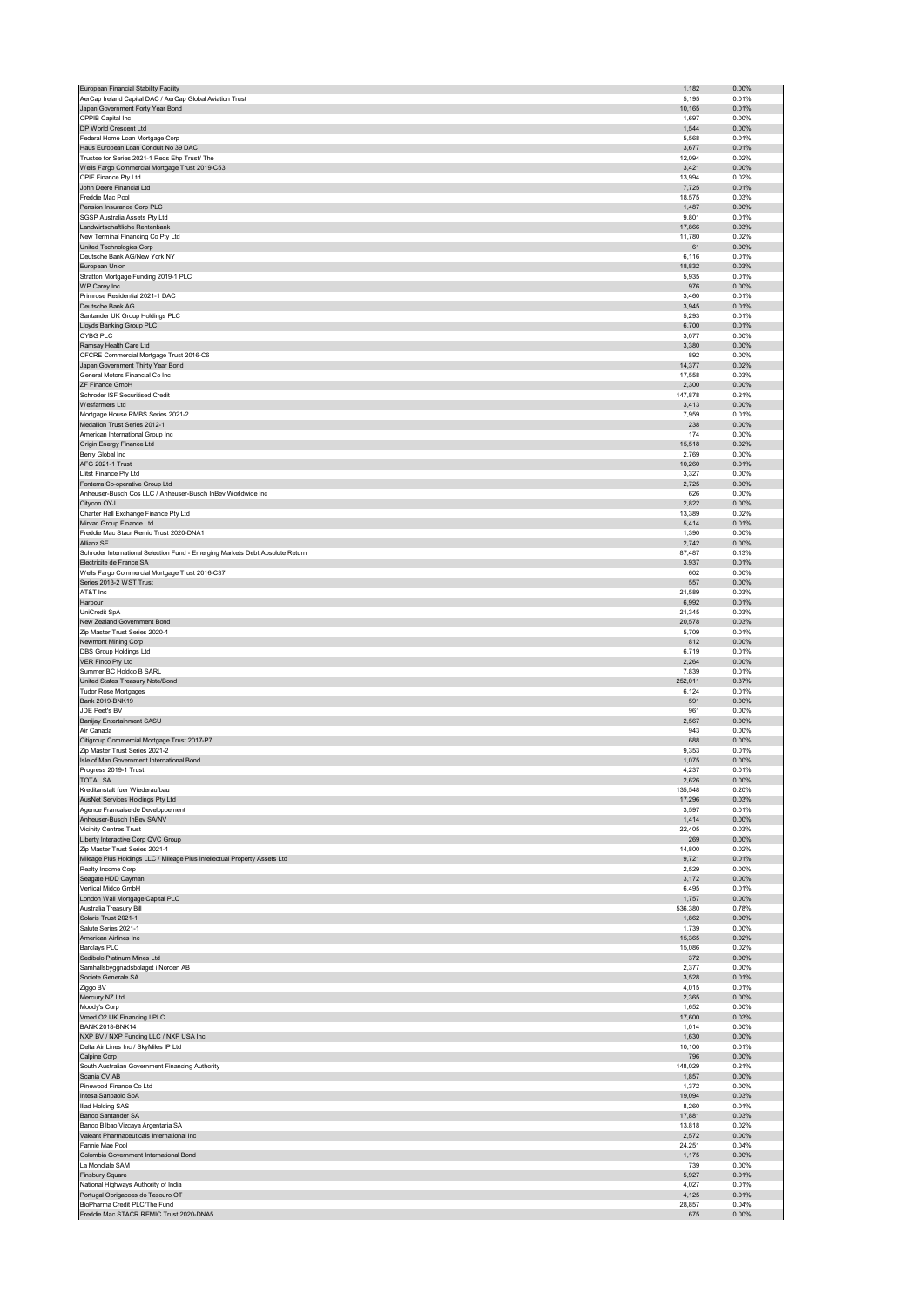| MF1 2021-FL6 Ltd                                                                              | 2,258            | 0.00%             |
|-----------------------------------------------------------------------------------------------|------------------|-------------------|
| ABN AMRO Bank NV                                                                              | 1,596            | 0.00%             |
| Connecticut Avenue Securities Trust 2021-R03                                                  | 758              | 0.00%             |
| JPMorgan Chase Bank NA<br>CIP Funding Pty Ltd                                                 | 3,050<br>2,343   | 0.00%<br>0.00%    |
| Mexico Government International Bond                                                          | 3,859            | 0.01%             |
| Progress Residential 2021-SFR11 Trust                                                         | 833              | 0.00%             |
| Norinchukin Bank/The                                                                          | 2,881            | 0.00%             |
| Korea Development Bank/The                                                                    | 7,054            | 0.01%             |
| Western Digital Corp                                                                          | 491              | 0.00%             |
| Japan Government Two Year Bond                                                                | 41,423           | 0.06%             |
| Steele Creek CLO 2019-1 LTD<br>Mexico City Airport Trust                                      | 3,582<br>2,677   | 0.01%<br>0.00%    |
| AbbVie Inc                                                                                    | 5,232            | 0.01%             |
| Verus Securitization Trust 2021-8                                                             | 648              | 0.00%             |
| Morgan Stanley                                                                                | 1,727            | 0.00%             |
| Fannie Mae                                                                                    | 6                | 0.00%             |
| Peruvian Government International Bond                                                        | 226              | 0.00%             |
| iShares USD High Yield Corp Bond ESG UCITS ETF                                                | 23,309           | 0.03%             |
| Edith Cowan University                                                                        | 1,903            | 0.00%             |
| Hyundai Capital America                                                                       | 5,263            | 0.01%             |
| <b>CSMC 2021-NQM8</b><br>Bundesrepublik Deutschland Bundesanleihe                             | 648<br>60,020    | 0.00%<br>0.09%    |
| Mizuho Bank Ltd/Sydney                                                                        | 137,621          | 0.20%             |
| National Australia Bank Ltd                                                                   | 17,634           | 0.03%             |
| AFG 2021-2 Trust                                                                              | 7,207            | 0.01%             |
| Light Trust 2019-1                                                                            | 10,173           | 0.01%             |
| Driver Australia Six Trust                                                                    | 2,847            | 0.00%             |
| Sumitomo Chemical Co Ltd                                                                      | 151,378          | 0.22%             |
| Broadcom Inc                                                                                  | 3,809            | 0.01%             |
| Ensemble Investment Corp SA                                                                   | 64,029           | 0.09%<br>0.00%    |
| Volksbank Wien AG<br>MPT Operating Partnership LP / MPT Finance Corp                          | 3,000<br>4,203   | 0.01%             |
| Silver Arrow Australia Series 2019-1 Trust                                                    | 3,119            | $0.00\%$          |
| ING Bank Australia Ltd                                                                        | 2,358            | 0.00%             |
| Bank of Ireland Group PLC                                                                     | 4,199            | 0.01%             |
| Bank of Nova Scotia/The                                                                       | 4,116            | 0.01%             |
| Paragon Mortgages No 12 PLC                                                                   | 6,973            | 0.01%             |
| GTA Finance Co Pty Ltd                                                                        | 2,288            | 0.00%             |
| Teledyne Technologies Inc                                                                     | 2,729            | 0.00%             |
| Banco Mercantil del Norte SA/Grand Cayman                                                     | 1,299            | 0.00%             |
| GPT Wholesale Office Fund No 1                                                                | 2,454            | $0.00\%$<br>0.01% |
| Enel SpA<br>Ginnie Mae                                                                        | 4,839<br>-8      | 0.00%             |
| Tesco Corporate Treasury Services PLC                                                         | 2,173            | 0.00%             |
| Hongkong & Shanghai Banking Corp Ltd/Sydney The                                               | 4,692            | 0.01%             |
| Aurizon Finance Pty Ltd                                                                       | 3,434            | 0.00%             |
| Adevinta ASA                                                                                  | 759              | 0.00%             |
| Asian Development Bank                                                                        | 5,938            | 0.01%             |
| Asciano Finance Ltd                                                                           | 14,778           | 0.02%             |
| Queensland Treasury Corp                                                                      | 547,883          | 0.80%             |
| Light Trust 2018-1                                                                            | 3,345            | 0.00%             |
| Sydney Airport Finance Co Pty Ltd                                                             | 5,147            | 0.01%             |
| Gatwick Funding Ltd<br>Ale Direct Property Trust                                              | 879<br>7,097     | 0.00%<br>0.01%    |
| <b>BPCE SA</b>                                                                                | 5,659            | 0.01%             |
| Nexi SpA                                                                                      | 907              | 0.00%             |
| ConQuest 2019-2 Trust                                                                         | 9,525            | 0.01%             |
| Heathrow Funding Ltd                                                                          | 1,470            | 0.00%             |
| Toyota Finance Australia Ltd                                                                  | 12,787           | 0.02%             |
| Durst Organization Inc/The                                                                    | 3,400            | 0.00%             |
| Export-Import Bank of Korea                                                                   | 2,359            | 0.00%             |
| DWPF Finance Pty Ltd                                                                          | 1,681            | 0.00%             |
| Bendigo & Adelaide Bank Ltd                                                                   | 2,380            | 0.00%             |
| WestConnex Finance Co Pty Ltd<br>DBNGP Finance Co Pty Ltd                                     | 26,963<br>1,881  | 0.04%<br>0.00%    |
| Australia Pacific Airports Melbourne Pty Ltd                                                  | 6,724            | 0.01%             |
| Caltex Australia Ltd                                                                          | 18,792           | 0.03%             |
| ConnectEast Finance Pty Ltd                                                                   | 2,460            | 0.00%             |
| NBN Co Ltd                                                                                    | 17,728           | 0.03%             |
| Computershare US Inc.                                                                         | 2.384            | 0.00%             |
| AMP Life Ltd                                                                                  | 3,460            | 0.01%             |
| Vermilion Bond Trust 2021 in respect of Series 1                                              | 6,482            | 0.01%             |
| Tasmanian Public Finance Corp                                                                 | 52,705           | 0.08%             |
| FP Turbo Series 2021-1 Trust                                                                  | 8,419<br>207,189 | 0.01%<br>0.30%    |
| Schroder ISF Asian Credit Opportunities<br>Triton Bond Trust 2021 in respect of Series 1      | 9,920            | 0.01%             |
| Western Sydney University                                                                     | 2,667            | 0.00%             |
| METRO Finance 2020-1 Trust                                                                    | 3,268            | 0.00%             |
| Pioneer Natural Resources Co                                                                  | 316              | 0.00%             |
|                                                                                               |                  | 0.01%             |
| Firstmac Mortgage Funding Trust No. 4 Series 2-2020                                           | 5,376            |                   |
| Blackstone Property Partners Europe Holdings Sarl                                             | 6,441            | 0.01%             |
| Cellnex Finance Co SA                                                                         | 3,607            | 0.01%             |
| Qantas Airways Ltd                                                                            | 7,511            | 0.01%             |
| Kraft Heinz Foods Co                                                                          | 1,582            | 0.00%             |
| Canadian Imperial Bank of Commerce<br>NSW Electricity Networks Finance Pty Ltd                | 7,092<br>14,782  | 0.01%<br>0.02%    |
| Lukoil Securities BV                                                                          | 4,113            | 0.01%             |
| iShares China CNY Bond UCITS ETF                                                              | 57,563           | 0.08%             |
| SMART ABS Series 2019-1 Trust                                                                 | 1,307            | 0.00%             |
| Firstmac Mortgage Funding Trust No. 4 Series 2021-2                                           | 7,667            | 0.01%             |
| Heimstaden Bostad Treasury BV                                                                 | 2,039            | $0.00\%$          |
| Telefonica Europe BV                                                                          | 2,155            | 0.00%             |
| Ausgrid Finance Pty Ltd                                                                       | 21,307           | 0.03%             |
| Japan Government Ten Year Bond<br>Insurance Australia Group Ltd                               | 61,687<br>15,120 | 0.09%<br>0.02%    |
| Quintiles IMS Inc                                                                             | 924              | 0.00%             |
| SLG Office Trust 2021-OVA                                                                     | 2,329            | 0.00%             |
| Barclays Bank PLC                                                                             | 189,980          | 0.28%             |
| Enel Finance International NV                                                                 | 1,421            | $0.00\%$          |
| Singapore Government Bond                                                                     | 3,904            | 0.01%             |
| Benchmark 2019-B13 Mortgage Trust                                                             | 1,123            | 0.00%             |
| Fidelity National Information Services Inc                                                    | 747              | 0.00%             |
| Targa Resources Partners LP / Targa Resources Partners Finance Corp<br>BP Capital Markets PLC | 1,107<br>4,330   | $0.00\%$<br>0.01% |
| BENCHMARK 2018-B6 Mortgage Trust                                                              | 1,008            | 0.00%             |
| Saudi Government International Bond                                                           | 1,283            | 0.00%             |
| Mexican Bonos                                                                                 | 613              | $0.00\%$          |
| SASOL Financing USA LLC                                                                       | 1,405            | 0.00%             |
| Iberdrola Finanzas SA                                                                         | 735              | 0.00%             |
| Simon Property Group LP                                                                       | 1,246            | 0.00%             |
| Crown City CLO II                                                                             | 3,586            | 0.01%             |
| United Airlines Inc<br><b>ING Groep NV</b>                                                    | 1,835<br>2,214   | 0.00%<br>0.00%    |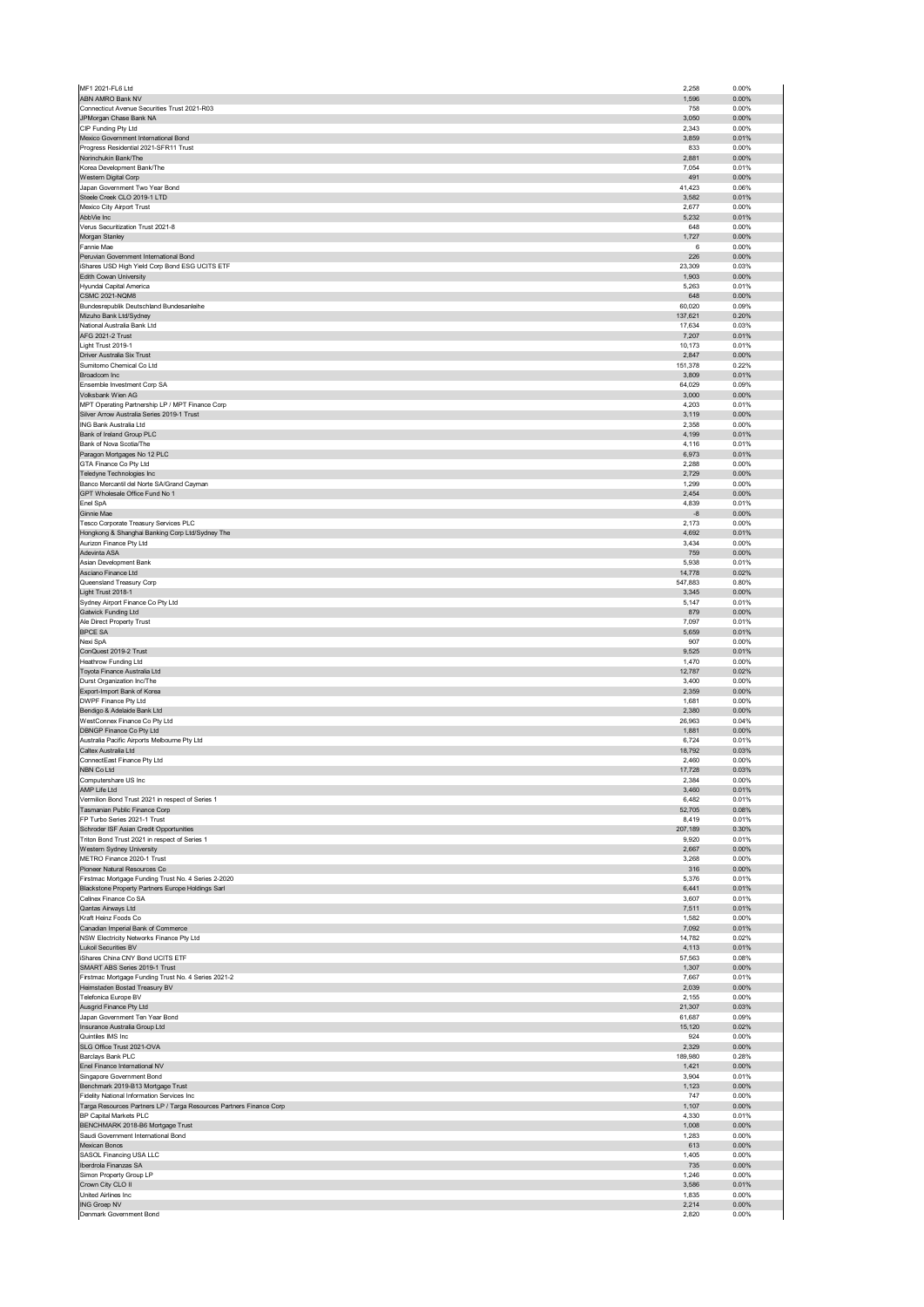| Inflation Linked Korea Treasury Bond                                             | 3,892           | 0.01%             |
|----------------------------------------------------------------------------------|-----------------|-------------------|
| <b>MPLX LP</b>                                                                   | 3,307           | 0.00%             |
| Cheniere Energy Partners LP                                                      | 1,189           | 0.00%             |
| Macquarie Group Ltd                                                              | 951             | 0.00%             |
| HCA Inc                                                                          | 1,085           | 0.00%             |
| Mueller Water Products Inc                                                       | 688             | 0.00%             |
| Dell Bank International DAC<br>Occidental Petroleum Corp                         | 4,897<br>1,935  | 0.01%<br>0.00%    |
| ArcelorMittal                                                                    | 686             | 0.00%             |
| Credit Suisse Group Funding Guernsey Ltd                                         | 1,491           | 0.00%             |
| Standard Chartered PLC                                                           | 5,075           | 0.01%             |
| ADO Properties SA                                                                | 1,256           | 0.00%             |
| Mattel Inc                                                                       | 663             | 0.00%             |
| Sabine Pass Liquefaction LLC                                                     | 3,267           | 0.00%             |
| Navient Student Loan Trust 2017-2                                                | 7,306           | 0.01%             |
| Vistra Operations Co LLC                                                         | 1,702           | 0.00%             |
| Akelius Residential Property Financing BV                                        | 1,578           | 0.00%             |
| Indonesia Government International Bond<br>Citizens Bank NA/Providence RI        | 15,787<br>1,638 | 0.02%<br>0.00%    |
| Idol 2014-1 Trust                                                                | 5,527           | 0.01%             |
| Bank of America Corp                                                             | 2,458           | 0.00%             |
| Commerzbank AG                                                                   | 4,639           | 0.01%             |
| FCC Aqualia SA                                                                   | 1,448           | $0.00\%$          |
| Cantor Commercial Real Estate Lending 2019-CF2                                   | 1,638           | 0.00%             |
| WaMu Mortgage Pass-Through Certificates Series 2005-AR6 Trust                    | 746             | 0.00%             |
| Magnetite XVI Ltd                                                                | 17,060          | 0.02%             |
| AGI Finance Pty Ltd                                                              | 26,339          | 0.04%             |
| Japan Government Twenty Year Bond<br><b>HBS Trust 2017-1</b>                     | 26,318<br>7,177 | 0.04%<br>0.01%    |
| METLIFE SECURITIZATION TRUST 2019-1                                              | 2,291           | 0.00%             |
| Indonesia Treasury Bond                                                          | 2,077           | 0.00%             |
| Hewlett Packard Enterprise Co                                                    | 3,246           | 0.00%             |
| <b>Highland Holdings Sarl</b>                                                    | 1,289           | $0.00\%$          |
| Freeport-McMoRan Inc                                                             | 1,711           | 0.00%             |
| Ginnie Mae II Pool                                                               | 43,384          | 0.06%             |
| Towers Watson & Co                                                               | 5,079,325       | 7.37%             |
| Progress 2021-1 Trust<br>Becton Dickinson and Co                                 | 5,984<br>2,159  | 0.01%<br>0.00%    |
| Australian Gas Networks Ltd                                                      | 9,719           | 0.01%             |
| Avolon Holdings Funding Ltd                                                      | 1,036           | 0.00%             |
| AIG Global Funding                                                               | 495             | 0.00%             |
| Firstmac Mortgage Funding Trust No 4 Series 2-2014                               | 2,554           | 0.00%             |
| Airservices Australia                                                            | 4,797           | 0.01%             |
| New South Wales Treasury Corp                                                    | 307,300         | 0.45%             |
| CVS Health Corp                                                                  | 643             | 0.00%             |
| Credit Suisse Group AG                                                           | 4,928           | 0.01%             |
| Nederlandse Waterschapsbank NV                                                   | 7,580           | 0.01%             |
| KREF 2021-FL2 Ltd                                                                | 3,234           | 0.00%             |
| Thailand Government Bond<br>Triton Bond Trust 2021-2 in respect of Series 1      | 8,219<br>8,024  | 0.01%<br>0.01%    |
| Legal & General Group PLC                                                        | 1,379           | 0.00%             |
| <b>TORRENS Series 2014-1 Trust</b>                                               | 4,308           | 0.01%             |
| Progress 2014-1 Trust                                                            | 5,185           | 0.01%             |
| Metro Finance 2021-1 Trust                                                       | 3,427           | 0.00%             |
| Wintershall Dea Finance BV                                                       | 748             | 0.00%             |
| GPT Wholesale Shopping Centre Fund No 1                                          | 2,462           | 0.00%             |
| PUMA SERIES 2021-2                                                               | 12,828          | 0.02%             |
| United Energy Distribution Pty Ltd                                               | 4,721           | 0.01%<br>0.04%    |
|                                                                                  | 25,173          |                   |
| Spain Government Bond                                                            |                 |                   |
| Babcock International Group PLC                                                  | 1,496           | 0.00%             |
| National Retail Properties Inc                                                   | 787             | 0.00%             |
| Walgreens Boots Alliance Inc<br>IDOL 2013-2 Trust                                | 2,914<br>3,606  | 0.00%<br>0.01%    |
| Malaysia Government Bond                                                         | 5,647           | 0.01%             |
| Mitsubishi UFJ Financial Group Inc                                               | 2,231           | 0.00%             |
| Series 2015-1 WST Trust                                                          | 1,107           | 0.00%             |
| Credit Suisse AG/New York NY                                                     | 2,387           | 0.00%             |
| Series 2014-1 WST Trust                                                          | 2,470           | 0.00%             |
| Ameren Corp                                                                      | 335             | 0.00%             |
| Zurich Finance Ireland Designated Activity Co                                    | 1,769           | 0.00%             |
| Israel Government International Bond                                             | 1.851           | 0.00%<br>0.00%    |
| DTE Energy Co<br>Metropolitan Life Global Funding I                              | 1,066<br>2,555  | 0.00%             |
| Pilgrim's Pride Corp                                                             | 686             | 0.00%             |
| VICI Properties LP / VICI Note Co Inc                                            | 699             | 0.00%             |
| <b>Belden Inc.</b>                                                               | 1,920           | 0.00%             |
| Abbott Ireland Financing DAC                                                     | 2,254           | 0.00%             |
| Ireland Government Bond                                                          | 3,429           | 0.00%             |
| IDOL 2015-1 Trust                                                                | 2,338           | 0.00%             |
| Newell Brands Inc.                                                               | 673             | 0.00%             |
| Freddie Mac STACR REMIC Trust 2020-HQA4<br>Korea Treasury Bond                   | 556<br>10,522   | 0.00%<br>0.02%    |
| Series 2018-1 REDS EHP Trust                                                     | 2,039           | 0.00%             |
| Valeo SA                                                                         | 1,441           | 0.00%             |
| Charter Communications Operating LLC / Charter Communications Operating Capital  | 5,108           | 0.01%             |
| CNH Industrial Capital Australia Pty Ltd                                         | 2,815           | 0.00%             |
| Danske Bank A/S                                                                  | 4,465           | 0.01%             |
| Medtronic Global Holdings SCA                                                    | 1,113           | 0.00%             |
| Glencore Funding LLC                                                             | 7,987           | 0.01%             |
| Atkore International Group Inc<br>Aviation Capital Group LLC                     | 699<br>956      | 0.00%<br>$0.00\%$ |
| Heimstaden Bostad AB                                                             | 8,239           | 0.01%             |
| Ivory Coast Government International Bond                                        | 2,319           | 0.00%             |
| Romanian Government International Bond                                           | 5,531           | 0.01%             |
| Telecom Italia SpA/Milano                                                        | 1,376           | $0.00\%$          |
| Fannie Mae Connecticut Avenue Securities                                         | 4,374           | 0.01%             |
| Qatar Petroleum                                                                  | 4,184           | 0.01%             |
| Treasury Corp of Victoria                                                        | 195,688         | 0.28%             |
| Scentre Group Trust 1 / Scentre Group Trust 2<br>WSO Finance Pty Ltd             | 2,614<br>9,436  | $0.00\%$<br>0.01% |
| Wells Fargo Commercial Mortgage Trust 2021-C59                                   | 2,683           | 0.00%             |
| Woodside Finance Ltd                                                             | 7,692           | 0.01%             |
| Credit Agricole SA                                                               | 1,715           | $0.00\%$          |
| Diameter Capital Partners LP                                                     | 7,814           | 0.01%             |
| Finsbury Square 2018-2 PLC                                                       | 2,328           | $0.00\%$          |
| International Bank for Reconstruction & Development                              | 11,063          | 0.02%             |
| Volkswagen International Finance NV                                              | 4,104           | 0.01%             |
| National Express Group PLC                                                       | 3,889<br>2,997  | 0.01%<br>0.00%    |
| Lincoln Financing SARL<br>Qatar Government International Bond                    | 3,365           | 0.00%             |
| Network Finance Co Pty Ltd                                                       | 21,148          | 0.03%             |
| Morgan Stanley Capital I Trust 2021-L5                                           | 2,697           | 0.00%             |
| <b>HSBC Holdings PLC</b>                                                         | 5,493           | 0.01%             |
| Brazilian Government International Bond<br>Transurban Queensland Finance Pty Ltd | 1,259<br>11,834 | 0.00%<br>0.02%    |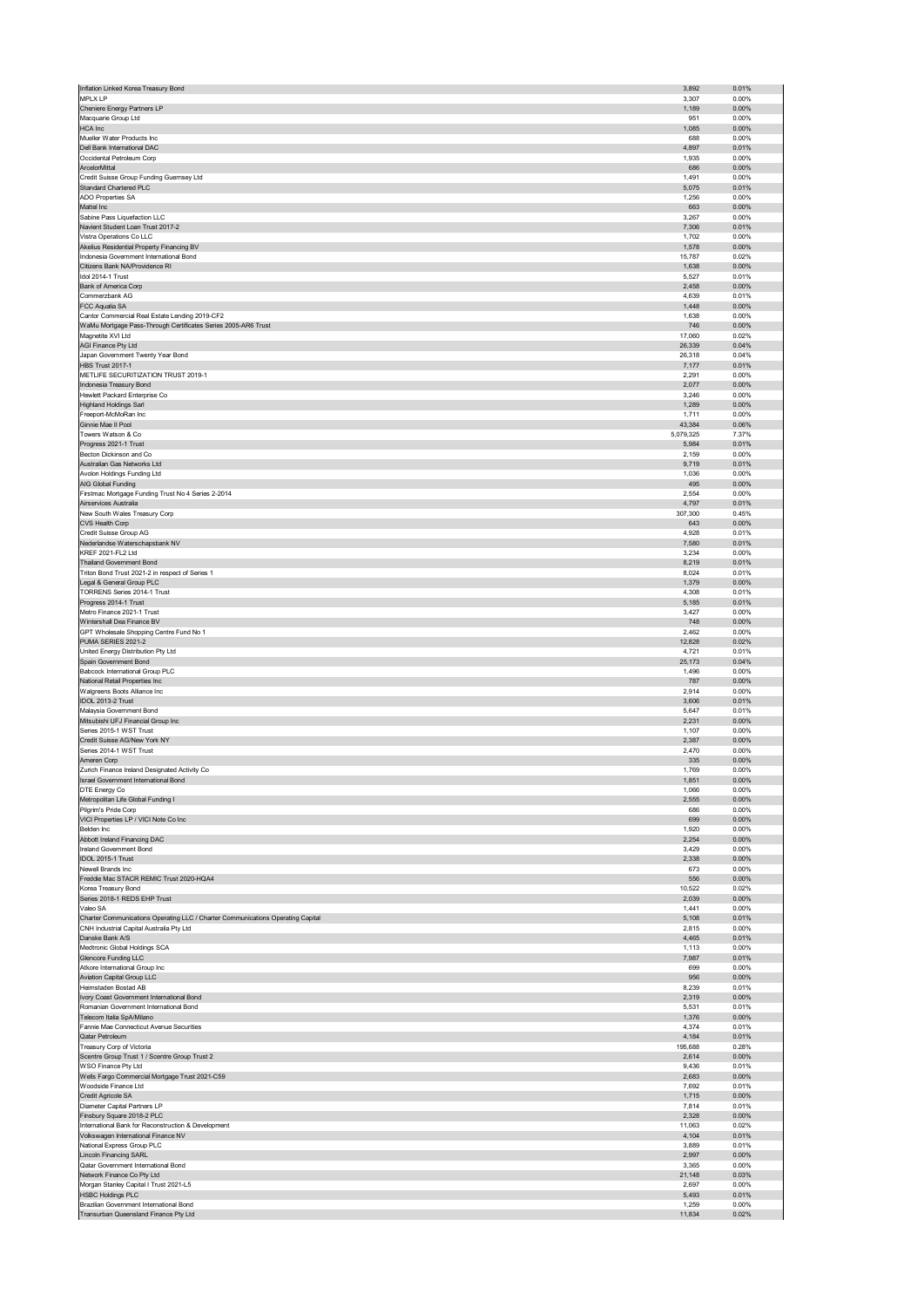| SFR Group SA                                                          | 12,700       | 0.02%  |
|-----------------------------------------------------------------------|--------------|--------|
| AGL CLO 5 Ltd                                                         | 7,951        | 0.01%  |
| Trinitas CLO XVI Ltd                                                  | 23,608       | 0.03%  |
| Australia Government Bond                                             | 2,156,080    | 3.13%  |
| Springleaf Finance Corp                                               | 730          | 0.00%  |
| PACCAR Financial Pty Ltd                                              | 7,165        | 0.01%  |
| Bayerische Landesbank                                                 | 1,469        | 0.00%  |
| Volkswagen Financial Services Australia Pty Ltd                       | 15,222       | 0.02%  |
| PUMA Series 2014-2                                                    | 4,926        | 0.01%  |
| Australia & New Zealand Banking Group Ltd                             | 7,287        | 0.01%  |
| Republic of South Africa Government International Bond                | 1,859        | 0.00%  |
| <b>BANK 2017-BNK6</b>                                                 | 2,059        | 0.00%  |
| Optus Finance Pty Ltd                                                 | 3,452        | 0.01%  |
| Comcast Corp                                                          | 4,561        | 0.01%  |
| Bank of Montreal                                                      | 16,797       | 0.02%  |
| Toronto-Dominion Bank/The                                             | 11,022       | 0.02%  |
| <b>General Property Trust</b>                                         | 5,193        | 0.01%  |
| DowDuPont Inc                                                         | 1,438        | 0.00%  |
| Enterprise Products Operating LLC                                     | 1,743        | 0.00%  |
| Higher Education Funding I                                            | 3,231        | 0.00%  |
| CSAIL 2018-C14 Commercial Mortgage Trust                              | 1,349        | 0.00%  |
| Precise Mortgage Funding 2017-1B PLC                                  | 4,126        | 0.01%  |
| Galaxy Pipeline Assets Bidco Ltd                                      | 6,280        | 0.01%  |
| Province of Ontario Canada                                            | 7,971        | 0.01%  |
| <b>AECOM</b>                                                          | 679          | 0.00%  |
| ONE Gas Inc                                                           | 2,745        | 0.00%  |
| Netflix Inc                                                           | 671          | 0.00%  |
| Dominican Republic International Bond                                 | 1,481        | 0.00%  |
| International Finance Corp                                            | 133,197      | 0.19%  |
| APPF Commercial Finance Pty Ltd                                       | 3,229        | 0.00%  |
| Province of British Columbia Canada                                   | 3,422        | 0.00%  |
| European Investment Bank                                              | 6,725        | 0.01%  |
| <b>BANK 2018-BNK10</b>                                                | 1.125        | 0.00%  |
| Mortgage Funding 2008-1 PLC                                           | 444          | 0.00%  |
| Macquarie Bank Ltd/London                                             | 14,149       | 0.02%  |
| <b>BNP Paribas SA</b>                                                 | 7,727        | 0.01%  |
| Province of Quebec Canada                                             | 2,019        | 0.00%  |
| Viridis European Loan Conduit No 38 DAC                               | 3,512        | 0.01%  |
| UBS AG/London                                                         | 4,557        | 0.01%  |
| SLM Student Loan Trust 2003-1                                         | 3,222        | 0.00%  |
|                                                                       | 6,362        | 0.01%  |
| Tryon Park CLO Ltd                                                    | 1,461        | 0.00%  |
| Croatia Government International Bond<br>Madison Park Funding XXX LTD |              |        |
|                                                                       | 12,249       | 0.02%  |
| Dell International LLC / EMC Corp                                     | 3,716        | 0.01%  |
| Sirius XM Radio Inc<br>CF Industries Inc.                             | 2,645<br>703 | 0.00%  |
|                                                                       |              | 0.00%  |
| State of California                                                   | 3,266        | 0.00%  |
| DCP Midstream Operating LP                                            | 711          | 0.00%  |
| State of Illinois                                                     | 1,210        | 0.00%  |
| <b>Bellis Acquisition Co PLC</b>                                      | 852          | 0.00%  |
| EQT Corp                                                              | 112          | 0.00%  |
| PHEAA Student Loan Trust 2016-1                                       | 3.554        | 0.01%  |
| <b>MSCI</b> Inc                                                       | 670          | 0.00%  |
| Harben Finance 2017-1 Plc                                             | 2,346        | 0.00%  |
| Freddie Mac Structured Agency Credit Risk Debt Notes                  | 1.493        | 0.00%  |
| <b>Total</b>                                                          | 13.947.727   | 20.25% |

| <b>LISTED EQUITY</b>                 |                            |                   |             |               |
|--------------------------------------|----------------------------|-------------------|-------------|---------------|
| Name/kind of investment item         | <b>Security Identifier</b> | <b>Units held</b> | Value (AUD) | Weighting (%) |
| 1Life Healthcare Inc                 | BBG0026ZDDQ0               | 636               | 15,369      | 0.02%         |
| 29Metals Ltd                         | BBG0118S6QD8               | 8,653             | 26,565      | 0.04%         |
| 3M Co                                | BBG000BP52R2               | 34                | 8,363       | 0.01%         |
| 3i Group PLC                         | BBG000BZZ876               | 1,317             | 35,550      | 0.05%         |
| 3i Infrastructure PLC                | BBG000QZY041               | 15,425            | 101,865     | 0.15%         |
| <b>ABB Ltd</b>                       | BBG000DM2M32               | 123               | 6,455       | 0.01%         |
| ABN AMRO Bank NV                     | BBG00BDTXC59               | 66                | 1,340       | 0.00%         |
| ABS-CBN Holdings Corp                | BBG000BF6R34               | 5,266             | 1,693       | 0.00%         |
| ACS Actividades de Construccio       | BBG000BMW3R7               | 42                | 1,565       | 0.00%         |
| ADT Inc                              | BBG000BP9WJ1               | 38                | 441         | 0.00%         |
| AEON Financial Service Co Ltd        | BBG000DR42B4               | 8                 | 117         | 0.00%         |
| AES Corp/The                         | BBG000C23KJ3               | 88                | 2,943       | 0.00%         |
| AGC Inc                              | BBG000BG8RD9               | 18                | 1,154       | 0.00%         |
| AGCO Corp                            | BBG000DCCZW2               | $\mathbf{3}$      | 531         | 0.00%         |
| <b>AGNC Investment Corp</b>          | BBG000TJ8XZ7               | 37                | 762         | 0.00%         |
| Al-Media Technologies Ltd            | BBG00V95C7C8               | 20,111            | 14,178      | 0.02%         |
| AIA Group Ltd                        | BBG0016XR1Q8               | 9,306             | 129,047     | 0.19%         |
| ALD SA                               | BBG00GQ97286               | 178               | 3,605       | 0.01%         |
| ALS Ltd                              | BBG000BRV2C5               | 2,256             | 29,503      | 0.04%         |
| AMA Group Ltd                        | BBG000BRYKK3               | 602               | 259         | 0.00%         |
| AMC Entertainment Holdings Inc       | BBG000TDCVT6               | 12                | 467         | 0.00%         |
| <b>AMC Networks Inc</b>              | BBG000H01H92               | 46                | 2,180       | 0.00%         |
| AMETEK Inc                           | BBG000B9XG87               | 426               | 86,118      | 0.13%         |
| <b>AMMB Holdings Bhd</b>             | BBG000BF49B7               | 1,445             | 1,512       | 0.00%         |
| AMOREPACIFIC Group                   | BBG000BDQ5M4               | 17                | 895         | 0.00%         |
| AMP Ltd                              | BBG000C2W693               | 95,931            | 96,891      | 0.14%         |
| ANA Holdings Inc                     | BBG000BH20P9               | $\overline{4}$    | 124         | 0.00%         |
| ANSYS Inc                            | BBG000GXZ4W7               | 27                | 14,744      | 0.02%         |
| AP Moller - Maersk A/S               | BBG000BLYN39               | $\overline{7}$    | 33,592      | 0.05%         |
| APA Corp                             | BBG00YTS96G2               | 117               | 4,328       | 0.01%         |
| ARB Corp Ltd                         | BBG000BFQ4P9               | 83                | 4,383       | 0.01%         |
| ASE Technology Holding Co Ltd        | BBG00JVDCH13               | 155               | 818         | 0.00%         |
| <b>ASML Holding NV</b>               | BBG000C1HT47               | 67                | 74,522      | 0.11%         |
| ASOS PLC                             | BBG000KL73H8               | 314               | 13,996      | 0.02%         |
| <b>ASR Nederland NV</b>              | BBG00CWZ0HG5               | 10                | 660         | 0.00%         |
| <b>ASX Ltd</b>                       | BBG000BQ3V25               | 253               | 23,489      | 0.03%         |
| AU Optronics Corp                    | BBG000C3V3K6               | 1,214             | 1,382       | 0.00%         |
| <b>AUB Group Ltd</b>                 | BBG000JQB909               | 102               | 2,619       | 0.00%         |
| <b>AURELIUS Equity Opportunities</b> | BBG000PN3YM9               | 50                | 2,106       | 0.00%         |
| <b>AVEVA Group PLC</b>               | BBG000C21Y87               | 186               | 11,814      | 0.02%         |
| AXA SA                               | BBG000BC8029               | 1,198             | 49,062      | 0.07%         |
| AbbVie Inc                           | BBG0025Y4RY4               | 83                | 15,394      | 0.02%         |
| Abbott Laboratories                  | BBG000B9ZXB4               | 557               | 107,783     | 0.16%         |
| Absa Group Ltd                       | BBG000BF9DG8               | 178               | 2,334       | 0.00%         |
| Abu Dhabi Commercial Bank PJSC       | BBG000DKRVC9               | 699               | 2,232       | 0.00%         |
| Accent Group Ltd                     | BBG000CHSVJ9               | 283               | 694         | 0.00%         |
| Accenture PLC                        | BBG000D9D830               | 118               | 67,292      | 0.10%         |
| Accor SA                             | BBG000BB4980               | 464               | 20,669      | 0.03%         |
| Activision Blizzard Inc              | BBG000CVWGS6               | 93                | 8,550       | 0.01%         |
| <b>Acuity Brands Inc.</b>            | BBG000BJ5HK0               | 117               | 33,943      | 0.05%         |
| Adairs Ltd                           | BBG009BJSP55               | 116               | 466         | 0.00%         |
| Adani Enterprises Ltd                | BBG000DRTF73               | 112               | 3,551       | 0.01%         |
| Adani Green Energy Ltd               | BBG00BQZTW52               | 144               | 3,540       | 0.01%         |
| Adbri Ltd                            | BBG000BFQ6R2               | 258               | 728         | 0.00%         |
| Adecco Group AG                      | BBG000BSK6S9               | 10                | 735         | 0.00%         |
| Adevinta ASA                         | BBG00N6FR9F4               | 90                | 1,650       | 0.00%         |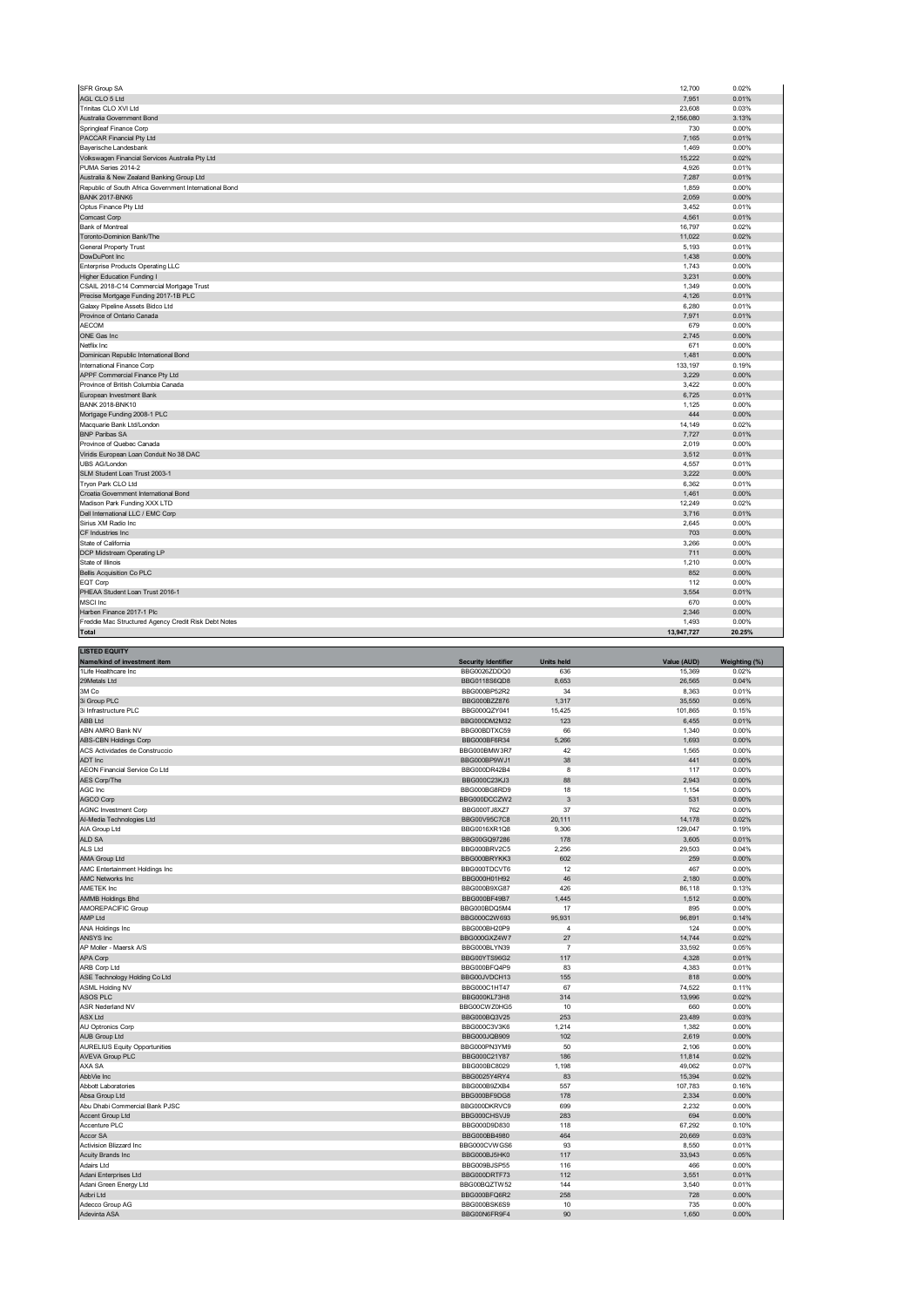| Adient PLC                                                 | BBG009PN0C87                 | 94                    | 6,219            | 0.01%          |
|------------------------------------------------------------|------------------------------|-----------------------|------------------|----------------|
| Adobe Inc                                                  | BBG000BB5006                 | 173                   | 135,065          | 0.20%          |
| Adore Beauty Group Ltd<br>Advance Auto Parts Inc           | BBG00HBPXWQ9<br>BBG000F7RCJ1 | 52<br>$96\,$          | 207<br>31,523    | 0.00%<br>0.05% |
| Advanced Micro Devices Inc                                 | BBG000BBQCY0                 | $\overline{7}$        | 1,431            | 0.00%          |
| <b>Advantest Corp</b>                                      | BBG000BGN014                 | 277                   | 36,019           | 0.05%          |
| Adyen NV                                                   | BBG00L088N79                 | 3                     | 10,673           | 0.02%          |
| Aegon NV<br>Aeon Co Ltd                                    | BBG000JN9DM6<br>BBG000BN0FD8 | 409<br>137            | 2,810<br>4,424   | 0.00%<br>0.01% |
| AerCap Holdings NV                                         | BBG000Q9FZL4                 | 29                    | 2,592            | 0.00%          |
| Aeris Resources Ltd                                        | BBG001CMJ1Q4                 | 1,391                 | 229              | 0.00%          |
| Aeroflot PJSC                                              | BBG000CT9JX5                 | 284                   | 1,637            | 0.00%          |
| Affirm Holdings Inc<br>Aflac Inc                           | BBG00Y7BP8Y1<br>BBG000BBBNC6 | 81<br>36              | 11,184<br>2,906  | 0.02%<br>0.00% |
| Ageas SA/NV                                                | BBG000BPXHT6                 | 14                    | 989              | 0.00%          |
| Agile Group Holdings Ltd                                   | BBG000BM9384                 | 1,407                 | 1,050            | 0.00%          |
| Agilent Technologies Inc                                   | BBG000C2V3D6                 | 68                    | 15,035           | 0.02%          |
| Agnico Eagle Mines Ltd                                     | BBG000CZ8PQ6                 | 309                   | 22,560           | 0.03%          |
| Agricultural Bank of China Ltd<br>Aimia Inc                | BBG000T9PJD5<br>BBG000BVSVK7 | 3,445<br>95           | 1,629<br>515     | 0.00%<br>0.00% |
| Air Canada                                                 | BBG000PV7F57                 | 223                   | 5,124            | 0.01%          |
| Air Liquide SA                                             | BBG000BLGLW1                 | 273                   | 65,416           | 0.09%          |
| Air Products and Chemicals Inc                             | BBG000BC4JJ4                 | 18                    | 7,369<br>1,355   | 0.01%<br>0.00% |
| Airbnb Inc<br>Airbus SE                                    | BBG001Y2XS07<br>BBG000CSHLR0 | $6\phantom{1}6$<br>14 | 2,427            | 0.00%          |
| Airtac International Group                                 | BBG0014M8L81                 | 33                    | 1,667            | 0.00%          |
| Aisin Corp                                                 | BBG000BMCGL6                 | 39                    | 2,074            | 0.00%          |
| Aitken Spence PLC                                          | BBG000FPCT37                 | 3,615                 | 2,021            | 0.00%          |
| Ajinomoto Co Inc<br>Akamai Technologies Inc                | BBG000BJ8LL7<br>BBG000BJQWD2 | 100<br>$\overline{1}$ | 4,165<br>106     | 0.01%<br>0.00% |
| Akbank TAS                                                 | BBG000BV9XY9                 | 792                   | 590              | 0.00%          |
| Aker BP ASA                                                | BBG000QJ5Q24                 | 127                   | 5,367            | 0.01%          |
| Akzo Nobel NV                                              | BBG000BW45W5                 | 157                   | 23,693           | 0.03%          |
| Albemarle Corp                                             | BBG000BJ26K7                 | 10                    | 3,072            | 0.00%          |
| Albertsons Cos Inc                                         | BBG009KG1750                 | 127                   | 5,276            | 0.01%<br>0.03% |
| Alcoa Corp<br>Alcon Inc                                    | BBG00B3T3HD3<br>BBG00NPWGYJ9 | 226<br>424            | 18,497<br>51,643 | 0.07%          |
| Alfa SAB de CV                                             | BBG000BQC6W7                 | 743                   | 750              | 0.00%          |
| Alibaba Group Holding Ltd                                  | BBG000NZ2MN0                 | 3,220                 | 87,697           | 0.13%          |
| Align Technology Inc                                       | BBG000BRNLL2                 | 18                    | 16,045           | 0.02%          |
| Alimentation Couche-Tard Inc                               | BBG000DMT4D2                 | 111                   | 6,394            | 0.01%          |
| Alkane Resources Ltd<br>Alleghany Corp                     | BBG000BRN1P2<br>BBG000BX6BJ3 | 310<br>$\mathbf 0$    | 283<br>350       | 0.00%<br>0.00% |
| Alliance Aviation Services Ltd                             | BBG0029TR2P1                 | 105                   | 430              | 0.00%          |
| Alliance Data Systems Corp                                 | BBG000BFNR17                 | 14                    | 1,248            | 0.00%          |
| Allianz SE                                                 | BBG000BBF8T7                 | 33                    | 10,803           | 0.02%          |
| Allison Transmission Holdings                              | BBG001KY3845                 | 32                    | 1,578            | 0.00%          |
| Allkem Ltd                                                 | BBG000TT96V7                 | 5,036                 | 52,376           | 0.08%          |
| Allstate Corp/The<br>Ally Financial Inc                    | BBG000BVMGF2<br>BBG000BC2R71 | 31<br>21              | 4,993<br>1,378   | 0.01%<br>0.00% |
| Alpargatas SA                                              | BBG000BC1CL9                 | 108                   | 992              | 0.00%          |
| Alphabet Inc                                               | BBG009S39JX6                 | 109                   | 432,264          | 0.63%          |
| Alstom SA                                                  | BBG000DQ7884                 | 8                     | 370              | 0.00%          |
| Alteogen Inc<br>Altice USA Inc                             | BBG007H0XZW6<br>BBG00GFMPRK0 | 16<br>150             | 1,401<br>3,332   | 0.00%<br>0.00% |
| Altium Ltd                                                 | BBG000DTL0Z9                 | 1,216                 | 54,931           | 0.08%          |
| Altius Minerals Corp                                       | BBG000BW8GN7                 | 145                   | 2,748            | 0.00%          |
| Alumina Ltd                                                | BBG000C0Y6Y7                 | 73,484                | 137,048          | 0.20%          |
| Aluminum Corp of China Ltd                                 | BBG000CN0Y73                 | 276                   | 210              | 0.00%          |
| Amadeus IT Group SA                                        | BBG000QSDXN7                 | 43                    | 4,014            | 0.01%          |
| Amazon.com Inc<br>Ambev SA                                 | BBG000BVPV84<br>BBG000BN5VZ4 | 95<br>2,582           | 434,249<br>9,856 | 0.63%<br>0.01% |
| Ambuja Cements Ltd                                         | BBG000CRXFR7                 | 228                   | 1,591            | 0.00%          |
| Amcor PLC                                                  | BBG00LNJRQ09                 | 2,135                 | 35,278           | 0.05%          |
| Amdocs Ltd                                                 | BBG000C3MXG5                 | 5                     | 506              | 0.00%          |
| Amedeo Air Four Plus Ltd                                   | BBG008N0NY51                 | 3,422                 | 1,817            | 0.00%          |
| American Airlines Group Inc<br>American Express Co         | BBG005P7Q881<br>BBG000BCQZS4 | 402<br>511            | 9,931<br>114,928 | 0.01%<br>0.17% |
| American Financial Group Inc/O                             | BBG000DPKKK0                 | 3                     | 631              | 0.00%          |
| American International Group I                             | BBG000BBDZG3                 | 446                   | 34,845           | 0.05%          |
| યmericanas SA                                              | <b>BRG000RL\RK0</b>          | 321                   | 2,54/            | U.UU%          |
| Ameriprise Financial Inc                                   | BBG000G3QLY3                 | 5                     | 2,144            | 0.00%          |
| AmerisourceBergen Corp<br>Amgen Inc                        | BBG000MDCQC2<br>BBG000BBS2Y0 | 6<br>46               | 1,073<br>14,217  | 0.00%<br>0.02% |
| Amorepacific Corp                                          | BBG000M38MQ3                 | 16                    | 3,040            | 0.00%          |
| Amphenol Corp                                              | BBG000B9YJ35                 | 157                   | 18,891           | 0.03%          |
| Ampol Ltd                                                  | BBG000BKC8M7                 | 3,579                 | 106,139          | 0.15%          |
| Amundi SA                                                  | BBG009F4JBN5                 | 6                     | 701              | 0.00%          |
| Anadolu Efes Biracilik Ve Malt<br>Analog Devices Inc       | BBG000BGCSN1<br>BBG000BB6G37 | 344<br>64             | 1,055<br>15,576  | 0.00%<br>0.02% |
| Anglo American PLC                                         | BBG000BWF7M0                 |                       |                  | 0.06%          |
| Anglo American Platinum Ltd                                |                              | 749                   |                  |                |
| Anheuser-Busch InBev SA/NV                                 | BBG000BTXNT5                 | 29                    | 42,090<br>4,614  | 0.01%          |
| Anhui Conch Cement Co Ltd                                  | BBG00DQ4YZ45                 | 202                   | 16,834           | 0.02%          |
|                                                            | BBG000BVKWW0                 | 907                   | 6,231            | 0.01%          |
| Ansell Ltd                                                 | BBG000D9RSX8                 | 872                   | 27,484           | 0.04%          |
| Anthem Inc<br>Antofagasta PLC                              | BBG000BCG930<br>BBG000BD4SC9 | 30<br>636             | 19,245<br>15,861 | 0.03%<br>0.02% |
| Aon PLC                                                    | BBG00SSQFPK6                 | 85                    | 35,067           | 0.05%          |
| Appen Ltd                                                  | BBG007NJYHP5                 | 157                   | 1,757            | 0.00%          |
| Apple Inc                                                  | BBG000B9XRY4                 | 402                   | 98,129           | 0.14%          |
| Applied Materials Inc                                      | BBG000BBPFB9                 | 116                   | 25,051           | 0.04%          |
| Aptiv PLC<br>Aquila European Renewables Inc                | BBG001QD41M9<br>BBG00PBBHWF2 | 334<br>8,491          | 75,767<br>13,546 | 0.11%<br>0.02% |
| Arca Continental SAB de CV                                 | BBG000BJPM18                 | 71                    | 626              | 0.00%          |
| ArcelorMittal SA                                           | BBG000BYLJ52                 | 160                   | 7,065            | 0.01%          |
| Arch Capital Group Ltd                                     | BBG000HXNN20                 | 13                    | 806              | 0.00%          |
| Archer-Daniels-Midland Co                                  | BBG000BB6WG8                 | 40                    | 3,672            | 0.01%          |
| Argenx SE<br>Aristocrat Leisure Ltd                        | BBG006MF2DW2<br>BBG000G2SMB6 | 19<br>4,003           | 9,160<br>174,428 | 0.01%<br>0.25% |
| Arkema SA                                                  | BBG000KJS442                 | $\mathbf{3}$          | 666              | 0.00%          |
| Aroundtown SA                                              | BBG00B6S34Y8                 | 120                   | 1,001            | 0.00%          |
| Arrow Electronics Inc                                      | BBG000BCD3D5                 | 13                    | 2,333            | 0.00%          |
| Arthur J Gallagher & Co                                    | BBG000BBHXQ3                 | 3                     | 700              | 0.00%          |
| Asahi Group Holdings Ltd<br>Asahi Intecc Co Ltd            | BBG000BFVY31<br>BBG000BYXN05 | 101<br>47             | 5,400<br>1,397   | 0.01%<br>0.00% |
| Asahi Kasei Corp                                           | BBG000BFYC09                 | 91                    | 1,169            | 0.00%          |
| <b>Ascential PLC</b>                                       | BBG00BWCTGG9                 | 1,236                 | 9,266            | 0.01%          |
| Ashtead Group PLC                                          | BBG000BD42C6                 | 598                   | 66,221           | 0.10%          |
| Asian Paints Ltd                                           | BBG000CNL074                 | 70                    | 4,356            | 0.01%          |
| Assa Abloy AB                                              | BBG000BGRY70                 | 173                   | 7,270            | 0.01%          |
| Assicurazioni Generali SpA<br>Associated British Foods PLC | BBG000BC1V91<br>BBG000BD3SC0 | 202<br>975            | 5,882<br>36,481  | 0.01%<br>0.05% |
| Assurant Inc                                               | BBG000BZX1N5                 | 3                     | 722              | 0.00%          |
| Assured Guaranty Ltd<br>Astellas Pharma Inc                | BBG000CQB185<br>BBG000BCLDW3 | 11<br>2,925           | 769<br>65,359    | 0.00%<br>0.09% |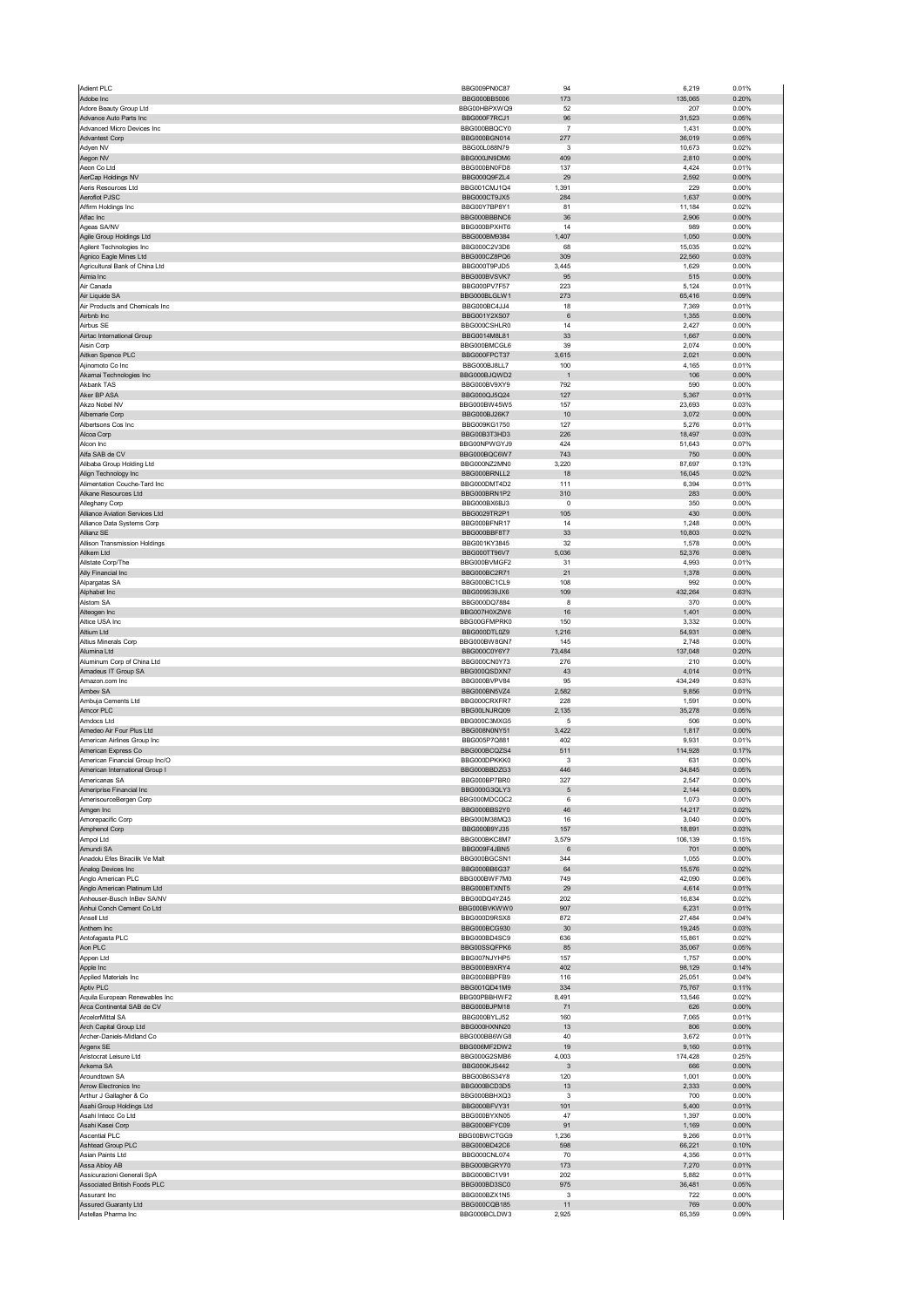| Astra International Tbk PT                                         | BBG000BDMXJ1                 | 2,050               | 1,128            | 0.00%          |
|--------------------------------------------------------------------|------------------------------|---------------------|------------------|----------------|
| AstraZeneca PLC<br>Asustek Computer Inc                            | BBG000C0YGH4<br>BBG000HPV974 | 1,056<br>46         | 170,764<br>862   | 0.25%<br>0.00% |
| Atacadao SA                                                        | BBG000BPWJV0                 | 320                 | 1,203            | 0.00%          |
| Atlas Copco AB                                                     | BBG000BB5SQ7                 | 84                  | 7,229            | 0.01%          |
| Atlassian Corp PLC                                                 | BBG00BDQ1H13                 | 26                  | 13,791           | 0.02%          |
| Atomos Ltd<br>Atos SE                                              | BBG00MS383F3<br>BBG000BHPQX8 | 127<br>6            | 135<br>356       | 0.00%<br>0.00% |
| Atrato Onsite Energy PLC                                           | BBG0135FRBD5                 | 5,562               | 11,347           | 0.02%          |
| Audinate Group Ltd                                                 | BBG00GXS6LM9                 | 53                  | 473              | 0.00%          |
| Aurelia Metals Ltd                                                 | BBG000R5D3F1                 | 3,022               | 1,239            | 0.00%          |
| Aurizon Holdings Ltd                                               | BBG00171FVP5                 | 24,183              | 84,399           | 0.12%          |
| Austal Ltd<br>Australia & New Zealand Bankin                       | BBG000BHLC18<br>BBG000BB79Q7 | 516<br>5,151        | 1,006<br>141,699 | 0.00%<br>0.21% |
| Australian Agricultural Co Ltd                                     | BBG000JWXFW3                 | 346                 | 512              | 0.00%          |
| Australian Ethical Investment                                      | BBG000PKD4T3                 | 162                 | 2,229            | 0.00%          |
| Australian Finance Group Ltd                                       | BBG000Q6DRL0                 | 106                 | 285              | 0.00%          |
| Australian Pharmaceutical Indu<br>Australian Strategic Materials   | BBG000BW27C5<br>BBG00BN4ZM13 | 340<br>108          | 588<br>1,148     | 0.00%<br>0.00% |
| Auto Trader Group PLC                                              | BBG0086LKMG1                 | 98                  | 1,348            | 0.00%          |
| AutoNation Inc                                                     | BBG000BBXLW4                 | 24                  | 3,778            | 0.01%          |
| AutoZone Inc                                                       | BBG000C7LMS8                 | 20                  | 58,994           | 0.09%          |
| Autodesk Inc<br>Autohellas Tourist and Trading                     | BBG000BM7HL0<br>BBG000C1XKH4 | $\mathbf{1}$<br>81  | 509<br>1,144     | 0.00%<br>0.00% |
| Autoliv Inc                                                        | BBG000BVLRY8                 | $\sqrt{4}$          | 582              | 0.00%          |
| Automatic Data Processing Inc                                      | BBG000JG0547                 | 6                   | 2,161            | 0.00%          |
| Avantor Inc                                                        | BBG00G2HHYD7                 | 1,481               | 85,867           | 0.12%          |
| Avenue Supermarts Ltd                                              | BBG002PWG795<br>BBG000BCQ4P6 | 9<br>$\overline{7}$ | 772<br>2,064     | 0.00%<br>0.00% |
| Avery Dennison Corp<br>Avis Budget Group Inc                       | BBG000FLPRH1                 | 21                  | 5,977            | 0.01%          |
| Aviva PLC                                                          | BBG000DCK9D2                 | 603                 | 4,612            | 0.01%          |
| Avnet Inc                                                          | BBG000BCPB71                 | 10                  | 591              | 0.00%          |
| Axis Bank Ltd                                                      | BBG000BD5ZZ7                 | 130<br>6            | 1,629            | 0.00%          |
| Axis Capital Holdings Ltd<br>B3 SA - Brasil Bolsa Balcao           | BBG000FLF615<br>BBG000FYRGX7 | 17,541              | 443<br>48,252    | 0.00%<br>0.07% |
| <b>BAE Systems PLC</b>                                             | BBG000BD5TW4                 | 1,710               | 17,516           | 0.03%          |
| <b>BAIC Motor Corp Ltd</b>                                         | BBG007PQF8H7                 | 7,292               | 4,309            | 0.01%          |
| <b>BASF SE</b>                                                     | BBG000BBVT77                 | 103                 | 9,953            | 0.01%          |
| BB Seguridade Participacoes SA<br><b>BBMG Corp</b>                 | BBG004DK6P91<br>BBG000GMYY92 | 290<br>2,808        | 1,486<br>599     | 0.00%<br>0.00% |
| <b>BCI Minerals Ltd</b>                                            | BBG000BK6540                 | 392                 | 169              | 0.00%          |
| <b>BGF</b> retail Co Ltd                                           | BBG00GW74856                 | -7                  | 1,119            | 0.00%          |
| <b>BHP Group Ltd</b>                                               | BBG000D0D358                 | 9,417               | 390,825          | 0.57%          |
| <b>BIM Birlesik Magazalar AS</b><br>BJ's Wholesale Club Holdings I | BBG000BWQN43<br>BBG00FQ8T4G3 | 2,228<br>153        | 14,143<br>14,110 | 0.02%<br>0.02% |
| <b>BNP Paribas SA</b>                                              | BBG000BBXJ95                 | 124                 | 11,801           | 0.02%          |
| BOC Hong Kong Holdings Ltd                                         | BBG000F6F1G3                 | 335                 | 1,511            | 0.00%          |
| BP PLC                                                             | BBG000BT4FC2                 | 3,980               | 42,663           | 0.06%          |
| <b>BPER Banca</b><br><b>BRF SA</b>                                 | BBG000BJ5FG9                 | 168<br>329          | 478              | 0.00%          |
| <b>BWX Ltd</b>                                                     | BBG000BGPWS3<br>BBG00B8PZ128 | 217                 | 1,832<br>945     | 0.00%<br>0.00% |
| BYD Co Ltd                                                         | BBG000G6RLL9                 | 16                  | 773              | 0.00%          |
| <b>Baby Bunting Group Ltd</b>                                      | BBG00B2G61D4                 | 98                  | 548              | 0.00%          |
| <b>Baidu Inc</b>                                                   | BBG000Q1VPS8<br>BBG000CKDY02 | 369                 | 33,270           | 0.05%<br>0.00% |
| Bajaj Auto Ltd<br>Bajaj Finance Ltd                                | BBG000DBLZQ1                 | 25<br>16            | 1,525<br>2,115   | 0.00%          |
| Baker Hughes Co                                                    | BBG00GBVBK51                 | 116                 | 3,829            | 0.01%          |
| Balkrishna Industries Ltd                                          | BBG000CNXZC8                 | 34                  | 1,471            | 0.00%          |
|                                                                    |                              |                     |                  |                |
| <b>Ball Corp</b>                                                   | BBG000BDDNH5                 | 29                  | 3,811            | 0.01%          |
| <b>Baloise Holding AG</b>                                          | BBG000BVQZ75                 | 2                   | 527              | 0.00%          |
| Banca IFIS SpA<br>Banco BPM SpA                                    | BBG000BDNHG8<br>BBG00FN3C910 | 133<br>1,086        | 3,556<br>4,484   | 0.01%<br>0.01% |
| Banco BTG Pactual SA                                               | BBG00FZW5NH3                 | 398                 | 2,064            | 0.00%          |
| Banco Bilbao Vizcaya Argentari                                     | BBG000H90QG6                 | 893                 | 7,331            | 0.01%          |
| Banco Bradesco SA<br>Banco Santander Brasil SA                     | BBG000BBKQT1                 | 1,302               | 6,176            | 0.01%          |
| <b>Banco Santander Chile</b>                                       | BBG000QP1F00<br>BBG000BCZQ13 | 373<br>18           | 2,758<br>400     | 0.00%<br>0.00% |
| Banco Santander SA                                                 | BBG000K65GY5                 | 2,212               | 10,173           | 0.01%          |
| Banco de Chile                                                     | BBG000BHC3Z1                 | 3,349               | 360              | 0.00%          |
| Banco de Sabadell SA<br>nco do Brasil SA                           | BBG000BC1543<br>RRG000RG5VC  | 348                 | 322              | 0.00%<br>n nn% |
|                                                                    | BBG000BKJ7P9                 | 1                   | 141              | 0.00%          |
| Bandai Namco Holdings Inc<br>Bang & Olufsen A/S                    | BBG000BSFT05                 | 342                 | 2,008            | 0.00%          |
| Bangkok Bank PCL                                                   | BBG000BDGM57                 | 739                 | 3,684            | 0.01%          |
| Bank Central Asia Tbk PT                                           | BBG000CC3P00                 | 15,060              | 10,609           | 0.02%          |
| Bank Hapoalim BM<br>Bank Leumi Le-Israel BM                        | BBG000F23M06<br>BBG000BXB0V7 | 59<br>148           | 840<br>2,185     | 0.00%<br>0.00% |
| Bank Mandiri Persero Tbk PT                                        | BBG000CGNY64                 | 6,136               | 4,160            | 0.01%          |
| Bank Negara Indonesia Persero                                      | BBG000HNGYH0                 | 3,195               | 2,081            | 0.00%          |
| Bank Polska Kasa Opieki SA                                         | BBG000F714H9<br>BBG000MJGQ35 | 38<br>17,648        | 1,583<br>7,000   | 0.00%<br>0.01% |
| Bank Rakyat Indonesia Persero<br>Bank of America Corp              | BBG000BCTLF6                 | 2,319               | 141,926          | 0.21%          |
| Bank of Beijing Co Ltd                                             | BBG00709J9F8                 | 389                 | 373              | 0.00%          |
| Bank of China Ltd                                                  | BBG000NQGF05                 | 13,840              | 6,861            | 0.01%          |
| Bank of Communications Co Ltd<br>Bank of East Asia Ltd/The         | BBG000FTZ082<br>BBG000BDTKJ2 | 10,533<br>97        | 8,752<br>192     | 0.01%<br>0.00% |
| Bank of Georgia Group PLC                                          | BBG00KTG3KG3                 | 11                  | 343              | 0.00%          |
| Bank of Ireland Group PLC                                          | BBG00GDCWJB4                 | 1,448               | 11,294           | 0.02%          |
| Bank of Montreal                                                   | BBG000BXSQ97                 | 23                  | 3,436            | 0.00%          |
| Bank of New York Mellon Corp/T                                     | BBG000BD8PN9                 | 59                  | 4,677            | 0.01%          |
| Bank of Nova Scotia/The<br>Bank of Queensland Ltd                  | BBG000BXSXH3<br>BBG000ML20Q7 | 54<br>5,256         | 5,257<br>42,523  | 0.01%<br>0.06% |
| Bank of Shanghai Co Ltd                                            | BBG00GVXBQZ9                 | 68                  | 104              | 0.00%          |
| Bapcor Ltd                                                         | BBG0068LJSL6                 | 260                 | 1,825            | 0.00%          |
| <b>Barclays PLC</b>                                                | BBG000C04D57                 | 3,306               | 11,517           | 0.02%<br>0.06% |
| Barratt Developments PLC<br>Barrick Gold Corp                      | BBG000BD6DG6<br>BBG000BB07P9 | 2,723<br>31         | 37,944<br>808    | 0.00%          |
| Barry Callebaut AG                                                 | BBG000C35LZ9                 | 3                   | 10,270           | 0.01%          |
| <b>Base Resources Ltd</b>                                          | BBG000HK0Q35                 | 117                 | 39               | 0.00%          |
| Bath & Body Works Inc                                              | BBG000BNGTQ7                 | 17                  | 1,641            | 0.00%          |
| Bausch Health Cos Inc<br>Baxter International Inc                  | BBG000DC8RC7<br>BBG000BCVJ77 | 39<br>25            | 1,476<br>2,944   | 0.00%<br>0.00% |
| Bayer AG                                                           | BBG000BBWDG1                 | 574                 | 42,177           | 0.06%          |
| Bayerische Motoren Werke AG                                        | BBG000BBX8Q0                 | 76                  | 10,537           | 0.02%          |
| BeNext-Yumeshin Group Co                                           | BBG000CYN6W7                 | 90                  | 1,822            | 0.00%          |
| Beach Energy Ltd<br>Becton Dickinson and Co                        | BBG000MBHMY6<br>BBG000BCZYD3 | 2,903<br>161        | 3,657<br>55,801  | 0.01%<br>0.08% |
| Bed Bath & Beyond Inc                                              | BBG000CSY9H9                 | 369                 | 7,391            | 0.01%          |
| Bega Cheese Ltd                                                    | BBG000BXVLV9                 | 247                 | 1,403            | 0.00%          |
| <b>BeiGene Ltd</b>                                                 | BBG00B6WF7T5                 | 3                   | 1,225            | 0.00%          |
| <b>Beiersdorf AG</b><br>Bellevue Gold Ltd                          | BBG000BBKL21<br>BBG000K5PKD9 | 35<br>621           | 4,890<br>525     | 0.01%<br>0.00% |
| Bendigo & Adelaide Bank Ltd                                        | BBG000BW9FP6                 | 425                 | 3,866            | 0.01%          |
| Berkeley Group Holdings PLC<br>Berkshire Hathaway Inc              | BBG000BD7064<br>BBG000DWG505 | $\mathbf{1}$<br>231 | 105<br>94,901    | 0.00%<br>0.14% |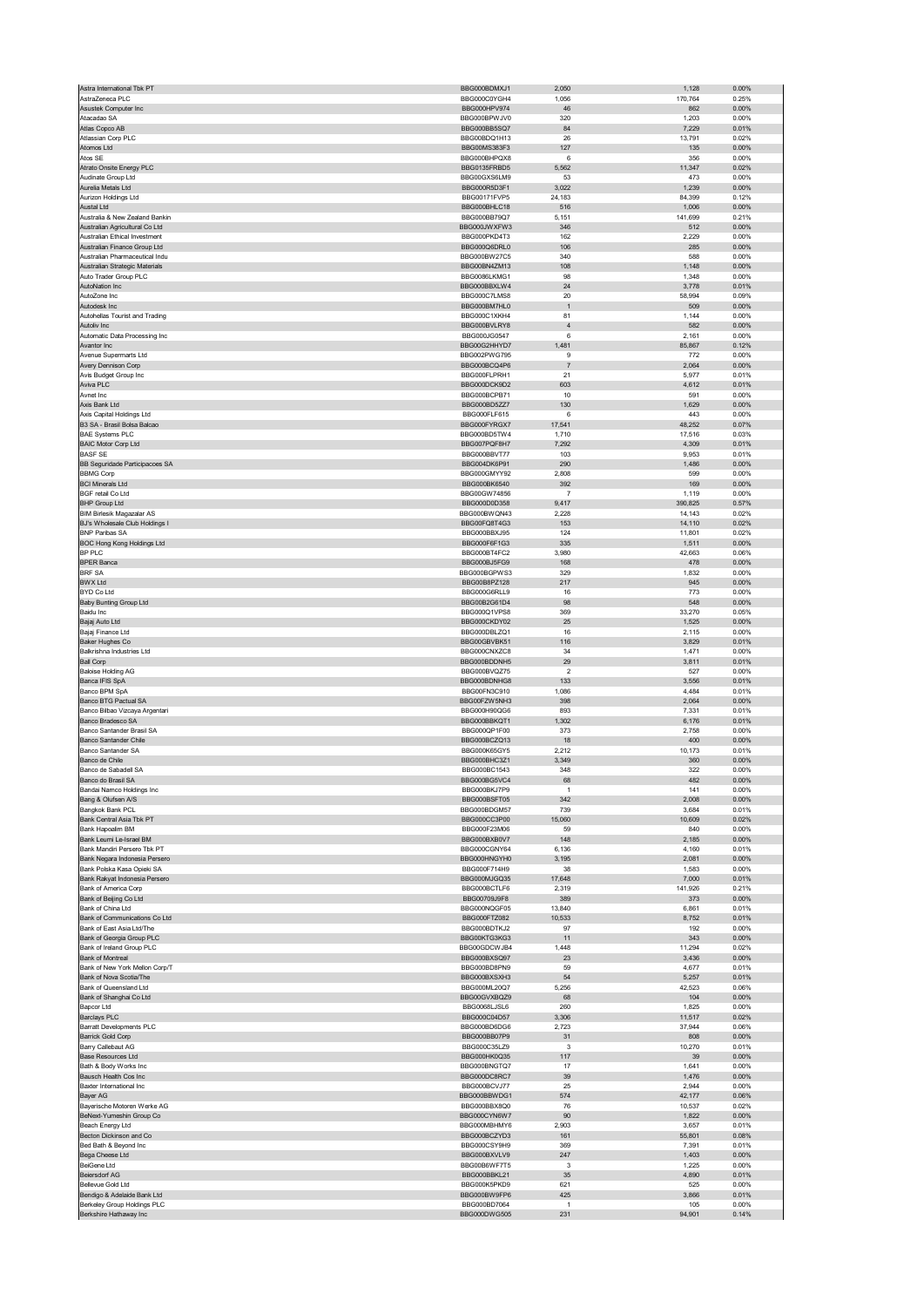| Best Buy Co Inc                                                 | BBG000BCWCG1                        | 21                | 2,968            | 0.00%          |
|-----------------------------------------------------------------|-------------------------------------|-------------------|------------------|----------------|
| Betmakers Technology Group Ltd<br><b>Bharat Electronics Ltd</b> | BBG00BLSPJX5<br>BBG000CP4T57        | 390<br>569        | 312<br>2,209     | 0.00%<br>0.00% |
| <b>Bharat Forge Ltd</b>                                         | BBG000CP4ZP1                        | 56                | 729              | 0.00%          |
| Bharat Petroleum Corp Ltd                                       | BBG000CP6CT6                        | 165               | 1,179            | 0.00%          |
| <b>Bid Corp Ltd</b>                                             | BBG00CP99BP5                        | 694               | 19,516           | 0.03%          |
| <b>Bidvest Group Ltd/The</b><br>Bio-Rad Laboratories Inc        | BBG000BFBR74<br>BBG000DY28W5        | 69<br>29          | 1,133<br>29,831  | 0.00%<br>0.04% |
| Biogen Inc                                                      | BBG000C17X76                        | 99                | 32,754           | 0.05%          |
| <b>BlackRock Inc</b>                                            | BBG000C2PW58                        | 6                 | 7,816            | 0.01%          |
| <b>Blackmores Ltd</b><br><b>Blackstone Inc</b>                  | BBG000BK90X6<br>BBG000BH0106        | 24<br>30          | 2,236<br>5,406   | 0.00%<br>0.01% |
| <b>Block Inc</b>                                                | BBG0018SLC07                        | 54                | 11,976           | 0.02%          |
| <b>BlueBet Holdings Ltd</b>                                     | <b>BBG011CLL985</b>                 | 59                | 87               | 0.00%          |
| BlueScope Steel Ltd                                             | BBG000KPMQF3<br>BBG000BD7YV2        | 389               | 8,123            | 0.01%          |
| Bodycote PLC<br>Boeing Co/The                                   | BBG000BCSST7                        | 824<br>14         | 13,283<br>3,920  | 0.02%<br>0.01% |
| <b>Boliden AB</b>                                               | BBG000C2VT85                        | 61                | 3,238            | 0.00%          |
| <b>Bollore SE</b>                                               | BBG000BNKMR6                        | 96                | 738              | 0.00%          |
| Booking Holdings Inc<br><b>Boral Ltd</b>                        | BBG000BLBVN4<br>BBG000CBQJR2        | 49<br>268         | 161,255<br>1,637 | 0.23%<br>0.00% |
| BorgWarner Inc                                                  | BBG000BJ49H3                        | 11                | 685              | 0.00%          |
| <b>Boston Scientific Corp</b>                                   | BBG000C0LW92                        | 1,245             | 72,717           | 0.11%          |
| <b>Bouygues SA</b>                                              | BBG000BBXV34<br>BBG0022SXS49        | 72<br>789         | 3,533<br>536     | 0.01%<br>0.00% |
| <b>BrainChip Holdings Ltd</b><br><b>Brambles Ltd</b>            | BBG000Q8XH27                        | 5,243             | 55,736           | 0.08%          |
| Braskem SA                                                      | BBG000BSD386                        | 49                | 702              | 0.00%          |
| <b>Bravura Solutions Ltd</b>                                    | BBG00F461MF2                        | 323               | 797              | 0.00%          |
| <b>Brenntag SE</b><br><b>Breville Group Ltd</b>                 | BBG000CVSV53<br>BBG000BV79S1        | $\sqrt{4}$<br>117 | 530<br>3,720     | 0.00%<br>0.01% |
| <b>Brickworks Ltd</b>                                           | BBG000BMCRH7                        | 117               | 2,836            | 0.00%          |
| <b>Bridgestone Corp</b>                                         | BBG000BG87J7                        | 74                | 4,361            | 0.01%          |
| <b>Brighthouse Financial Inc.</b>                               | BBG00DYPZ4T0                        | 54                | 3,827            | 0.01%          |
| Bristol-Myers Squibb Co<br>Broadcom Inc                         | BBG000DQLV23<br>BBG00KHY5S69        | 826<br>17         | 70,845<br>15,567 | 0.10%<br>0.02% |
| Brookfield Asset Management In                                  | BBG000C9KL89                        | 8                 | 628              | 0.00%          |
| <b>Brother Industries Ltd</b>                                   | BBG000BLR8D9                        | 43                | 1,146            | 0.00%          |
| Brown-Forman Corp<br><b>Bunge Ltd</b>                           | BBG000BD2NY8<br>BBG000DGPR66        | 17<br>36          | 1,726<br>4,673   | 0.00%<br>0.01% |
| <b>Bunzl PLC</b>                                                | BBG000BD7MX6                        | 191               | 10,286           | 0.01%          |
| <b>Burberry Group PLC</b>                                       | BBG000NSXQ99                        | 9                 | 316              | 0.00%          |
| <b>Bureau Veritas SA</b><br>Burlington Stores Inc               | BBG000LHT4L5<br>BBG004S641N5        | 1,264<br>38       | 57,703<br>15,288 | 0.08%<br>0.02% |
| CBRE Group Inc                                                  | BBG000C04224                        | 356               | 53,135           | 0.08%          |
| CDW Corp/DE                                                     | BBG001P63B80                        | 3                 | 741              | 0.00%          |
| <b>CECONOMY AG</b>                                              | BBG000H4S5W5                        | 248               | 1,470            | 0.00%          |
| CF Industries Holdings Inc<br>CGI Inc                           | BBG000BWJFZ4<br>BBG000BYYC35        | 45<br>17          | 4,397<br>2,046   | 0.01%<br>0.00% |
| CGN Power Co Ltd                                                | BBG00732Y4J0                        | 3,550             | 1,485            | 0.00%          |
| CH Robinson Worldwide Inc                                       | BBG000BTCH57                        | 3                 | 495              | 0.00%          |
| CIMB Group Holdings Bhd                                         | BBG000BQFHV1                        | 4,626             | 8,323            | 0.01%          |
| CIMIC Group Ltd<br>CITIC Ltd                                    | BBG000BC3DG1<br>BBG000BF0V40        | 46<br>2,489       | 786<br>3,381     | 0.00%<br>0.00% |
| CITIC Securities Co Ltd                                         | BBG001MM1RL0                        | 345               | 1,239            | 0.00%          |
| CJ CheilJedang Corp                                             | BBG000RSMDH7                        | 6                 | 2,904            | 0.00%          |
| CJ Corp<br>CK Asset Holdings Ltd                                | BBG000BCRJD5<br>BBG007WDD4B5        | 9<br>381          | 882<br>3,307     | 0.00%<br>0.00% |
| CK Hutchison Holdings Ltd                                       | BBG0087DLDQ6                        | 1,135             | 10,071           | 0.01%          |
| CME Group Inc                                                   | BBG000BHLYP4                        | 601               | 188,864          | 0.27%          |
| CNH Industrial NV<br>CNOOC Ltd                                  | BBG005C4M644<br>BBG000DCXP06        | 146<br>1,131      | 3,911<br>1,602   | 0.01%<br>0.00% |
|                                                                 |                                     |                   |                  |                |
|                                                                 | BBG000J355V1                        |                   | 2,207            | 0.00%          |
| <b>CNP Assurances</b><br>CRH PLC                                | BBG000BDCN13                        | 65<br>1,342       | 97,674           | 0.14%          |
| CRRC Corp Ltd                                                   | BBG000BGGR86                        | 276               | 163              | 0.00%          |
| <b>CSL Ltd</b>                                                  | BBG000BKBN81                        | 1,507             | 438,109          | 0.64%          |
| CSN Mineracao SA<br>CSPC Pharmaceutical Group Ltd               | BBG00DW0M9Q3<br>BBG000C3N3B5        | 358<br>983        | 595<br>1,468     | 0.00%<br>0.00% |
| CSR Ltd                                                         | BBG000BCQ0T0                        | 598               | 3,519            | 0.01%          |
| CSX Corp                                                        | BBG000BGJRC8                        | 1,472             | 76,125           | 0.11%          |
| CT Holdings PLC                                                 | BBG000BY1FR8<br><b>RRCOOON1KTO7</b> | 1,414<br>782      | 1,597<br>100c    | 0.00%<br>n nn% |
| CTBC Financial Holding Co Ltd<br>CVS Health Corp                | BBG000BGRY34                        | 471               | 66,828           | 0.10%          |
| Cadence Design Systems Inc                                      | BBG000C13CD9                        | 58                | 14,982           | 0.02%          |
| Caesars Entertainment Inc<br>CaixaBank SA                       | BBG0074Q3NK6<br>BBG000TFZP37        | 26                | 3,407            | 0.00%          |
| Calix Ltd                                                       | BBG0032WNXX6                        | 688<br>102        | 2,599<br>680     | 0.00%<br>0.00% |
| Cameco Corp                                                     | BBG000BXYMJ8                        | 116               | 3,473            | 0.01%          |
| Campbell Soup Co                                                | BBG000BG4202                        | $\boldsymbol{9}$  | 511              | 0.00%          |
| Canadian Imperial Bank of Comm<br>Canadian National Railway Co  | BBG000BY34Q2<br>BBG000GLP2C0        | 22<br>306         | 3,459<br>51,838  | 0.01%<br>0.08% |
| Canadian Pacific Railway Ltd                                    | BBG000BCVMH9                        | 549               | 54,348           | 0.08%          |
| Canadian Tire Corp Ltd                                          | BBG000BYD2V9                        | $\sqrt{5}$        | 1,009            | 0.00%          |
| Canon Inc<br>Capgemini SE                                       | BBG000BBZM32<br>BBG000BBY7M5        | 151<br>11         | 5,052<br>3,783   | 0.01%<br>0.01% |
| Capita PLC                                                      | BBG000BDCHL4                        | 2,239             | 1,522            | 0.00%          |
| Capital One Financial Corp                                      | BBG000BGKTF9                        | 111               | 22,249           | 0.03%          |
| Capitaland Investment Ltd/Sing                                  | BBG01231SS06                        | 542               | 1,887            | 0.00%          |
| Capitec Bank Holdings Ltd<br>Capri Holdings Ltd                 | BBG000D4HYB1<br>BBG0029SNR63        | 105<br>175        | 18,374<br>15,613 | 0.03%<br>0.02% |
| Capricorn Metals Ltd                                            | BBG000C0X7Y6                        | 209               | 711              | 0.00%          |
| CarMax Inc                                                      | BBG000BLMZK6                        | 3                 | 544              | 0.00%          |
| Carbon Revolution Ltd<br>Cardinal Health Inc                    | BBG00QS6J846<br>BBG000D898T9        | 15,791<br>22      | 16,185<br>1,526  | 0.02%<br>0.00% |
| Carlsberg AS                                                    | BBG000BLW5N8                        | $\overline{4}$    | 1,020            | 0.00%          |
| Carnarvon Energy Ltd                                            | BBG000BT7Q71                        | 3,846             | 1,308            | 0.00%          |
| Carnival Corp<br>Carrefour SA                                   | BBG000BF6LY3<br>BBG000BBY8X1        | 56<br>222         | 1,547<br>5,582   | 0.00%<br>0.01% |
| Carrier Global Corp                                             | BBG00RP5HYS8                        | 41                | 3,033            | 0.00%          |
| Casino Guichard Perrachon SA                                    | BBG000BBYC08                        | 27                | 993              | 0.00%          |
| Catalent Inc                                                    | BBG005XR47P5                        | 6                 | 1,042            | 0.00%          |
| Catapult Group International L<br>Catcher Technology Co Ltd     | BBG007MKF9M5<br>BBG000DB0YY8        | 15,799<br>45      | 24,489<br>354    | 0.04%<br>0.00% |
| Caterpillar Inc                                                 | BBG000BF0K17                        | 84                | 23,920           | 0.03%          |
| Cathay Financial Holding Co Lt                                  | BBG000LMMWC9                        | $717$             | 2,226            | 0.00%          |
| Cathay Pacific Airways Ltd<br>Cedar Woods Properties Ltd        | BBG000BDTXH6<br>BBG000DDCL79        | 99<br>92          | 111<br>501       | 0.00%<br>0.00% |
| Celanese Corp                                                   | BBG000JYP7L8                        | 18                | 4,140            | 0.01%          |
| Celltrion Healthcare Co Ltd                                     | BBG0027SL6Q1                        | 51                | 4,702            | 0.01%          |
| Celltrion Inc                                                   | BBG000F7P1Y0                        | 51                | 11,723           | 0.02%          |
| Celltrion Pharm Inc<br>Cemex SAB de CV                          | BBG000L3VNR5<br>BBG000BJK182        | 10<br>4,535       | 1,411<br>16,686  | 0.00%<br>0.02% |
| Cencosud SA                                                     | BBG000PPDZT3                        | 241               | 555              | 0.00%          |
| Centene Corp<br>Central Japan Railway Co                        | BBG000BDXCJ5<br>BBG000JD6QG9        | 38<br>266         | 4,338<br>48,791  | 0.01%<br>0.07% |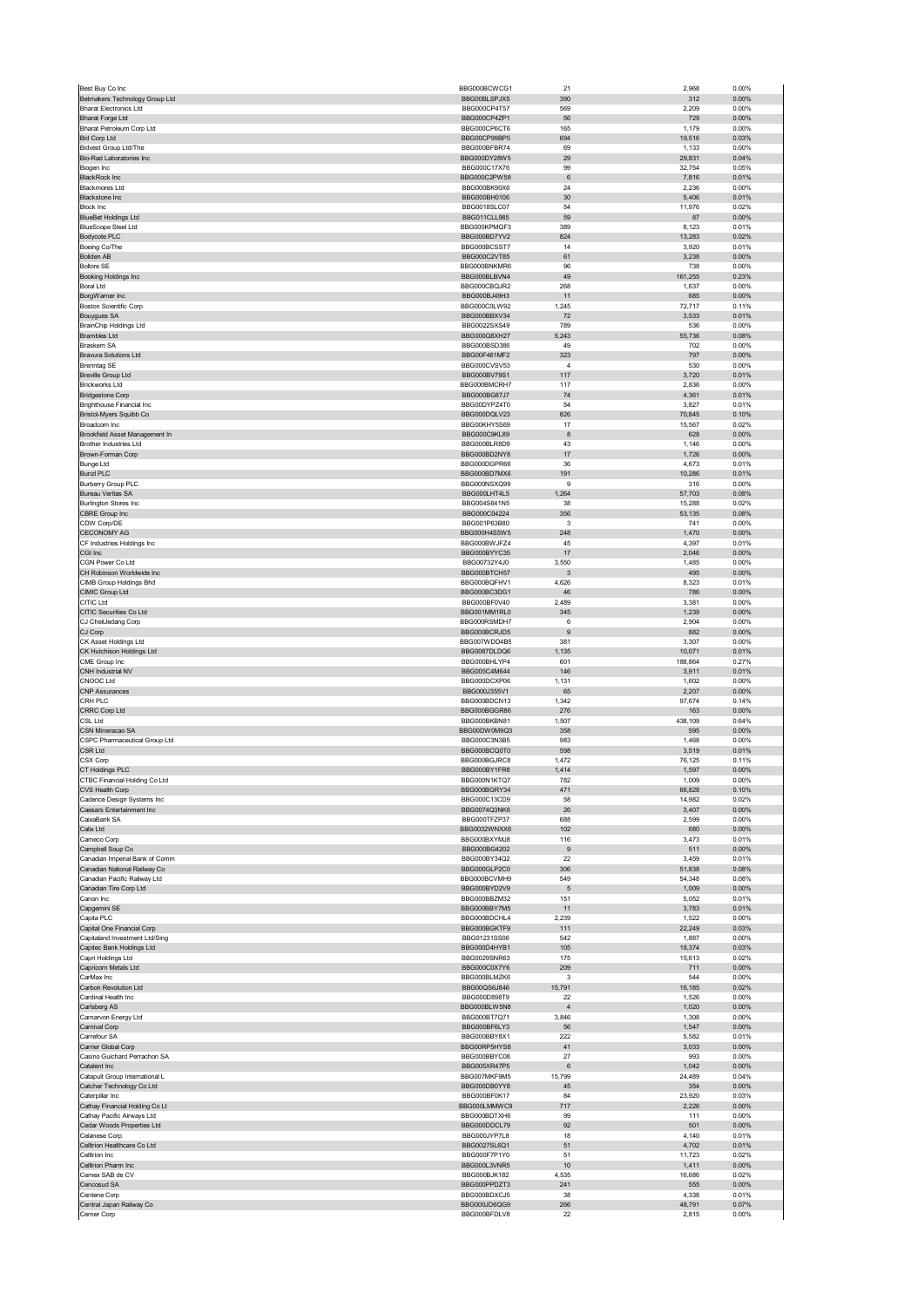| Cettire Ltd                                                      | BBG00YD15921                                 | 238                    | 848              | 0.00%                   |
|------------------------------------------------------------------|----------------------------------------------|------------------------|------------------|-------------------------|
| Ceylon Guardian Investment Tru<br>Chalice Mining Ltd             | BBG000F2GV57                                 | 686<br>289             | 484<br>2,770     | 0.00%<br>$0.00\%$       |
| Challenger Exploration Ltd                                       | BBG000MVBFP3<br>BBG000TGKHT1                 | 551                    | 163              | 0.00%                   |
| Challenger Ltd                                                   | BBG000DY11K4                                 | 443                    | 2,893            | 0.00%                   |
| Champion Iron Ltd                                                | BBG000R65Y33                                 | 960                    | 5,227            | 0.01%                   |
| Charles Schwab Corp/The<br>Charoen Pokphand Foods PCL            | BBG000BSLZY7<br>BBG000BMC8H9                 | 927<br>341             | 107,215<br>358   | 0.16%<br>0.00%          |
| Charter Communications Inc                                       | BBG000VPGNR2                                 | 44                     | 39,183           | 0.06%                   |
| Check Point Software Technolog                                   | BBG000K82ZT8                                 | 297                    | 47,565           | 0.07%                   |
| Chevron Corp                                                     | BBG000K4ND22                                 | 229                    | 36,884           | 0.05%                   |
| Chiba Bank Ltd/The                                               | BBG000BHLL18                                 | 51                     | 398              | 0.00%                   |
| Chimera Investment Corp<br>China CITIC Bank Corp Ltd             | BBG000PFLGY2<br>BBG000J7DX33                 | 16<br>1,473            | 327<br>878       | 0.00%<br>0.00%          |
| China Cinda Asset Management C                                   | BBG005LZHGL0                                 | 4,839                  | 1,212            | 0.00%                   |
| China Coal Energy Co Ltd                                         | BBG000NYJKS4                                 | 368                    | 292              | 0.00%                   |
| China Communications Construct                                   | BBG000M0JS84                                 | 789                    | 590              | 0.00%                   |
| China Construction Bank Corp<br>China Eastern Airlines Corp Lt   | BBG000NW2S18<br>BBG00709HFJ2                 | 9,008<br>905           | 8,581<br>1,010   | 0.01%<br>$0.00\%$       |
| China Everbright Bank Co Ltd                                     | BBG001R0MC06                                 | 2,242                  | 1,092            | 0.00%                   |
| China Feihe Ltd                                                  | BBG00QPY7B08                                 | 375                    | 692              | 0.00%                   |
| China Galaxy Securities Co Ltd                                   | BBG004JC5VD6                                 | 368                    | 291              | 0.00%                   |
| China Hongqiao Group Ltd<br>China Huarong Asset Management       | BBG001DMCGS5<br>BBG00B6CF032                 | 700<br>2,111           | 1,017<br>380     | 0.00%<br>0.00%          |
| China Life Insurance Co Ltd                                      | BBG000FD8023                                 | 475                    | 1,084            | 0.00%                   |
| China Longyuan Power Group Cor                                   | BBG000P2MRM9                                 | 559                    | 1,794            | 0.00%                   |
| China Mengniu Dairy Co Ltd                                       | BBG000PXTGY5                                 | 204                    | 1,589            | 0.00%                   |
| China Merchants Bank Co Ltd                                      | BBG000DVPPK1                                 | 776                    | 8,288            | 0.01%                   |
| China Minsheng Banking Corp Lt<br>China National Building Materi | BBG000DHR8R1<br>BBG000BLBWT6                 | 7.154<br>2,867         | 3,761<br>4,835   | 0.01%<br>0.01%          |
| China Oilfield Services Ltd                                      | BBG000PH54R1                                 | 868                    | 1,046            | 0.00%                   |
| China Overseas Land & Investme                                   | BBG000BGD8W4                                 | 503                    | 1,637            | 0.00%                   |
| China Pacific Insurance Group                                    | BBG000KVB7C7                                 | 652                    | 2,434            | 0.00%                   |
| China Petroleum & Chemical Cor                                   | BBG000MQF8G6                                 | 12,475                 | 8,296            | 0.01%                   |
| China Railway Construction Cor<br>China Railway Group Ltd        | BBG000QNN9H7<br>BBG000TTDDN6                 | 1,141<br>1,795         | 1,026<br>1,305   | 0.00%<br>0.00%          |
| China Resources Beer Holdings                                    | BBG000BKWM80                                 | 92                     | 1,037            | 0.00%                   |
| China Resources Cement Holding                                   | BBG000SZV3K8                                 | 2,262                  | 2,350            | 0.00%                   |
| China Resources Land Ltd                                         | BBG000HPNDX5                                 | 342                    | 1,978            | 0.00%                   |
| China Resources Power Holdings                                   | BBG000C1DC75                                 | 381                    | 1,756            | 0.00%                   |
| China Shenhua Energy Co Ltd<br>China Southern Airlines Co Ltd    | BBG000BX4MS1<br>BBG00709HBR2                 | 1,116<br>838           | 3,887            | 0.01%<br>0.00%          |
| China State Construction Engin                                   | BBG00709JCW2                                 | 745                    | 1,235<br>806     | 0.00%                   |
| China Steel Corp                                                 | BBG000BDBXZ5                                 | 1,190                  | 2,092            | 0.00%                   |
| China Taiping Insurance Holdin                                   | BBG000BY28H4                                 | 268                    | 506              | 0.00%                   |
| China Vanke Co Ltd                                               | BBG006KY4KF4                                 | 454                    | 1,454            | 0.00%                   |
| China Yangtze Power Co Ltd<br>Chipotle Mexican Grill Inc         | BBG00709J6L7<br>BBG000QX74T1                 | 596<br>$\overline{1}$  | 2,928<br>1,581   | 0.00%<br>0.00%          |
| Chocoladefabriken Lindt & Spru                                   | BBG000BC5J58                                 | $\overline{0}$         | 9,702            | 0.01%                   |
| Chongqing Rural Commercial Ban                                   | BBG0018HRM67                                 | 1,539                  | 752              | 0.00%                   |
| Chow Tai Fook Jewellery Group                                    | BBG00299NPM1                                 | 981                    | 2,426            | 0.00%                   |
| Chr Hansen Holding A/S                                           | BBG000QTX0M6                                 | 52                     | 5,601            | 0.01%                   |
| Chubb Ltd<br>Chugai Pharmaceutical Co Ltd                        | BBG000BR14K5<br>BBG000BJVLC1                 | 455<br>105             | 121,029<br>4,706 | 0.18%<br>0.01%          |
| Church & Dwight Co Inc                                           | BBG000BFJT36                                 | 18                     | 2,568            | 0.00%                   |
| Cia Siderurgica Nacional SA                                      | BBG000BT9WZ5                                 | 151                    | 933              | 0.00%                   |
| Cie Financiere Richemont SA                                      | BBG000BSJVR7                                 | 48                     | 9,969            | 0.01%                   |
|                                                                  |                                              |                        |                  |                         |
| Cie Generale des Etablissement                                   | BBG000BC84V9                                 | 10                     | 2.154            | 0.00%                   |
| Cie de Saint-Gobain                                              | BBG000BCCNZ8                                 | 149                    | 14,440           | 0.02%                   |
| Cielo SA                                                         | BBG000QVRYS8                                 | 550                    | 310              | 0.00%                   |
| Cigna Corp<br>Cincinnati Financial Corp                          | BBG00KXRCDP0<br>BBG000BFPK65                 | 31<br>5                | 9,849<br>751     | 0.01%<br>0.00%          |
| Cintas Corp                                                      | BBG000H3YXF8                                 | 5                      | 3,294            | 0.00%                   |
| Cisco Systems Inc                                                | BBG000C3J3C9                                 | 945                    | 82,335           | 0.12%                   |
| Citigroup Inc                                                    | BBG000FY4S11                                 | 570                    | 47,334           | 0.07%                   |
| Citizens Financial Group Inc                                     | BBG006Q0HY77<br>BBG000FQ6PY6                 | 169<br>5               | 11,014           | 0.02%                   |
| Citrix Systems Inc<br>City Chic Collective Ltd                   | BBG000BD42V5                                 | 338                    | 618<br>1,860     | 0.00%<br>0.00%          |
| Cleanaway Waste Management Ltd                                   | BBG000F6PFP1                                 | 3,470                  | 10,862           | 0.02%                   |
| ClearView Wealth Ltd/Australia                                   | BBG000BZ6SW6                                 | 438                    | 346              | 0.00%                   |
| licke Croun Ltd                                                  | RRG000BWY9T8                                 | 118                    | 205              | n nn%                   |
| Clinuvel Pharmaceuticals Ltd<br>Clorox Co/The                    | BBG000C41K83<br>BBG000BFS7D3                 | 65<br>$\boldsymbol{9}$ | 1,775<br>2,097   | 0.00%<br>0.00%          |
| Cloudflare Inc                                                   | BBG001WMKHH5                                 | 61                     | 11,058           | 0.02%                   |
| Clover Corp Ltd                                                  | BBG000DGNF37                                 | $\sqrt{5}$             | 9                | $0.00\%$                |
| CoStar Group Inc                                                 | BBG000D7JKW9                                 | 13                     | 1,429            | 0.00%                   |
| Coal India Ltd<br>Coca-Cola Co/The                               | BBG000C45298                                 | 309                    | 834              | 0.00%                   |
| Coca-Cola Europacific Partners                                   | BBG000BMX289<br>BBG00B6BFWH9                 | 1,447<br>37            | 117,855<br>2,883 | 0.17%<br>0.00%          |
| Coca-Cola Femsa SAB de CV                                        | BBG00N86FP14                                 | 250                    | 1,878            | 0.00%                   |
| Coca-Cola HBC AG                                                 | BBG004HJRJ19                                 | 12                     | 555              | $0.00\%$                |
| Cochlear Ltd                                                     | BBG000FT0MR1                                 | 329                    | 71,168           | 0.10%                   |
| Codan Ltd/Australia<br>Cognizant Technology Solutions            | BBG000C0YHF4<br>BBG000BBDV81                 | 206<br>236             | 1,921<br>28,800  | 0.00%<br>0.04%          |
| Cogstate Ltd                                                     | BBG000H3XD72                                 | 114                    | 275              | 0.00%                   |
| Coles Group Ltd                                                  | BBG00MK2SRM0                                 | 7,105                  | 127,470          | 0.19%                   |
| Colgate-Palmolive Co                                             | BBG000BFOYY3                                 | 58                     | 6,772            | 0.01%                   |
| Colgate-Palmolive India Ltd<br>Collins Foods Ltd                 | BBG000CQ3326                                 | 46                     | 1,261            | 0.00%                   |
| Coloplast A/S                                                    | BBG001WF3F10<br>BBG000BLV8Z0                 | 89<br>$\overline{1}$   | 1,186<br>126     | 0.00%<br>0.00%          |
| Comcast Corp                                                     | BBG000BFT2L4                                 | 693                    | 47,999           | 0.07%                   |
| Comerica Inc                                                     | BBG000C75N77                                 | 10                     | 1,144            | 0.00%                   |
| Commercial Bank PSQC/The                                         | BBG000FG8ZR2                                 | 481                    | 1,225            | 0.00%                   |
| Commerzbank AG<br>Commonwealth Bank of Australia                 | BBG000BBYDZ8<br>BBG000BS8L64                 | 57<br>2,395            | 596<br>241,896   | 0.00%<br>0.35%          |
| Compass Group PLC                                                | BBG000FNNYW7                                 | 35                     | 1,072            | 0.00%                   |
| Computershare Ltd                                                | BBG000BKP120                                 | 701                    | 14,015           | 0.02%                   |
| Conagra Brands Inc                                               | BBG000BDXGP9                                 | 37                     | 1,740            | 0.00%                   |
| Concordia Financial Group Ltd                                    | BBG00B0HC6V6                                 | 70                     | 348              | 0.00%                   |
| ConocoPhillips<br>Consorcio ARA SAB de CV                        | BBG000BQQH30<br>BBG000LXWD18                 | 640<br>3,289           | 63,539<br>948    | 0.09%<br>0.00%          |
| Constellation Brands Inc                                         | BBG000J1QLT0                                 | 9                      | 3,098            | 0.00%                   |
| Constellation Software Inc/Can                                   | BBG000BMZ5P1                                 | $10$                   | 24,833           | 0.04%                   |
| Container Corp Of India Ltd                                      | BBG000DC6HC1                                 | 84                     | 952              | 0.00%                   |
| Contemporary Amperex Technolog                                   | BBG00MYKWDB3                                 | 9                      | 1,171            | 0.00%                   |
| Continental AG<br>Continental Resources Inc/OK                   | BBG000BBZ9D0<br>BBG000BHBGN6                 | 458<br>21              | 66,631<br>1,295  | 0.10%<br>0.00%          |
| Cooper Energy Ltd                                                | BBG000M5T289                                 | 2,887                  | 808              | 0.00%                   |
| Copa Holdings SA                                                 | BBG000C29813                                 | 27                     | 3,019            | 0.00%                   |
| Copart Inc                                                       | BBG000BM9RH1                                 | 10                     | 2,057            | 0.00%                   |
| Cordiant Digital Infrastructur                                   | BBG00Z160FF7                                 | 6,464                  | 13,608           | 0.02%                   |
| Corning Inc                                                      | BBG000BKFZM4                                 | 123                    | 6,290            | 0.01%                   |
| Coronado Global Resources Inc<br>Corporate Travel Management Lt  | BBG00M30ZGN8<br>BBG00192DRH1<br>BBG00BN969C1 | 634<br>1,456<br>136    | 787<br>32,038    | 0.00%<br>0.05%<br>0.01% |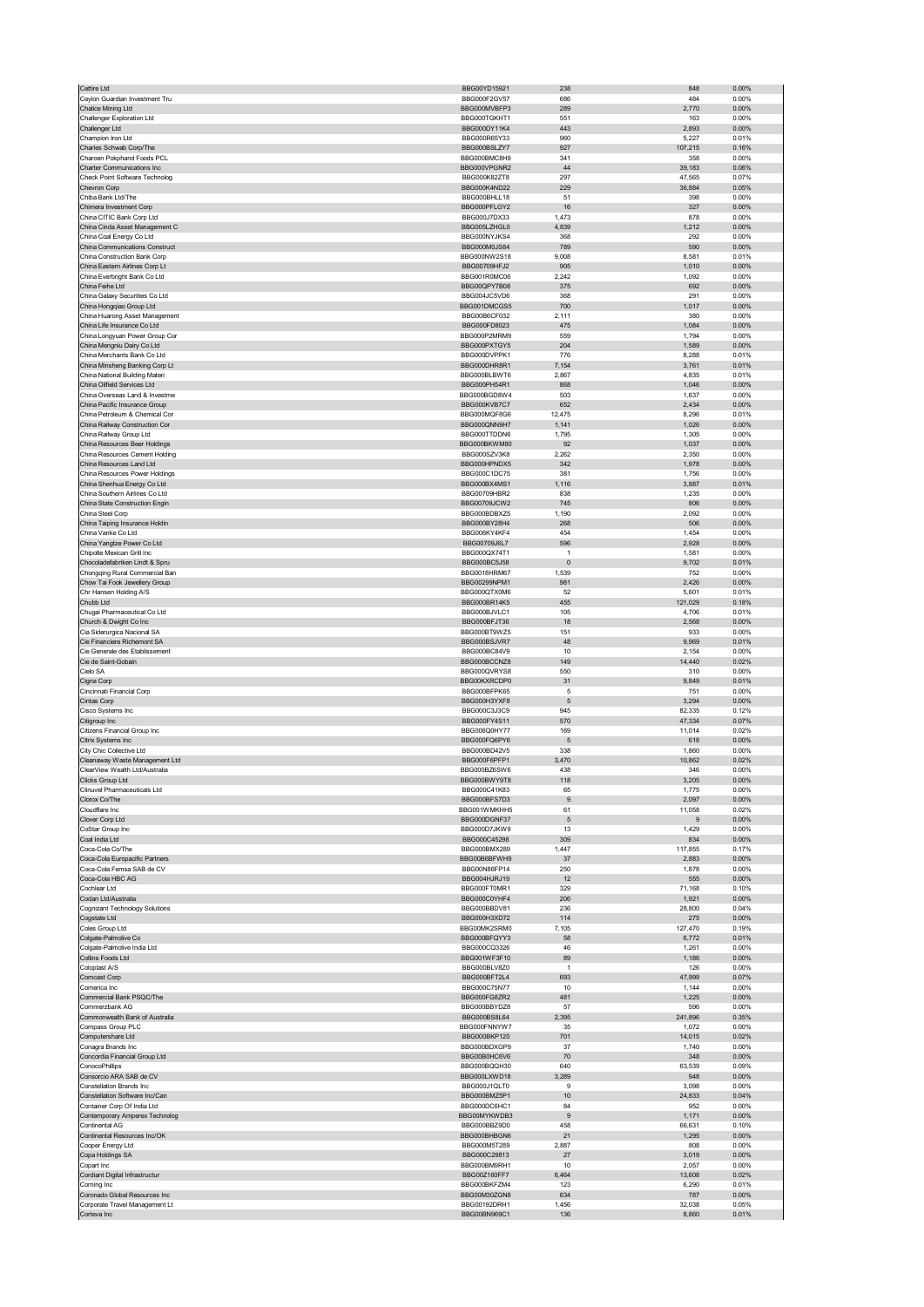|                                                                      | BBG000QC7H36                 | 237                   | 1,268            | 0.00%             |
|----------------------------------------------------------------------|------------------------------|-----------------------|------------------|-------------------|
| Cosmos Pharmaceutical Corp                                           | BBG000Q2PV82                 | 9                     | 1,896            | 0.00%             |
| Costa Group Holdings Ltd<br>Costco Wholesale Corp                    | BBG009HXK7X5<br>BBG000F6H8W8 | 354<br>109            | 1,071<br>85,355  | 0.00%<br>0.12%    |
| Coterra Energy Inc                                                   | BBG000C3GN47                 | 77                    | 2,010            | 0.00%             |
| Country Garden Holdings Co Ltd                                       | BBG000QQCY41                 | 1,815                 | 2,215            | 0.00%             |
| Country Garden Services Holdin                                       | BBG00L3B3R02                 | 131                   | 1,083            | 0.00%             |
| Covestro AG<br>Coway Co Ltd                                          | BBG009YTYWV7<br>BBG000DBD5Z6 | 132<br>11             | 11,213<br>941    | 0.02%<br>0.00%    |
| Credicorp Ltd                                                        | BBG000FKX7Z8                 | 143                   | 24,050           | 0.03%             |
| Credit Agricole SA                                                   | BBG000DVJ6L9                 | 192                   | 3,767            | 0.01%             |
| Credit Corp Group Ltd                                                | BBG000C0WPF8                 | 1,124                 | 37,646           | 0.05%             |
| Credit Saison Co Ltd<br>Credit Suisse Group AG                       | BBG000BGVW33<br>BBG000BVPZL0 | 37<br>145             | 541              | 0.00%<br>0.00%    |
| Crown Holdings Inc                                                   | BBG000BF6756                 | -7                    | 1,944<br>1,119   | 0.00%             |
| Crown Resorts Ltd                                                    | BBG000PFQHS2                 | 441                   | 5,279            | 0.01%             |
| Cummins Inc                                                          | BBG000BGPTV6                 | 12                    | 3,665            | 0.01%             |
| Currys PLC                                                           | BBG000Q950P8<br>BBG000BQZ1C5 | 1,257                 | 2,680            | $0.00\%$          |
| CyberAgent Inc<br>CyberArk Software Ltd                              | BBG006Q52QV2                 | 304<br>$\overline{7}$ | 6,956<br>1,567   | 0.01%<br>0.00%    |
| D-MARKET Elektronik Hizmetler                                        | BBG0118LTKW0                 | 846                   | 2,223            | 0.00%             |
| DB Insurance Co Ltd                                                  | BBG000BD1BC9                 | 8                     | 525              | 0.00%             |
| DBS Group Holdings Ltd                                               | BBG000BFDGY6                 | 613                   | 20,439           | 0.03%             |
| DDH1 Ltd<br>DENTSPLY SIRONA Inc                                      | BBG009S5BM89<br>BBG000BX57K1 | 203<br>3              | 225<br>252       | 0.00%<br>0.00%    |
| DGL Group Ltd/Au                                                     | BBG010W1SLP6                 | 179                   | 561              | 0.00%             |
| <b>DISH Network Corp</b>                                             | BBG000C2YHG9                 | 19                    | 851              | 0.00%             |
| DMG Mori Co Ltd                                                      | BBG000BLJ688                 | 103                   | 2,422            | 0.00%             |
| <b>DNB Bank ASA</b><br>DP Eurasia NV                                 | BBG011M0SYC3<br>BBG00GVW8TX1 | 146<br>603            | 4,591<br>970     | 0.01%<br>$0.00\%$ |
| DR Horton Inc                                                        | BBG000DOTXY6                 | 16                    | 2,445            | 0.00%             |
| DS Smith PLC                                                         | BBG000BF1LF9                 | 58                    | 416              | 0.00%             |
| DSV A/S                                                              | BBG000BSNXK5                 | 12                    | 3,992            | 0.01%             |
| DXC Technology Co                                                    | BBG00FN64XT9                 | 160                   | 7,065            | 0.01%             |
| DaVita Inc<br>Dabur India Ltd                                        | BBG000MQ1SN9<br>BBG000D3C4H8 | 12<br>121             | 1,801            | 0.00%<br>$0.00\%$ |
| Dai Nippon Printing Co Ltd                                           | BBG000BMJDM5                 | 24                    | 1,294<br>823     | 0.00%             |
| Dai-ichi Life Holdings Inc                                           | BBG000HRVPM7                 | 101                   | 2,812            | 0.00%             |
| Daiichi Sankyo Co Ltd                                                | BBG000BWPLT1                 | 185                   | 6,455            | 0.01%             |
| Daikin Industries Ltd                                                | BBG000BLNXT1                 | 5                     | 1,434            | 0.00%             |
| Daimler Truck Holding AG                                             | BBG012SQ7SX1<br>BBG000BRMBY1 | 97                    | 4,889<br>282     | 0.01%<br>0.00%    |
| Dairy Farm International Holdi<br>Daito Trust Construction Co Lt     | BBG000BNKQL3                 | 72<br>175             | 27,529           | 0.04%             |
| Daiwa House Industry Co Ltd                                          | BBG000BFTDT2                 | 38                    | 1,507            | 0.00%             |
| Daiwa Securities Group Inc                                           | BBG000BGW979                 | 358                   | 2,772            | 0.00%             |
| Danaher Corp                                                         | BBG000BH3JF8                 | 51                    | 23,197           | 0.03%             |
| Danone SA                                                            | BBG000BBY1B0                 | 366                   | 31,214           | 0.05%             |
| Danske Bank A/S<br>Daqin Railway Co Ltd                              | BBG000BR5TK6<br>BBG00709J7W3 | 145<br>1,424          | 3,452<br>1,971   | 0.01%<br>0.00%    |
| Darden Restaurants Inc                                               | BBG000BBNYF6                 | 3                     | 633              | $0.00\%$          |
| <b>Dassault Aviation SA</b>                                          | BBG000BBR565                 | 3                     | 390              | 0.00%             |
| Dassault Systemes SE                                                 | BBG000GVXC37                 | 138                   | 11,270           | 0.02%             |
| Data#3 Ltd<br>Datadog Inc                                            | BBG000BBPHM3<br>BBG003NJHZT9 | 122<br>56             | 715<br>13,690    | 0.00%<br>0.02%    |
| Davide Campari-Milano NV                                             | BBG000G00TW2                 | 448                   | 9,002            | 0.01%             |
| De Grey Mining Ltd                                                   | BBG000N29K41                 | 823                   | 1,000            | 0.00%             |
| Deere & Co                                                           | BBG000BH1NH9                 | 11                    | 5,271            | 0.01%             |
| Dell Technologies Inc                                                | BBG00DW3SZS1                 | 268                   | 20,686           | 0.03%             |
| Delta Air Lines Inc<br>Delta Electronics Inc                         | BBG000R7Z112<br>BBG000BDXMZ5 | 347<br>50             | 18,650<br>688    | 0.03%<br>0.00%    |
| Denso Corp                                                           | BBG000BGN9N1                 | 34                    | 3,816            | 0.01%             |
| Dentsu Group Inc                                                     | BBG000BT53Q3                 | 16                    | 761              | 0.00%             |
| Deterra Royalties Ltd                                                | BBG00RTWXWG4                 | 2,343                 | 10,074           | 0.01%             |
| Deutsche Bank AG                                                     | BBG000BBZTH2                 | 198                   | 3,420            | 0.00%             |
| Deutsche Boerse AG<br>Deutsche Lufthansa AG                          | BBG000D54HT0                 | 9<br>26               | 1,970<br>254     | 0.00%<br>0.00%    |
|                                                                      |                              |                       |                  |                   |
|                                                                      | BBG000BC6K90                 |                       |                  |                   |
| Deutsche Post AG<br>Deutsche Wohnen SE                               | BBG000LW3MC0<br>BBG000GM5V54 | 166<br>8              | 14,695<br>451    | 0.02%<br>$0.00\%$ |
| Deutz AG                                                             | BBG000BN8Y58                 | 132                   | 1,359            | 0.00%             |
| Devon Energy Corp                                                    | BBG000BBVJZ8                 | 40                    | 2,413            | 0.00%             |
| Jexcom inc                                                           | RRG000G1F9K1                 | z                     | 1,457            | U.UU%             |
| Diageo PLC                                                           | BBG000BS69D5                 | 1,417                 | 106,565          | 0.15%             |
| Diamondback Energy Inc<br>Diana Shipping Inc                         | BBG002PHSYX9<br>BBG000BV1NV2 | 32<br>1,217           | 4,779<br>6,509   | 0.01%<br>0.01%    |
| Dick's Sporting Goods Inc                                            | BBG000F6ZWH2                 | 11                    | 1,664            | 0.00%             |
| Dicker Data Ltd                                                      | BBG00191RKK9                 | 43                    | 636              | 0.00%             |
| Digital 9 Infrastructure PLC/F                                       | BBG00Z3T0YF4<br>BBG003CZ6DZ9 | 16,653<br>106         | 35,305<br>549    | 0.05%<br>0.00%    |
| Direct Line Insurance Group PL<br><b>Discover Financial Services</b> | BBG000QBR5J5                 | 15                    | 2,376            | 0.00%             |
| Discovery Inc                                                        | BBG000CHWP52                 | 28                    | 917              | 0.00%             |
| Discovery Ltd                                                        | BBG000DD6054                 | 450                   | 5,573            | 0.01%             |
| Dollar General Corp                                                  | BBG000NV1KK7                 | 11                    | 3,726            | 0.01%             |
| Dollar Tree Inc<br>Dollarama Inc                                     | BBG000BSC0K9<br>BBG000P87B57 | 86<br>32              | 16,682<br>2,175  | 0.02%<br>$0.00\%$ |
| Domain Holdings Australia Ltd                                        | BBG00HTD4B94                 | 446                   | 2,522            | 0.00%             |
| Domino's Pizza Enterprises Ltd                                       | BBG000BLRB60                 | 528                   | 62,348           | 0.09%             |
| Domino's Pizza Inc                                                   | BBG000P458P3                 | $\mathbf{1}$          | 510              | 0.00%             |
| Dongfeng Motor Group Co Ltd<br>DoorDash Inc                          | BBG000PCLZV0<br>BBG005D7QCJ3 | 276<br>$\overline{4}$ | 316<br>808       | 0.00%<br>0.00%    |
| Doosan Co Ltd                                                        | BBG000BCX192                 | 5                     | 639              | $0.00\%$          |
| Doosan Heavy Industries & Cons                                       | BBG000C4SV53                 | 8                     | 198              | 0.00%             |
| Dover Corp                                                           | BBG000BHB3M6                 | 3                     | 723              | $0.00\%$          |
| Dow Inc                                                              | BBG00BN96922                 | 119<br>552            | 9,283            | 0.01%<br>0.00%    |
| Downer EDI Ltd<br>Dr Reddy's Laboratories Ltd                        | BBG000CPKJJ6<br>BBG000CQNB44 | 11                    | 3,291<br>992     | 0.00%             |
| DraftKings Inc                                                       | BBG00TCBG714                 | 22                    | 845              | $0.00\%$          |
| Drilling Co of 1972 A/S/The                                          | BBG00NSHY281                 | 13                    | 700              | 0.00%             |
| DuPont de Nemours Inc                                                | BBG00BN961G4                 | 55                    | 6,068            | 0.01%             |
| Dubai Islamic Bank PJSC<br>Dubber Corp Ltd                           | BBG000BFMXR7<br>BBG000BTCD38 | 224<br>189            | 451<br>515       | 0.00%<br>$0.00\%$ |
| Dufry AG                                                             | BBG000HHBQD9                 | $\overline{1}$        | 76               | 0.00%             |
| E-MART Inc                                                           | BBG001J399N6                 | 14                    | 2,382            | 0.00%             |
| EDP Renovaveis SA                                                    | BBG000PRGX02                 | 84                    | 2,892            | 0.00%             |
| <b>EML Payments Ltd</b>                                              | BBG000KSJCT7                 | 266                   | 859              | 0.00%             |
| <b>ENEOS Holdings Inc</b><br><b>EOG Resources Inc</b>                | BBG000QDR164<br>BBG000BZ9223 | 1,977<br>565          | 10,161<br>69,029 | 0.01%<br>0.10%    |
| EPAM Systems Inc                                                     | BBG000MHTV89                 | 16                    | 14,980           | 0.02%             |
| EQT Corp                                                             | BBG000BHZ5J9                 | 22                    | 651              | $0.00\%$          |
| <b>EQT Holdings Ltd</b>                                              | BBG00BKZZL64                 | 12                    | 323              | 0.00%             |
| ESR Cayman Ltd                                                       | BBG00P4RD0R6                 | 179                   | 831              | $0.00\%$          |
| <b>EVENT Hospitality and Entertai</b><br><b>EXOR NV</b>              | BBG000BGGX29<br>BBG00FH38TD5 | 84<br>$\overline{1}$  | 1,240<br>89      | 0.00%<br>$0.00\%$ |
| Eagers Automotive Ltd                                                | BBG000BT8TB9                 | 132                   | 1,768            | 0.00%             |
| Eagle Materials Inc<br>East Japan Railway Co                         | BBG000BJW241<br>BBG000BJ2DR5 | 66<br>9               | 15,105<br>722    | 0.02%<br>0.00%    |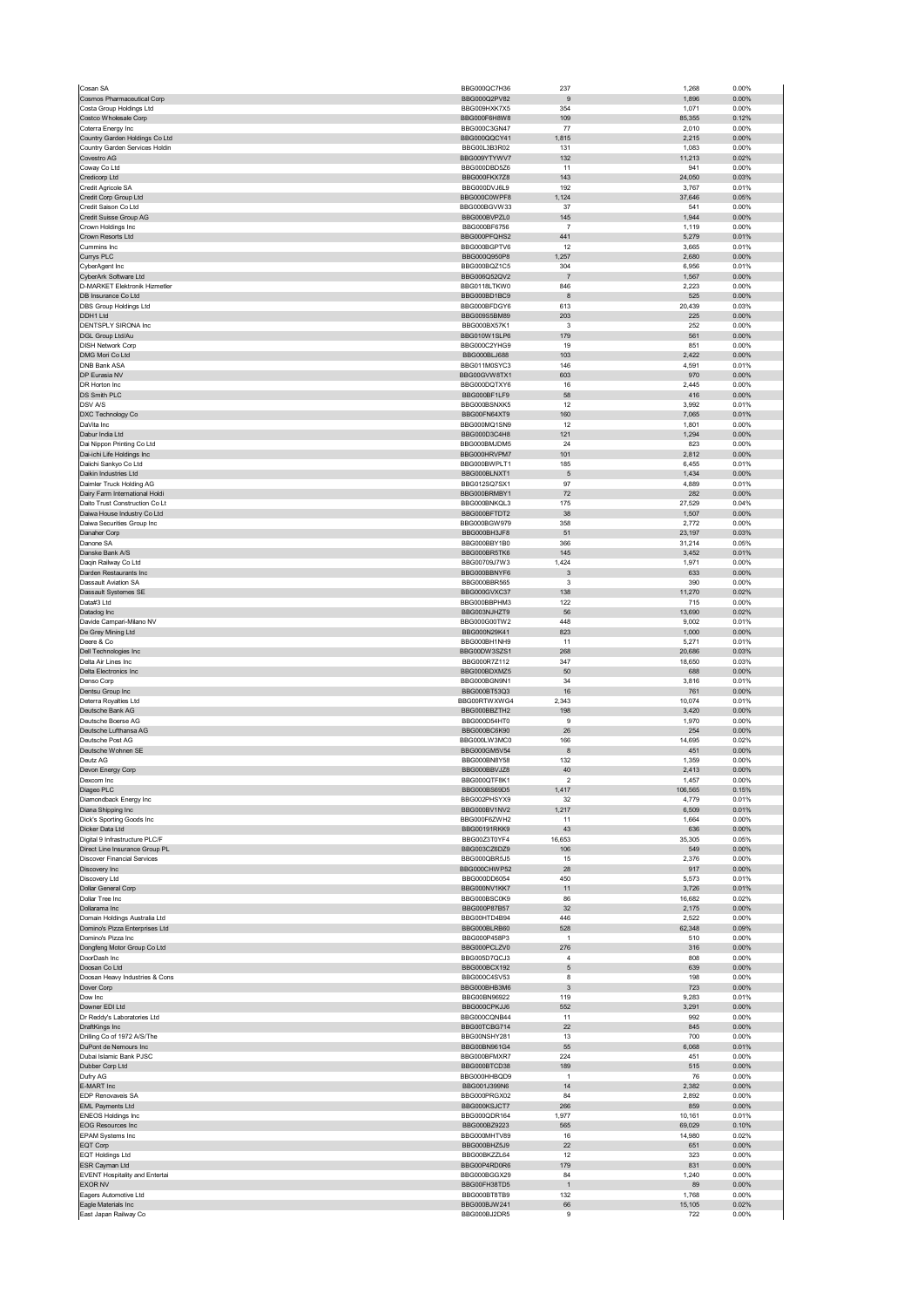| East West Bancorp Inc                                           | BBG000CR20B1                        | 135                   | 14,585          | 0.02%             |
|-----------------------------------------------------------------|-------------------------------------|-----------------------|-----------------|-------------------|
| Eastman Chemical Co<br>Eaton Corp PLC                           | BBG000BLW530<br>BBG000BJ3PD2        | 22<br>26              | 3,740<br>6,191  | 0.01%<br>0.01%    |
| Ebara Corp                                                      | BBG000BLN558                        | 167                   | 12,711          | 0.02%             |
| Eclat Textile Co Ltd                                            | BBG000HCLBQ8                        | 59                    | 1,856           | $0.00\%$          |
| Eclipx Group Ltd                                                | BBG008DWVPJ7                        | 235                   | 519             | 0.00%             |
| Ecofin US Renewables Infrastru<br>Ecolab Inc                    | BBG00Y4YFL21<br>BBG000BHKYH4        | 6,627<br>220          | 9,024<br>70,835 | 0.01%<br>0.10%    |
| Ecopetrol SA                                                    | BBG000QCHTL9                        | 564                   | 513             | $0.00\%$          |
| Edwards Lifesciences Corp                                       | BBG000BRXP69                        | 102                   | 18,160          | 0.03%             |
| Eicher Motors Ltd                                               | BBG000CQTR98                        | 37                    | 1,797           | $0.00\%$          |
| Eiffage SA                                                      | BBG000BC1SB5                        | 5                     | 732             | 0.00%             |
| Eisai Co Ltd<br>El Puerto de Liverpool SAB de                   | BBG000BG6F83<br>BBG000BQXXV6        | 32<br>84              | 2,493<br>500    | 0.00%<br>0.00%    |
| Elanco Animal Health Inc                                        | BBG00LJYS1P8                        | 406                   | 15,833          | 0.02%             |
| Elastic NV                                                      | BBG00LWZDYB9                        | 66                    | 11,244          | 0.02%             |
| Elders Ltd                                                      | BBG000BKCVW5                        | 225                   | 2,763           | 0.00%             |
| Electric Power Development Co<br>Electro Optic Systems Holdings | BBG000P26QQ5<br>BBG000DYTNY1        | 27<br>78              | 492<br>182      | 0.00%<br>$0.00\%$ |
| Electrolux AB                                                   | BBG000BC1188                        | 60                    | 1.999           | 0.00%             |
| Electronic Arts Inc                                             | BBG000BP0KQ8                        | 100                   | 18,105          | 0.03%             |
| Eli Lilly & Co                                                  | BBG000BNBDC2                        | 69                    | 26,271          | 0.04%             |
| <b>Emaar Properties PJSC</b>                                    | BBG000BV4SB0                        | 542<br>178            | 993             | 0.00%<br>0.00%    |
| Embracer Group AB<br>Emeco Holdings Ltd                         | BBG00F7Z9CB3<br>BBG000BVHXT6        | 257                   | 2,609<br>226    | 0.00%             |
| Emerson Electric Co                                             | BBG000BHX7N2                        | 38                    | 4,807           | 0.01%             |
| Emirates NBD Bank PJSC                                          | BBG000TGY889                        | 471                   | 2,388           | 0.00%             |
| Empire Co Ltd                                                   | BBG000BYMXV1                        | 46                    | 1,950           | 0.00%             |
| Empresas CMPC SA                                                | BBG000BF50K5                        | 125                   | 287             | 0.00%             |
| Empresas COPEC SA<br>Endeavour Group Ltd/Australia              | BBG000BF4Z74<br>BBG006YQKTG8        | 69<br>1,360           | 730<br>9,169    | 0.00%<br>0.01%    |
| Enero Group Ltd                                                 | BBG000NPXV94                        | 51                    | 206             | 0.00%             |
| Eni SpA                                                         | BBG000FVRV79                        | 1,252                 | 23,936          | 0.03%             |
| Enphase Energy Inc                                              | BBG001R3MNY9                        | 43                    | 10,719          | 0.02%             |
| Epiroc AB                                                       | BBG00JWT5W30                        | 265                   | 9,221           | 0.01%             |
| Equifax Inc<br><b>Equinor ASA</b>                               | BBG000BHPL78<br>BBG000NSV6T3        | 5<br>523              | 1,853<br>19,253 | 0.00%<br>0.03%    |
| Equitable Holdings Inc                                          | BBG00J7CBVW8                        | 30                    | 1,334           | 0.00%             |
| Eregli Demir ve Celik Fabrikal                                  | BBG000BVCBJ0                        | 163                   | 477             | 0.00%             |
| Erste Group Bank AG                                             | BBG000BMV263                        | 58                    | 3,726           | 0.01%             |
| Esprit Holdings Ltd                                             | BBG000BLPR85                        | 8,682                 | 1,087           | 0.00%             |
| EssilorLuxottica SA                                             | BBG000BC16D1                        | 206                   | 60,252          | 0.09%             |
| Essity AB<br>Estee Lauder Cos Inc/The                           | BBG00GV10DH0<br>BBG000FKJRC5        | 202<br>40             | 9,048<br>20,166 | 0.01%<br>0.03%    |
| Etsy Inc                                                        | BBG000N7MXL8                        | 5                     | 1,386           | 0.00%             |
| Eurazeo SE                                                      | BBG000BC18W6                        | $\overline{2}$        | 220             | 0.00%             |
| Eurofins Scientific SE                                          | BBG000BH7B07                        | 16                    | 2,684           | 0.00%             |
| Euronext NV                                                     | BBG006KCQPV9                        | 278                   | 39,658          | 0.06%             |
| Everest Re Group Ltd                                            | BBG000C1XVK6<br>BBG000BDC3S8        | 120<br>348            | 45,371          | 0.07%             |
| Evergreen Marine Corp Taiwan L<br><b>Evolution AB</b>           | BBG0088M4LQ6                        | 10                    | 2,469<br>1,901  | 0.00%<br>0.00%    |
| Evolution Mining Ltd                                            | BBG000NF2249                        | 1,405                 | 5,706           | 0.01%             |
| Evonik Industries AG                                            | BBG000DD3GQ9                        | 26                    | 1,170           | 0.00%             |
| Evraz PLC                                                       | BBG0027J63T2                        | 329                   | 3,684           | 0.01%             |
| Expedia Group Inc                                               | BBG000QY3XZ2                        | $\overline{1}$        | 165             | $0.00\%$          |
| Experian PLC<br>Exponent Inc                                    | BBG000FBCMD2<br>BBG000F31Z34        | 42<br>87              | 2,859<br>13,936 | 0.00%<br>0.02%    |
| Exxon Mobil Corp                                                | BBG000GZQ728                        | 215                   | 18,069          | 0.03%             |
| F5 Inc                                                          | BBG000CXYSZ6                        | $\overline{1}$        | 221             | 0.00%             |
|                                                                 |                                     |                       |                 |                   |
| <b>FANUC Corp</b>                                               | BBG000BM3TW6                        | 67                    | 19,600          | 0.03%             |
| FMC Corp                                                        | BBG000BJP882                        | 14                    | 2,133           | $0.00\%$          |
| FTI Consulting Inc                                              | BBG000K88H58                        | 159                   | 33,615          | 0.05%             |
| <b>FUJIFILM Holdings Corp</b>                                   | BBG000BTG7G3                        | 21                    | 2,141           | 0.00%             |
| Fairfax Financial Holdings Ltd<br>Fairfax India Holdings Corp   | BBG000BYQVJ5<br>BBG007MSNQV1        | $\overline{7}$<br>198 | 4,896<br>3,435  | 0.01%<br>$0.00\%$ |
| Falabella SA                                                    | BBG000HJFWF6                        | 139                   | 624             | 0.00%             |
| Far East Horizon Ltd                                            | BBG001KKX325                        | 447                   | 546             | 0.00%             |
| Far Eastern New Century Corp                                    | BBG000BCTZT0                        | 349                   | 509             | 0.00%             |
| Fast Retailing Co Ltd                                           | BBG000CLY9H4                        | $\overline{1}$        | 513             | 0.00%             |
| Fastenal Co                                                     | BBG000BJ8YN7<br><b>BBG000BC12V0</b> | 187                   | 16,498<br>938   | 0.02%<br>n nn%    |
| FedEx Corp                                                      | BBG000BJF1Z8                        | 15                    | 5,223           | 0.01%             |
| Feng TAY Enterprise Co Ltd                                      | BBG000BJBVS4                        | 134                   | 1,544           | 0.00%             |
| Ferguson PLC                                                    | BBG00NZJ0JG0                        | 140                   | 34,110          | 0.05%             |
| Ferrari NV                                                      | BBG00BS9K4L1                        | $\overline{7}$        | 2,478           | $0.00\%$          |
| Ferroglobe PLC<br>Fidelity National Financial In                | BBG00B6BGD99<br>BBG006N7S6K9        | 924<br>18             | 7,890<br>1,292  | 0.01%<br>$0.00\%$ |
| <b>Fidelity National Information</b>                            | BBG000BK2F42                        | 103                   | 15,405          | 0.02%             |
| Fifth Third Bancorp                                             | BBG000BJL3N0                        | 32                    | 1,924           | 0.00%             |
| FinecoBank Banca Fineco SpA                                     | BBG006C09JD7                        | 404                   | 9,763           | 0.01%             |
| Fineos Corp Ltd<br>Firefinch Ltd                                | BBG00PX8CSR6<br>BBG000Q3DTC3        | 110<br>760            | 506<br>658      | $0.00\%$<br>0.00% |
| First Abu Dhabi Bank PJSC                                       | BBG000DHGTK4                        | 855                   | 6,035           | 0.01%             |
| First American Financial Corp                                   | BBG000V78V75                        | 6                     | 637             | 0.00%             |
| First Financial Bankshares Inc                                  | BBG000BL8476                        | 205                   | 14,349          | 0.02%             |
| First Financial Holding Co Ltd                                  | BBG000LY7BY2                        | 399                   | 486             | 0.00%             |
| First Quantum Minerals Ltd                                      | BBG000BX7818                        | 628<br>47             | 20,706          | 0.03%             |
| FirstCash Holdings Inc<br>FirstRand Ltd                         | BBG0145KL747<br>BBG000BNTS67        | 1,261                 | 4,843<br>6,606  | 0.01%<br>0.01%    |
| Fisher & Paykel Healthcare Cor                                  | BBG000CLWTV6                        | 3,040                 | 92,824          | 0.13%             |
| Flat Glass Group Co Ltd                                         | BBG00BGJYS07                        | 2,278                 | 15,914          | 0.02%             |
| FleetCor Technologies Inc                                       | BBG000GPXKX9                        | $\overline{1}$        | 405             | 0.00%             |
| Fletcher Building Ltd                                           | BBG000GVQGL6                        | 1,717                 | 11,639          | 0.02%             |
| Flex Ltd<br>Flight Centre Travel Group Ltd                      | BBG000BP5YT0<br>BBG000BCSM38        | 20<br>112             | 508<br>1,976    | 0.00%<br>0.00%    |
| Flutter Entertainment PLC                                       | BBG000DWL6M3                        | 378                   | 82,136          | 0.12%             |
| Fomento Economico Mexicano SAB                                  | BBG000BD33X2                        | 323                   | 3,906           | 0.01%             |
| Fomento de Construcciones y Co                                  | BBG000BBZ3Z9                        | 154                   | 2,668           | 0.00%             |
| Foot Locker Inc                                                 | BBG000BX8DC4                        | 9                     | 552             | 0.00%             |
| Ford Motor Co                                                   | BBG000BQPC32                        | 657                   | 18,775          | 0.03%             |
| Formosa Chemicals & Fibre Corp<br>Formosa Petrochemical Corp    | BBG000BCW4G9<br>BBG000D0FJX0        | 575<br>116            | 2,310<br>554    | 0.00%<br>0.00%    |
| Formosa Plastics Corp                                           | BBG000BCW5G6                        | 176                   | 911             | $0.00\%$          |
| Fortescue Metals Group Ltd                                      | BBG000J47TP2                        | 4,389                 | 84,310          | 0.12%             |
| Fortive Corp                                                    | BBG00BLVZ228                        | 157                   | 16,503          | 0.02%             |
| Fortune Brands Home & Security                                  | BBG001B4BV87                        | $\overline{4}$<br>25  | 580             | 0.00%<br>0.00%    |
| Fox Corp<br>Foxtons Group PLC                                   | BBG00JHNJW99<br>BBG00563QG83        | 9,125                 | 1,275<br>6,715  | 0.01%             |
| Franco-Nevada Corp                                              | BBG000RD3CL8                        | 21                    | 4,001           | 0.01%             |
| Franklin Resources Inc                                          | BBG000BD0TF8                        | 42                    | 1,952           | 0.00%             |
| Frasers Group PLC                                               | BBG000DPM932                        | 160                   | 2,296           | 0.00%             |
| Freeport-McMoRan Inc                                            | BBG000BJDB15                        | 519                   | 29,763          | 0.04%             |
| Fresenius Medical Care AG & Co<br>Fresenius SE & Co KGaA        | BBG000DHXQT2<br>BBG000BS3BJ7        | 215<br>40             | 19,236<br>2,188 | 0.03%<br>0.00%    |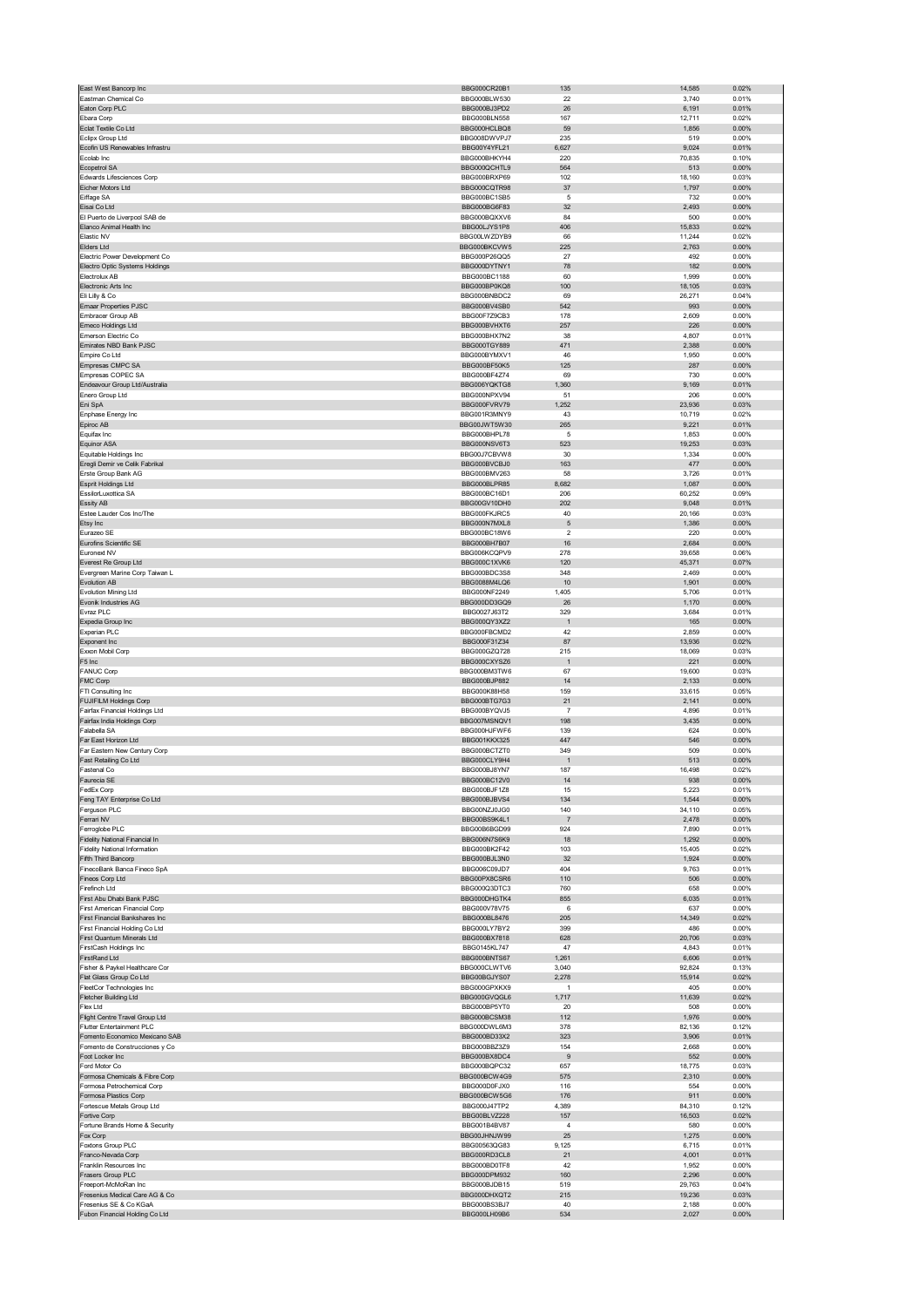| Fujitsu Ltd                                                   | BBG000BGJWM6                 | 8                         | 1,773            | 0.00%             |
|---------------------------------------------------------------|------------------------------|---------------------------|------------------|-------------------|
| G5 Entertainment AB<br><b>GDS Holdings Ltd</b>                | BBG000BMQJ99<br>BBG00DYK7TL5 | 40<br>12                  | 2,388<br>810     | 0.00%<br>0.00%    |
| <b>GEA Group AG</b>                                           | BBG000BSV6W2                 | 141                       | 10,582           | 0.02%             |
| GF Securities Co Ltd                                          | BBG007WL04J3                 | 527                       | 1,382            | 0.00%             |
| GMO Payment Gateway Inc                                       | BBG000BD0YH5                 | 77                        | 13,184           | 0.02%             |
| GN Store Nord AS<br>GQG Partners Inc                          | BBG000BVGZ03<br>BBG0131F7BW0 | 36<br>17,548              | 3,121<br>30,884  | 0.00%<br>0.04%    |
| <b>GS Holdings Corp</b>                                       | BBG000P3K9R4                 | 17                        | 783              | 0.00%             |
| <b>GUD Holdings Ltd</b>                                       | BBG000BRSJ32                 | 90                        | 1,020            | 0.00%             |
| GWA Group Ltd<br><b>GXO Logistics Inc</b>                     | BBG000BHBZY2<br>BBG00YDGX945 | 212<br>596                | 583<br>74,399    | 0.00%<br>0.11%    |
| Galaxy Entertainment Group Ltd                                | BBG000BG5LL6                 | 572                       | 4,077            | 0.01%             |
| Galp Energia SGPS SA                                          | BBG000F7KWG7                 | 57                        | 753              | 0.00%             |
| Gap Inc/The<br>Garmin Ltd                                     | BBG000BKLH74                 | 31                        | 749              | 0.00%             |
| Gartner Inc                                                   | BBG000C4LN67<br>BBG000BB65D0 | 53<br>27                  | 9,920<br>12,535  | 0.01%<br>0.02%    |
| Gazprom PJSC                                                  | BBG000KGYRF8                 | 1,115                     | 14,167           | 0.02%             |
| Geberit AG                                                    | BBG000FHLJD6                 | $\overline{4}$            | 4,327            | 0.01%             |
| Geely Automobile Holdings Ltd<br>Gem Diamonds Ltd             | BBG000BZ3PX4<br>BBG000QWK819 | 119<br>1,513              | 447<br>1,336     | $0.00\%$<br>0.00% |
| Generac Holdings Inc                                          | BBG000PQ4W72                 | $\mathbf{3}$              | 1,273            | 0.00%             |
| General Dynamics Corp                                         | BBG000BK67C7                 | 9                         | 2,451            | 0.00%             |
| General Electric Co<br>General Mills Inc                      | BBG000BK6MB5<br>BBG000BKCFC2 | 83<br>45                  | 10,725           | 0.02%<br>0.01%    |
| General Motors Co                                             | BBG000NDYB67                 | 150                       | 4,178<br>12,127  | 0.02%             |
| Genmab A/S                                                    | BBG000BKPC99                 | 4                         | 2,247            | 0.00%             |
| Genting Bhd                                                   | BBG000BF3RW5                 | 185                       | 285              | 0.00%             |
| Genting Malaysia Bhd<br>Genuine Parts Co                      | BBG000BDYR29<br>BBG000BKL348 | 5,146<br>5                | 4,893<br>1,031   | 0.01%<br>0.00%    |
| Genworth Financial Inc                                        | BBG000J5Q6L2                 | 556                       | 3,094            | 0.00%             |
| Genworth Mortgage Insurance Au                                | BBG006DB5P33                 | 13,416                    | 31,125           | 0.05%             |
| George Weston Ltd                                             | BBG000BD1VR9                 | 14                        | 2,232            | 0.00%             |
| Georgia Capital PLC<br>Gerdau SA                              | BBG00KTP3406<br>BBG000N89B84 | 11<br>397                 | 140<br>2,673     | 0.00%<br>0.00%    |
| Giant Manufacturing Co Ltd                                    | BBG000DYGNB0                 | 112                       | 1,917            | $0.00\%$          |
| Gildan Activewear Inc                                         | BBG000BQ5ZN1                 | 25                        | 1,459            | 0.00%             |
| Gilead Sciences Inc.<br>Givaudan SA                           | BBG000CKGBP2<br>BBG000DB0Q75 | 104<br>0                  | 10,395<br>2,854  | 0.02%<br>0.00%    |
| Gjensidige Forsikring ASA                                     | BBG00188QF09                 | 72                        | 2,411            | 0.00%             |
| GlaxoSmithKline PLC                                           | BBG000CT5GJ1                 | 2,454                     | 73,436           | 0.11%             |
| Glencore PLC<br>Globe Life Inc                                | BBG001MM1KV4<br>BBG000BVD6X4 | 2,487<br>4                | 17,370<br>488    | 0.03%<br>0.00%    |
| GoDaddy Inc                                                   | BBG006MDLY05                 | 141                       | 16,400           | 0.02%             |
| Godrej Consumer Products Ltd                                  | BBG000H370F0                 | 87                        | 1,556            | 0.00%             |
| Gold Fields Ltd                                               | BBG000G5S250                 | 419                       | 6,289            | 0.01%             |
| Gold Road Resources Ltd<br>Golden Ocean Group Ltd             | BBG000PK8TF9<br>BBG00GX8R037 | 1,241<br>140              | 1,948<br>1,731   | 0.00%<br>$0.00\%$ |
| Goldman Sachs Group Inc/The                                   | BBG000C6CFJ5                 | 61                        | 31,837           | 0.05%             |
| Goodyear Tire & Rubber Co/The                                 | BBG000BKNX95                 | 40                        | 1,159            | 0.00%             |
| Graco Inc<br>GrainCorp Ltd                                    | BBG000BK9W84<br>BBG000C0H499 | 43<br>177                 | 4,819<br>1,458   | 0.01%<br>$0.00\%$ |
| Grange Resources Ltd                                          | BBG000D7VNB2                 | 708                       | 535              | 0.00%             |
| Grasim Industries Ltd                                         | BBG000BK6YB9                 | 37                        | 1,120            | $0.00\%$          |
| Great Eastern Holdings Ltd                                    | BBG000BFBC59                 | 135<br>138                | 2,771<br>653     | 0.00%             |
| Great Wall Motor Co Ltd<br>Great-West Lifeco Inc              | BBG000CYZ1K8<br>BBG000BZ2Y20 | 54                        | 2,250            | 0.00%<br>0.00%    |
|                                                               |                              |                           |                  |                   |
| Green Cross Corp/South Korea                                  | BBG000BGY8Z8                 | $\overline{4}$            | 950              | 0.00%             |
| Greencoat Renewables PLC                                      | BBG00GZRZBQ5                 | 5,124                     | 8,976            | 0.01%             |
| Greenyard NV                                                  | BBG000BXB6B6                 | 36                        | 560              | 0.00%             |
| Greggs PLC<br>Grifols SA                                      | BBG000BDKLH1<br>BBG000KXQMX1 | 216<br>68                 | 13,404<br>1,792  | 0.02%<br>0.00%    |
| Groupe Bruxelles Lambert SA                                   | BBG000BSDBX0                 | $\sqrt{4}$                | 586              | 0.00%             |
| Gruma SAB de CV                                               | BBG000LXPLN4                 | 52                        | 916              | 0.00%             |
| Grupo Aval Acciones y Valores                                 | BBG001NNHMV0<br>BBG000BQC7M6 | 1,736<br>569              | 621<br>2,409     | 0.00%<br>0.00%    |
| Grupo Bimbo SAB de CV<br>Grupo Carso SAB de CV                | BBG000BQXSD7                 | 156                       | 695              | 0.00%             |
| Grupo Financiero Banorte SAB d                                | BBG000LXL8D8                 | 119                       | 1,066            | 0.00%             |
| Grupo Financiero Inbursa SAB d                                | BBG000LXS146                 | 514                       | 847              | 0.00%             |
| Grupo Mexico SAB de CV<br>Grupo Televisa SAB                  | BBG000BQCB47<br>BRG000BJDPF9 | 1,162                     | 6,972<br>1706    | 0.01%<br>n nn%    |
| Guangzhou R&F Properties Co Lt                                | BBG000H80SY4                 | 565                       | 289              | 0.00%             |
| Gulf Oil Lubricants India Ltd                                 | BBG005YZYRZ8                 | 83                        | 691              | 0.00%             |
| Guotai Junan Securities Co Ltd<br>H & M Hennes & Mauritz AB   | BBG00GBHRNH6<br>BBG000BM9JH9 | 563<br>131                | 1,201<br>3,556   | 0.00%<br>0.01%    |
| H&R Block Inc                                                 | BBG000BLDV98                 | 54                        | 1,748            | 0.00%             |
| <b>HAL Trust</b>                                              | BBG000BGG9X8                 | $\overline{\mathfrak{c}}$ | 1,489            | 0.00%             |
| <b>HCL Technologies Ltd</b>                                   | BBG000C68V87<br>BBG000NWKS18 | 60<br>816                 | 1,454            | 0.00%<br>0.11%    |
| <b>HDFC Bank Ltd</b><br><b>HEICO Corp</b>                     | BBG000BL16Q7                 | 425                       | 73,066<br>84,323 | 0.12%             |
| HMM Co Ltd                                                    | BBG000FQW6G9                 | 29                        | 903              | 0.00%             |
| HOCHTIEF AG                                                   | BBG000BC3V44<br>BBG000KHWT55 | $\sqrt{5}$<br>200         | 554<br>10,350    | 0.00%<br>0.02%    |
| HP Inc<br><b>HSBC Holdings PLC</b>                            | BBG000BS1N49                 | 1,269                     | 10,609           | 0.02%             |
| HT&E Ltd                                                      | BBG000BSXX88                 | 163                       | 341              | 0.00%             |
| HUB24 Ltd                                                     | BBG000RHK9T9                 | 810                       | 22,912           | 0.03%             |
| Haci Omer Sabanci Holding AS<br>Hackett Group Inc/The         | BBG000HN1YR5<br>BBG000BBLQV7 | 389<br>180                | 533<br>5,095     | 0.00%<br>0.01%    |
| Haidilao International Holding                                | BBG00LWM0XR7                 | 743                       | 2,307            | 0.00%             |
| Haier Smart Home Co Ltd                                       | BBG00Y6QRDM9                 | 189                       | 1,101            | 0.00%             |
| Haitong Securities Co Ltd<br>Halliburton Co                   | BBG0029103Q8<br>BBG000BKTFN2 | 1,020<br>128              | 1,244<br>4,013   | 0.00%<br>0.01%    |
| Halma PLC                                                     | BBG000BDLT47                 | 61                        | 3,612            | 0.01%             |
| Hamamatsu Photonics KK                                        | BBG000BKP2Q2                 | 168                       | 14,697           | 0.02%             |
| Hana Financial Group Inc<br>Hanesbrands Inc                   | BBG000J3FZK6<br>BBG000D2ZTS8 | 59<br>168                 | 2,882<br>3,864   | 0.00%<br>0.01%    |
| Hang Lung Group Ltd                                           | BBG000BDWB08                 | 151                       | 444              | 0.00%             |
| Hang Lung Properties Ltd                                      | BBG000BDTCX4                 | 231                       | 652              | $0.00\%$          |
| Hang Seng Bank Ltd                                            | BBG000BDWBR9                 | 71                        | 1,796            | 0.00%             |
| Hankook Tire & Technology Co L<br>Hankyu Hanshin Holdings Inc | BBG002Y0WN38<br>BBG000BH0115 | 13<br>8                   | 614<br>312       | 0.00%<br>0.00%    |
| Hanmi Pharm Co Ltd                                            | BBG000QKWS63                 | 5                         | 1,480            | $0.00\%$          |
| Hannover Rueck SE                                             | BBG000MDN4R3                 | 5                         | 1,196            | 0.00%             |
| Hansen Technologies Ltd<br>Harley-Davidson Inc                | BBG000BV22G4<br>BBG000BKZTP3 | 138<br>12                 | 741<br>615       | 0.00%<br>0.00%    |
| Hartford Financial Services Gr                                | BBG000G0Z878                 | 566                       | 53,747           | 0.08%             |
| Harvey Norman Holdings Ltd                                    | BBG000BKF0L2                 | 6,791                     | 33,548           | 0.05%             |
| Hasbro Inc                                                    | BBG000BKVJK4                 | 5                         | 644              | 0.00%             |
| Havells India Ltd<br>Hays PLC                                 | BBG000D44YN2<br>BBG000BKFPY3 | 100<br>13,946             | 2,591<br>37,983  | 0.00%<br>0.06%    |
| HeadHunter Group PLC                                          | BBG00KHGQ0H4                 | 65                        | 4,594            | 0.01%             |
| <b>Healius Ltd</b>                                            | BBG000BBDPW7                 | 1,279                     | 6,752            | 0.01%             |
| HeidelbergCement AG<br>Heineken Holding NV                    | BBG000BC1HT0<br>BBG000BC36N8 | 19<br>27                  | 1,730<br>3,386   | 0.00%<br>0.00%    |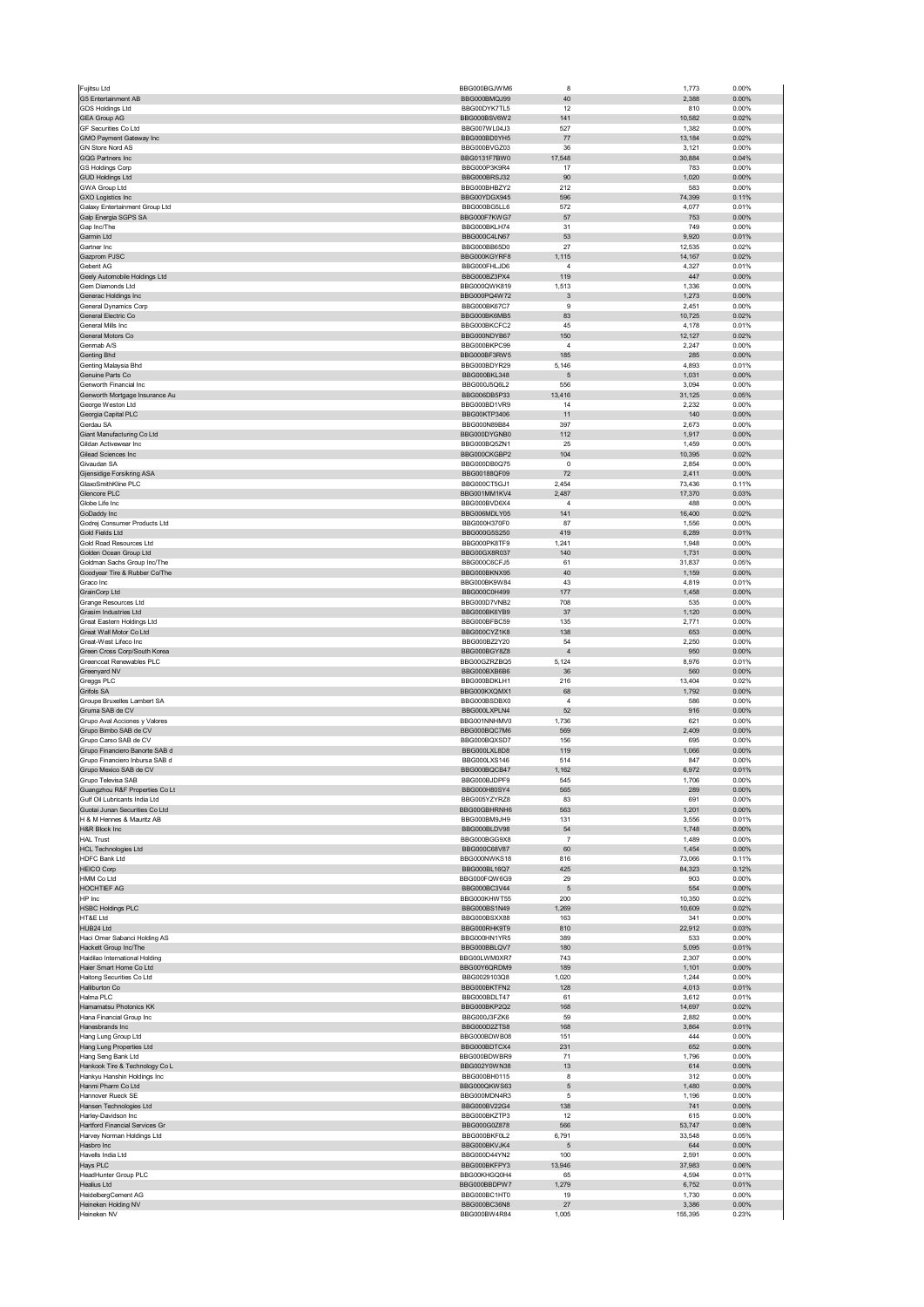| Hellenic Bank PCL                                                | BBG000BLNNJ4                 | $\overline{2}$    | 188              | 0.00%             |
|------------------------------------------------------------------|------------------------------|-------------------|------------------|-------------------|
|                                                                  | BBG000GJ6MT4                 | 684               | 914              | 0.00%             |
| HelloFresh SE                                                    | BBG003Q1CF78                 | 34                | 3,550            | 0.01%             |
| <b>Helvetia Holding AG</b>                                       | BBG000GR9XT9                 | 3                 | 443              | 0.00%             |
| Henderson Land Development Co                                    | BBG000BDWF36                 | 765               | 4,478            | 0.01%             |
| Hengan International Group Co                                    | BBG000CJXNB5                 | 201               | 1,420            | 0.00%             |
| Henkel AG & Co KGaA<br>Henry Schein Inc                          | BBG000BC3925<br>BBG000BNMMJ3 | 469<br>147        | 51,980<br>15,728 | 0.08%<br>0.02%    |
| Herbalife Nutrition Ltd                                          | BBG000MM5VL9                 | 50                | 2,789            | 0.00%             |
| Hermes International                                             | BBG000BDYY97                 | 5                 | 11,104           | 0.02%             |
| Hero MotoCorp Ltd                                                | BBG000CSDVY4                 | 19                | 887              | 0.00%             |
| Hershey Co/The                                                   | BBG000BLHRS2                 | 11                | 2,854            | 0.00%             |
| Hertz Global Holdings Inc                                        | BBG011N57109                 | $\sqrt{2}$        | 55               | 0.00%             |
| <b>Hess Corp</b>                                                 | BBG000BBD070                 | 43                | 4,419            | 0.01%             |
| Hewlett Packard Enterprise Co                                    | BBG0078W3NQ3                 | 234               | 5,069            | 0.01%             |
| Hexagon AB                                                       | BBG000BF1LW0                 | 374               | 8,161            | 0.01%             |
| Hicl Infrastructure PLC                                          | BBG00NR9B1V1                 | 29,364            | 96,605           | 0.14%             |
| Hilton Worldwide Holdings Inc<br>Hindalco Industries Ltd         | BBG0058KMH30<br>BBG000CSJQQ8 | 3<br>289          | 705<br>2,543     | 0.00%<br>0.00%    |
| Hindustan Petroleum Corp Ltd                                     | BBG000CSNVZ2                 | 169               | 916              | 0.00%             |
| Hindustan Unilever Ltd                                           | BBG000CSMG04                 | 154               | 6,715            | 0.01%             |
| Hino Motors Ltd                                                  | BBG000BGPYD5                 | 50                | 561              | 0.00%             |
| Hipgnosis Songs Fund Ltd/The F                                   | BBG00H13L4V8                 | 23,384            | 54,454           | 0.08%             |
| Hitachi Construction Machinery                                   | BBG000BGGQ06                 | 7                 | 287              | 0.00%             |
| Hitachi Ltd                                                      | BBG000C2QRN8                 | 102               | 7,612            | 0.01%             |
| Holcim Ltd                                                       | BBG000BWZDP2                 | 55                | 3,886            | 0.01%             |
| Home Depot Inc/The<br>Hon Hai Precision Industry Co              | BBG000BKZB36<br>BBG000BHCH17 | 62<br>1,201       | 35,367           | 0.05%<br>0.01%    |
| Honda Motor Co Ltd                                               | BBG000C27673                 | 173               | 7,095<br>6,677   | 0.01%             |
| Honeywell International Inc                                      | BBG000H556T9                 | 29                | 8,397            | 0.01%             |
| Hong Kong Exchanges & Clearing                                   | BBG000BGW354                 | 1,045             | 83,984           | 0.12%             |
| Hong Leong Bank Bhd                                              | BBG000BTPCC6                 | 140               | 861              | 0.00%             |
| Hong Leong Financial Group Bhd                                   | BBG000BF4CF6                 | 194               | 1,108            | 0.00%             |
| Hongkong & Shanghai Hotels Ltd                                   | BBG000BDWVZ6                 | 4,080             | 4,931            | 0.01%             |
| Hongkong Land Holdings Ltd                                       | BBG000BFLFW1                 | 181               | 1,293            | 0.00%             |
| Hormel Foods Corp                                                | BBG000BLF8D2                 | 19                | 1,288            | 0.00%             |
| Hosken Consolidated Investment<br>Hotai Motor Co Ltd             | BBG000BFH308<br>BBG000BPMGX5 | 1,057<br>92       | 6,740<br>2,810   | 0.01%<br>0.00%    |
| Housing Development Finance Co                                   | BBG000CSRXZ4                 | 3,389             | 162,180          | 0.24%             |
| Howden Joinery Group PLC                                         | BBG000BRYT97                 | 776               | 13,029           | 0.02%             |
| Howmet Aerospace Inc                                             | BBG00DYNJGH9                 | 14                | 633              | 0.00%             |
| Hoya Corp                                                        | BBG000BGSH67                 | 395               | 80,788           | 0.12%             |
| Huatai Securities Co Ltd                                         | BBG008QGHMG4                 | 358               | 819              | 0.00%             |
| Huaxia Bank Co Ltd                                               | BBG00709HB38                 | 210               | 254              | 0.00%             |
| HubSpot Inc                                                      | BBG000N7MZ06                 | 12                | 11,325           | 0.02%             |
| Hubbell Inc                                                      | BBG000BLK267                 | 86                | 24,681           | 0.04%             |
| Hufvudstaden AB<br>Humana Inc                                    | BBG000BDSFG7<br>BBG000BLKK03 | 234<br>30         | 4,816<br>18,846  | 0.01%<br>0.03%    |
| Hummingbird Resources PLC                                        | BBG0019W9XB3                 | 976               | 264              | $0.00\%$          |
| Hunan Valin Steel Co Ltd                                         | BBG00F136Q77                 | 510               | 563              | 0.00%             |
| Huntington Bancshares Inc/OH                                     | BBG000BKWSR6                 | 98                | 2,080            | 0.00%             |
| Huntington Ingalls Industries                                    | BBG001KJ2HM9                 | $\mathbf{1}$      | 338              | 0.00%             |
| Huntsman Corp                                                    | BBG000NS26Q8                 | 12                | 599              | 0.00%             |
| Hyundai Mobis Co Ltd                                             | BBG000BK3C57                 | 8                 | 2,323            | 0.00%             |
| Hyundai Motor Co                                                 | BBG000BCVDK5                 | 32                | 6,267            | 0.01%             |
| Hyundai Steel Co<br><b>ICICI Bank Ltd</b>                        | BBG000BCVFZ4<br>BBG000BBL437 | 29<br>397         | 1,377<br>5,432   | 0.00%<br>0.01%    |
| ICL Group Ltd                                                    | BBG000BJCNC8                 | 59                | 788              | 0.00%             |
| <b>ICON PLC</b>                                                  | BBG000CTSZQ6                 | 214               | 91,309           | 0.13%             |
| <b>IDEXX Laboratories Inc</b>                                    | BBG000BLRT07                 | 32                | 28,840           | 0.04%             |
| IGM Financial Inc                                                | BBG000BZ6FG2                 | 31                | 1,541            | 0.00%             |
| <b>IGO Ltd</b>                                                   | BBG000BB1BP9                 | 8,982             | 103,024          | 0.15%             |
| IHI Corp                                                         | BBG000BM7CD0                 | 19                | 513              | 0.00%             |
| ING Groep NV                                                     | BBG000BW4SZ2                 | 325               | 6,220            | 0.01%             |
| IPH Ltd                                                          | BBG007913KZ6<br>BBG00333FYS2 | 171               | 1,502            | 0.00%             |
| <b>IQVIA Holdings Inc.</b>                                       |                              | 49                | 18,905<br>13,795 | 0.03%<br>0.02%    |
|                                                                  |                              |                   |                  |                   |
| <b>IRESS Ltd</b>                                                 | BBG000DP09M5                 | 1,104             |                  |                   |
| <b>ITOCHU Corp</b>                                               | BBG000B9WJ55                 | 62                | 2,611            | 0.00%             |
| <b>ITV PLC</b><br>Idemitsu Kosan Co Ltd                          | BBG000DW76R4<br>BBG000BD7F98 | 5,216<br>141      | 10,743<br>4,954  | 0.02%<br>0.01%    |
| lida Group Holdings Co Ltd                                       | BBG005CJZ9E9                 | 59                | 1891             | 0.00%             |
| Illinois Tool Works Inc                                          | BBG000BMBL90                 | 12                | 4,216            | 0.01%             |
| Illumina Inc                                                     | BBG000DSMS70                 | 32                | 16,925           | 0.02%             |
| lluka Resources Ltd                                              | BBG000C13PJ4                 | 536               | 5,411            | 0.01%             |
| Imdex Ltd                                                        | BBG000BQ5WY6                 | 810               | 2,391            | 0.00%             |
| Impala Platinum Holdings Ltd                                     | BBG000BTZK82                 | 174               | 3,366            | 0.00%             |
| Imugene Ltd                                                      | BBG000BZ3T48                 | 3,849             | 1,540            | 0.00%             |
| Incitec Pivot Ltd<br>Indian Railway Catering & Tour              | BBG000PTL148<br>BBG001HSFFN2 | 35,051<br>$77 \,$ | 113,564<br>1,179 | 0.16%<br>0.00%    |
| Industria de Diseno Textil SA                                    | BBG000C1W6R5                 | 272               | 12,152           | 0.02%             |
| Industrial & Commercial Bank o                                   | BBG000Q16VR4                 | 5,516             | 4,282            | 0.01%             |
| Industrial Bank Co Ltd                                           | BBG00709J995                 | 219               | 902              | 0.00%             |
| Industrial Bank of Korea                                         | BBG000C40K84                 | 19                | 222              | 0.00%             |
| Industrias Penoles SAB de CV                                     | BBG000LXSL15                 | 49                | 781              | 0.00%             |
| Infineon Technologies AG                                         | BBG000C8L0S4                 | 31                | 1,998            | 0.00%             |
| Info Edge India Ltd<br>Infomedia Ltd                             | BBG000HS7804<br>BBG000BZDK82 | 67<br>479         | 6,870<br>733     | 0.01%<br>$0.00\%$ |
| Informa PLC                                                      | BBG000BLHQP7                 | 2,095             | 20,158           | 0.03%             |
| Infosys Ltd                                                      | BBG000BSGQL7                 | 178               | 6,213            | 0.01%             |
| ngevity Corp                                                     | BBG009LM28K6                 | 145               | 14,280           | 0.02%             |
| Inghams Group Ltd                                                | BBG00DZTFM86                 | 275               | 963              | $0.00\%$          |
| Inmobiliaria del Sur SA                                          | BBG000BH18T9                 | 44                | 527              | 0.00%             |
| Innolux Corp                                                     | BBG000QY03R0                 | 572               | 557              | 0.00%             |
| Innovent Biologics Inc                                           | BBG00M8832B5                 | 105               | 895              | 0.00%             |
| Inpex Corp<br>Insignia Financial Ltd                             | BBG000DJ3642<br>BBG000P5Q6C5 | 1,034<br>22,906   | 12,369<br>82,921 | 0.02%<br>0.12%    |
| Insurance Australia Group Ltd                                    | BBG000PBLS20                 | 42,007            | 178,949          | 0.26%             |
| Intact Financial Corp                                            | BBG000QDQ4F9                 | 5                 | 852              | 0.00%             |
| Integral Diagnostics Ltd                                         | BBG00B2FQPN0                 | 136               | 672              | $0.00\%$          |
| Intel Corp                                                       | BBG000C0G1D1                 | 328               | 23,259           | 0.03%             |
| InterGlobe Aviation Ltd                                          | BBG000H3G1B2                 | 50                | 1,852            | 0.00%             |
| Intercontinental Exchange Inc                                    | BBG000C1FB75                 | 416               | 78,175           | 0.11%             |
| International Business Machine<br>International Consolidated Air | BBG000BLNNH6                 | 67<br>977         | 12,409           | 0.02%             |
|                                                                  | BBG000C04GS5                 |                   | 2,594            | 0.00%             |
| International Flavors & Fragra<br>International Game Technology  | BBG000BLSL58<br>BBG0081VHTP3 | 15<br>9           | 3,074<br>340     | 0.00%<br>0.00%    |
| International Paper Co                                           | BBG000BM5SR2                 | 55                | 3,528            | 0.01%             |
| International Public Partnersh                                   | BBG000Q4KTS6                 | 43,899            | 139,029          | 0.20%             |
| Interpublic Group of Cos Inc/T                                   | BBG000C90DH9                 | 10                | 518              | $0.00\%$          |
| Intesa Sanpaolo SpA                                              | BBG000BNSF93                 | 3,883             | 13,811           | 0.02%             |
| Intuit Inc                                                       | BBG000BH5DV1                 | $\overline{2}$    | 2,135            | $0.00\%$          |
| Intuitive Surgical Inc                                           | BBG000BJPDZ1                 | 80                | 39,613           | 0.06%             |
| Invesco Ltd<br>Investor AB                                       | BBG000BY2Y78<br>BBG000BG97S6 | 31<br>203         | 979<br>7,018     | 0.00%<br>0.01%    |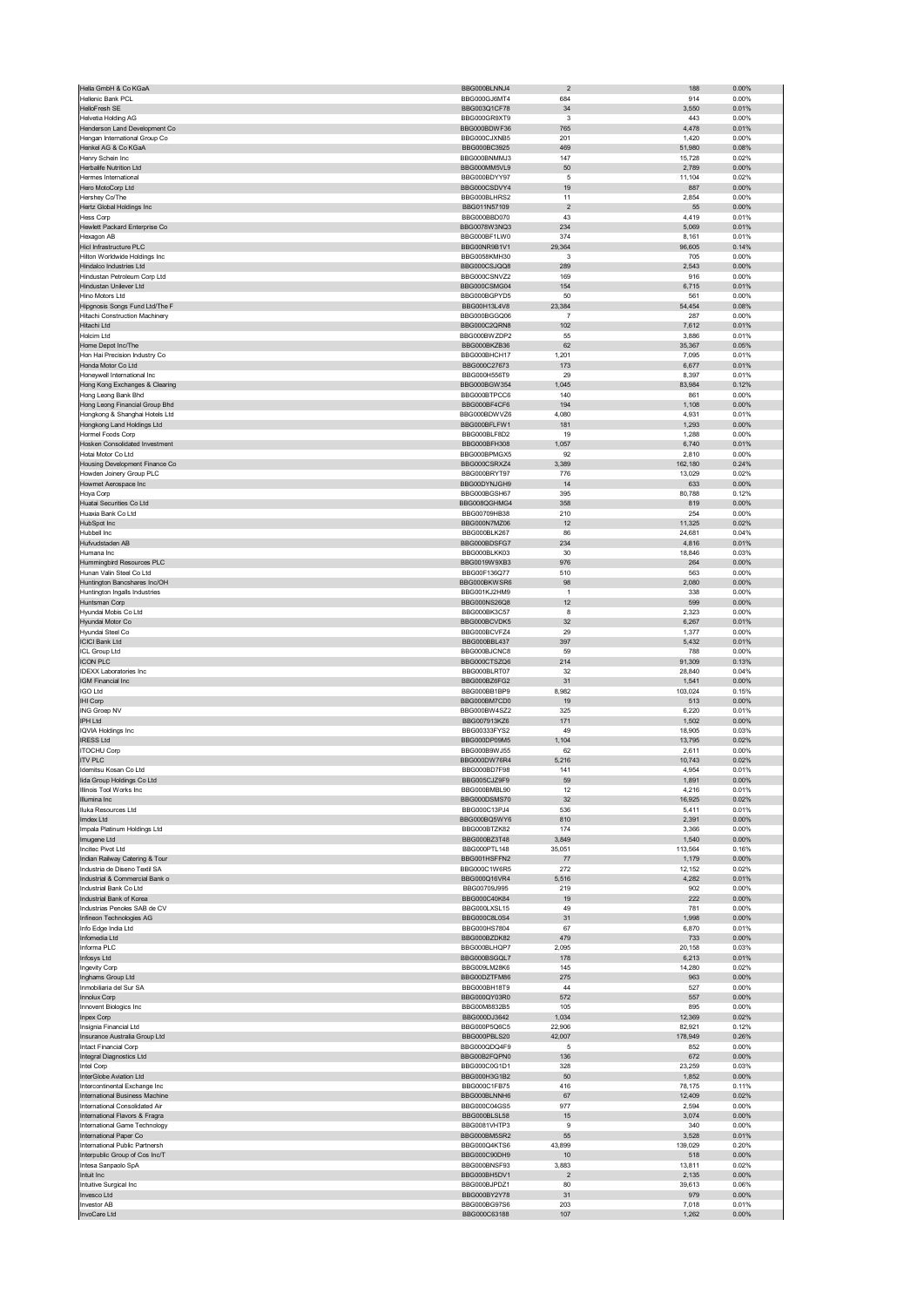| Ionis Pharmaceuticals Inc                                  | BBG000JH6683                        | 247                              | 10,325           | 0.01%          |
|------------------------------------------------------------|-------------------------------------|----------------------------------|------------------|----------------|
| Isetan Mitsukoshi Holdings Ltd                             | BBG000MF3SX0                        | 23                               | 234              | 0.00%          |
| <b>Isracard Ltd</b>                                        | BBG00NW1JGV1                        | $\overline{0}$                   | $\mathbf 0$      | 0.00%          |
| <b>Israel Discount Bank Ltd</b><br><b>Isuzu Motors Ltd</b> | BBG000HVQG80<br>BBG000BM8G22        | 218<br>70                        | 2,018<br>1,191   | 0.00%<br>0.00% |
| Itau Unibanco Holding SA                                   | BBG000BF0HQ7                        | 1,210                            | 6,258            | 0.01%          |
| Itausa SA                                                  | BBG000BY9ZS5                        | 2,012                            | 4,437            | 0.01%          |
| Ito En Ltd                                                 | BBG000BSVM57                        | 9                                | 617              | 0.00%          |
| Ivanhoe Mines Ltd                                          | BBG003CSCHG0                        | 169                              | 1,903            | 0.00%          |
| J D Wetherspoon PLC                                        | BBG000BT7S04                        | 628                              | 11,250           | 0.02%          |
| J M Smucker Co/The                                         | BBG000BT1715                        | 9                                | 1,720            | 0.00%          |
| J Sainsbury PLC                                            | BBG000BF0KW3                        | 154                              | 792              | 0.00%          |
| JB Hi-Fi Ltd                                               | BBG000BQWJY5                        | 665                              | 32,133           | 0.05%          |
| <b>JBS SA</b>                                              | BBG000N6Q0M7                        | 828                              | 7,761            | 0.01%          |
| JD.com Inc<br>JFE Holdings Inc                             | BBG005YHY0Q7<br>BBG000BQWB27        | 560<br>62                        | 28,208<br>1,094  | 0.04%<br>0.00% |
| JLEN Environmental Assets Grou                             | BBG005ZHDC56                        | 21,172                           | 41,414           | 0.06%          |
| JPMorgan Chase & Co                                        | BBG000DMBXR2                        | 552                              | 120,319          | 0.17%          |
| JSW Steel Ltd                                              | BBG000C1ZGP2                        | 182                              | 2,205            | 0.00%          |
| JTEKT Corp                                                 | BBG000BLSMV7                        | 41                               | 494              | 0.00%          |
| Jabil Inc                                                  | BBG000BJNGN9                        | 6                                | 611              | 0.00%          |
| Jackson Financial Inc                                      | BBG00922Y5Z6                        | $\overline{\mathbf{c}}$          | 139              | 0.00%          |
| Jacobs Engineering Group Inc                               | BBG000BMFFQ0                        | 3                                | 630              | 0.00%          |
| James Hardie Industries PLC<br>Janus Henderson Group PLC   | BBG000D01850<br>BBG000BZY4K1        | 2,988<br>47                      | 165,244<br>2,732 | 0.24%<br>0.00% |
| Japan Airlines Co Ltd                                      | BBG0038LG5T8                        | 101                              | 2,640            | 0.00%          |
| Japan Petroleum Exploration Co                             | BBG000CTVC65                        | 47                               | 1,417            | 0.00%          |
| Japan Post Holdings Co Ltd                                 | BBG000HS7047                        | 460                              | 4,923            | 0.01%          |
| Japan Post Insurance Co Ltd                                | BBG000C15837                        | 26                               | 567              | 0.00%          |
| Jardine Cycle & Carriage Ltd                               | BBG000BDGG14                        | 135                              | 2,833            | 0.00%          |
| Jardine Matheson Holdings Ltd                              | BBG000BKGRX9                        | 318                              | 24,086           | 0.03%          |
| Jefferies Financial Group Inc                              | BBG000BNHSP9                        | 212                              | 11,306           | 0.02%          |
| Jeronimo Martins SGPS SA<br>John Keells Holdings PLC       | BBG000BHWX29<br>BBG000FNYM.I6       | 25<br>2,306                      | 787<br>2,346     | 0.00%<br>0.00% |
| John Wood Group PLC                                        | BBG000BCGVQ6                        | 236                              | 842              | 0.00%          |
| Johns Lyng Group Ltd                                       | BBG00HVW0FB1                        | 263                              | 2,405            | 0.00%          |
| Johnson & Johnson                                          | BBG000BMHYD1                        | 107                              | 25,198           | 0.04%          |
| Johnson Controls International                             | BBG000BVWLJ6                        | 67                               | 7,502            | 0.01%          |
| Johnson Electric Holdings Ltd                              | BBG000BDXKS7                        | 662                              | 1,928            | 0.00%          |
| Johnson Matthey PLC                                        | BBG000BDNS10                        | 8                                | 310              | 0.00%          |
| Jollibee Foods Corp                                        | BBG000BKTFZ9                        | 257                              | 1,502            | 0.00%          |
| Jones Lang LaSalle Inc                                     | BBG000C2L2L0                        | $\overline{1}$                   | 244              | 0.00%          |
| Jubilant Foodworks Ltd<br>Julius Baer Group Ltd            | BBG000PPXMG4<br>BBG000PJ8DQ5        | 17<br>172                        | 1,140<br>15,927  | 0.00%<br>0.02% |
| Jumbo Interactive Ltd                                      | BBG000BLQB52                        | 80                               | 1,533            | 0.00%          |
| Juniper Networks Inc                                       | BBG000BY33P5                        | 23                               | 1,117            | 0.00%          |
| Jupiter Mines Ltd                                          | BBG000QDWX59                        | 1,030                            | 237              | 0.00%          |
| <b>KB Financial Group Inc</b>                              | BBG000BPHXR1                        | 542                              | 34,485           | 0.05%          |
| <b>KBC Group NV</b>                                        | BBG000BMVX65                        | 32                               | 3,729            | 0.01%          |
| <b>KE Holdings Inc</b>                                     | BBG00W9L9LX1                        | 21                               | 568              | 0.00%          |
| KGHM Polska Miedz SA                                       | BBG000CJ6JT5                        | 50                               | 2,392            | 0.00%          |
| <b>KION Group AG</b><br>KKR & Co Inc                       | BBG000BX9VY9<br>BBG000BCQ6J8        | 3<br>8                           | 506<br>808       | 0.00%<br>0.00% |
| <b>KLA Corp</b>                                            | BBG000BMTFR4                        | 48                               | 28,443           | 0.04%          |
| <b>KMD Brands Ltd</b>                                      | BBG000PQGRY0                        | 20,291                           | 29,016           | 0.04%          |
| <b>KOC Holding AS</b>                                      | BBG000BVCWT3                        | 1,050                            | 3,086            | 0.00%          |
| KR1 PLC                                                    | BBG000Q7Z863                        | 1,367                            | 2,585            | 0.00%          |
| Kajima Corp                                                | BBG000BFRXZ3                        | 186                              | 2,931            | 0.00%          |
| Kakao Corp                                                 | BBG000C3SL93                        | 22                               | 2,919            | 0.00%<br>0.01% |
|                                                            |                                     |                                  |                  |                |
| Kao Corp                                                   | BBG000BG5Y92                        | 91                               | 6,545            |                |
| Karoon Energy Ltd                                          | BBG000N80D34                        | 1,189                            | 1,998            | 0.00%          |
| Kasikornbank PCL<br>Kawasaki Heavy Industries Ltd          | BBG000BSM796<br>BBG000BM72Q8        | 115<br>18                        | 672<br>441       | 0.00%<br>0.00% |
| Kazia Therapeutics Ltd                                     | BBG000DDCNH4                        | 10,960                           | 13,755           | 0.02%          |
| Keisei Electric Railway Co Ltd                             | BBG000BN4GC3                        | 1,336                            | 49,609           | 0.07%          |
| Kellogg Co                                                 | BBG000BMKDM3                        | 26                               | 2,323            | 0.00%          |
| Kelsian Group Ltd                                          | BBG001WW8JB9                        | 105                              | 773              | 0.00%          |
| Keppel Corp Ltd                                            | BBG000BFDJJ7                        | 61                               | 319              | 0.00%          |
| Kering SA                                                  | BBG000BCB150                        | $\overline{\mathbf{c}}$          | 1,817            | 0.00%          |
| Kerry Group PLC<br>Kerry Properties I td                   | BBG000BHKB48<br><b>BBG000H62G63</b> | 82<br>800                        | 14,334<br>2.863  | 0.02%<br>0.00% |
|                                                            | BBG000TJM7F0                        | 46                               | 2,333            | 0.00%          |
| Keurig Dr Pepper Inc<br>KeyCorp                            | BBG000BMQPL1                        | 51                               | 1,633            | 0.00%          |
| Keyence Corp                                               | BBG000BQF869                        | 19                               | 16,460           | 0.02%          |
| Keysight Technologies Inc                                  | BBG0059FN811                        | 238                              | 67,669           | 0.10%          |
| Kia Corp                                                   | BBG000BCL1T3                        | 207                              | 19,680           | 0.03%          |
| Kikkoman Corp                                              | BBG000BJ89N2                        | 26                               | 3,038            | 0.00%          |
| Kimberly-Clark Corp                                        | BBG000BMW2Z0<br>BBG009HXGTS8        | 26                               | 5,050            | 0.01%          |
| Kina Securities Ltd<br>Kingfisher PLC                      | BBG000BKH1W6                        | 156<br>176                       | 133<br>1,110     | 0.00%<br>0.00% |
| Kinnevik AB                                                | BBG000BP73C4                        | 38                               | 1,866            | 0.00%          |
| Kinross Gold Corp                                          | BBG000BK4N16                        | 3,317                            | 26,510           | 0.04%          |
| Kirin Holdings Co Ltd                                      | BBG000BFW551                        | 182                              | 4,014            | 0.01%          |
| Knorr-Bremse AG                                            | BBG000FMSMX9                        | $\ensuremath{\mathsf{3}}$        | 433              | 0.00%          |
| Kobayashi Pharmaceutical Co Lt                             | BBG000BSYLZ3                        | 12                               | 1,278            | 0.00%          |
| Kobe Bussan Co Ltd                                         | BBG000BX7GB9                        | 879                              | 46,748           | 0.07%          |
| Kobe Steel Ltd                                             | BBG000BGBGH5                        | 66                               | 456              | 0.00%          |
| Kogan.com Ltd<br>Kohľ's Corp                               | BBG00D2480S1<br>BBG000CS7CT9        | 2,429<br>227                     | 21,420<br>15,435 | 0.03%<br>0.02% |
| Koito Manufacturing Co Ltd                                 | BBG000BMDLF1                        | 5                                | 335              | 0.00%          |
| Komatsu Ltd                                                | BBG000BGGD50                        | 485                              | 15,606           | 0.02%          |
| Kone Oyj                                                   | BBG000C3VY91                        | 52                               | 5,082            | 0.01%          |
| Konica Minolta Inc                                         | BBG000BKYL35                        | 112                              | 700              | 0.00%          |
| Koninklijke Ahold Delhaize NV                              | BBG000BBBC58                        | 192                              | 9,073            | 0.01%          |
| Koninklijke DSM NV<br>Koninklijke Philips NV               | BBG000BC0L94<br>BBG000JX4KH9        | 16<br>31                         | 4,930<br>1,613   | 0.01%<br>0.00% |
| Korea Shipbuilding & Offshore                              | BBG000DBLYN7                        | 10                               | 1,095            | 0.00%          |
| Korea Zinc Co Ltd                                          | BBG000BGZQ96                        | $\overline{c}$                   | 1,252            | 0.00%          |
| Korean Air Lines Co Ltd                                    | BBG000BDSVK7                        | 36                               | 1,215            | 0.00%          |
| Kose Corp                                                  | BBG000DHJ5F9                        | $\overline{7}$                   | 1,025            | 0.00%          |
| Kotak Mahindra Bank Ltd                                    | BBG000CVD592                        | 45                               | 1,484            | 0.00%          |
| Kraft Heinz Co/The                                         | BBG005CPNTQ2                        | 104                              | 5,138            | 0.01%          |
| Kroger Co/The<br>Kubota Corp                               | BBG000BMY992<br>BBG000BGGYY2        | 614<br>1,002                     | 38,232<br>30,562 | 0.06%<br>0.04% |
| Kuehne + Nagel International A                             | BBG000HXJ2N8                        | $\overline{2}$                   | 827              | 0.00%          |
| Kumba Iron Ore Ltd                                         | BBG000PPVK43                        | 88                               | 3,471            | 0.01%          |
| Kuraray Co Ltd                                             | BBG000BFY586                        | 14                               | 165              | 0.00%          |
| Kweichow Moutai Co Ltd                                     | BBG00709HTQ4                        | $\boldsymbol{9}$                 | 4,081            | 0.01%          |
| Kyocera Corp                                               | BBG000C26Y00                        | 12                               | 1,016            | 0.00%          |
| Kyowa Kirin Co Ltd<br>L'Oreal SA                           | BBG000BG3926<br>BBG000BC98G6        | 34<br>102                        | 1,256<br>66,496  | 0.00%<br>0.10% |
| L3Harris Technologies Inc                                  | BBG000BLGFJ9                        | $\overline{7}$                   | 1,967            | 0.00%          |
| <b>LANXESS AG</b>                                          | BBG000Q9TVP4                        | 5                                | 420              | 0.00%          |
| <b>LEG Immobilien SE</b><br>LG Chem Ltd                    | BBG003T0P9C1<br>BBG000HPD1L5        | $\overline{7}$<br>$\overline{4}$ | 1,250<br>2,709   | 0.00%<br>0.00% |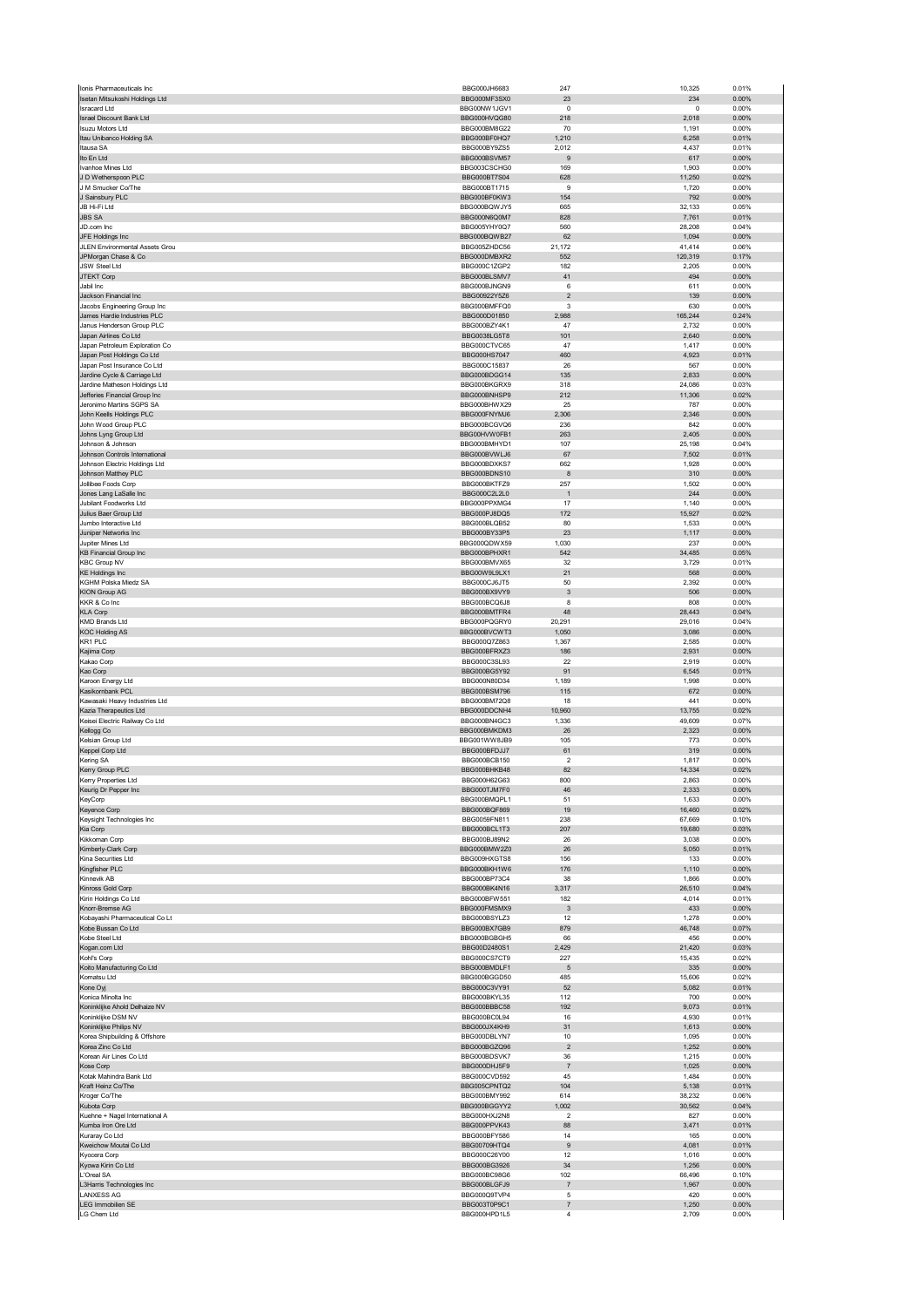| LG Corp                                                     | BBG000BCXCN2                        | 19                      | 1,815            | 0.00%             |
|-------------------------------------------------------------|-------------------------------------|-------------------------|------------------|-------------------|
| LG Display Co Ltd<br><b>LG Electronics Inc</b>              | BBG000F5DG01<br>BBG000MND269        | 44<br>37                | 1,242<br>5,877   | 0.00%<br>0.01%    |
| LG Household & Health Care Ltd                              | BBG000BB23H5                        | 6                       | 6,959            | 0.01%             |
| LIC Housing Finance Ltd                                     | BBG000DSZX48                        | 2,377                   | 16,258           | 0.02%             |
| LKQ Corp                                                    | BBG000PXDL44                        | 10                      | 792              | 0.00%             |
| <b>LSL Property Services PLC</b><br>LUKOIL PJSC             | BBG000QCS940<br>BBG000NN8497        | 390<br>85               | 2,982<br>10,495  | 0.00%<br>0.02%    |
| LVMH Moet Hennessy Louis Vuitt                              | BBG000BC7Q05                        | 88                      | 100,613          | 0.15%             |
| Laboratory Corp of America Hol                              | BBG000D9DMK0                        | $\overline{\mathbf{c}}$ | 872              | 0.00%             |
| Lam Research Corp                                           | BBG000BNFLM9                        | 22                      | 22,156           | 0.03%             |
| Land & Houses PCL                                           | BBG000BDHYZ7                        | 3,735                   | 1,353            | 0.00%             |
| Lark Distilling Co Ltd<br>Larsen & Toubro Ltd               | BBG000BTMZ29<br>BBG000CVM7D3        | 15<br>266               | 76<br>9,338      | 0.00%<br>0.01%    |
| Las Vegas Sands Corp                                        | BBG000JWD753                        | 524                     | 27,145           | 0.04%             |
| Latitude Group Holdings Ltd                                 | BBG00QFL4PY2                        | 7,183                   | 14,366           | 0.02%             |
| Lawson Inc                                                  | BBG000CRYS89                        | 8                       | 514              | 0.00%             |
| Lazard Ltd<br>Lear Corp                                     | BBG000BT4C39<br>BBG000PTLGZ1        | 115<br>12               | 6,884<br>2,943   | 0.01%<br>0.00%    |
| Legal & General Group PLC                                   | BBG000BDOCG6                        | 315                     | 1,746            | 0.00%             |
| Legend Holdings Corp                                        | BBG009DTJSJ0                        | 846                     | 1,720            | 0.00%             |
| egrand SA                                                   | BBG000NH2RJ4                        | 236                     | 38,063           | 0.06%             |
| Leidos Holdings Inc<br>Lendlease Corp Ltd                   | BBG000C23PB0<br>BBG000BDD6Y3        | 3<br>4,557              | 384<br>48,717    | 0.00%<br>0.07%    |
| Lennar Corp                                                 | BBG000BN5HF7                        | 22                      | 3,564            | 0.01%             |
| Lennox International Inc                                    | BBG000BB5B84                        | 34                      | 15,131           | 0.02%             |
| Lenovo Group Ltd                                            | BBG000BG4QM5                        | 1,631                   | 2,578            | 0.00%             |
| Lenta International Co PJSC<br>Leonardo SpA                 | BBG0062L8TM1<br>BBG000BVVRJ4        | 331<br>117              | 1,142<br>1,149   | 0.00%<br>0.00%    |
| Liberty Broadband Corp                                      | BBG006GNRZ83                        | 18                      | 3,898            | 0.01%             |
| Liberty Media Corp-Liberty Bra                              | BBG00BFHD1D0                        | $\overline{\mathbf{c}}$ | 66               | 0.00%             |
| Liberty Media Corp-Liberty For                              | BBG00BFHDCV6                        | 59                      | 5,078            | 0.01%             |
| Liberty Media Corp-Liberty Sir                              | BBG00BFHD827                        | 44                      | 3,067            | 0.00%             |
| Liberty TripAdvisor Holdings I<br>Life360 Inc               | BBG005DKMJ67<br>BBG00NV88703        | $\overline{2}$<br>117   | 7<br>1,138       | 0.00%<br>0.00%    |
| Lifestyle Communities Ltd                                   | BBG000CJ4XY0                        | 73                      | 1,513            | 0.00%             |
| Lincoln National Corp                                       | BBG000BNC3Y9                        | 19                      | 1,749            | 0.00%             |
| Linde PLC                                                   | BBG00GVR8YQ9                        | 232                     | 110,388          | 0.16%             |
| Link Administration Holdings L<br>Lion Corp                 | BBG001BRJBY3<br>BBG000BQG001        | 12,304<br>76            | 68,534<br>1,388  | 0.10%<br>0.00%    |
| Lions Gate Entertainment Corp                               | BBG000K1T0M8                        | 10                      | 214              | 0.00%             |
| Liontown Resources Ltd                                      | BBG000F21113                        | 1,589                   | 2,638            | 0.00%             |
| LivaNova PLC                                                | BBG009LGHG16                        | 43                      | 5,120            | 0.01%             |
| Lixil Corp<br>Lloyds Banking Group PLC                      | BBG000BCJCY6<br>BBG000BDQGR5        | 24<br>21,921            | 891<br>19,520    | 0.00%<br>0.03%    |
| Loblaw Cos Ltd                                              | BBG000BZC425                        | 45                      | 5,027            | 0.01%             |
| Localiza Rent a Car SA                                      | BBG000BJ9ZG1                        | 662                     | 8,665            | 0.01%             |
| Lockheed Martin Corp                                        | BBG000C1BW00                        | 41                      | 19,896           | 0.03%             |
| Loews Corp                                                  | BBG000C45984<br>BBG005P687B1        | 60<br>868               | 4,801<br>913     | 0.01%<br>0.00%    |
| Logan Group Co Ltd<br>Logo Yazilim Sanayi Ve Ticaret        | BBG000BP78M2                        | 380                     | 1,639            | 0.00%             |
| Lojas Renner SA                                             | BBG000BYWZK7                        | 709                     | 4,282            | 0.01%             |
| London Stock Exchange Group PL                              | BBG000BC85S0                        | 484                     | 62,509           | 0.09%             |
| Longfor Group Holdings Ltd                                  | BBG000CHNH78<br>BBG000NQXR55        | 39<br>36                | 255<br>41,379    | 0.00%<br>0.06%    |
| Lonza Group AG<br>Lopez Holdings Corp                       | BBG000BF6M99                        | 11,524                  | 905              | 0.00%             |
| Lotte Chemical Corp                                         | BBG000BHNW30                        | $\sqrt{2}$              | 588              | 0.00%             |
|                                                             |                                     |                         |                  |                   |
| Lotte Shopping Co Ltd                                       | BBG000BXDW54                        | $\overline{7}$          | 686              | 0.00%             |
| Louisiana-Pacific Corp                                      | <b>BBG000BNF508</b>                 | 39                      | 4,161            | 0.01%             |
| Lovisa Holdings Ltd                                         | BBG007NJXFK5                        | 43                      | 872              | 0.00%             |
| Lowe's Cos Inc<br>Loyalty Ventures Inc                      | BBG000BNDN65<br>BBG012QVD574        | 397<br>3                | 140,969<br>129   | 0.20%<br>0.00%    |
| Luceco PLC                                                  | BBG00F0HWVJ4                        | 1,038                   | 6,738            | 0.01%             |
| Lululemon Athletica Inc                                     | BBG000R8ZVD1                        | $\overline{\mathbf{c}}$ | 1,062            | 0.00%             |
| Lynas Rare Earths Ltd                                       | BBG000BSCDH5<br>BBG000WCFV84        | 765                     | 7,784            | 0.01%             |
| LyondellBasell Industries NV<br>M&G PLC                     | BBG00K9ZPS45                        | 72<br>538               | 9,151<br>2,000   | 0.01%<br>0.00%    |
| M&T Bank Corp                                               | BBG000D9KWL9                        | 8                       | 1,658            | 0.00%             |
| M3 Inc                                                      | BBG000BN34Z6                        | 55                      | 3,821            | 0.01%             |
| MACA Ltd<br><b>IRIA</b> Inc                                 | BBG001750HG3<br><b>BRG000BNON34</b> | 773                     | 634<br>955       | 0.00%<br>0.02%    |
| <b>MBK PCL</b>                                              | BBG000DCXT62                        | 13,417                  | 7,403            | 0.01%             |
| MEIJI Holdings Co Ltd                                       | BBG000BXR2F4                        | 36                      | 2,963            | 0.00%             |
| METRO AG                                                    | BBG00CM7XMC5                        | 43                      | 615              | 0.00%             |
| <b>MGM Resorts International</b><br>MMC Norilsk Nickel PJSC | BBG000C2BXK4                        | 316                     | 19,493           | 0.03%             |
| MRF Ltd                                                     | BBG000KRLH06<br>BBG000CVV6H1        | 300<br>$\overline{1}$   | 12,749<br>1,294  | 0.02%<br>0.00%    |
| MRV Engenharia e Participacoes                              | BBG000QWT9X3                        | 280                     | 829              | 0.00%             |
| MS&AD Insurance Group Holdings                              | BBG000MD5MH4                        | 78                      | 3,289            | 0.00%             |
| MSCI Inc<br>MTR Corp Ltd                                    | BBG000RTDY25<br>BBG000MKLJD1        | 19<br>220               | 16,067<br>1,626  | 0.02%<br>$0.00\%$ |
| Maas Group Holdings Ltd                                     | BBG001WW60C1                        | 6,891                   | 36,523           | 0.05%             |
| Macquarie Group Ltd                                         | BBG000GYHHY4                        | 1,182                   | 242,797          | 0.35%             |
| Macy's Inc                                                  | BBG000C46HM9                        | 99                      | 3,575            | 0.01%             |
| Magazine Luiza SA<br>Magellan Financial Group Ltd           | BBG000PWYLV3<br>BBG000N890K4        | 2,010<br>107            | 3,583<br>2,279   | 0.01%<br>0.00%    |
| Magna International Inc                                     | BBG000CZX2P0                        | 40                      | 4,473            | 0.01%             |
| Magnit PJSC                                                 | BBG000VFBQG4                        | 34                      | 694              | 0.00%             |
| Magnitogorsk Iron & Steel Work                              | BBG000Q63JZ4                        | 198                     | 3,294            | 0.00%             |
| Mahindra & Mahindra Ltd<br>Makita Corp                      | BBG000BKW6G6<br>BBG000BLVPB8        | 186<br>520              | 2,885<br>30,320  | 0.00%<br>0.04%    |
| Malayan Banking Bhd                                         | BBG000BF4GM9                        | 1,785                   | 4,890            | 0.01%             |
| ManpowerGroup Inc                                           | BBG000BNMHS4                        | 5                       | 687              | 0.00%             |
| Manulife Financial Corp                                     | BBG000C0QCK8                        | 124                     | 3,249            | 0.00%             |
| Mapfre SA                                                   | BBG000BCQ2W2<br>BBG000C8H633        | 521<br>137              | 1,471<br>3,094   | 0.00%<br>0.00%    |
| Marathon Oil Corp<br>Marathon Petroleum Corp                | BBG001DCCGR8                        | 136                     | 11,932           | 0.02%             |
| Maravai LifeSciences Holdings                               | BBG00Y1DFV91                        | 222                     | 12,790           | 0.02%             |
| Marico Ltd                                                  | BBG000GPNZ21                        | 152                     | 1,443            | 0.00%             |
| Markel Corp                                                 | BBG000FC7366<br>BBG000BJBZ23        | $\sqrt{4}$<br>27        | 7,455            | 0.01%<br>0.02%    |
| MarketAxess Holdings Inc<br>Marks & Spencer Group PLC       | BBG000BDTRV3                        | 242                     | 15,192<br>1,044  | 0.00%             |
| Marriott International Inc/MD                               | BBG000BGD7W6                        | 11                      | 2,540            | $0.00\%$          |
| Marriott Vacations Worldwide C                              | BBG001J2R5H3                        | 6                       | 1,499            | 0.00%             |
| Marsh & McLennan Cos Inc                                    | BBG000BP4MH0                        | 16<br>5                 | 3,735            | 0.01%             |
| Martin Marietta Materials Inc<br>Marubeni Corp              | BBG000BGYMH7<br>BBG000B9Y8X6        | 240                     | 2,856<br>3,208   | 0.00%<br>0.00%    |
| Maruti Suzuki India Ltd                                     | BBG000HFDLR7                        | 33                      | 4,509            | 0.01%             |
| Masco Corp                                                  | BBG000BNNKG9                        | 41                      | 3,973            | 0.01%             |
| Masraf Al Rayan QSC                                         | BBG000M0HMD3                        | 1,910                   | 3,347            | 0.00%             |
| Mastercard Inc<br>Match Group Inc                           | BBG000F1ZSQ2<br>BBG00VT0KNC3        | 598<br>8                | 295,552<br>1,435 | 0.43%<br>0.00%    |
| Matichon PCL                                                | BBG000BKBWX3                        | 924                     | 343              | 0.00%             |
| Mattel Inc<br>Mayne Pharma Group Ltd                        | BBG000BNNYW1<br>BBG000BLN683        | 19<br>742               | 565<br>219       | 0.00%<br>$0.00\%$ |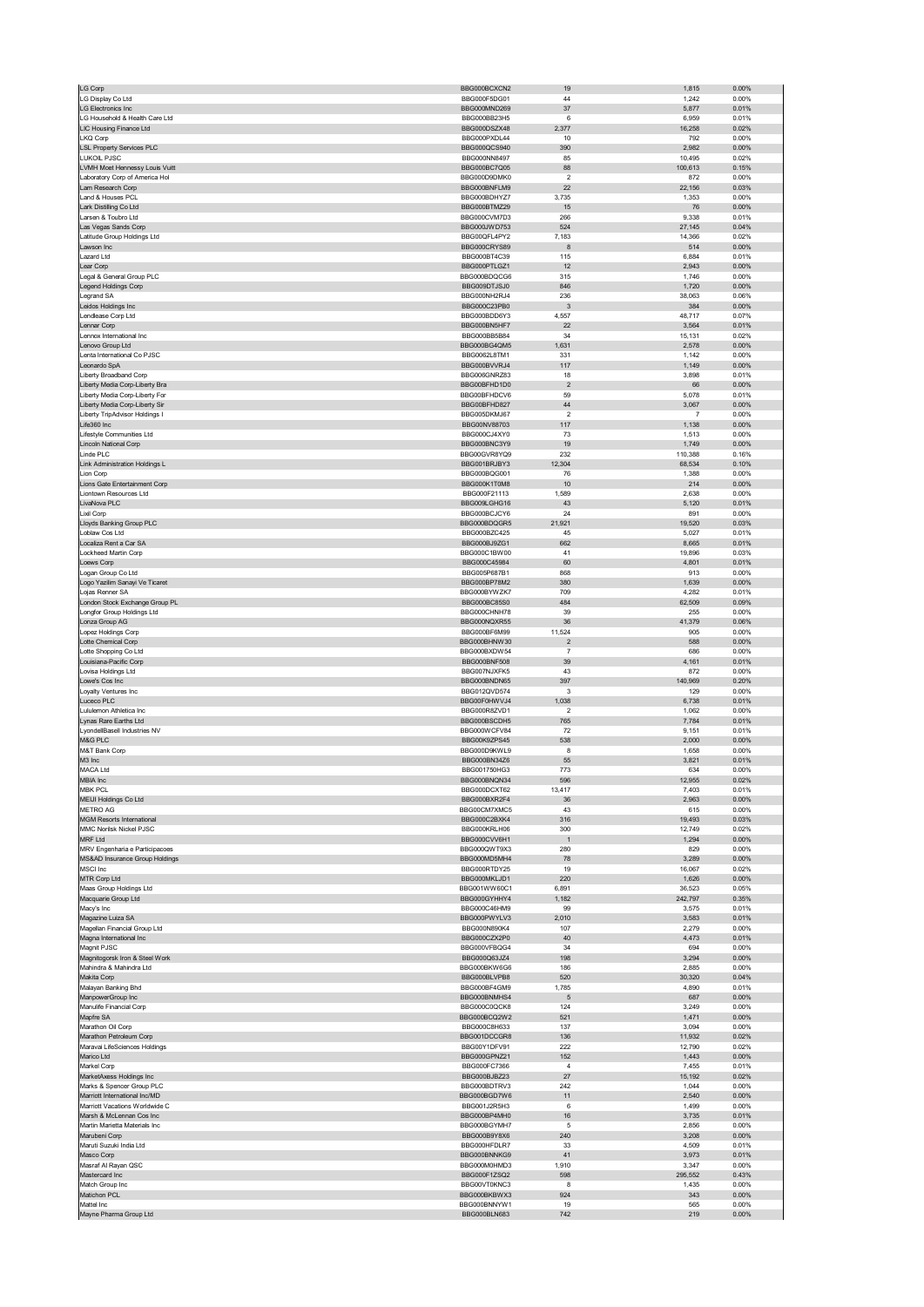| McCormick & Co Inc/MD<br>McDonald's Corp                         | BBG000BMCPZ1                  | 153                  | 1,617            | 0.00%          |
|------------------------------------------------------------------|-------------------------------|----------------------|------------------|----------------|
|                                                                  | BBG000G6Y5W4                  | 9                    | 1,223            | 0.00%          |
|                                                                  | BBG000BNSZP1                  | 66                   | 24,246           | 0.04%          |
| McKesson Corp                                                    | BBG000DYGNW7                  | 22                   | 7,686            | 0.01%          |
| McMillan Shakespeare Ltd                                         | BBG000L8XGK4                  | 56<br>30             | 682              | 0.00%<br>0.00% |
| MediaTek Inc<br>Medibank Pvt Ltd                                 | BBG000JLDX96<br>BBG000BL8MW8  | 3,471                | 1,760<br>11,628  | 0.02%          |
| Medical Developments Internati                                   | BBG000CPBHP3                  | 12                   | 59               | 0.00%          |
| Mediobanca Banca di Credito Fi                                   | BBG000BBKYH7                  | 80                   | 1,262            | 0.00%          |
| Medtronic PLC                                                    | BBG000BNWG87                  | 690                  | 98,186           | 0.14%          |
| Mega Financial Holding Co Ltd                                    | BBG000DPT0K5                  | 454                  | 802              | 0.00%          |
| Megaport Ltd                                                     | BBG00BK2TJ50                  | 114                  | 2,122            | 0.00%          |
| Meituan                                                          | BBG00LLV9WW6                  | 26                   | 1,020            | 0.00%          |
| Melco Resorts & Entertainment                                    | BBG000BHP8J4                  | 78                   | 1,096            | 0.00%          |
| Melrose Industries PLC                                           | BBG00B5C2SM5                  | 8,776                | 26,141           | 0.04%          |
| MercadoLibre Inc                                                 | BBG000GQPB11<br>BBG000CCVZZ9  | 9<br>194             | 17,070<br>20,469 | 0.02%<br>0.03% |
| Mercedes-Benz Group AG<br>Merck & Co Inc                         | BBG000BPD168                  | 138                  | 14,508           | 0.02%          |
| Merck KGaA                                                       | BBG000BX4S53                  | 9                    | 3,268            | 0.00%          |
| Meritz Financial Group Inc                                       | BBG000R4Q930                  | 15                   | 779              | 0.00%          |
| MetLife Inc                                                      | BBG000BB6KF5                  | 66                   | 5,662            | 0.01%          |
| Meta Platforms Inc                                               | BBG000MM2P62                  | 114                  | 52,937           | 0.08%          |
| Metallurgical Corp of China Lt                                   | BBG000BNVDS3                  | 4,491                | 1,577            | 0.00%          |
| Metals X Ltd                                                     | BBG000Q6QCT1                  | 532                  | 306              | 0.00%          |
| Metcash Ltd                                                      | BBG000BT7V52                  | 15,560               | 70,021           | 0.10%          |
| Metro Inc/CN                                                     | BBG000BZNSD8                  | 35                   | 2,561            | 0.00%          |
| Mettler-Toledo International I<br>Michelmersh Brick Holdings PLC | BBG000BZCKH3<br>BBG000FT6L79  | -7<br>3,733          | 16,467<br>8,901  | 0.02%<br>0.01% |
| Micro Focus International PLC                                    | BBG000G4KKD2                  | 77                   | 600              | 0.00%          |
| Microchip Technology Inc                                         | BBG000BHCP19                  | 141                  | 16,901           | 0.02%          |
| Micron Technology Inc                                            | BBG000C5Z1S3                  | 235                  | 30,050           | 0.04%          |
| Microsoft Corp                                                   | BBG000BPH459                  | 750                  | 346,757          | 0.50%          |
| Middleby Corp/The                                                | BBG000DQN9R3                  | 57                   | 15,474           | 0.02%          |
| Midea Group Co Ltd                                               | BBG00DY63KP5                  | 11                   | 183              | 0.00%          |
| Midland Holdings Ltd                                             | BBG000C0K2Y1                  | 7,413                | 1,229            | 0.00%          |
| Midland IC&I Ltd                                                 | BBG000DR25W6                  | 7,861                | 180              | 0.00%          |
| Mineral Resources Ltd<br>Mirae Asset Securities Co Ltd           | BBG000M2YPN2<br>BBG000BCRXT7  | 691<br>18            | 38,689<br>180    | 0.06%<br>0.00% |
| Mitsubishi Chemical Holdings C                                   | BBG000C02Z05                  | 157                  | 1,599            | 0.00%          |
| Mitsubishi Corp                                                  | BBG000BB8GZ0                  | 187                  | 8,145            | 0.01%          |
| Mitsubishi Electric Corp                                         | BBG000BGHX91                  | 132                  | 2,301            | 0.00%          |
| Mitsubishi Estate Co Ltd                                         | BBG000BGXY46                  | 3,530                | 67,234           | 0.10%          |
| Mitsubishi HC Capital Inc                                        | BBG000BN2D69                  | 73                   | 496              | 0.00%          |
| Mitsubishi Heavy Industries Lt                                   | BBG000BGPH88                  | 75                   | 2,392            | 0.00%          |
| Mitsubishi Materials Corp                                        | BBG000BGFBD6                  | 12                   | 279              | 0.00%          |
| Mitsubishi Motors Corp                                           | BBG000BKHVH7                  | 220                  | 842              | 0.00%          |
| Mitsubishi UFJ Financial Group                                   | BBG000D2VLF3                  | 1,052                | 7,852            | 0.01%          |
| Mitsui & Co Ltd<br>Mitsui Chemicals Inc                          | BBG000BTXPK9                  | 110                  | 3,565<br>534     | 0.01%<br>0.00% |
| Mitsui Fudosan Co Ltd                                            | BBG000BG3V90<br>BBG000BGXQ34  | 14<br>38             | 1,037            | 0.00%          |
| Mizuho Financial Group Inc                                       | BBG000PPN705                  | 227                  | 3,973            | 0.01%          |
| Moderna Inc                                                      | BBG003PHHZT1                  | 5                    | 1,837            | 0.00%          |
| Mohawk Industries Inc                                            | BBG000FLZN98                  | 16                   | 4,025            | 0.01%          |
| Molson Coors Beverage Co                                         | BBG000BS7KS3                  | 36                   | 2,289            | 0.00%          |
| Monadelphous Group Ltd                                           | BBG000BRSFN8                  | 121                  | 1,164            | 0.00%          |
| Moncler SpA                                                      | BBG001MCDSD6                  | 19                   | 1,929            | 0.00%          |
| Mondelez International Inc<br>Mondi PLC                          | BBG000D4LWF6<br>BBG000PQKVN8  | 257<br>67            | 23,413<br>2,286  | 0.03%<br>0.00% |
| Money3 Corp Ltd                                                  | BBG000Q0YSR2                  | 290                  | 1,028            | 0.00%          |
| MongoDB Inc                                                      | BBG0022FDRY8                  | 19                   | 13,881           | 0.02%          |
| Monolithic Power Systems Inc                                     | BBG000C30L48                  | 19                   | 13,066           | 0.02%          |
| Monster Beverage Corp                                            | BBG008NVB1C0                  | 26                   | 3,387            | 0.00%          |
| Montauk Renewables Inc                                           | BBG00YVSVT29                  | 281                  | 4,158            | 0.01%          |
| Moody's Corp                                                     | BBG000F86GP6                  | 5                    | 2,797            | 0.00%          |
| Morgan Stanley                                                   | BBG000BLZRJ2                  | 297                  | 40,124           | 0.06%          |
|                                                                  |                               |                      | 2,629            | 0.00%          |
| Mosaic Co/The                                                    | BBG000BFXHL6                  | 49                   |                  |                |
| Motherson Sumi Systems Ltd                                       | BBG000CWNKS5                  | 388                  | 1,602            | 0.00%          |
| Motor Oil Hellas Corinth Refin                                   | BBG000DQZ3Q4                  | 375                  | 8,070            | 0.01%          |
| Motorola Solutions Inc                                           | BBG000BP8Z50                  | 3                    | 1,229            | 0.00%          |
| Mount Gibson Iron Ltd<br>Mowi ASA                                | BBG000CBVHD5<br>BBG000.IDLY02 | 904                  | 384<br>103       | 0.00%<br>0.00% |
| Mr Cooper Group Inc                                              | BBG002V098F7                  | $\pmb{0}$            | $\sqrt{2}$       | 0.00%          |
| Muenchener Rueckversicherungs-                                   | BBG000BD9DM6                  | 13                   | 5,125            | 0.01%          |
| Multi Commodity Exchange of In                                   | BBG000Q47HF1                  | 149                  | 4,368            | 0.01%          |
| MultiChoice Group                                                | BBG00N2W9Y48                  | 183                  | 1,927            | 0.00%          |
| Murata Manufacturing Co Ltd                                      | BBG000BM4K18                  | 12                   | 1,294            | 0.00%          |
| Murphy Oil Corp                                                  | BBG000BPMH90                  | 25                   | 915              | 0.00%          |
| MyState Ltd                                                      | BBG000NLQSV3                  | 63                   | 321              | 0.00%          |
| NAVER Corp<br>NCSoft Corp                                        | BBG000PF9ZK9<br>BBG000BZZ983  | 82<br>$\overline{1}$ | 35,868<br>876    | 0.05%<br>0.00% |
| NEC Corp                                                         | BBG000BGJMB0                  | 19                   | 1,189            | 0.00%          |
| <b>NEXTDC Ltd</b>                                                | BBG0018WGW19                  | 2,307                | 29,507           | 0.04%          |
| NIKE Inc                                                         | BBG000C5HS04                  | 551                  | 126,420          | 0.18%          |
| NIO Inc                                                          | BBG00LPXZB46                  | 22                   | 974              | 0.00%          |
| NIPPON EXPRESS HOLDINGS INC                                      | BBG010J1QJH7                  | $\overline{4}$       | 291              | 0.00%          |
| NN Group NV                                                      | BBG006LJBQS1                  | 62                   | 4,594            | 0.01%          |
| NOW Inc<br>NRW Holdings Ltd                                      | BBG005BLN209<br>BBG000RTG6P8  | 84<br>282            | 983<br>497       | 0.00%<br>0.00% |
| <b>NSK Ltd</b>                                                   | BBG000BFJCN1                  | 40                   | 351              | 0.00%          |
| NTPC Ltd                                                         | BBG000BMWKD4                  | 2,041                | 4,698            | 0.01%          |
| NTT Data Corp                                                    | BBG000F2WJ74                  | 36                   | 1,065            | 0.00%          |
| <b>NVIDIA Corp</b>                                               | BBG000BBJQV0                  | 84                   | 34,094           | 0.05%          |
| NXP Semiconductors NV                                            | BBG000BND699                  | 332                  | 103,888          | 0.15%          |
| Nan Ya Plastics Corp                                             | BBG000BDP260                  | 726                  | 3,083            | 0.00%          |
| Nanosonics Ltd                                                   | BBG000R7L7X9<br>BBG000F5VVB6  | 380<br>54            | 2,397<br>15,500  | 0.00%<br>0.02% |
| Nasdaq Inc                                                       |                               | 61                   |                  | 0.02%          |
| Naspers Ltd<br>NatWest Group PLC                                 | BBG000CTYB91<br>BBG000BDYNG3  | 1,276                | 13,041<br>5,365  | 0.01%          |
| National Australia Bank Ltd                                      | BBG000CZQSS8                  | 8,479                | 244,540          | 0.36%          |
| National Bank of Canada                                          | BBG000BZQ983                  | 11                   | 1,208            | 0.00%          |
| National Express Group PLC                                       | BBG000BC8163                  | 8,948                | 42,876           | 0.06%          |
| Natura & Co Holding SA                                           | BBG00PSSP219                  | 419                  | 2,630            | 0.00%          |
| Navient Corp                                                     | BBG004MN1R41                  | 87                   | 2,527            | 0.00%          |
| Navigator Global Investments L                                   | BBG000N61TB3                  | 117<br>285           | 217              | 0.00%          |
| Nearmap Ltd<br>Nedbank Group Ltd                                 | BBG000DR2T45<br>BBG000BFSBW3  | 148                  | 440<br>2,228     | 0.00%<br>0.00% |
| Nemetschek SE                                                    | BBG000BSYWP0                  | 53                   | 9,378            | 0.01%          |
| Neometals Ltd                                                    | BBG000DMJRG9                  | 373                  | 531              | 0.00%          |
| Neste Oyj                                                        | BBG000C4DP34                  | 338                  | 22,908           | 0.03%          |
| Nestle India Ltd                                                 | BBG000CX26S7                  | 6                    | 2,054            | 0.00%          |
| Nestle SA                                                        | BBG000CPBD63                  | 1,289                | 248,065          | 0.36%          |
| Net 1 UEPS Technologies Inc                                      | BBG000BXYSR6                  | 101                  | 738              | 0.00%          |
| NetApp Inc<br>NetEase Inc                                        | BBG000FP1N32<br>BBG000BX72V8  | 41<br>449            | 5,193<br>13,940  | 0.01%<br>0.02% |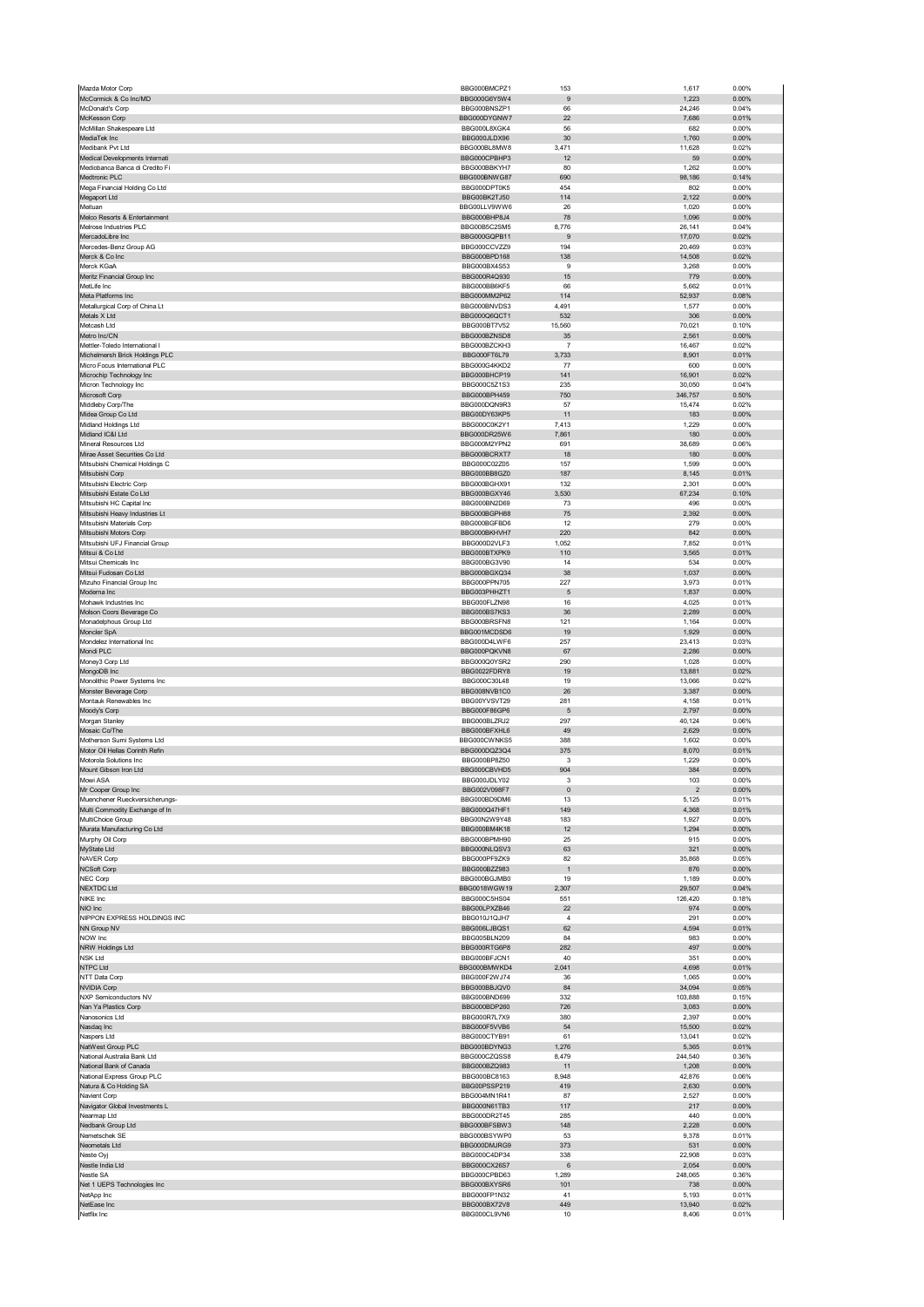| Netwealth Group Ltd                                              | BBG006Q7PZM3                 | 1,594            | 28,202            | 0.04%          |
|------------------------------------------------------------------|------------------------------|------------------|-------------------|----------------|
| New China Life Insurance Co Lt                                   | BBG0028VY3J4                 | 628              | 2,310             | 0.00%          |
| New Hope Corp Ltd                                                | BBG000PY2YX4                 | 547              | 1,220             | 0.00%          |
| New Relic Inc                                                    | BBG001NFKJ68                 | 113              | 17,102            | 0.02%          |
| New World Development Co Ltd                                     | BBG000BDYD39                 | 1,610            | 8,760             | 0.01%          |
| New York Times Co/The<br>Newcrest Mining Ltd                     | BBG000FFC0B3<br>BBG000BQKN15 | 213<br>4,119     | 14,138<br>100,831 | 0.02%<br>0.15% |
| Newell Brands Inc                                                | BBG000BQC9V2                 | 27               | 799               | 0.00%          |
| Newmont Corp                                                     | BBG000BPWXK1                 | 69               | 5,886             | 0.01%          |
| News Corp                                                        | BBG0035LY913                 | 384              | 12,019            | 0.02%          |
| Nexon Co Ltd                                                     | BBG001CDRZ53                 | 51               | 1,354             | 0.00%          |
| Next PLC                                                         | BBG000BDWPY0                 | 34               | 5,205             | 0.01%          |
| Nibe Industrier AB                                               | BBG000BWPL11                 | 495              | 10,283            | 0.01%          |
| Nice Ltd                                                         | BBG000G1WXQ3                 | 6                | 2,378             | 0.00%          |
| Nick Scali Ltd                                                   | BBG000N7LN59                 | 55               | 839               | 0.00%          |
| Nickel Mines Ltd                                                 | BBG00LCXSCH2<br>BBG000BR3NP6 | 2,708<br>3       | 3,873<br>425      | 0.01%<br>0.00% |
| Nidec Corp<br>Nielsen Holdings PLC                               | BBG0088CYPX8                 | 24               | 668               | 0.00%          |
| Nihon Kohden Corp                                                | BBG000BM1BV8                 | 348              | 13,106            | 0.02%          |
| Nikon Corp                                                       | BBG000BGS2B4                 | 39               | 575               | 0.00%          |
| Nine Dragons Paper Holdings Lt                                   | BBG000LG3J96                 | 329              | 485               | 0.00%          |
| Nine Entertainment Co Holdings                                   | BBG000Q6NXT8                 | 12,078           | 35,147            | 0.05%          |
| Nintendo Co Ltd                                                  | BBG000BLCPP4                 | 35               | 22,510            | 0.03%          |
| Nippon Shinyaku Co Ltd                                           | BBG000BJV019                 | 13               | 1,258             | 0.00%          |
| Nippon Steel Corp<br>Nissan Motor Co Ltd                         | BBG000BG9X54<br>BBG000BGPQB4 | 73<br>831        | 1,629<br>5,520    | 0.00%<br>0.01% |
| Nissin Foods Holdings Co Ltd                                     | BBG000BJ92M7                 | 15               | 1,515             | 0.00%          |
| Nitori Holdings Co Ltd                                           | BBG000BC0KD1                 | $\mathbf{1}$     | 135               | 0.00%          |
| Nitto Denko Corp                                                 | BBG000BGP8R7                 | 6                | 654               | 0.00%          |
| Nokia Oyj                                                        | BBG000BBWZ54                 | 1,446            | 12,609            | 0.02%          |
| Nomura Holdings Inc                                              | BBG000BGX3Z0                 | 294              | 1,761             | 0.00%          |
| Nomura Real Estate Holdings In                                   | BBG000BL5MY9                 | 11               | 333               | 0.00%          |
| Nomura Research Institute Ltd                                    | BBG000KPFMH8                 | $\overline{7}$   | 388               | 0.00%          |
| Nongfu Spring Co Ltd<br>Nordea Bank Abp                          | BBG00WR0QPZ7<br>BBG00LWMJDL7 | 24<br>171        | 215<br>2,877      | 0.00%<br>0.00% |
| Nordic Entertainment Group AB                                    | BBG00NKG5QV4                 | 33               | 2,357             | 0.00%          |
| Nordstrom Inc                                                    | BBG000G8N9C6                 | 20               | 621               | 0.00%          |
| Norfolk Southern Corp                                            | BBG000BQ5DS5                 | 306              | 125,503           | 0.18%          |
| Norsk Hydro ASA                                                  | BBG000C34KL7                 | 57               | 614               | 0.00%          |
| Northern Star Resources Ltd                                      | BBG000C82NF9                 | 5,181            | 48,756            | 0.07%          |
| Northern Trust Corp                                              | BBG000BQ74K1                 | 7                | 1,082             | 0.00%          |
| Northland Power Inc                                              | BBG000C0R327                 | 28               | 1,168             | 0.00%          |
| Northrop Grumman Corp<br>NortonLifeLock Inc                      | BBG000BQ2C28<br>BBG000BH2JM1 | 5<br>1,168       | 2,450<br>41,750   | 0.00%<br>0.06% |
| Novanta Inc                                                      | BBG000JB24Q5                 | 56               | 13,564            | 0.02%          |
| Novartis AG                                                      | BBG000NQV2C4                 | 450              | 54,476            | 0.08%          |
| Novatek PJSC                                                     | BBG000QY6FL3                 | 10               | 3,251             | 0.00%          |
| Novo Nordisk A/S                                                 | BBG000F8TZ33                 | 178              | 27,553            | 0.04%          |
| Novolipetsk Steel PJSC                                           | BBG000PR0PJ6                 | 101              | 4,118             | 0.01%          |
| Novonix Ltd                                                      | BBG00B9Q6JZ2                 | 238              | 2,188             | 0.00%          |
| Novozymes A/S                                                    | BBG000BLL8K7                 | 302              | 34,093            | 0.05%          |
| Nucor Corp<br>Nufarm Ltd/Australia                               | BBG000BQ8KV2                 | 31<br>248        | 4,931<br>1,201    | 0.01%<br>0.00% |
| Nuix Ltd                                                         | BBG000C3MRL2<br>BBG00Y6QVMW3 | 120              | 264               | 0.00%          |
| Nutrien Ltd                                                      | BBG00JM9SL98                 | 38               | 3,944             | 0.01%          |
| O'Reilly Automotive Inc                                          | BBG000BGYWY6                 | 18               | 17,498            | 0.03%          |
| OFX Group Ltd                                                    | BBG005BRS504                 | 134              | 309               | 0.00%          |
| OMV AG                                                           | BBG000BL7SJ1                 | 38               | 3,000             | 0.00%          |
| OPAP SA                                                          | BBG000BCCML5                 | 108              | 2,098             | 0.00%          |
| ORIX Corp                                                        | BBG000BN25M8                 | 134              | 3,755             | 0.01%          |
|                                                                  |                              |                  |                   |                |
| <b>OSK Holdings Bhd</b>                                          | BBG000BG2WF2                 | 5,543            | 1,592             | 0.00%          |
| OTP Bank Nyrt                                                    | BBG000FSWJT3                 | 298              | 20,990            | 0.03%          |
| <b>OVS SpA</b>                                                   | BBG00840K745                 | 2,094            | 8,386             | 0.01%          |
| OZ Minerals Ltd                                                  | BBG000GPHFD0<br>BBG000BFRCY0 | 730<br>162       | 20,597            | 0.03%<br>0.00% |
| Obayashi Corp<br>Obic Co Ltd                                     | BBG000BYYCK6                 | 56               | 1,721<br>14,417   | 0.02%          |
| Objective Corp Ltd                                               | BBG000C13Y69                 | 61               | 1,205             | 0.00%          |
| Occidental Petroleum Corp                                        | BBG000BQQ2S6                 | 181              | 7,233             | 0.01%          |
| OceanPal Inc                                                     | BBG013384JP8                 | 116              | 324               | 0.00%          |
| Odontoprev SA                                                    | BBG000QBXR73                 | 564              | 1,755             | 0.00%          |
| Dil & Natural Gas Co                                             |                              |                  |                   | 0.00%          |
| Oji Holdings Corp                                                | BBG000BFYKK9                 | 78               | 516               | 0.00%          |
| Okta Inc<br>Old Mutual Ltd                                       | BBG001YV1SM4                 | 47               | 14,392            | 0.02%          |
| Old Republic International Cor                                   | BBG00KRBWLT8<br>BBG000C4PLF7 | 1,856<br>23      | 2,100<br>781      | 0.00%<br>0.00% |
| Olympus Corp                                                     | BBG000BGS8G6                 | 143              | 4,519             | 0.01%          |
| Omni Bridgeway Ltd                                               | BBG000DXKPM0                 | 365              | 1,343             | 0.00%          |
| Omnicom Group Inc                                                | BBG000BS9489                 | 10               | 1,036             | 0.00%          |
| Omron Corp                                                       | BBG000BGJC59                 | 5                | 663               | 0.00%          |
| OneMain Holdings Inc                                             | BBG005497GZ3                 | 35               | 2,402             | 0.00%          |
| Onex Corp                                                        | BBG000BC6SL9                 | 10               | 1,108<br>471      | 0.00%          |
| Ono Pharmaceutical Co Ltd<br>Open Text Corp                      | BBG000BJY392<br>BBG000JXM895 | 14<br>$\sqrt{4}$ | 258               | 0.00%<br>0.00% |
| Opthea Ltd                                                       | BBG000BMBF20                 | 44               | 58                | 0.00%          |
| Oracle Corp                                                      | BBG000BQLTW7                 | 473              | 56,695            | 0.08%          |
| Orbia Advance Corp SAB de CV                                     | BBG000C2R1L6                 | 295              | 1,037             | 0.00%          |
| Orica Ltd                                                        | BBG000BZFVV0                 | 794              | 10,873            | 0.02%          |
| Orient Securities Co Ltd/China                                   | BBG00D5Z9RW4                 | 500              | 587               | 0.00%          |
| Orion Corp/Republic of Korea<br>Orkla ASA                        | BBG00FDGYNT7                 | 16<br>37         | 1,910             | 0.00%<br>0.00% |
| Orora Ltd                                                        | BBG000BDCCC5<br>BBG005J6H657 | 685              | 507<br>2,399      | 0.00%          |
| Otis Worldwide Corp                                              | BBG00RP60KV0                 | 819              | 98,105            | 0.14%          |
| Otsuka Holdings Co Ltd                                           | BBG000DZLC98                 | 95               | 4,715             | 0.01%          |
| Oversea-Chinese Banking Corp L                                   | BBG000BFDN17                 | 266              | 3,089             | 0.00%          |
| Ovintiv Inc                                                      | BBG00R2NHR63                 | 78               | 3,631             | 0.01%          |
| Owens Corning                                                    | BBG000M44VW8                 | 122              | 15,179            | 0.02%          |
| PACCAR Inc                                                       | BBG000BQVTF5<br>BBG000CXGL90 | 25               | 3,037             | 0.00%          |
| PI Industries Ltd                                                |                              | 15               | 855               | 0.00%          |
| PICC Property & Casualty Co Lt<br>PNC Financial Services Group I | BBG000BYRGX1<br>BBG000BRD0D8 | 1,388<br>48      | 1,559<br>13,207   | 0.00%<br>0.02% |
| POSCO Holdings Inc                                               | BBG000BDVH79                 | 14               | 4,450             | 0.01%          |
| PPG Industries Inc                                               | BBG000BRJ809                 | 27               | 6,412             | 0.01%          |
| PPK Group Ltd                                                    | BBG000DR8B57                 | 50               | 469               | 0.00%          |
| PTT Exploration & Production P                                   | BBG000BTWVY2                 | 125              | 609               | 0.00%          |
| PTT Global Chemical PCL                                          | BBG0025BQ3G3                 | 181              | 437               | 0.00%          |
| PTT PCL                                                          | BBG000MMQYV9                 | 773              | 1,210             | 0.00%          |
| PVH Corp                                                         | BBG000BRRG02                 | 6                | 868               | 0.00%          |
| PWR Holdings Ltd<br>Pacific Basin Shipping Ltd                   | BBG00B6CGRS5<br>BBG000BYXFS2 | 66<br>33,677     | 565<br>16,992     | 0.00%<br>0.02% |
| Pacific Current Group Ltd                                        | BBG000NCXVV8                 | 27               | 196               | 0.00%          |
| Packaging Corp of America                                        | BBG000BB8SW7                 | 13               | 2,395             | 0.00%          |
| Pact Group Holdings Ltd                                          | BBG005N1FKF3                 | 122              | 308               | 0.00%          |
| Pactiv Evergreen Inc                                             | BBG00WXWG2M6                 | 6                | 103               | 0.00%          |
| Page Industries Ltd<br>Pagegroup PLC                             | BBG000PVQ2X4<br>BBG000H7G4L6 | 3<br>428         | 1,972<br>5,055    | 0.00%<br>0.01% |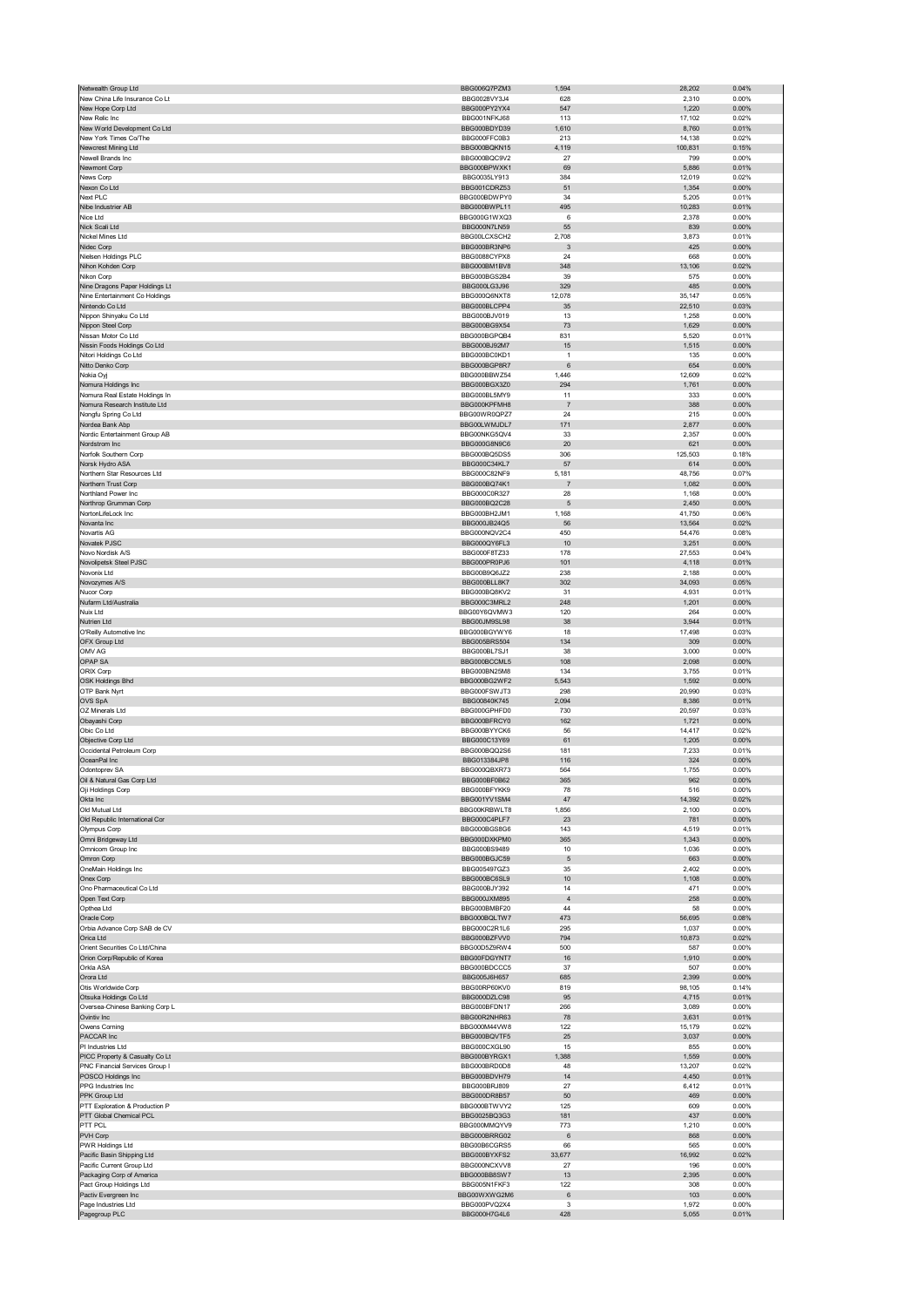| Paladin Energy Ltd                                          | BBG000BC8GS6                 | 1,949                | 1,715            | 0.00%          |
|-------------------------------------------------------------|------------------------------|----------------------|------------------|----------------|
| Palo Alto Networks Inc<br>Panasonic Corp                    | BBG0014GJCT9<br>BBG000C267K7 | 20<br>312            | 15,607<br>4,711  | 0.02%<br>0.01% |
| Pandora A/S                                                 | BBG0016S3JL1                 | $\overline{4}$       | 633              | 0.00%          |
| Pantheon Infrastructure PLC                                 | BBG012YLR0H2                 | 5,822                | 11,442           | 0.02%          |
| Pantoro Ltd                                                 | BBG000BWC1X4                 | 949                  | 318              | 0.00%          |
| Paradigm Biopharmaceuticals Lt<br>Paragon Banking Group PLC | BBG009QNWX21<br>BBG000BY21W2 | 73<br>565            | 138<br>5,966     | 0.00%<br>0.01% |
| Paramount Global                                            | BBG000C496P7                 | 51                   | 2,127            | 0.00%          |
| Parker-Hannifin Corp                                        | BBG000BR3KL6                 | 9                    | 3,979            | 0.01%          |
| Partners Group Holding AG                                   | BBG000DYF655                 | $\overline{0}$       | 555              | 0.00%          |
| PayPal Holdings Inc                                         | BBG0077VNXV6                 | 454                  | 117,799          | 0.17%          |
| Paychex Inc<br>Pearson PLC                                  | BBG000BQSQ38<br>BBG000BDY8C0 | $\overline{4}$<br>46 | 781<br>525       | 0.00%<br>0.00% |
| Pegatron Corp                                               | BBG000F0PKZ2                 | 217                  | 745              | 0.00%          |
| Pendal Group Ltd                                            | BBG000RVO6R0                 | 509                  | 2,836            | 0.00%          |
| Pendragon PLC                                               | BBG000BFQYW5                 | 18,582               | 8,031            | 0.01%          |
| Penske Automotive Group Inc<br>Pentair PLC                  | BBG000H6K1B0<br>BBG000C221G9 | 7<br>5               | 1,022<br>528     | 0.00%<br>0.00% |
| People's Insurance Co Group of                              | BBG003MLS984                 | 5,161                | 2,149            | 0.00%          |
| PeopleIN Ltd                                                | BBG00J001WS5                 | 63                   | 277              | 0.00%          |
| PepsiCo Inc                                                 | BBG000DH7JK6                 | 279                  | 66,676           | 0.10%          |
| Perenti Global Ltd                                          | BBG000BF8N04                 | 1,266                | 1,171            | 0.00%          |
| Permanent TSB Group Holdings P<br>Pernod Ricard SA          | BBG000BMQGD0<br>BBG000BC9MR3 | 908<br>295           | 2,272<br>97,475  | 0.00%<br>0.14% |
| Perpetual Ltd                                               | BBG000BB4K21                 | 79                   | 2,838            | 0.00%          |
| Perrigo Co PLC                                              | BBG000CNFQW6                 | 9                    | 493              | 0.00%          |
| Perseus Mining Ltd                                          | BBG000Q68231                 | 1,709                | 2,768            | 0.00%          |
| Persimmon PLC                                               | BBG000BDY6P0                 | 610                  | 32,462           | 0.05%          |
| PetroChina Co Ltd<br>Petroleo Brasileiro SA                 | BBG000BFNTD0<br>BBG000BF4R45 | 12,052<br>4,010      | 7,713<br>32,627  | 0.01%<br>0.05% |
| Pfizer Inc                                                  | BBG000BR2B91                 | 317                  | 25,751           | 0.04%          |
| Phillips 66                                                 | BBG00286S4N9                 | 60                   | 6,008            | 0.01%          |
| PhosAgro PJSC                                               | BBG001R16GZ5                 | 51                   | 1,505            | 0.00%          |
| Phoslock Environmental Technol                              | BBG000NR0M05                 | 488                  | 120              | 0.00%          |
| Pidilite Industries Ltd<br>Piedmont Lithium Inc             | BBG000CXSFG2<br>BBG00YY93H43 | 37<br>827            | 1,690<br>608     | 0.00%<br>0.00% |
| Pilbara Minerals Ltd                                        | BBG000RLN524                 | 2,179                | 6,974            | 0.01%          |
| Pilgrim's Pride Corp                                        | BBG000BFLXV3                 | 3                    | 128              | 0.00%          |
| Ping An Bank Co Ltd                                         | BBG00DY64HB6                 | 69                   | 246              | 0.00%          |
| Ping An Insurance Group Co of                               | BBG000GD4N44                 | 7,231                | 71,630           | 0.10%          |
| Pinnacle Investment Management                              | BBG000F8GKY6                 | 206                  | 3,215            | 0.00%          |
| Pinterest Inc<br>Pioneer Natural Resources Co               | BBG002583CV8<br>BBG000BXRPH1 | 269<br>264           | 13,455<br>65,960 | 0.02%<br>0.10% |
| Piraeus Financial Holdings SA                               | BBG000BVLR50                 | 358                  | 722              | 0.00%          |
| Piramal Enterprises Ltd                                     | BBG000CX3HS2                 | 9                    | 425              | 0.00%          |
| Platinum Asset Management Ltd                               | BBG000RK24T3                 | 704                  | 1,902            | 0.00%          |
| Plug Power Inc                                              | BBG000C1XSP8                 | 20                   | 766              | 0.00%          |
| PointsBet Holdings Ltd<br>Polski Koncern Naftowy ORLEN S    | BBG00P9CDRZ6<br>BBG000D0JDP8 | 162<br>43            | 1,143<br>1,087   | 0.00%<br>0.00% |
| Polskie Gornictwo Naftowe i Ga                              | BBG000DB6KP2                 | 494                  | 1,062            | 0.00%          |
| PolyNovo Ltd                                                | BBG000C1P0L2                 | 404                  | 617              | 0.00%          |
| Polymetal International PLC                                 | BBG0025RP8F9                 | 226                  | 5,508            | 0.01%          |
| Polyus PJSC                                                 | BBG00H2CS6K7                 | 14                   | 1,706            | 0.00%          |
| Pool Corp<br>Porsche Automobil Holding SE                   | BBG000BCVG28<br>BBG000BCZ5F4 | $\overline{1}$<br>49 | 512<br>6,394     | 0.00%<br>0.01% |
| Porto Seguro SA                                             | BBG000D7JMP3                 | 224                  | 1,159            | 0.00%          |
| Postal Savings Bank of China C                              | BBG00DSLKXX3                 | 552                  | 533              | 0.00%          |
|                                                             |                              |                      |                  |                |
| Poste Italiane SpA                                          | BBG009S5S6L1                 | 26                   | 478              | 0.00%          |
| Pou Chen Corp                                               | BBG000BBQC07                 | 1,052                | 1,734            | 0.00%          |
| Power Corp of Canada                                        | BBG000BCC284                 | 47                   | 2,137            | 0.00%          |
| Powszechna Kasa Oszczednosci B                              | BBG000BMWXJ0                 | 164                  | 2,507            | 0.00%          |
| Powszechny Zaklad Ubezpieczen<br>Praemium Ltd               | BBG000BTY1D9<br>BBG000P363H4 | 153<br>332           | 1,843<br>488     | 0.00%<br>0.00% |
| PrairieSky Royalty Ltd                                      | BBG006FD67J9                 | 30                   | 446              | 0.00%          |
| Premier Investments Ltd                                     | BBG000BMC1S2                 | 121                  | 3,684            | 0.01%          |
| Principal Financial Group Inc                               | BBG000NSCNT7                 | 16                   | 1,570            | 0.00%          |
| Pro Medicus Ltd                                             | BBG000C41MZ9                 | 60                   | 3,721            | 0.01%          |
| ProSiebenSat.1 Media SE<br>Procter & Gamble Co/The          | BBG000CLKVQ0<br>BBG000BR2TH3 | 48<br>213            | 1,059<br>47,944  | 0.00%<br>0.07% |
| ssive Corp/The<br>Progr                                     | BBG000BR37X2                 |                      | 4,072            | 0.01%          |
| Prosus NV                                                   | BBG00NQKSQ99                 | $\mathbf{1}$         | 161              | 0.00%          |
| Prudential Financial Inc                                    | BBG000HCJMF9                 | 47                   | 7,059            | 0.01%          |
| Prudential PLC                                              | BBG000BDY322                 | 2,439                | 57,904           | 0.08%          |
| Prysmian SpA<br>Public Bank Bhd                             | BBG000R58W81<br>BBG000BB2BD1 | 22                   | 1,150<br>8,659   | 0.00%<br>0.01% |
| Publicis Groupe SA                                          | BBG000BCB3M7                 | 6,305<br>105         | 9,745            | 0.01%          |
| PulteGroup Inc                                              | BBG000BR54L0                 | 30                   | 2,391            | 0.00%          |
| Punjab National Bank                                        | BBG000GMJZ78                 | 358                  | 247              | 0.00%          |
| Pushpay Holdings Ltd<br>QBE Insurance Group Ltd             | BBG00DY9Z158<br>BBG000BB1VD8 | 715<br>14,930        | 869<br>169,455   | 0.00%<br>0.25% |
| <b>QUALCOMM Inc</b>                                         | BBG000CGC1X8                 | 50                   | 12,598           | 0.02%          |
| Qantas Airways Ltd                                          | BBG000BLCWX0                 | 25,503               | 127,772          | 0.19%          |
| Qatar International Islamic Ba                              | BBG000PS8145                 | 248                  | 863              | 0.00%          |
| Qatar Islamic Bank SAQ                                      | BBG000PS7ZP8                 | 370                  | 2,559            | 0.00%          |
| Qatar National Bank QPSC                                    | BBG000BBDH91<br>BBG000HF5083 | 1,792                | 13,669           | 0.02%          |
| QinetiQ Group PLC<br>Qorvo Inc                              | BBG007TJF1N7                 | 448<br>$\mathbf{3}$  | 2,221<br>566     | 0.00%<br>0.00% |
| Qualitas Ltd                                                | BBG013ZJJKN2                 | 9,073                | 22,500           | 0.03%          |
| Quanta Computer Inc                                         | BBG000CL1KQ5                 | 335                  | 1,577            | 0.00%          |
| Quanta Services Inc                                         | BBG000BBL8V7                 | 3                    | 504              | 0.00%          |
| Quebecor Inc<br>Quest Diagnostics Inc                       | BBG000BZTJQ8<br>BBG000BN84F3 | 31<br>$\overline{4}$ | 963<br>1,019     | 0.00%<br>0.00% |
| Quinenco SA                                                 | BBG000HSJ2M0                 | 496                  | 1,321            | 0.00%          |
| Qurate Retail Inc                                           | BBG000PCQQL6                 | 365                  | 3,813            | 0.01%          |
| REA Group Ltd                                               | BBG000C41NH7                 | 378                  | 63,415           | 0.09%          |
| <b>RELX PLC</b>                                             | BBG000D03XD4                 | 1,903                | 85,002           | 0.12%          |
| RHB Bank Bhd<br>RPM International Inc                       | BBG002HR1PP3<br>BBG000DCNK80 | 1,004<br>11          | 1,780<br>1,461   | 0.00%<br>0.00% |
| RPMGlobal Holdings Ltd                                      | BBG000F8KMY7                 | 152                  | 326              | 0.00%          |
| RTL Group SA                                                | BBG000BLDDC4                 | 11                   | 766              | 0.00%          |
| Rackspace Technology Inc                                    | BBG00W0JYQQ4                 | 169                  | 3,135            | 0.00%          |
| Radico Khaitan Ltd                                          | BBG000BL2XZ7                 | 157                  | 3,581            | 0.01%          |
| Raia Drogasil SA<br>Raiffeisen Bank International           | BBG000BTXK93<br>BBG000F4LJ27 | 534<br>47            | 3,204<br>1,915   | 0.00%<br>0.00% |
| Rakuten Group Inc                                           | BBG000CGWW31                 | 123                  | 1,700            | 0.00%          |
| Rallye SA                                                   | BBG000BGF6M7                 | 251                  | 1,976            | 0.00%          |
| Ralph Lauren Corp                                           | BBG000BS0ZF1                 | $\overline{4}$       | 685              | 0.00%          |
| Ramelius Resources Ltd                                      | BBG000PMB297                 | 1,215                | 1,907            | 0.00%          |
| Randstad NV<br>Rational AG                                  | BBG000BFFZH1<br>BBG000C22V73 | 29<br>8              | 2,703<br>10,564  | 0.00%<br>0.02% |
| Raymond James Financial Inc                                 | BBG000BS73J1                 | 8                    | 1,145            | 0.00%          |
| Raytheon Technologies Corp                                  | BBG000BW8S60                 | 505                  | 59,752           | 0.09%          |
| Realia Business SA<br>Reckitt Benckiser Group PLC           | BBG000GTD3N2<br>BBG000C38NP3 | 1,847<br>36          | 2,300<br>4,236   | 0.00%<br>0.01% |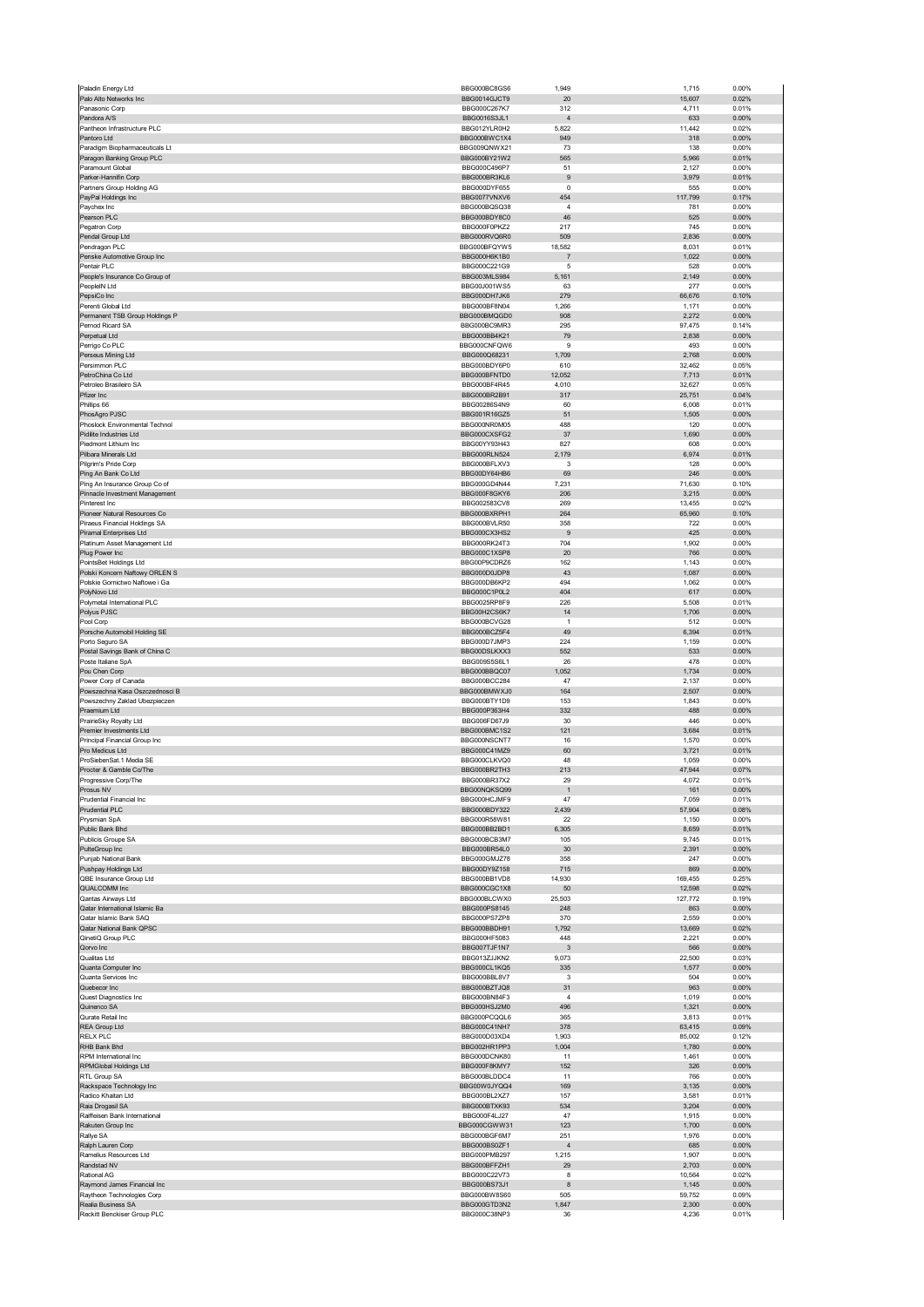| Recordati Industria Chimica e                                    | BBG000BC7PF1                 | 108                   | 9,526            | 0.01%             |
|------------------------------------------------------------------|------------------------------|-----------------------|------------------|-------------------|
| Recruit Holdings Co Ltd                                          | BBG000F2BCY2                 | 21                    | 1,752            | 0.00%             |
| Red 5 Ltd                                                        | BBG000H39TV7                 | 1,679                 | 487              | 0.00%             |
| Red Star Macalline Group Corp                                    | BBG009DL1Z82                 | 358                   | 235              | 0.00%             |
| Redbubble Ltd                                                    | BBG00CRHLVN9                 | 358                   | 1,170            | 0.00%             |
| Reece Ltd                                                        | BBG000BB8QJ6<br>BBG000C734W3 | 221<br>$\overline{4}$ | 5,975<br>3,290   | 0.01%<br>0.00%    |
| Regeneron Pharmaceuticals Inc<br>Regions Financial Corp          | BBG000Q3JN03                 | 497                   | 14,894           | 0.02%             |
| Regis Resources Ltd                                              | BBG000BLX2J9                 | 1,092                 | 2,130            | 0.00%             |
| Reinet Investments SCA                                           | BBG00J36Z0B0                 | 44                    | 1,092            | 0.00%             |
| Reinsurance Group of America I                                   | BBG000BDLCQ0                 | $\overline{2}$        | 229              | 0.00%             |
| Reliance Industries Ltd                                          | BBG000BKVP93                 | 579                   | 25,364           | 0.04%             |
| Reliance Steel & Aluminum Co                                     | BBG000CJ2181                 | $\overline{2}$        | 534              | 0.00%             |
| Reliance Worldwide Corp Ltd                                      | BBG00CNNCST1                 | 616                   | 3,865            | 0.01%             |
| Remgro Ltd                                                       | BBG000C55RJ9                 | 328                   | 3,710            | 0.01%             |
| Renault SA                                                       | BBG000BKD864<br>BBG000MHQMB8 | 68                    | 3,261            | 0.00%             |
| Renesas Electronics Corp<br>Renewables Infrastructure Grou       | BBG004TMT6C3                 | 61<br>51,400          | 1,039<br>128,695 | 0.00%<br>0.19%    |
| Rentokil Initial PLC                                             | BBG000BDZZM8                 | 5,142                 | 55,947           | 0.08%             |
| Repligen Corp                                                    | BBG000BS48J3                 | 35                    | 12,647           | 0.02%             |
| Repsol SA                                                        | BBG000C2V6W8                 | 129                   | 2,108            | 0.00%             |
| Republic Services Inc                                            | BBG000BPXVJ6                 | 83                    | 15,895           | 0.02%             |
| ResMed Inc                                                       | BBG000L4M7F1                 | 6,085                 | 231,867          | 0.34%             |
| Resolute Mining Ltd                                              | BBG000BT9RX8                 | 1,056                 | 412              | 0.00%             |
| Resona Holdings Inc                                              | BBG000C6HT37                 | 244                   | 1,306            | 0.00%             |
| Restaurant Brands Internationa                                   | BBG0076WG2V1                 | 29                    | 2,416            | 0.00%             |
| <b>Rexel SA</b>                                                  | BBG000M3SNV3                 | 362                   | 10,086           | 0.01%             |
| Richard Pieris & Co PLC<br>Ricoh Co Ltd                          | BBG000FP8L39                 | 5,383                 | 898              | 0.00%<br>0.00%    |
| Ridley Corp Ltd                                                  | BBG000BKFTL9<br>BBG000BMFXK7 | 66<br>546             | 841<br>816       | 0.00%             |
| Rio Tinto Ltd                                                    | BBG000BYLWT7                 | 629                   | 62,941           | 0.09%             |
| Rio Tinto PLC                                                    | BBG000DZG3K1                 | 243                   | 22,144           | 0.03%             |
| Rite Aid Corp                                                    | BBG000BRWGG9                 | 20                    | 412              | 0.00%             |
| Robert Half International Inc                                    | BBG000BS5DR2                 | 94                    | 14,403           | 0.02%             |
| Roche Holding AG                                                 | BBG000BNV243                 | 45                    | 25,620           | 0.04%             |
| Rockwell Automation Inc                                          | BBG000BBCDZ2                 | 31                    | 15,094           | 0.02%             |
| Rohm Co Ltd                                                      | BBG000BGNZR9                 | 114                   | 14,265           | 0.02%             |
| Roku Inc                                                         | BBG001ZZPQJ6                 | 3                     | 825              | 0.00%             |
| Roper Technologies Inc                                           | BBG000F1ZSN5                 | 26                    | 17,871           | 0.03%             |
| Rosneft Oil Co PJSC                                              | BBG000Q75BV1                 | 622                   | 6,876            | 0.01%             |
| Ross Stores Inc                                                  | BBG000BSBZH7                 | 114                   | 17,901           | 0.03%             |
| Rothschild & Co<br>Royal Bank of Canada                          | BBG000BVTPN6<br>BBG000BCJG31 | 29<br>55              | 1,839<br>8,021   | 0.00%<br>0.01%    |
| Royal Caribbean Cruises Ltd                                      | BBG000BB5792                 | 9                     | 904              | 0.00%             |
| Royal Mail PLC                                                   | BBG005CM0YV7                 | 258                   | 2,428            | 0.00%             |
| Royalty Pharma PLC                                               | BBG00V1L5YZ5                 | 9                     | 505              | 0.00%             |
| Rumo SA                                                          | BBG00G6D37M6                 | 604                   | 2,650            | 0.00%             |
| Ryanair Holdings PLC                                             | BBG000J9CBT0                 | 351                   | 49,420           | 0.07%             |
| Ryder System Inc                                                 | BBG000BRVP70                 | 30                    | 3,443            | 0.00%             |
| S&P Global Inc                                                   | BBG000BP1Q11                 | 29                    | 18,935           | 0.03%             |
| SAP SE                                                           | BBG000BG7DY8                 | 235                   | 45,962           | 0.07%             |
| <b>SCOR SE</b>                                                   | BBG000DZ5LK3                 | 17                    | 732              | 0.00%             |
| SEB SA                                                           | BBG000BCCKX6                 | -1                    | 318              | $0.00\%$          |
| <b>SEEK Ltd</b>                                                  | BBG000FWNJP8                 | 2,588                 | 84,846           | 0.12%             |
| <b>SES SA</b><br><b>SGS SA</b>                                   | BBG000GXK7D7<br>BBG000BHR3B1 | 46<br>0               | 504<br>665       | $0.00\%$<br>0.00% |
| SITC International Holdings Co                                   | BBG00159JSH2                 | 158                   | 785              | 0.00%             |
| SK Biopharmaceuticals Co Ltd                                     | BBG002Q871F3                 | 22                    | 2,460            | 0.00%             |
| SK Bioscience Co Ltd                                             | BBG00N9MHSP4                 | 12                    | 3,090            | 0.00%             |
| SK Hynix Inc                                                     | BBG000GQVT51                 | 241                   | 36,456           | 0.05%             |
| SK Inc                                                           | BBG000C2JFR8                 | 11                    | 3,160            | 0.00%             |
| SK Square Co Ltd                                                 | BBG011CLDZ86                 | $\overline{7}$        | 554              | 0.00%             |
| SKF AB                                                           | BBG000BCD7X4                 | 17                    | 550              | 0.00%             |
| SKYCITY Entertainment Group Lt                                   | BBG000HX74B0                 | 283                   | 812              | 0.00%             |
| SM Investments Corp                                              | BBG000DKX0B1                 | 19                    | 486              | 0.00%             |
| SMC Corp                                                         | BBG000BLKXN0                 | 15                    | 14,013           | 0.02%             |
| SODEXO SA PF<br>SPAR Group Ltd/The                               | BBG012G23H56<br>BBG000Q8ZZM3 | 5<br>140              | 569<br>2,023     | 0.00%<br>0.00%    |
| SSR Mining Inc                                                   | BBG00VR71W95                 | 1,089                 | 26,359           | 0.04%             |
| STMicroelectronics NV                                            | BBG000BHHK06                 |                       | 12,000           | 0.02%             |
|                                                                  |                              | 177                   |                  |                   |
|                                                                  |                              |                       | 3 4 9 2          |                   |
| SVB Finan<br>Safran SA                                           | BBG000BT0CM2                 |                       |                  | 0.029             |
| Saga PLC                                                         | BBG000BP01S8<br>BBG006K57CX2 | 4<br>751              | 610<br>3,987     | 0.00%<br>0.01%    |
| Sage Group PLC/The                                               | BBG000BN0PP3                 | 232                   | 3,677            | 0.01%             |
| Saipem SpA                                                       | BBG000BC9VV8                 | 110                   | 318              | 0.00%             |
| Sampo Oyj                                                        | BBG000BRP3P6                 | 91                    | 6,262            | 0.01%             |
| Samsung Biologics Co Ltd                                         | BBG0060N9DS7                 | 9                     | 9,212            | 0.01%             |
| Samsung C&T Corp                                                 | BBG000D5PS68                 | 19                    | 2,664            | 0.00%             |
| Samsung Electro-Mechanics Co L                                   | BBG000BCXYZ1                 | $\overline{2}$        | 358              | 0.00%             |
| Samsung Electronics Co Ltd                                       | BBG000BCY2S8<br>BBG000HTQXQ8 | 1,437                 | 126,151          | 0.18%<br>0.00%    |
| Samsung Engineering Co Ltd<br>Samsung Fire & Marine Insuranc     | BBG000BG7W76                 | 23<br>$\overline{7}$  | 615<br>1,752     | 0.00%             |
| Samsung Life Insurance Co Ltd                                    | BBG000FGB8Z9                 | 15                    | 1,104            | 0.00%             |
| Samsung SDI Co Ltd                                               | BBG000BCY0Q4                 | 49                    | 37,010           | 0.05%             |
| San Miguel Corp                                                  | BBG000BFHD51                 | 209                   | 648              | 0.00%             |
| Sandfire Resources Ltd                                           | BBG000JTYKD9                 | 3,419                 | 22,495           | 0.03%             |
| Sands China Ltd                                                  | BBG000PSNMN1                 | 647                   | 2,073            | $0.00\%$          |
| Sandvik AB                                                       | BBG000BR0GN6                 | 29                    | 1,121            | 0.00%             |
| Sanlam Ltd<br>Sanofi                                             | BBG000CDQK77<br>BBG000BWBBP2 | 414<br>549            | 2,117<br>76,100  | $0.00\%$<br>0.11% |
| Santander Bank Polska SA                                         | BBG000DP4F92                 | 9                     | 1,109            | 0.00%             |
| Santen Pharmaceutical Co Ltd                                     | BBG000BJYV90                 | 81                    | 1,359            | 0.00%             |
| Santos Ltd                                                       | BBG000BQKQ90                 | 29,031                | 183,186          | 0.27%             |
| Saputo Inc                                                       | BBG000BHGZT3                 | 16                    | 488              | 0.00%             |
| Sartorius AG                                                     | BBG000BGC542                 | 10                    | 9,774            | 0.01%             |
| Sartorius Stedim Biotech                                         | BBG000FH5WS9                 | 3                     | 2,208            | 0.00%             |
| Sasol Ltd                                                        | BBG000BTZ0H6                 | 105                   | 2,350            | $0.00\%$          |
| Sberbank of Russia PJSC                                          | BBG001VBZR00                 | 1,273                 | 28,110           | 0.04%             |
| Schaeffler AG                                                    | BBG00B2FVG27                 | 259                   | 2,957            | 0.00%             |
| Schibsted ASA<br>Schindler Holding AG                            | BBG000BBMVZ1<br>BBG000BC8JQ2 | 67<br>$\overline{c}$  | 3,282<br>655     | 0.00%<br>0.00%    |
| Schlumberger NV                                                  | BBG000BT41Q8                 | 161                   | 6,634            | 0.01%             |
| Schneider Electric SE                                            | BBG000BBWCH2                 | 388                   | 104,536          | 0.15%             |
| Schroders PLC                                                    | BBG000BF0TF3                 | 17                    | 1,156            | 0.00%             |
| Scotts Miracle-Gro Co/The                                        | BBG000BT5PG5                 | 16                    | 3,593            | 0.01%             |
| Sdcl Energy Efficiency Income                                    | BBG00MNLXLX0                 | 40,289                | 88,192           | 0.13%             |
| Sea Ltd                                                          | BBG00HTBWMG5                 | 37                    | 11,371           | 0.02%             |
| Seagate Technology Holdings PL                                   | BBG0113JGQF0                 | 96                    | 14,881           | 0.02%             |
| Sealed Air Corp                                                  | BBG000C22QV7                 | 20                    | 1,891            | $0.00\%$          |
| Seazen Group Ltd                                                 | BBG003MJZ5R8                 | 289<br>6              | 269              | 0.00%             |
| Secom Co Ltd                                                     | BBG000BNHG57<br>BBG0014G4BH0 | 22                    | 610              | 0.00%<br>0.00%    |
| Seegene Inc                                                      | BBG000PRVGB0                 | 32                    | 1,581<br>799     | $0.00\%$          |
| Seiko Epson Corp<br>Sekisui Chemical Co Ltd<br>Sekisui House Ltd | BBG000BG5531<br>BBG000BFTPN1 | 28<br>39              | 634<br>1,156     | 0.00%<br>0.00%    |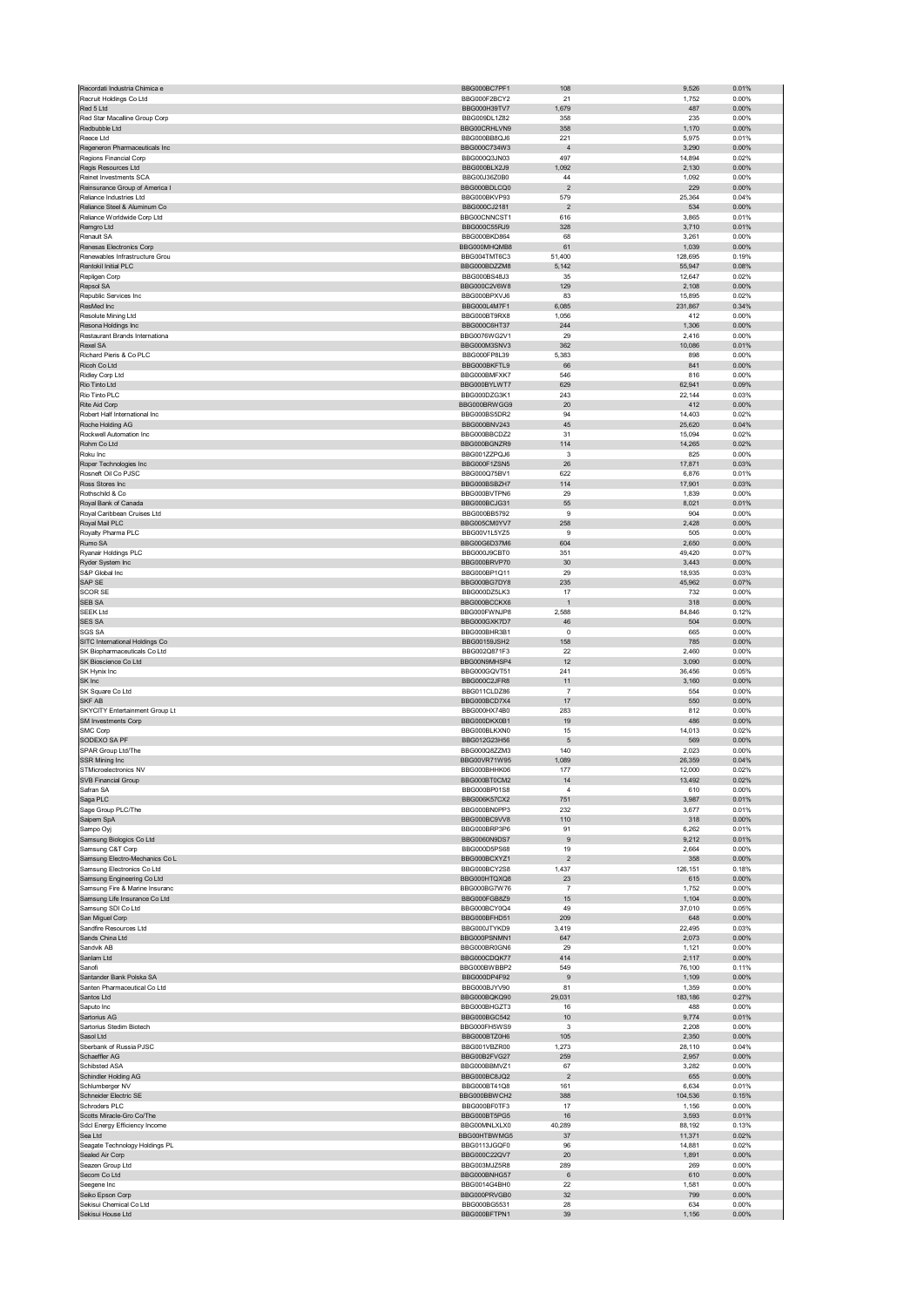| Select Harvests Ltd                                              | BBG000HK7XF0                 | 148            | 917               | 0.00%          |
|------------------------------------------------------------------|------------------------------|----------------|-------------------|----------------|
| Senex Energy Ltd                                                 | BBG000BRSD44                 | 298            | 1,375             | 0.00%          |
| Service Corp International/US                                    | BBG000BTHH16                 | 151            | 14,764            | 0.02%          |
| Service Stream Ltd<br>ServiceNow Inc                             | BBG000PLXDY3<br>BBG000M1R011 | 733<br>163     | 590<br>145,134    | 0.00%<br>0.21% |
| Seven & i Holdings Co Ltd                                        | BBG000BNCSN6                 | 168            | 10,165            | 0.01%          |
| Seven Group Holdings Ltd                                         | BBG000BJ66K3                 | 123            | 2,647             | 0.00%          |
| Severstal PAO                                                    | BBG000Q3XWC4                 | 183            | 5,410             | 0.01%          |
| Sezzle Inc                                                       | BBG00PLQBFR8                 | 13             | 38                | 0.00%          |
| Shaanxi Coal Industry Co Ltd                                     | BBG007FFWC39                 | 1,201          | 3,168             | 0.00%          |
| Shanghai Pharmaceuticals Holdi                                   | BBG0015W4KX6                 | 246            | 641               | 0.00%          |
| Shanghai Pudong Development Ba<br>Sharp Corp/Japan               | BBG00709H9J6<br>BBG000BGL515 | 433<br>38      | 798<br>605        | 0.00%<br>0.00% |
| Shaw Communications Inc                                          | BBG000BSR5N9                 | 100            | 4,179             | 0.01%          |
| Shenzhen Overseas Chinese Town                                   | BBG00F1364D9                 | 1,446          | 2,203             | 0.00%          |
| Sherwin-Williams Co/The                                          | BBG000BSXQV7                 | 177            | 85,646            | 0.12%          |
| Shimadzu Corp                                                    | BBG000BGRSS0                 | 247            | 14,296            | 0.02%          |
| Shimao Group Holdings Ltd                                        | BBG000C0T6W5                 | 444            | 399               | 0.00%          |
| Shimizu Corp                                                     | BBG000BFRMJ5                 | 109            | 929               | 0.00%          |
| Shin Kong Financial Holding Co                                   | BBG000BZBZS9                 | 941            | 517               | 0.00%          |
| Shin Poong Pharmaceutical Co L                                   | BBG000BG62G3<br>BBG000BG24K8 | 18             | 658               | 0.00%          |
| Shin-Etsu Chemical Co Ltd<br>Shinhan Financial Group Co Ltd      | BBG000K7N844                 | 14<br>119      | 3,379<br>5,046    | 0.00%<br>0.01% |
| Shionogi & Co Ltd                                                | BBG000BJQ7X5                 | 10             | 993               | 0.00%          |
| Shiseido Co Ltd                                                  | BBG000BG7Y27                 | 65             | 4,987             | 0.01%          |
| Shopify Inc                                                      | BBG004DW5NB8                 | 8              | 15,685            | 0.02%          |
| Shoprite Holdings Ltd                                            | BBG000BFNXZ7                 | 224            | 4,040             | 0.01%          |
| Showa Denko KK                                                   | BBG000BG05J9                 | $\overline{7}$ | 190               | 0.00%          |
| Shree Cement Ltd                                                 | BBG000CZMT73                 | 3              | 1,389             | 0.00%          |
| Shurgard Self Storage SA<br>Siam Cement PCL/The                  | BBG00M4QJQ38<br>BBG000BSLLR6 | 512<br>49      | 46,072<br>784     | 0.07%<br>0.00% |
| Siam Commercial Bank PCL/The                                     | BBG000BSLKZ9                 | 195            | 1,021             | 0.00%          |
| Siam Makro PCL                                                   | BBG000M262B7                 | $\overline{7}$ | 12                | 0.00%          |
| Sibanye Stillwater Ltd                                           | BBG00R3JTQ15                 | 3,977          | 16,829            | 0.02%          |
| Siemens AG                                                       | BBG000BCCRV3                 | 131            | 31,341            | 0.05%          |
| Siemens Energy AG                                                | BBG00XLWSW57                 | 392            | 13,774            | 0.02%          |
| Siemens Gamesa Renewable Energ                                   | BBG000BH2X22                 | 34             | 1,134             | 0.00%          |
| Siemens Ltd                                                      | BBG000CZTJS5                 | 19             | 820               | 0.00%          |
| Sigma Healthcare Ltd                                             | BBG000PBSFN8                 | 988            | 474               | 0.00%          |
| Signature Bank/New York NY<br>Signet Jewelers Ltd                | BBG000M6TR37<br>BBG000C4ZZ10 | 36<br>23       | 15,795<br>2,811   | 0.02%<br>0.00% |
| Signify NV                                                       | BBG00CTZ9MW1                 | 20             | 1,265             | 0.00%          |
| Sika AG                                                          | BBG000BC97P8                 | 24             | 14,055            | 0.02%          |
| Silver Lake Resources Ltd                                        | BBG000DGM5W8                 | 1,252          | 2,222             | 0.00%          |
| Silver Mines Ltd                                                 | BBG000QBM7B4                 | 810            | 178               | 0.00%          |
| Sime Darby Bhd                                                   | BBG000F9J6T8                 | 2.995          | 2,294             | 0.00%          |
| Sime Darby Plantation Bhd                                        | BBG00J88MJM2                 | 1,287          | 1,597             | 0.00%          |
| Sime Darby Property Bhd                                          | BBG00J88MDX3                 | 1,900          | 373               | 0.00%          |
| Sims Ltd<br>Sinch AB                                             | BBG000BSRGJ0<br>BBG00B0DSW69 | 207<br>92      | 3,329<br>1,607    | 0.00%<br>0.00% |
| Sino Land Co Ltd                                                 | BBG000BDSR53                 | 330            | 565               | 0.00%          |
| Sino-Ocean Group Holding Ltd                                     | BBG000PMF346                 | 1,854          | 595               | 0.00%          |
| Sinopharm Group Co Ltd                                           | BBG000VWV3Z5                 | 279            | 834               | 0.00%          |
| Sirius XM Holdings Inc                                           | BBG000BT0093                 | 135            | 1,183             | 0.00%          |
| SiteMinder Ltd                                                   | BBG01223RK65                 | 2,088          | 14,116            | 0.02%          |
| Skandinaviska Enskilda Banken                                    | BBG000BGX763                 | 176            | 3,371             | 0.00%          |
| Skanska AB                                                       | BBG000BCD9M2                 | 12             | 445               | 0.00%          |
|                                                                  |                              |                |                   |                |
| <b>Skyworks Solutions Inc</b>                                    | BBG000KLB4Q1                 | $\overline{4}$ | 749               | 0.00%          |
| SmartGroup Corp Ltd                                              | BBG002VKXZN7                 | 187            | 1,450             | 0.00%          |
| Smith & Nephew PLC                                               | BBG000BF2206                 | 150            | 3,622             | 0.01%          |
| Smiths Group PLC<br>Smurfit Kappa Group PLC                      | BBG000BF1SQ2<br>BBG000NCTTW7 | 775<br>27      | 22,817<br>2,035   | 0.03%<br>0.00% |
| Snap Inc                                                         | BBG00441QMJ7                 | 20             | 1,318             | 0.00%          |
| Snap-on Inc                                                      | BBG000BT7JW9                 | $\overline{1}$ | 390               | 0.00%          |
| Snowflake Inc                                                    | BBG007DHGNJ4                 | 29             | 13,478            | 0.02%          |
| Societe BIC SA                                                   | BBG000BBX6X6                 | 18             | 1,339             | 0.00%          |
| Societe Generale SA                                              | BBG000BCDQ35                 | 111            | 5,247             | 0.01%          |
| Sodexo SA                                                        | BBG000BC1GH5                 | 6              | 750               | 0.00%          |
| Solvay SA<br>Sompo Holdings Inc                                  | BBG000BQ5Z15<br>BBG000QDQHZ8 | 15<br>30       | 2,331<br>1,717    | 0.00%<br>0.00% |
| Sonic Healthcare Ltd                                             | BBG000BLHPW1                 | 507            | 23.662            | 0.03%          |
| Sonova Holding AG                                                | BBG000RSPBY9                 | $\mathbf 0$    | 160               | 0.00%          |
| Sony Group Corp                                                  | BBG000C26F38                 | 574            | 99,183            | 0.14%          |
| South32 Ltd                                                      | BBG0070L8ZT0                 | 4,087          | 16,387            | 0.02%          |
| Southern Copper Corp                                             | BBG000BSHH72                 | 58             | 4,881             | 0.01%          |
| Southern Cross Media Group Ltd                                   | BBG000KNLH78                 | 18,546         | 35,980            | 0.05%          |
| Spectrum Brands Holdings Inc<br>Spirit Airlines Inc              | BBG000DS5588<br>BBG000BF6RQ9 | 3<br>30        | 365<br>890        | 0.00%<br>0.00% |
| Spotify Technology SA                                            | BBG003T4VFC2                 | $\overline{4}$ | 1,378             | 0.00%          |
| Square Enix Holdings Co Ltd                                      | BBG000BJXQM7                 | 122            | 8,575             | 0.01%          |
| St Barbara Ltd                                                   | BBG000BS4GC2                 | 1,025          | 1,502             | 0.00%          |
| Standard Bank Group Ltd                                          | BBG000BQR991                 | 325            | 3,918             | 0.01%          |
| Standard Chartered PLC                                           | BBG000BF2QW8                 | 222            | 1,855             | 0.00%          |
| Stanley Black & Decker Inc                                       | BBG000BTQR96                 | $\overline{4}$ | 1,000             | 0.00%          |
| Star Entertainment Grp Ltd/The                                   | BBG0017SCN04<br>BBG000CTQBF3 | 7,488<br>36    | 27,554            | 0.04%<br>0.01% |
| Starbucks Corp<br>Starpharma Holdings Ltd                        | BBG000BW3JT0                 | 168            | 5,802<br>225      | 0.00%          |
| Starwood Property Trust Inc                                      | BBG000M1J270                 | 9              | 308               | 0.00%          |
| State Bank of India                                              | BBG000GQ5749                 | 225            | 1,915             | 0.00%          |
| State Street Corp                                                | BBG000BKFBD7                 | 28             | 3,612             | 0.01%          |
| Steadfast Group Ltd                                              | BBG001BHCVX9                 | 10,726         | 56,314            | 0.08%          |
| Steel Dynamics Inc                                               | BBG000HGYNZ9                 | 67             | 5,686             | 0.01%          |
| Steinhoff International Holdin                                   | BBG009T5PLG6                 | 15,644         | 6,773             | 0.01%          |
| Stellantis NV<br>Stora Enso Oyj                                  | BBG00793G288<br>BBG000G1VR87 | 3,911<br>525   | 102,047<br>13,261 | 0.15%<br>0.02% |
| Straumann Holding AG                                             | BBG000C1Y6Q4                 | 3              | 8,881             | 0.01%          |
| Strike Energy Ltd                                                | BBG000F89318                 | 4,448          | 912               | 0.00%          |
| Stryker Corp                                                     | BBG000DN7P92                 | 47             | 17,440            | 0.03%          |
| Subaru Corp                                                      | BBG000BGR1H1                 | 75             | 1,853             | 0.00%          |
| Sul America SA                                                   | BBG000TDRS53                 | 97             | 657               | 0.00%          |
| Sumitomo Chemical Co Ltd                                         | BBG000BG0GJ5                 | 186            | 1,206             | 0.00%          |
| Sumitomo Corp                                                    | BBG000BB6ZY1                 | 83             | 1,679             | 0.00%          |
| Sumitomo Dainippon Pharma Co L<br>Sumitomo Electric Industries L | BBG000BG65R4<br>BBG000BLBD45 | 18<br>$72\,$   | 291<br>1,291      | 0.00%<br>0.00% |
| Sumitomo Metal Mining Co Ltd                                     | BBG000BB13F8                 | 8              | 406               | 0.00%          |
| Sumitomo Mitsui Financial Grou                                   | BBG000PJ4DL4                 | 110            | 5,165             | 0.01%          |
| Sumitomo Mitsui Trust Holdings                                   | BBG000LN14V1                 | 948            | 43,519            | 0.06%          |
| Sumitomo Realty & Development                                    | BBG000BGY432                 | 16             | 651               | 0.00%          |
| Sumitomo Rubber Industries Ltd                                   | BBG000BL18R2                 | 111            | 1,558             | 0.00%          |
| Sun Art Retail Group Ltd                                         | BBG001RTXP48                 | 355            | 196               | 0.00%          |
| Sun Hung Kai Properties Ltd                                      | BBG000BF0155<br>BBG000LS68P3 | 2,510          | 41,889            | 0.06%          |
| Sun Life Financial Inc<br>Sun Pharmaceutical Industries          | BBG000BV5G16                 | 27<br>67       | 2,039<br>1,053    | 0.00%<br>0.00% |
| Sunac China Holdings Ltd<br>Suncorp Group Ltd                    | BBG000PZ8SG7<br>BBG000CR4Y89 | 473<br>8,117   | 984<br>89,852     | 0.00%<br>0.13% |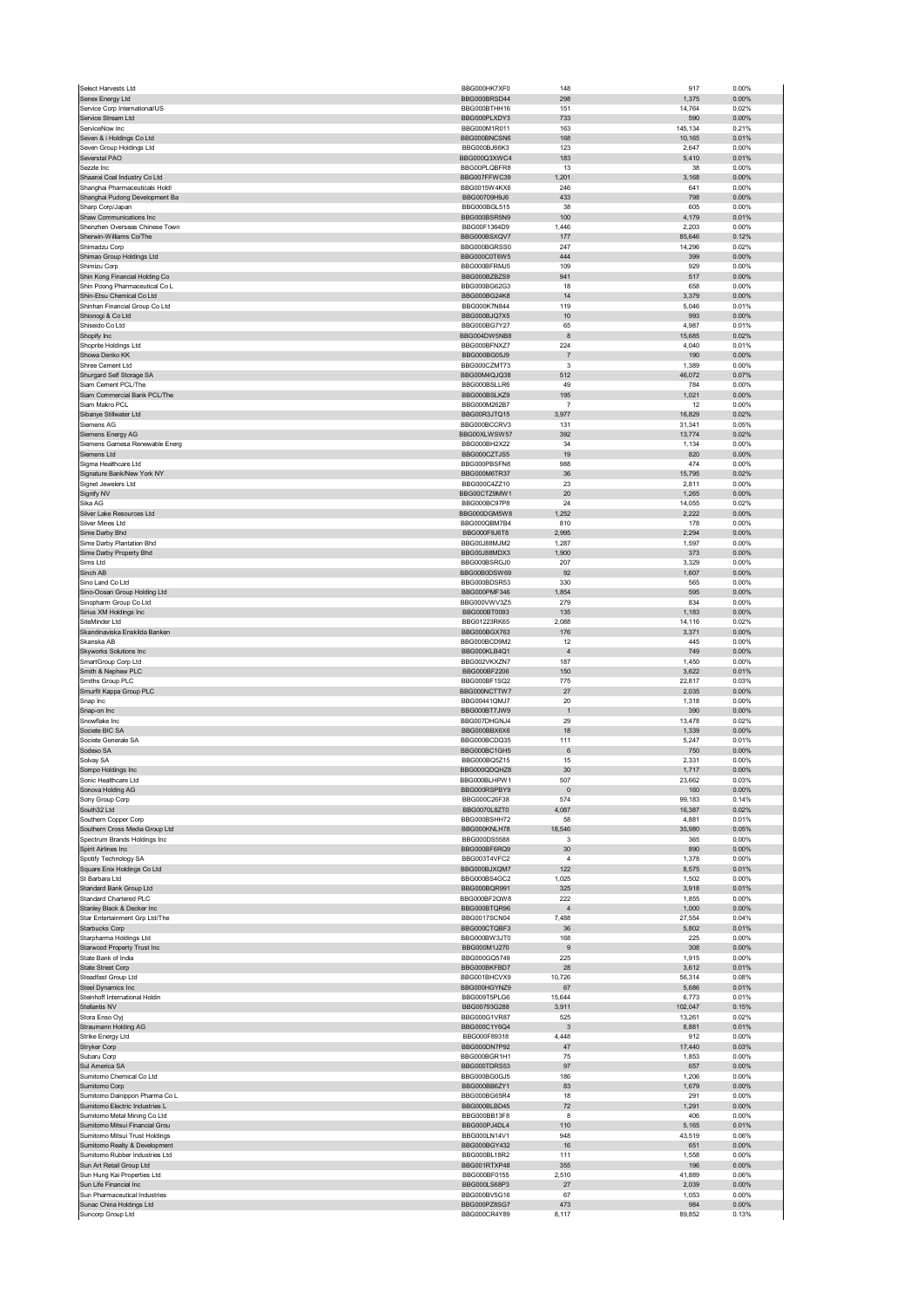| Sunny Optical Technology Group                 | BBG000C16952                 | 35                        | 1,516           | 0.00%             |
|------------------------------------------------|------------------------------|---------------------------|-----------------|-------------------|
| Suntory Beverage & Food Ltd                    | BBG004ML6D96                 | 45                        | 2,254           | 0.00%             |
| Super Retail Group Ltd                         | BBG000BF8GK7                 | 6,509                     | 81,101          | 0.12%             |
| Surgutneftegas PJSC                            | BBG000NNC0N4                 | 247                       | 1,819           | 0.00%             |
| Suzano SA                                      | BBG00J5Q0BS0                 | 130                       | 1,923           | 0.00%             |
| Suzuki Motor Corp                              | BBG000BGQTF3                 | 412                       | 21,776          | 0.03%             |
| Svenska Cellulosa AB SCA                       | BBG000BCCG29                 | 176                       | 4,296           | 0.01%             |
| Svenska Handelsbanken AB                       | BBG000BGX8Y0<br>BBG000BVQ866 | 180                       | 2,683           | 0.00%             |
| Swatch Group AG/The<br>Swedbank AB             |                              | $\overline{\mathfrak{c}}$ | 2,780           | 0.00%             |
| Swire Pacific Ltd                              | BBG000BQXJJ1<br>BBG000BF0315 | 56<br>1,965               | 1,537           | 0.00%<br>0.01%    |
| Swire Properties Ltd                           | BBG000PQBD21                 | 335                       | 3,768<br>1,156  | 0.00%             |
| Swiss Life Holding AG                          | BBG000BRJTZ5                 | $\sqrt{2}$                | 1,387           | 0.00%             |
| Swiss Re AG                                    | BBG001P1Z4F4                 | 34                        | 4,665           | 0.01%             |
| Switch Inc                                     | BBG00HPDM5Z2                 | 487                       | 19,179          | 0.03%             |
| Symbio Holdings Ltd                            | BBG000P4T4M9                 | 49                        | 329             | 0.00%             |
| Symrise AG                                     | BBG000N4B6Z1                 | 45                        | 9,264           | 0.01%             |
| Synchrony Financial                            | BBG00658F3P3                 | 306                       | 19,520          | 0.03%             |
| Synopsys Inc                                   | BBG000BSFRF3                 | 91                        | 46,045          | 0.07%             |
| Sysco Corp                                     | BBG000BTVJ25                 | 178                       | 19,250          | 0.03%             |
| <b>Sysmex Corp</b>                             | BBG000C2SF52                 | 19                        | 3,541           | 0.01%             |
| T Rowe Price Group Inc                         | BBG000BVMPN3                 | 6                         | 1,520           | 0.00%             |
| T&D Holdings Inc                               | BBG000BVF804                 | 49                        | 853             | 0.00%             |
| TCS Group Holding PLC                          | BBG005DXJS36                 | 360                       | 41,807          | 0.06%             |
| <b>TDK Corp</b>                                | BBG000C26MP9                 | 14                        | 740             | $0.00\%$          |
| TE Connectivity Ltd                            | BBG000RGM5P1                 | 387                       | 85,832          | 0.12%             |
| TJX Cos Inc/The                                | BBG000BV8DN6                 | 52                        | 5,470           | 0.01%             |
| <b>TOMRA Systems ASA</b>                       | BBG000BCQZM0                 | 188                       | 18,540          | 0.03%             |
| <b>TOPPAN INC</b>                              | BBG000BCN8S7                 | 28                        | 728             | 0.00%             |
| Tabcorp Holdings Ltd                           | BBG000CMHCR3                 | 1,738                     | 8,724           | 0.01%             |
| Taisei Corp                                    | BBG000BFR3K5                 | 57                        | 2,385           | 0.00%             |
| <b>Taiwan Cement Corp</b>                      | BBG000BCWQQ9                 | 1,077                     | 2,570           | 0.00%             |
| Taiwan Semiconductor Manufactu                 | BBG000BD8ZK0                 | 1,660                     | 139,301         | 0.20%             |
| Take-Two Interactive Software                  | BBG000BS1YV5                 | 59                        | 14,518          | 0.02%             |
| Takeda Pharmaceutical Co Ltd                   | BBG000BJPPH4                 | 235                       | 8,819           | 0.01%             |
| Talanx AG                                      | BBG000CRQVF3                 | 26                        | 1,698           | 0.00%             |
| Tamburi Investment Partners Sp                 | BBG000KDCQ25                 | 940                       | 14,598          | 0.02%             |
| Tapestry Inc                                   | BBG000BY29C7                 | 12                        | 656             | 0.00%             |
| Target Corp                                    | BBG000H8TVT2                 | 26                        | 8,135           | 0.01%             |
| <b>Tassal Group Ltd</b>                        | BBG000BXPTR4                 | 159                       | 556             | 0.00%             |
| Tata Consultancy Services Ltd                  | BBG000Q0WCK6                 | 584                       | 40,362          | 0.06%             |
| Tata Consumer Products Ltd                     | BBG000D1BVC8                 | 119                       | 1,637           | 0.00%             |
| Tata Motors Ltd                                | BBG000D0Z6J2                 | 443                       | 3,956           | 0.01%             |
| <b>Tata Steel Ltd</b>                          | BBG000D0ZDF1                 | 128                       | 2,642           | 0.00%             |
| Tatneft PJSC                                   | BBG000B9X7K3                 | 98                        | 5,608           | 0.01%             |
| Taylor Wimpey PLC                              | BBG000BF4KL1                 | 9,043                     | 29,566          | 0.04%             |
| Tecan Group AG                                 | BBG000BNP507                 | 11                        | 9,344           | 0.01%             |
| TechnipFMC PLC                                 | BBG00DL8NMV2                 | 64                        | 525             | 0.00%             |
| Technology One Ltd                             | BBG000BMDJH4                 | 1,487                     | 19,054          | 0.03%             |
| Techtronic Industries Co Ltd                   | BBG000BFGXV9                 | 1,102                     | 30,184          | 0.04%             |
| <b>Teck Resources Ltd</b>                      | BBG000BCS9D6                 | 217                       | 8,593           | 0.01%             |
| Teijin Ltd<br>Tekfen Holding AS                | BBG000BFXX22<br>BBG000TFZRY9 | 16<br>755                 | 267<br>1,582    | 0.00%<br>0.00%    |
| Teladoc Health Inc                             | BBG0019T5SG0                 | 5                         | 664             | 0.00%             |
| Teleflex Inc                                   | BBG000BV59Y6                 | 170                       | 76,674          | 0.11%             |
| <b>Telefonaktiebolaget LM Ericsso</b>          | BBG000BX2SW5                 | 680                       | 10,312          | 0.01%             |
| Teleperformance                                | BBG000BC86D4                 | 72                        | 44,150          | 0.06%             |
|                                                |                              |                           |                 |                   |
|                                                |                              |                           |                 |                   |
| <b>Television Broadcasts Ltd</b>               | BBG000BF07T6                 | 1,361                     | 1,131           | 0.00%             |
| Telix Pharmaceuticals Ltd                      | BBG00HZHXWM5                 | 151                       | 1,168           | 0.00%             |
| Temple & Webster Group Ltd                     | BBG006T0RJQ5                 | 145                       | 1,562           | 0.00%             |
| Tenaris SA                                     | BBG000KF3XG0                 | 651                       | 9,373           | 0.01%             |
| Tencent Holdings Ltd                           | BBG000BJ35N5<br>BBG00LDC5RK5 | 631                       | 50,841          | 0.07%             |
| Tencent Music Entertainment Gr                 |                              | 1,077                     | 10,149          | 0.01%             |
| Teradyne Inc                                   | BBG000BV4DR6                 | 64                        | 14,450          | 0.02%             |
| <b>Ternium SA</b><br>Terumo Corp               | BBG000LTPD97<br>BBG000BK08X8 | 12<br>83                  | 708<br>4,791    | 0.00%<br>0.01%    |
| Tesco PLC                                      | BBG000BF46Y8                 | 2,501                     | 13,505          | 0.02%             |
| Tesla Inc                                      | BBG000N9MNX3                 | 12                        |                 | 0.02%             |
| Teva Pharmaceutical Industries                 | BBG000HVWNL3                 | 282                       | 17,202<br>3,359 | 0.00%             |
| Texas Instruments Inc                          | BBG000BVV7G1                 | 353                       | 91,440          | 0.13%             |
| Thai Beverage PCI                              | BBG000BO67N0                 | 314                       | 212             | 0.00%             |
| Thanachart Capital PCL                         | BBG000BDJ6G7                 | 1,022                     | 1,589           | 0.00%             |
| Thermo Fisher Scientific Inc                   | BBG000BVDLH9                 | 90                        | 82,152          | 0.12%             |
| Thomson Reuters Corp                           | BBG000BFK1R9                 | 16                        | 2,607           | 0.00%             |
| Thor Industries Inc                            | BBG000BV6R84                 | 105                       | 15,027          | 0.02%             |
| Tiger Brands Ltd                               | BBG000C3KV44                 | 116                       | 1,803           | 0.00%             |
| Tingyi Cayman Islands Holding                  | BBG000G5QMZ5                 | 3,076                     | 8,694           | 0.01%             |
| Titan Co Ltd                                   | BBG000D17Q16                 | 65                        | 3,024           | 0.00%             |
| Tokio Marine Holdings Inc                      | BBG000BBN738                 | 798                       | 60,930          | 0.09%             |
| Tokyo Century Corp                             | BBG000C4RCK9                 | 1                         | 88              | 0.00%             |
| Tokyo Electron Ltd                             | BBG000BB59S7                 | 5                         | 3,571           | 0.01%             |
| <b>Tokyu Corp</b>                              | BBG000BCQ4G6                 | 5                         | 84              | 0.00%             |
| <b>TopBuild Corp</b>                           | BBG0077VS2C0<br>BBG000BD5C60 | 47<br>110                 | 17,819<br>900   | 0.03%<br>0.00%    |
| Toray Industries Inc                           | BBG000BCRMB0                 | 76                        |                 |                   |
| Toronto-Dominion Bank/The                      | BBG000JPVC11                 |                           | 8,005           | 0.01%             |
| Tosei Corp                                     |                              | 206                       | 2,491           | 0.00%             |
| Toshiba Corp                                   | BBG000BD1N97<br>BBG000BCKVD5 | 35<br>79                  | 1,994           | $0.00\%$<br>0.00% |
| <b>Tosoh Corp</b>                              | BBG000C1M4K8                 |                           | 1,601<br>73,985 |                   |
| <b>TotalEnergies SE</b>                        |                              | 1,060                     |                 | 0.11%             |
| Tourmaline Oil Corp<br>Toyo Suisan Kaisha Ltd  | BBG0017DRN10<br>BBG000BCV7S0 | 50<br>14                  | 2,203<br>842    | 0.00%<br>$0.00\%$ |
| Toyo Tire Corp                                 | BBG000BCLMY1                 | 61                        | 1,310           | 0.00%             |
| Toyota Industries Corp                         | BBG000BD9J25                 | 46                        | 5,032           | 0.01%             |
| Toyota Motor Corp                              | BBG000BCM915                 | 1,392                     | 34,999          | 0.05%             |
| Toyota Tsusho Corp                             | BBG000BDGFD3                 | 24                        | 1,498           | $0.00\%$          |
| Tractor Supply Co                              | BBG000BLXZN1                 | 58                        | 18,949          | 0.03%             |
| Trade Desk Inc/The                             | BBG00629NGT2                 | 101                       | 12,761          | 0.02%             |
| Trajan Group Holdings Ltd                      | BBG010Z1D1P3                 | 76                        | 297             | 0.00%             |
| Trane Technologies PLC                         | BBG000BM6788                 | 131                       | 36,355          | 0.05%             |
| TransDigm Group Inc                            | BBG000L8CBX4                 | $\mathbf 2$               | 1,726           | 0.00%             |
| Transocean Ltd                                 | BBG000BH5LT6                 | 226                       | 859             | 0.00%             |
| Travel + Leisure Co                            | BBG000PV2L86                 | 7                         | 531             | 0.00%             |
| Travelers Cos Inc/The                          | BBG000BJ81C1                 | 14                        | 3,057           | 0.00%             |
| <b>Travis Perkins PLC</b>                      | BBG000BFDB86                 | 1,214                     | 35,169          | 0.05%             |
| Treasury Wine Estates Ltd                      | BBG000QZ1QQ6                 | 559                       | 6,919           | 0.01%             |
| Treatt PLC                                     | BBG000BB41Y8                 | 214                       | 5,133           | 0.01%             |
| Trip.com Group Ltd                             | BBG000CWKYS8                 | 398                       | 13,474          | 0.02%             |
| <b>Truist Financial Corp</b>                   | BBG000BYYLS8                 | 74                        | 5,930           | 0.01%             |
| Tryg A/S                                       | BBG000QMPGL6                 | 62                        | 2,114           | 0.00%             |
| Tsingtao Brewery Co Ltd                        | BBG000BHWDF9                 | 302                       | 3,895           | 0.01%             |
| Tsuruha Holdings Inc                           | BBG000JXTF38                 | 9                         | 1,127           | $0.00\%$          |
| Turk Hava Yollari AO                           | BBG000BVFLX9                 | 233                       | 483             | 0.00%             |
| Turkiye Garanti Bankasi AS                     | BBG000BHDJ67                 | 1,114                     | 1,300           | 0.00%             |
| Turkiye Is Bankasi AS<br>Twist Bioscience Corp | BBG000BVF6R9<br>BBG006KDCHJ4 | 816<br>112                | 608<br>11,966   | 0.00%<br>0.02%    |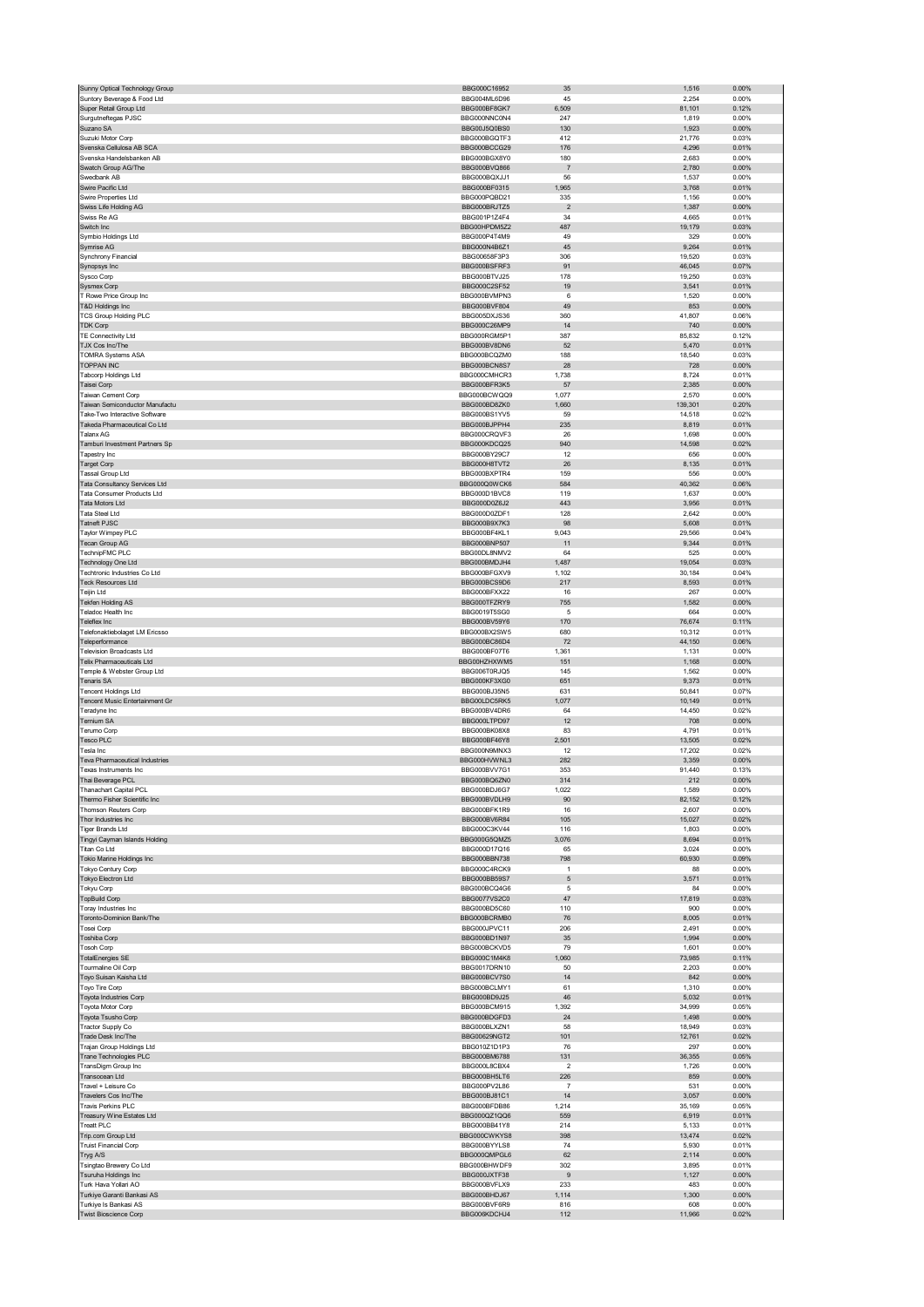| Twitter Inc                                              | BBG000H6HNW3                                 | 11                            | 625              | 0.00%                   |
|----------------------------------------------------------|----------------------------------------------|-------------------------------|------------------|-------------------------|
| Tyro Payments Ltd<br>Tyson Foods Inc                     | BBG0062RX132<br>BBG000DKCC19                 | 6,550<br>31                   | 18,733<br>3,737  | 0.03%<br>0.01%          |
| <b>UBS Group AG</b>                                      | BBG007936GV2                                 | 175                           | 4,330            | 0.01%                   |
| <b>UCB SA</b>                                            | BBG000BD8CR4                                 | 74                            | 11,549           | 0.02%                   |
| <b>UOL Group Ltd</b><br><b>UPL Ltd</b>                   | BBG000BFDYK2<br>BBG000JN6ZM0                 | 105<br>138                    | 761<br>1,911     | 0.00%<br>0.00%          |
| UPM-Kymmene Oyj                                          | BBG000GM9CH9                                 | 331                           | 17,344           | 0.03%                   |
| US Bancorp                                               | BBG000FFDM15                                 | 106                           | 8,203            | 0.01%                   |
| US Foods Holding Corp<br>Uber Technologies Inc           | BBG00C6H6D40<br>BBG002B04MT8                 | $\overline{7}$<br>80          | 315<br>4,613     | 0.00%<br>0.01%          |
| Ulta Beauty Inc                                          | BBG00FWQ4VD6                                 | $\overline{1}$                | 373              | 0.00%                   |
| UltraTech Cement Ltd                                     | BBG000PZ2JC7                                 | 18                            | 2,541            | 0.00%                   |
| <b>Umicore SA</b><br>Uni-President Enterprises Corp      | BBG000BN6FD2<br>BBG000BF1ZZ6                 | 44<br>218                     | 2,440<br>742     | 0.00%<br>0.00%          |
| UniCredit SpA                                            | BBG000BN0LC6                                 | 243                           | 5,154            | 0.01%                   |
| Unicharm Corp                                            | BBG000BDJH37                                 | 70                            | 4,201            | 0.01%                   |
| Unilever Indonesia Tbk PT<br>Unilever PLC                | BBG000BFGJG7<br>BBG000C0M8X7                 | 1,123<br>613                  | 445<br>45,144    | 0.00%<br>0.07%          |
| Union Pacific Corp                                       | BBG000BW3299                                 | 255                           | 88,432           | 0.13%                   |
| Uniper SE                                                | BBG007NDF7H0                                 | 11                            | 744              | 0.00%                   |
| Unipol Gruppo SpA<br>UnipolSai Assicurazioni SpA         | BBG000BGHKH0<br>BBG000BCR6X1                 | 383<br>211                    | 2,864<br>820     | 0.00%<br>0.00%          |
| United Airlines Holdings Inc                             | BBG000M65M61                                 | 27                            | 1,617            | 0.00%                   |
| United Co RUSAL International                            | BBG000W4XX79                                 | 592                           | 788              | 0.00%                   |
| United Malt Grp Ltd<br>United Microelectronics Corp      | BBG00RMVY241<br>BBG000BCWT65                 | 208<br>252                    | 905<br>814       | 0.00%<br>0.00%          |
| United Overseas Bank Ltd                                 | BBG000BFDWJ8                                 | 58                            | 1,588            | 0.00%                   |
| United Parcel Service Inc                                | BBG000L9CV04                                 | 32                            | 9,403            | 0.01%                   |
| United Rentals Inc<br><b>United Spirits Ltd</b>          | BBG000BXMFC3<br>BBG000KGJM66                 | 31<br>81                      | 14,095<br>1,352  | 0.02%<br>0.00%          |
| United Therapeutics Corp                                 | BBG000BV4XJ1                                 | 1                             | 195              | 0.00%                   |
| UnitedHealth Group Inc                                   | BBG000CH5208                                 | 198                           | 136,680          | 0.20%                   |
| Unity Software Inc<br>Universal Music Group NV           | BBG0056JW5G6<br>BBG012J967J2                 | 59<br>592                     | 11,507<br>22,949 | 0.02%<br>0.03%          |
| <b>Unum Group</b>                                        | BBG000BW2QX0                                 | 28                            | 939              | 0.00%                   |
| VF Corp                                                  | BBG000BWCKB6                                 | $\overline{7}$                | 686              | 0.00%                   |
| VK Co Ltd<br>VMware Inc                                  | BBG00178PGX3<br>BBG000BC9938                 | 58<br>12                      | 922<br>1,983     | 0.00%<br>0.00%          |
| Vale SA                                                  | BBG000BHNR86                                 | 982                           | 18,912           | 0.03%                   |
| Valeo                                                    | BBG000BCGYJ8                                 | 23                            | 967              | 0.00%                   |
| Valero Energy Corp<br>Valmet Oyj                         | BBG000BBGGQ1<br>BBG005PTLS84                 | 63<br>32                      | 6,462<br>1,889   | 0.01%<br>0.00%          |
| VanEck Gold Miners ETF/USA                               | BBG000PLNQN7                                 | 159                           | 6,999            | 0.01%                   |
| Vedanta Ltd                                              | BBG000CZG8N8                                 | 232                           | 1,465            | 0.00%                   |
| Veeco Instruments Inc                                    | BBG000BDCB28                                 | 17                            | 683              | 0.00%                   |
| Veeva Systems Inc<br>Venator Materials PLC               | BBG001CGB489<br>BBG00GNHP3Y0                 | $\overline{4}$<br>123         | 1,386<br>430     | 0.00%<br>0.00%          |
| Ventia Services Group Pty Ltd                            | BBG00R6VRJV0                                 | 18,579                        | 37,157           | 0.05%                   |
| VeriSign Inc                                             | BBG000BGKHZ3                                 | $\overline{4}$                | 1,377            | 0.00%                   |
| Verisk Analytics Inc<br>Vertex Pharmaceuticals Inc       | BBG000BCZL41<br>BBG000C1S2X2                 | 5<br>9                        | 1,448<br>2,780   | 0.00%<br>0.00%          |
| Vestas Wind Systems A/S                                  | BBG000BJBK53                                 | 250                           | 10,498           | 0.02%                   |
| Via S/A                                                  | BBG000BWXYF9                                 | 1,224                         | 1,587            | 0.00%                   |
| Viatris Inc<br>Vibra Energia SA                          | BBG00Y4RQNH4<br>BBG00JC2B374                 | 16<br>912                     | 305<br>4,819     | 0.00%<br>0.01%          |
| Victoria's Secret & Co                                   | BBG01103B471                                 | $\overline{7}$                | 569              | 0.00%                   |
| Vienna Insurance Group AG Wien                           | BBG000BJKZH7                                 | 18                            | 708              | 0.00%                   |
| Vinci SA                                                 | BBG000BDXBJ7<br>BBG002NLDLV8                 | 17<br>316                     | 2,438<br>3,649   | 0.00%<br>0.01%          |
| Vipshop Holdings Ltd<br>Virgin Money UK PLC              | BBG00BNHGK82                                 | 984                           | 3,246            | 0.00%                   |
| Visa Inc                                                 | BBG000PSKYX7                                 | 294                           | 87,767           | 0.13%                   |
| Vistra Corp                                              | BBG00DXDL6Q1                                 | 122                           | 3,807            | 0.01%                   |
| Viva Energy Group Ltd<br>Vivendi SE                      | BBG00L7QFD67<br>BBG000BC0R46                 | 19,821<br>89                  | 46,579<br>1,660  | 0.07%<br>0.00%          |
| Volkswagen AG                                            | BBG000BCH458                                 | 279                           | 82,761           | 0.12%                   |
| Volvo AB                                                 | BBG000BCH2F1                                 | 113                           | 3,605            | 0.01%                   |
| Vonovia SE<br>Voya Financial Inc                         | BBG000BT0ZM1<br>BBG000BCWKD6                 | 710<br>11                     | 53,857<br>1,019  | 0.08%<br>0.00%          |
| Vulcan Energy Resources Ltd                              | BBG00KXSP9N5                                 | 103                           | 1,068            | 0.00%                   |
| /ulcan Materials Co                                      | <b>BRG000BWGYES</b>                          | 184                           | 52427            | 0.08%                   |
| W R Berkley Corp<br>WEG SA                               | BBG000BD1HP2<br>BBG000BV7KG9                 | 6<br>834                      | 648<br>6,792     | 0.00%<br>0.01%          |
| WH Group Ltd                                             | BBG00699M8Q7                                 | 1,713                         | 1,478            | 0.00%                   |
| WPP PLC                                                  | BBG000BF6B57                                 | 77                            | 1,615            |                         |
| WW Grainger Inc<br>Wacker Neuson SE                      |                                              |                               |                  | 0.00%                   |
| Wal-Mart de Mexico SAB de CV                             | BBG000BKR1D6                                 | $\overline{4}$                | 2,831            | 0.00%                   |
|                                                          | BBG000C6GMF0<br>BBG000BRQ507                 | 84<br>10,214                  | 3,336<br>52,231  | 0.00%<br>0.08%          |
| Walgreens Boots Alliance Inc                             | BBG000BWLMJ4                                 | 102                           | 7,353            | 0.01%                   |
| Walmart Inc                                              | BBG000BWXBC2                                 | 161                           | 32,033           | 0.05%                   |
| Walt Disney Co/The<br>Wan Hai Lines Ltd                  | BBG000BH4R78<br>BBG000GQF9B6                 | 94<br>79                      | 20,067<br>779    | 0.03%<br>0.00%          |
| Wanhua Chemical Group Co Ltd                             | BBG00709HM07                                 | 49                            | 1,063            | 0.00%                   |
| Want Want China Holdings Ltd                             | BBG000R588R3                                 | 375                           | 473              | 0.00%                   |
| Warrior Met Coal Inc<br>Wartsila OYJ Abp                 | BBG00GD1JMV4<br>BBG000BS65Q9                 | 44<br>75                      | 1,565<br>1,449   | 0.00%<br>0.00%          |
| Waste Connections Inc                                    | BBG000DZ8BC1                                 | 82                            | 15,350           | 0.02%                   |
| Waste Management Inc<br>Waters Corp                      | BBG000BWVSR1<br>BBG000FQRVM3                 | 76<br>6                       | 17,555<br>3,033  | 0.03%<br>0.00%          |
| Webjet Ltd                                               | BBG000C93BF2                                 | 277                           | 1,433            | 0.00%                   |
| Weichai Power Co Ltd                                     | BBG000L8BY83                                 | 775                           | 2,087            | 0.00%                   |
| Wells Fargo & Co<br>Wesfarmers Ltd                       | BBG000BWQFY7<br>BBG000BFJYW3                 | 1,022<br>1,024                | 67,440<br>60,700 | 0.10%<br>0.09%          |
| West African Resources Ltd                               | BBG000R17C94                                 | 716                           | 946              | 0.00%                   |
| West Fraser Timber Co Ltd                                | BBG000BD1GP4                                 | 133                           | 17,467           | 0.03%                   |
| West Japan Railway Co                                    | BBG000H5XXL7                                 | 841                           | 48,326           | 0.07%                   |
| West Pharmaceutical Services I<br>Western Areas Ltd      | BBG000BX24N8<br>BBG000BWRT03                 | 3<br>436                      | 2,121<br>1,497   | 0.00%<br>0.00%          |
| Western Digital Corp                                     | BBG000BWNFZ9                                 | 45                            | 4,061            | 0.01%                   |
| Western Union Co/The                                     | BBG000BB5373                                 | 114                           | 2,806            | 0.00%                   |
| Westgold Resources Ltd<br><b>Westlake Corp</b>           | BBG000BG27F7<br>BBG000PXZFW2                 | 612<br>$\overline{4}$         | 1,248<br>527     | 0.00%<br>0.00%          |
| Westpac Banking Corp                                     | BBG000D0JD23                                 | 11,938                        | 254,875          | 0.37%                   |
| Westrock Co                                              | BBG008NXC572                                 | 288                           | 17,594           | 0.03%                   |
| Wharf Holdings Ltd/The<br>Wharf Real Estate Investment C | BBG000BD5H69<br>BBG00J76TKS1                 | 270<br>593                    | 1,140<br>4,144   | 0.00%<br>0.01%          |
| Wheaton Precious Metals Corp                             | BBG000BJCC41                                 | 64                            | 3,784            | 0.01%                   |
| <b>Whirlpool Corp</b>                                    | BBG000BWSV34                                 | $\overline{7}$                | 2,154            | 0.00%                   |
| Wickes Group PLC<br>Williams-Sonoma Inc                  | BBG00ZVX07Y2<br>BBG000FSMWC3                 | 945<br>5                      | 4,174<br>1,224   | 0.01%<br>0.00%          |
| Willis Towers Watson PLC                                 | BBG000DB3KT1                                 | 278                           | 90,798           | 0.13%                   |
| Wilmar International Ltd                                 | BBG000BM10Z8                                 | 252                           | 1,064            | 0.00%                   |
| WiseTech Global Ltd<br>Wix.com Ltd<br>Wolters Kluwer NV  | BBG00CJZ0G09<br>BBG005CM7J89<br>BBG000BCHRW7 | 1,838<br>$\overline{4}$<br>93 | 107,666<br>826   | 0.16%<br>0.00%<br>0.02% |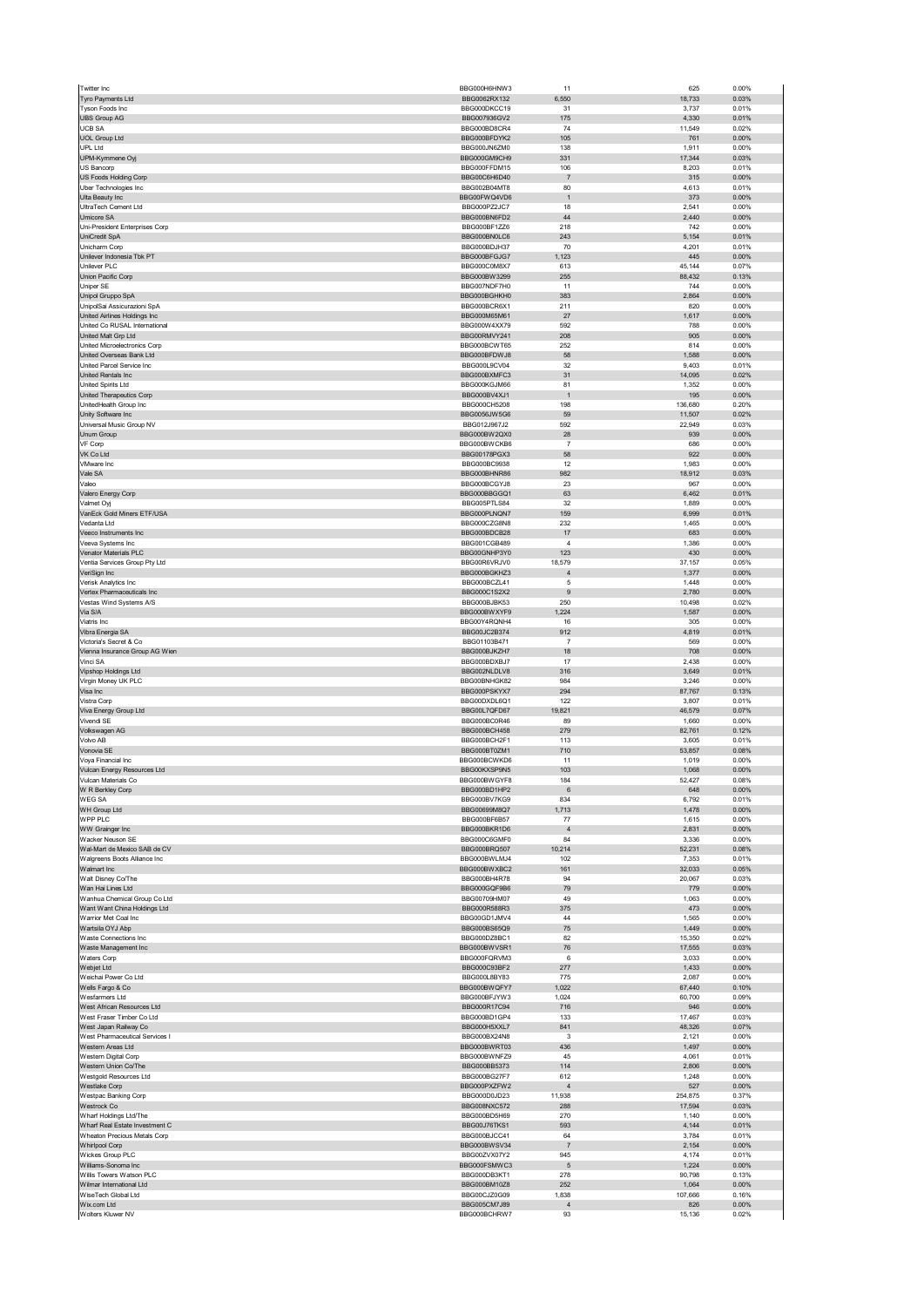| Total                          |                     |                | 29,296,772 | 42.54% |  |
|--------------------------------|---------------------|----------------|------------|--------|--|
| voestalpine AG                 | <b>BBG000FJH743</b> | 218            | 10,926     | 0.02%  |  |
| thyssenkrupp AG                | BBG000BHPST9        | 16             | 242        | 0.00%  |  |
| salesforce.com Inc             | BBG000BN2DC2        | 124            | 43,439     | 0.06%  |  |
| oOh!media Ltd                  | BBG007N467L5        | 451            | 762        | 0.00%  |  |
| nib holdings Ltd/Australia     | BBG000TS8052        | 7,209          | 50,533     | 0.07%  |  |
| ioneer Ltd                     | BBG000TS1VS6        | 1,726          | 1,381      | 0.00%  |  |
| HeartMedia Inc                 | BBG00P2FSNZ9        | $\pmb{0}$      | 9          | 0.00%  |  |
| iA Financial Corp Inc          | BBG00K6988R4        | 8              | 622        | 0.00%  |  |
| eBay Inc                       | BBG000C43RR5        | 114            | 10,460     | 0.02%  |  |
| carsales.com Ltd               | BBG000CJYVC5        | 2.926          | 73,420     | 0.11%  |  |
| adidas AG                      | BBG000FR1Q22        | 33             | 12,928     | 0.02%  |  |
| abrdn plc                      | BBG000N2C023        | 218            | 978        | 0.00%  |  |
| a2 Milk Co Ltd/The             | BBG0089XM0W0        | 4,294          | 23,443     | 0.03%  |  |
| Zurich Insurance Group AG      | BBG000DM6PM0        | 264            | 159,534    | 0.23%  |  |
| ZoomInfo Technologies Inc      | BBG00S1HJ3M8        | 141            | 12,481     | 0.02%  |  |
| Zoetis Inc                     | BBG0039320N9        | 102            | 34,358     | 0.05%  |  |
| Zip Co Ltd                     | BBG000PX4996        | 351            | 1,518      | 0.00%  |  |
| Zions Bancorp NA               | BBG000BX9WL1        | 171            | 14,831     | 0.02%  |  |
| Zimmer Biomet Holdings Inc     | BBG000BKPL53        | $\overline{2}$ | 296        | 0.00%  |  |
| Zillow Group Inc               | BBG009NRSWJ4        | 11             | 982        | 0.00%  |  |
| Zijin Mining Group Co Ltd      | BBG000DCTP29        | 710            | 1,163      | 0.00%  |  |
| Zenkoku Hosho Co Ltd           | BBG000C0PPJ2        | 44             | 2,657      | 0.00%  |  |
| Zebra Technologies Corp        | BBG000CC7LQ7        | 18             | 14,758     | 0.02%  |  |
| Zalando SE                     | BBG001XVXHF2        | 5              | 523        | 0.00%  |  |
| ZTO Express Cayman Inc         | BBG00DY7QWH1        | 39             | 1,531      | 0.00%  |  |
| ZTE Corp                       | BBG000FK8474        | 238            | 896        | 0.00%  |  |
| Yum! Brands Inc                | BBG000BH3GZ2        | 90             | 17.202     | 0.02%  |  |
| Yum China Holdings Inc         | BBG00B8N0HG1        | 248            | 17,021     | 0.02%  |  |
| Yuhan Corp                     | BBG000BDQQP5        | 46             | 3,294      | 0.00%  |  |
| Yue Yuen Industrial Holdings L | BBG000BG82F2        | 196            | 451        | 0.00%  |  |
| Yihai International Holding Lt | BBG00D7FS688        | 72             | 460        | 0.00%  |  |
| Yara International ASA         | BBG000KDG7R6        | 31             | 2,159      | 0.00%  |  |
| Yapi ve Kredi Bankasi AS       | BBG000BVFT99        | 1,405          | 492        | 0.00%  |  |
| Yankuang Energy Group Co Ltd   | BBG000BKZ1H3        | 539            | 1,474      | 0.00%  |  |
| Yang Ming Marine Transport Cor | BBG000BJR7Y3        | 224            | 1,345      | 0.00%  |  |
| Yandex NV                      | BBG001NVJ6W4        | 235            | 19,540     | 0.03%  |  |
| Yamazaki Baking Co Ltd         | BBG000BCSDX5        | 15             | 276        | 0.00%  |  |
| Yamaha Motor Co Ltd            | BBG000BDDSG5        | 28             | 916        | 0.00%  |  |
| Yamada Holdings Co Ltd         | BBG000BL6414        | 359            | 1.686      | 0.00%  |  |
| Yakult Honsha Co Ltd           | BBG000BCSQK0        | 22             | 1,555      | 0.00%  |  |
| Xinyi Glass Holdings Ltd       | BBG000LG6G08        | 289            | 995        | 0.00%  |  |
| Xiaomi Corp                    | BBG00KVTBY91        | 846            | 2,819      | 0.00%  |  |
| Xerox Holdings Corp            | BBG00NNG2ZJ8        | 34             | 1,067      | 0.00%  |  |
| Xero Ltd                       | BBG003LRCPZ3        | 1,292          | 182,714    | 0.27%  |  |
| <b>XPO Logistics Inc</b>       | BBG000L5CJF3        | 3              | 280        | 0.00%  |  |
| XP Inc                         | BBG012PQXTR0        | 10             | 387        | 0.00%  |  |
| X5 Retail Group NV             | BBG000DSM6V1        | 174            | 6,322      | 0.01%  |  |
| Wuxi Biologics Cayman Inc      | BBG00GTY47H0        | 128            | 2,093      | 0.00%  |  |
| Wuliangye Yibin Co Ltd         | BBG00DY65RX9        | 37             | 1,773      | 0.00%  |  |
| Wuestenrot & Wuerttembergische | BBG000C23MM5        | 41             | 1,123      | 0.00%  |  |
| Worley Ltd                     | BBG000F1Q350        | 3.863          | 41,066     | 0.06%  |  |
| Worldline SA/France            | BBG006N9S3T3        | 21             | 1,575      | 0.00%  |  |
| Woori Financial Group Inc      | BBG00LLPTRV9        | 72             | 1,056      | 0.00%  |  |
| Woolworths Group Ltd           | BBG000BF9Z06        | 2,539          | 96,499     | 0.14%  |  |
| <i>N</i> oodside Petroleum Ltd | BBG000B9XBS6        | 5,279          | 115,773    | 0.17%  |  |

| <b>UNLISTED EQUITY</b>                                                |             |               |
|-----------------------------------------------------------------------|-------------|---------------|
| Investment in non-associated entities:                                |             |               |
| Held directly or by associated entities or by PSTs                    |             |               |
| Externally managed                                                    |             |               |
| Name of Fund Manager                                                  | Value (AUD) | Weighting (%) |
| <b>BHP Billiton PLC</b>                                               | 23,458      | 0.03%         |
| Santander Consumer USA Holdings Inc                                   | 1,444       | 0.00%         |
| Schroder International Selection Fund - Asian Equity Yield            | 97,026      | 0.14%         |
| CIT Group Inc                                                         | 604         | 0.00%         |
| Athene Holding Ltd                                                    | 980         | 0.00%         |
| Cordiant Digital Infrastructure Ltd                                   | 6.719       | 0.01%         |
| Schroder ISF QEP Global ESG                                           | 74,092      | 0.11%         |
| Class Ltd                                                             | 81          | 0.00%         |
| Afterpay Touch Group Ltd                                              | 186,881     | 0.27%         |
| McAfee Corp                                                           | 513         | 0.00%         |
| Sberbank of Russia PJSC                                               | 1.738       | 0.00%         |
| ICA Gruppen AB                                                        | 2.440       | 0.00%         |
| Nedbank Group Ltd                                                     | 152         | 0.00%         |
| Xilinx Inc                                                            | 15,463      | 0.02%         |
| Doosan Heavy Industries & Construction Co Ltd                         | 5           | 0.00%         |
| Royal Dutch Shell PLC                                                 | 37,088      | 0.05%         |
| <b>HollyFrontier Corp</b>                                             | 474         | 0.00%         |
| <b>MMC Norilsk Nickel PJSC</b>                                        | 5,125       | 0.01%         |
| Schroder International Selection Fund - Emerging Markets Equity Alpha | 125.141     | 0.18%         |
| Schroder ISF Global Equity                                            | 341,964     | 0.50%         |
| Lendi Pty Ltd                                                         | 23,800      | 0.03%         |
| <b>IHS Markit Ltd</b>                                                 | 2,284       | 0.00%         |
| Surfstitch Group Ltd                                                  | $\mathbf 0$ | 0.00%         |
| <b>Total</b>                                                          | 947,471     | 1.38%         |

| <b>LISTED PROPERTY</b>               |                            |                   |             |               |
|--------------------------------------|----------------------------|-------------------|-------------|---------------|
| Name/kind of investment item         | <b>Security Identifier</b> | <b>Units held</b> | Value (AUD) | Weighting (%) |
| <b>Abacus Property Group</b>         | BBG000BSY5T5               | 314               | 1.190       | 0.00%         |
| Alexandria Real Estate Equitie       | BBG000BC33T9               | 209               | 63,992      | 0.09%         |
| American Campus Communities In       | BBG000M9KP89               | 388               | 30,610      | 0.04%         |
| American Tower Corp                  | BBG000B9XYV2               | 192               | 77,308      | 0.11%         |
| Arena REIT                           | BBG004K7CX70               | 487               | 2.402       | 0.00%         |
| Assura PLC                           | BBG000CPPKR9               | 18.766            | 24,402      | 0.04%         |
| AvalonBay Communities Inc            | BBG000BLPBL5               | 12                | 4.096       | 0.01%         |
| <b>BBGI Global Infrastructure SA</b> | BBG002B287V0               | 6.137             | 20,075      | 0.03%         |
| <b>BWP Trust</b>                     | BBG000C5PJD1               | 704               | 2.921       | 0.00%         |
| <b>Big Yellow Group PLC</b>          | BBG000BJYJG9               | 1.261             | 40.098      | 0.06%         |
| Bluefield Solar Income Fund Lt       | BBG004RV8H70               | 5.380             | 12.458      | 0.02%         |
| <b>Boston Properties Inc</b>         | BBG000BS5CM9               | 17                | 2.748       | 0.00%         |
| British Land Co PLC/The              | BBG000BD7DW7               | 15                | 151         | 0.00%         |
| Camden Property Trust                | BBG000BB0V03               | 164               | 40,286      | 0.06%         |
| Canadian Apartment Properties        | BBG000BGHJ83               | 677               | 44.221      | 0.06%         |
| CapitaLand Integrated Commerci       | BBG000HR2RM5               | 947               | 1.971       | 0.00%         |
| Centuria Capital Group               | BBG00DZQQRX1               | 829               | 2.902       | 0.00%         |
| Centuria Industrial REIT             | BBG003Q1QNZ5               | 438               | 1.833       | 0.00%         |
| Centuria Office REIT                 | BBG007HVZ954               | 338               | 791         | 0.00%         |
| <b>Charter Hall Group</b>            | BBG000FJ5657               | 359               | 7.386       | 0.01%         |
| Charter Hall Long Wale REIT          | BBG00DY7NVH6               | 483               | 2.441       | 0.00%         |
| Charter Hall Retail REIT             | BBG000KWGX79               | 410               | 1.749       | 0.00%         |
| Charter Hall Social Infrastruc       | BBG000PROLD3               | 497               | 2,051       | 0.00%         |
| Cofinimmo SA                         | BBG000DXV7K0               | 135               | 29,579      | 0.04%         |
| Covivio                              | BBG000BJ2HD1               | $\overline{4}$    | 414         | 0.00%         |
| Cromwell Property Group              | BBG000BYDS97               | 1.056             | 918         | 0.00%         |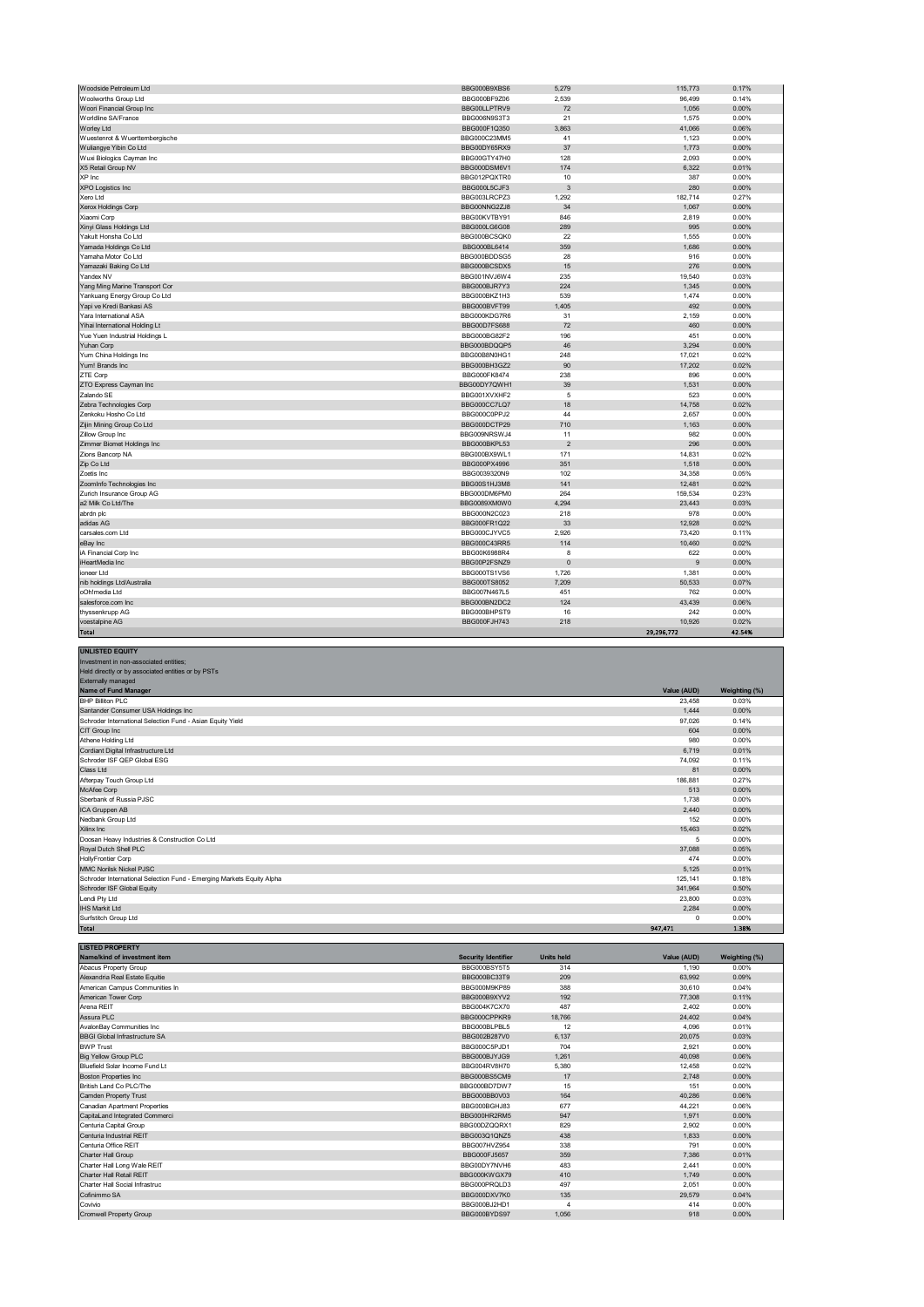| Crown Castle International Cor        | BBG000FV1Z23        | 222            | 63,780    | 0.09% |
|---------------------------------------|---------------------|----------------|-----------|-------|
| CubeSmart                             | BBG000HF28Q9        | 832            | 65,138    | 0.09% |
| CyrusOne Inc                          | BBG0038V5TX1        | 48             | 5,900     | 0.01% |
| Daiwa House REIT Investment Co        | BBG000DD3HR6        | $\pmb{0}$      | 1,232     | 0.00% |
| Derwent London PLC                    | BBG000BDFV58        | 599            | 38,113    | 0.06% |
| Dexus                                 | <b>BBG011KHG482</b> | 840            | 9,343     | 0.01% |
| Dexus Convenience Retail REIT         | BBG00H1LLJ27        | 78             |           | 0.00% |
|                                       |                     |                | 282       |       |
| Dexus Industria REIT                  | BBG005KPLPB9        | 170            | 596       | 0.00% |
| Digital Realty Trust Inc              | BBG000Q57RM7        | 19             | 4,639     | 0.01% |
| Duke Realty Corp                      | BBG000BHD8S7        | 32             | 2,849     | 0.00% |
| Elanor Commercial Property Fun        | BBG00QT8WBP6        | 165            | 182       | 0.00% |
| Equinix Inc                           | BBG000MBDGM6        | 158            | 183,293   | 0.27% |
| Equity LifeStyle Properties In        | BBG000BB7SX7        | 405            | 48,783    | 0.07% |
|                                       | BBG000BG8M31        | 609            | 75,810    | 0.11% |
| <b>Equity Residential</b>             |                     |                |           |       |
| Essex Property Trust Inc              | BBG000CGJMB9        | 219            | 106,295   | 0.15% |
| Extra Space Storage Inc               | BBG000PV27K3        | 9              | 2,871     | 0.00% |
| Federal Realty Investment Trus        | BBG000BJVN28        | 286            | 53,536    | 0.08% |
| Fibra Uno Administracion SA de        | BBG001F4V2C0        | 163            | 237       | 0.00% |
| GCP Infrastructure Investments        | BBG000BL2KX7        | 21,112         | 42,634    | 0.06% |
| <b>GDI Property Group</b>             | BBG001J2N6K1        | 522            | 577       | 0.00% |
| GPT Group/The                         | BBG000BBTG05        | 1,489          | 8,070     | 0.01% |
|                                       |                     |                |           |       |
| Gecina SA                             | BBG000BC2R35        | 3              | 488       | 0.00% |
| Goodman Group                         | BBG000QT5K61        | 1,318          | 34,931    | 0.05% |
| Greencoat UK Wind PLC/Funds           | BBG0043PV6Q6        | 48,338         | 126,612   | 0.18% |
| <b>Growthpoint Properties Austral</b> | BBG000NM50P2        | 233            | 1,015     | 0.00% |
| Healthcare Trust of America In        | BBG000PRJCX9        | 583            | 26,796    | 0.04% |
| <b>Healthpeak Properties Inc</b>      | BBG000BKYDP9        | 1,254          | 62,245    | 0.09% |
| Home Consortium Ltd                   | BBG013KLVRC6        | 317            | 2,517     | 0.00% |
|                                       |                     |                |           |       |
| HomeCo Daily Needs REIT               | BBG00XVDH1K1        | 386            | 615       | 0.00% |
| Host Hotels & Resorts Inc             | BBG000BL8804        | 1,986          | 47,498    | 0.07% |
| <b>Hotel Property Investments</b>     | BBG000PWTZX6        | 151            | 563       | 0.00% |
| Ingenia Communities Group             | BBG000BJ32Z9        | 493            | 3,064     | 0.00% |
| Inmobiliaria Colonial Socimi S        | BBG000BR8552        | 132            | 1,703     | 0.00% |
| Invitation Homes Inc                  | BBG00FQH6BS9        | 2,135          | 133,164   | 0.19% |
| Iron Mountain Inc.                    | BBG000KCZPC3        | 40             | 2,853     | 0.00% |
|                                       |                     |                |           |       |
| Irongate Group                        | BBG00P2JPR94        | 362            | 627       | 0.00% |
| Japan Metropolitan Fund Invest        | BBG000BLFT55        | $\overline{1}$ | 685       | 0.00% |
| Kilroy Realty Corp                    | BBG000BLMXN8        | 613            | 56,080    | 0.08% |
| Kimco Realty Corp                     | BBG000CN3S73        | 3,110          | 105,457   | 0.15% |
| Klepierre SA                          | BBG000BDX939        | 1,020          | 33,254    | 0.05% |
| Land Securities Group PLC             | BBG000BDPHS3        | 121            | 1,749     | 0.00% |
| Link REIT                             |                     | 4,834          | 58,540    |       |
|                                       | BBG000P9D267        |                |           | 0.08% |
| Macerich Co/The                       | BBG000BL9C59        | 24             | 574       | 0.00% |
| Medical Properties Trust Inc          | BBG000BGRB25        | 34             | 1,090     | 0.00% |
| Mid-America Apartment Communit        | BBG000BLMY92        | 11             | 3,320     | 0.00% |
| Mirvac Group                          | BBG000BK3JL4        | 15,965         | 46,459    | 0.07% |
| National Storage REIT                 | BBG005M8TBY3        | 6,769          | 18,004    | 0.03% |
| Nippon Building Fund Inc              | BBG000HG80M2        | $\pmb{0}$      | 947       | 0.00% |
|                                       |                     |                |           |       |
| Nippon Prologis REIT Inc              | BBG003TFHQK0        | 9              | 44,259    | 0.06% |
| Nomura Real Estate Master Fund        | BBG009XZY7T2        | $\pmb{0}$      | 712       | 0.00% |
| Prologis Inc                          | BBG000B9Z0J8        | 916            | 212,182   | 0.31% |
| Public Storage                        | BBG000BPPN67        | 82             | 42,313    | 0.06% |
| RAM Essential Services Propert        | BBG012NNBB29        | 268            | 270       | 0.00% |
| Rayonier Inc                          | BBG000BG7L34        | 422            | 23,420    | 0.03% |
| Realty Income Corp                    | BBG000DHPN63        | 43             | 4,204     | 0.01% |
| Regency Centers Corp                  | BBG000BL46Q4        | 19             | 1,976     | 0.00% |
|                                       |                     |                |           |       |
| Rexford Industrial Realty Inc         | BBG004MB82R0        | 680            | 75,888    | 0.11% |
| Rural Funds Group                     | BBG005ZQ5M44        | 291            | 922       | 0.00% |
| SBA Communications Corp               | BBG000D2M0Z7        | 9              | 4,686     | 0.01% |
| SL Green Realty Corp                  | BBG000BVP5P2        | 81             | 7,954     | 0.01% |
| Scentre Group                         | BBG0064P2D05        | 19,789         | 62,534    | 0.09% |
| Segro PLC                             | BBG000BF1HY7        | 1,765          | 47,237    | 0.07% |
| Shaftesbury PLC                       | BBG000BF1332        | 5,048          | 57,833    | 0.08% |
|                                       | BBG003GQCDD2        | 871            | 2,586     | 0.00% |
| Shopping Centres Australasia P        |                     |                |           |       |
| Simon Property Group Inc              | BBG000BJ2D31        | 34             | 7,548     | 0.01% |
| Stockland                             | BBG000BC24D5        | 3,749          | 15,896    | 0.02% |
| Sun Communities Inc                   | BBG000BLJWF3        | 9              | 2,658     | 0.00% |
| Terreno Realty Corp                   | BBG000PV3J62        | 105            | 12,307    | 0.02% |
| UDR Inc                               | BBG000C41023        | 22             | 1,790     | 0.00% |
| UNITE Group PLC/The                   | BBG000BWQ5J6        | 863            | 17,847    | 0.03% |
| Unibail-Rodamco-Westfield             | BBG00L16FN29        | 18,227         | 88,563    | 0.13% |
| Urban Edge Properties                 | BBG006BFYQN0        | 1,361          | 35,554    | 0.05% |
| Urban Logistics REIT PLC              |                     | 6,282          |           |       |
|                                       | BBG00CJT80V6        |                | 21,886    | 0.03% |
| VICI Properties Inc                   | BBG00HVVB499        | 84             | 3,491     | 0.01% |
| Ventas Inc                            | BBG000FRVHB9        | 42             | 2,933     | 0.00% |
| <b>Vicinity Centres</b>               | BBG000HH1RP5        | 7,925          | 13,394    | 0.02% |
| Vornado Realty Trust                  | BBG000BWHD54        | 29             | 1,685     | 0.00% |
| WP Carey Inc                          |                     | 15             | 1,707     | 0.00% |
|                                       |                     |                | 35,635    |       |
|                                       | BBG000BCQM58        |                |           |       |
| Warehouses De Pauw CVA                | BBG000BXFW61        | 540            |           | 0.05% |
| Waypoint REIT Ltd                     | BBG00D9Z8FS2        | 980            | 2,773     | 0.00% |
| Welltower Inc                         | BBG000BKY1G5        | 918            | 108,248   | 0.16% |
| Weyerhaeuser Co                       | BBG000BX3BL3        | 85             | 4,841     | 0.01% |
| Total                                 |                     |                | 2,871,732 | 4.17% |
|                                       |                     |                |           |       |
| <b>UNLISTED PROPERTY</b>              |                     |                |           |       |

| Investment in non-associated entities;             |             |               |
|----------------------------------------------------|-------------|---------------|
| Held directly or by associated entities or by PSTs |             |               |
| Externally managed                                 |             |               |
| Name of Fund Manager                               | Value (AUD) | Weighting (%) |
| Aventus Retail Property Fund Ltd                   | 1.206       | 0.00%         |
| AMP                                                | 1.786.545   | 2.59%         |
| Barwon                                             | 935.246     | 1.36%         |
| APN Development Fund 2                             | 33.141      | 0.05%         |
| Vicinity                                           | 1.721.083   | 2.50%         |
| <b>Total</b>                                       | 4,477,220   | 6.50%         |

| <b>LISTED INFRASTRUCTURE</b>    |                            |                   |             |               |
|---------------------------------|----------------------------|-------------------|-------------|---------------|
| Name/kind of investment item    | <b>Security Identifier</b> | <b>Units held</b> | Value (AUD) | Weighting (%) |
| A2A SpA                         | BBG000BFQXY5               | 17,521            | 47,138      | 0.07%         |
| <b>AGL Energy Ltd</b>           | BBG000KB8C89               | 491               | 3,014       | 0.00%         |
| APA Group                       | BBG000BC42W6               | 6,273             | 63,105      | 0.09%         |
| AT&T Inc                        | BBG000BSJK37               | 663               | 22,432      | 0.03%         |
| Acciona SA                      | BBG000BMJCK9               | $\overline{2}$    | 598         | 0.00%         |
| Adani Ports & Special Economic  | BBG000L4ZG49               | 198               | 2,681       | 0.00%         |
| Adani Total Gas Ltd             | BBG005MVWTN1               | 125               | 3,975       | 0.01%         |
| Adani Transmission Ltd          | BBG008396QB3               | 106               | 3,425       | 0.00%         |
| Advanced Info Service PCL       | BBG000BL8TQ0               | 710               | 6,727       | 0.01%         |
| Aena SME SA                     | BBG003T4Y470               | 160               | 34,756      | 0.05%         |
| Algonquin Power & Utilities Co  | BBG000BLZFL5               | 78                | 1,552       | 0.00%         |
| Alliant Energy Corp             | BBG000DW4Q75               | 30                | 2,520       | 0.00%         |
| Ameren Corp                     | BBG000B9X8C0               | 21                | 2,612       | 0.00%         |
| America Movil SAB de CV         | BBG000CYPVX9               | 11,404            | 18,229      | 0.03%         |
| American Electric Power Co Inc. | BBG000BB9KF2               | 173               | 21,149      | 0.03%         |
| American Water Works Co Inc     | BBG000TRJ294               | 77                | 20,013      | 0.03%         |
| Atlantia SpA                    | BBG000PW1303               | 106               | 2.899       | 0.00%         |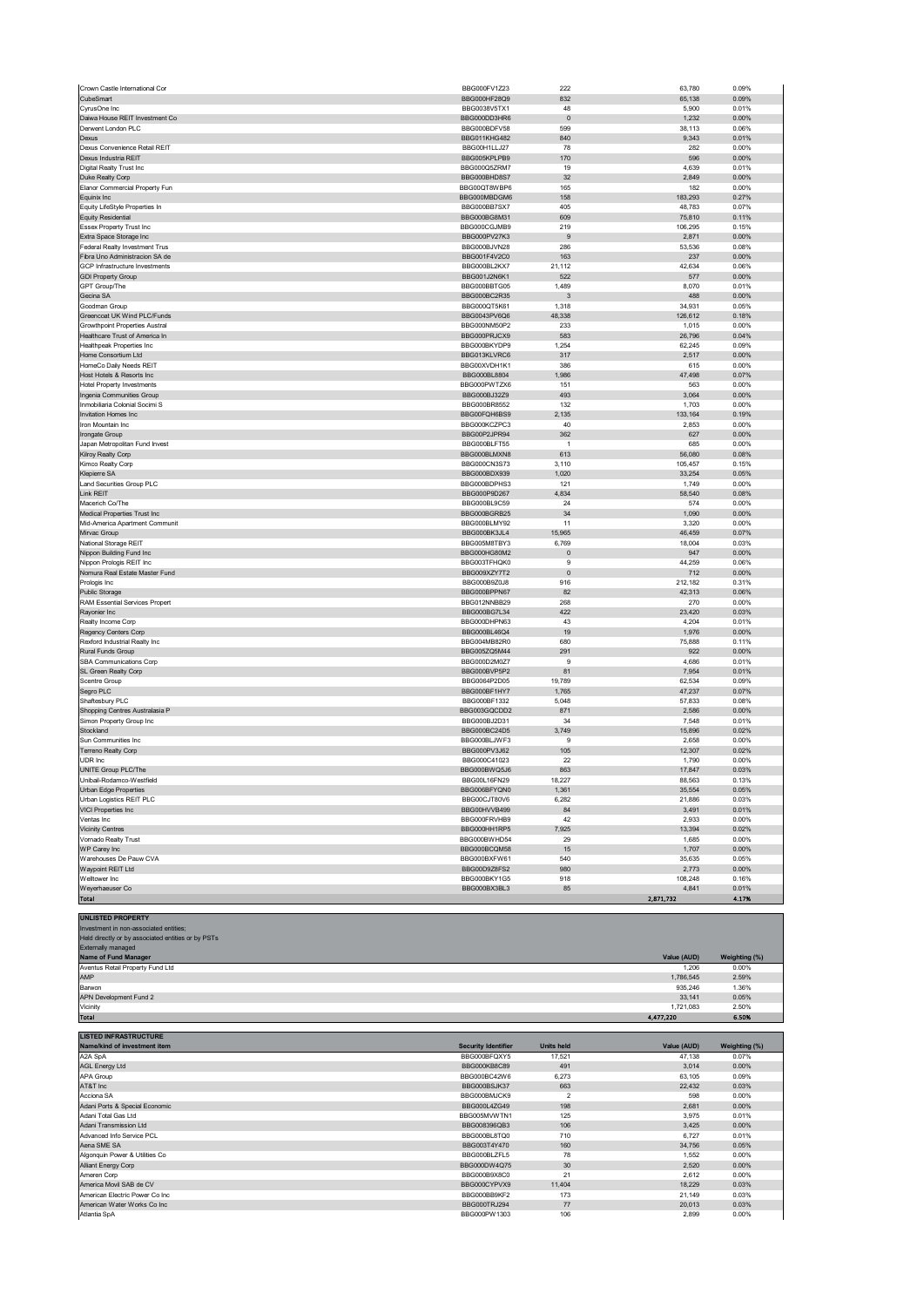| Atlas Arteria Ltd                                                | BBG000BCT4P3                 | 6,661          | 46,093           | 0.07%          |
|------------------------------------------------------------------|------------------------------|----------------|------------------|----------------|
| Atmos Energy Corp                                                | BBG000BRNGM2                 | 126            | 18,095           | 0.03%          |
| Auckland International Airport                                   | BBG000K0S531                 | 185            | 1,330            | 0.00%          |
| Aussie Broadband Ltd                                             | BBG001Y03WG8                 | 148            | 704              | 0.00%          |
| Avangrid Inc                                                     | BBG00B8NWRF5                 | 770            | 52,854           | 0.08%          |
| Axiata Group Bhd                                                 | BBG000NXP8K4                 | 130            | 178              | 0.00%          |
| <b>BCE Inc</b>                                                   | BBG000DQ7170                 | 55             | 3,917            | 0.01%          |
| <b>BT Group PLC</b><br><b>Bharti Airtel Ltd</b>                  | BBG000C05R82<br>BBG000DX1FT6 | 2,525<br>1,077 | 7,974<br>13,632  | 0.01%<br>0.02% |
| <b>CCR SA</b>                                                    | BBG000LVGQW7                 | 675            | 1,933            | 0.00%          |
| CK Infrastructure Holdings Ltd                                   | BBG000H3CDH4                 | 378            | 3,312            | 0.00%          |
| <b>CLP Holdings Ltd</b>                                          | BBG000BDV566                 | 730            | 10,139           | 0.01%          |
| CMS Energy Corp                                                  | BBG000BFVXX0                 | 33             | 2,954            | 0.00%          |
| COSCO SHIPPING Energy Transpor                                   | BBG000BLPS92                 | 855            | 448              | 0.00%          |
| CPFL Energia SA                                                  | BBG000Q99216                 | 210            | 1,390            | 0.00%          |
| Canadian Utilities Ltd                                           | BBG000BYDP11                 | 17             | 691              | 0.00%          |
| Cellnex Telecom SA                                               | BBG008G74Z89                 | 798            | 63,866           | 0.09%          |
| CenterPoint Energy Inc                                           | BBG000FDBX90                 | 65             | 2,487            | 0.00%          |
| Centrais Eletricas Brasileiras                                   | BBG000BDG493                 | 64             | 527              | 0.00%          |
| Centrica PLC                                                     | BBG000BPFPZ1                 | 3,792          | 5,051            | 0.01%          |
| Cheniere Energy Inc                                              | BBG000C3HSR0                 | 580            | 80,963           | 0.12%          |
| China Gas Holdings Ltd                                           | BBG000C2ZS65                 | 519            | 1,484            | 0.00%          |
| China Merchants Port Holdings                                    | BBG000BGBQC8                 | 231<br>390     | 579              | 0.00%          |
| China Mobile Ltd<br>China Resources Gas Group Ltd                | BBG000BZWNT2<br>BBG000DP29N2 | 210            | 3,224<br>1,635   | 0.00%<br>0.00% |
| China Suntien Green Energy Cor                                   | BBG001657YZ9                 | 914            | 980              | 0.00%          |
| China Telecom Corp Ltd                                           | BBG000BL05Q0                 | 1,591          | 730              | 0.00%          |
| China Tower Corp Ltd                                             | BBG00LD1QR26                 | 5,470          | 830              | 0.00%          |
| China Unicom Hong Kong Ltd                                       | BBG000DZ05Z7                 | 3,508          | 2,413            | 0.00%          |
| Chorus Ltd                                                       | BBG00282P8M3                 | 534            | 3,580            | 0.01%          |
| Chubu Electric Power Co Inc                                      | BBG000BNBHR7                 | 497            | 7,196            | 0.01%          |
| Chugoku Electric Power Co Inc/                                   | BBG000BNC5C8                 | 22             | 249              | 0.00%          |
| Chunghwa Telecom Co Ltd                                          | BBG000D2FM87                 | 2,177          | 12,609           | 0.02%          |
| Consolidated Edison Inc                                          | BBG000BHLYS1                 | 483            | 56,624           | 0.08%          |
| Contact Energy Ltd                                               | BBG00B2W76N6                 | 328            | 2,523            | 0.00%          |
| <b>DHT Holdings Inc</b>                                          | BBG000G3RXX7                 | 862            | 6,155            | 0.01%          |
| DT Midstream Inc                                                 | BBG0112Z58J3                 | 5              | 308              | 0.00%          |
| DTE Energy Co                                                    | BBG000BB29X4                 | 21             | 3,480            | 0.01%          |
| Dalrymple Bay Infrastructure L<br>Deutsche Telekom AG            | BBG00Y52L2Q9<br>BBG000HJTKL0 | 189<br>369     | 384              | 0.00%          |
|                                                                  | BBG000QMQF55                 |                | 9,419            | 0.01%          |
| Dialog Axiata PLC<br>Dominion Energy Inc                         | BBG000BGVW60                 | 28,120<br>76   | 2,079<br>8,228   | 0.00%<br>0.01% |
| Duke Energy Corp                                                 | BBG000BHGDH5                 | 433            | 62,505           | 0.09%          |
| E.ON SE                                                          | BBG000BR7M47                 | 3,262          | 62,200           | 0.09%          |
| EDP - Energias de Portugal SA                                    | BBG000BPCKW8                 | 1,192          | 9,009            | 0.01%          |
| <b>ENN Energy Holdings Ltd</b>                                   | BBG000N6X3L4                 | 101            | 2,605            | 0.00%          |
| Edison International                                             | BBG000D7RKJ5                 | 42             | 3,964            | 0.01%          |
| Electricite de France SA                                         | BBG000BJNCV9                 | 88             | 1,428            | 0.00%          |
| Emera Inc                                                        | BBG000BJJ834                 | 41             | 2,804            | 0.00%          |
| Emirates Telecommunications Gr                                   | BBG000C0ZM17                 | 45             | 531              | 0.00%          |
| Enagas SA                                                        | BBG000BD5B99                 | 1,620          | 51,705           | 0.08%          |
| Enbridge Inc                                                     | BBG000C7P7N2                 | 169            | 9,110            | 0.01%          |
| Endesa SA                                                        | BBG000C1Q594                 | 1,761          | 55,641           | 0.08%          |
| Enel Americas SA                                                 | BBG000BKWZS9                 | 4,838          | 726              | 0.00%          |
| Enel SpA                                                         | BBG000BK43F5                 | 1,154          | 12,721           | 0.02%          |
| Engie SA                                                         | BBG000BJNPL1                 | 358            | 7,284            | 0.01%          |
| <b>Entergy Corp</b>                                              | BBG000C1FQS9                 | 24             | 3,693            | 0.01%          |
| Equitrans Midstream Corp<br><b>Essential Utilities Inc</b>       | BBG00K53L394<br>BBG000BRMJN6 | 49<br>30       | 701<br>2,233     | 0.00%<br>0.00% |
| Estia Health Ltd                                                 | BBG005PCNG03                 | 220            | 505              | 0.00%          |
| Evergy Inc                                                       | BBG00H433CR2                 | 28             | 2,606            | 0.00%          |
| Eversource Energy                                                | BBG000BQ87N0                 | 504            | 63,076           | 0.09%          |
| Exelon Corp                                                      | BBG000J6XT05                 | 302            | 24,016           | 0.03%          |
| <b>FLEX LNG Ltd</b>                                              | BBG000R4RKQ9                 | 79             | 2,413            | 0.00%          |
| Far EasTone Telecommunications                                   | BBG000CK1XH9                 | 1,013          | 3,252            | 0.00%          |
| <b>FirstEnergy Corp</b>                                          | BBG000BB6M98                 | 72             | 4,094            | 0.01%          |
| Fortis Inc/Canada                                                | BBG000BYTHG6                 | 64             | 4,249            | 0.01%          |
| Fortum Oyj                                                       | BBG000CKYDQ7                 | 17             | 707              | 0.00%          |
| G8 Education Ltd                                                 | BBG000TRZ900                 | 18,933         | 21,016           | 0.03%          |
| GAIL India Ltd                                                   | BBG000B9Y2W0                 | 650            | 1,553            | 0.00%          |
| <b>GEIINK SE</b>                                                 | <b>RRGOOD I AMADAR</b>       | 159            | 3,629            | <b>U.UT%</b>   |
| Global Ports Investments PLC                                     | BBG001QSKQG0                 | 1,073          | 5,521            | 0.01%          |
| Globe Telecom Inc                                                | BBG000BFXK57                 | 73             | 6,567            | 0.01%          |
| Golar LNG Ltd                                                    | BBG000K14TT5<br>BBG000BLDJX8 | 108<br>173     | 1,837<br>3,274   | 0.00%<br>0.00% |
| Grupo Aeroportuario del Pacifi<br>Grupo Aeroportuario del Surest | BBG000C98YD9                 | 163            | 4,640            | 0.01%          |
| Guangdong Investment Ltd                                         | BBG000BDW8M1                 | 934            | 1,632            | 0.00%          |
| HCA Healthcare Inc                                               | BBG000QW7VC1                 | 19             | 6,673            | 0.01%          |
| HK Electric Investments & HK E                                   | BBG005Q0XWK0                 |                | 200              | 0.00%          |
| HKT Trust & HKT Ltd                                              | BBG00226B1T3                 | 148            |                  |                |
| Hafnia Ltd                                                       |                              | 329            | 608              | 0.00%          |
| Hawaiian Electric Industries I                                   | BBG00N2XW7Z5                 | 1,626          | 4,408            | 0.01%          |
|                                                                  | BBG000BL0P40                 | 894            | 51,055           | 0.07%          |
| <b>Helios Towers PLC</b>                                         | BBG00K7MFFV5                 | 517            | 1,655            | 0.00%          |
| Hera SpA                                                         | BBG000J8JWT9                 | 8,969          | 51,357           | 0.07%          |
| Hong Kong & China Gas Co Ltd                                     | BBG000BDWT45                 | 4,164          | 8,918            | 0.01%          |
| Hydro One Ltd                                                    | BBG00B0VKL16                 | 95             | 3,416            | 0.00%          |
| <b>IDP Education Ltd</b>                                         | BBG00BF0ZND5                 | 1,088          | 37,685           | 0.05%          |
| Iberdrola SA                                                     | BBG000BC49N1                 | 621            | 10,110           | 0.01%          |
| Indosat Tbk PT<br>Indraprastha Gas Ltd                           | BBG000DL53H8<br>BBG000BZWF19 | 1,514<br>147   | 906<br>1,281     | 0.00%<br>0.00% |
| Indus Towers Ltd                                                 | BBG000TDKBZ4                 | 281            | 1,289            | 0.00%          |
| Infrastrutture Wireless Italia                                   | BBG0099WFQ42                 | 3,363          | 56,179           | 0.08%          |
| International Seaways Inc                                        | BBG003MN93C9                 | 136            | 2,741            | 0.00%          |
| <b>KDDI Corp</b>                                                 | BBG000BJ7JH8                 | 234            | 9,414            | 0.01%          |
| KT Corp                                                          | BBG000BMQ2T4                 | 89             | 3,158            | 0.00%          |
| Kansai Electric Power Co Inc/T                                   | BBG000BNBVX9                 | 486            | 6,232            | 0.01%          |
| Keypath Education Internationa                                   | BBG010Z1TJY7                 | 6,565          | 15,427           | 0.02%          |
| Kinder Morgan Inc                                                | BBG0019JZ882                 | 329            | 7,185            | 0.01%          |
| Koninklijke KPN NV                                               | BBG000BBDX14                 | 485            | 2,070            | 0.00%          |
| Korea Gas Corp                                                   | BBG000C4WJ73                 | 33             | 1,486            | 0.00%          |
| Kunlun Energy Co Ltd                                             | BBG000BDW4H6                 | 1,461          | 1,884            | 0.00%          |
| Kyushu Electric Power Co Inc                                     | BBG000BND3H7                 | 53             | 538              | 0.00%          |
| LG Uplus Corp                                                    | BBG000F8XL84                 | 54             | 855              | 0.00%          |
| Laureate Education Inc<br>Liberty Global PLC                     | BBG00B4Z2YX0<br>BBG000BXWBN9 | 193<br>1,488   | 3,244<br>56,831  | 0.00%<br>0.08% |
| Liberty Latin America Ltd                                        | BBG00JHP6GP5                 | 122            | 1,922            | 0.00%          |
| Lumen Technologies Inc                                           | BBG000BGLRN3                 | 280            | 4,841            | 0.01%          |
| MD Medical Group Investments P                                   | BBG003GTN5S5                 | 200            | 2,923            | 0.00%          |
| MTN Group Ltd                                                    | BBG000C4S5Y8                 | 994            | 14,622           | 0.02%          |
| Millicom International Cellula                                   | BBG000BZV950                 | 35             | 1,349            | 0.00%          |
| Mobile TeleSystems PJSC                                          | BBG000CSZKR2                 | 489            | 5,349            | 0.01%          |
| Monash IVF Group Ltd                                             | BBG006KY3513                 | 209            | 221              | 0.00%          |
| NRG Energy Inc                                                   | BBG000D8RG11                 | 99             | 5,866            | 0.01%          |
| National Grid PLC<br>Naturgy Energy Group SA                     | BBG000FV67Q4<br>BBG000BWYKD0 | 3,679<br>1,201 | 72.643<br>53,793 | 0.11%<br>0.08% |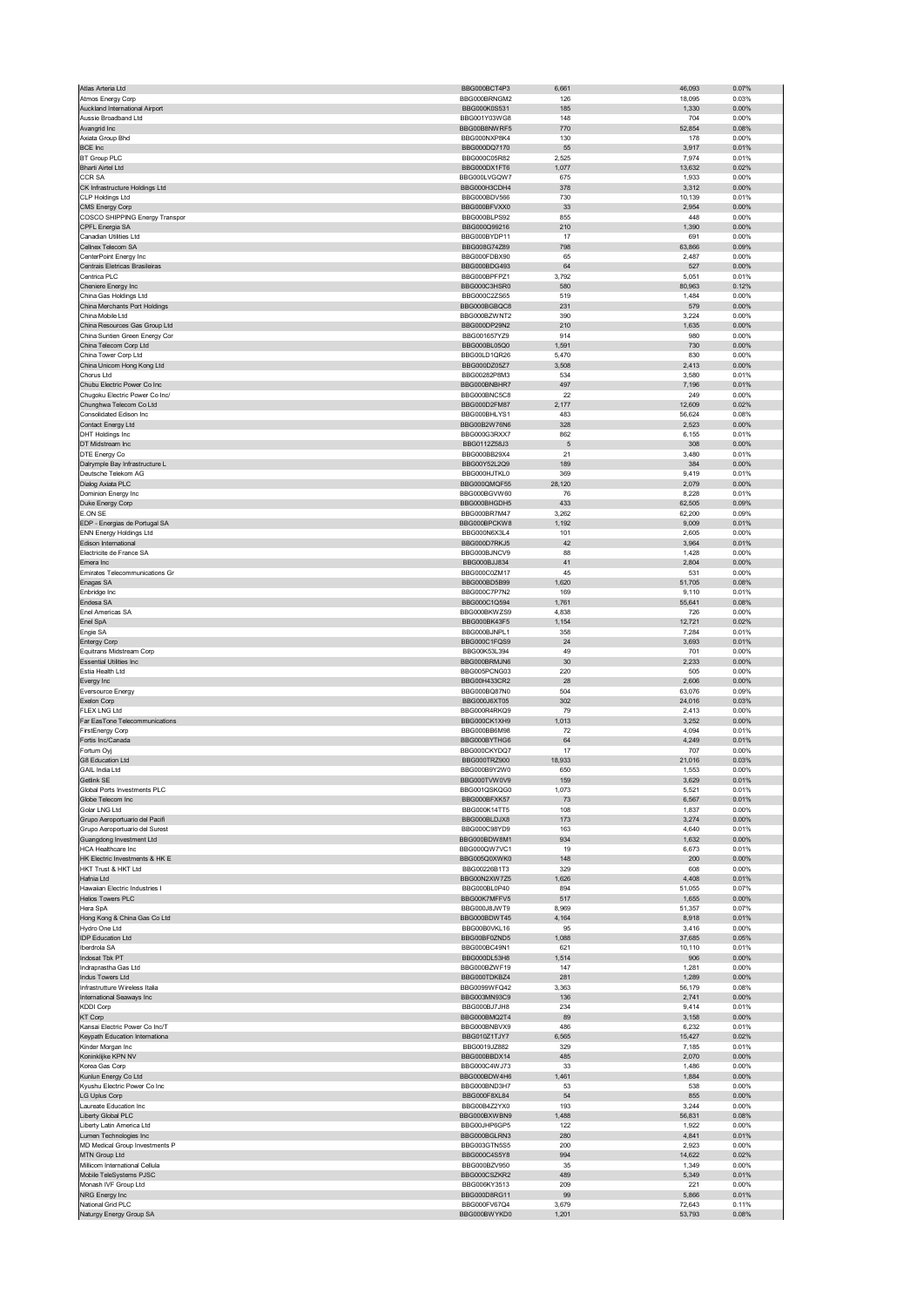| NiSource Inc.                                                                                                                                                                                             | BBG000BJSBJ0                 | 147               | 18,821            | 0.03%          |
|-----------------------------------------------------------------------------------------------------------------------------------------------------------------------------------------------------------|------------------------------|-------------------|-------------------|----------------|
|                                                                                                                                                                                                           | BBG000BPZBB6                 | 46                | 1,740             | 0.00%          |
| Nippon Telegraph & Telephone C                                                                                                                                                                            | BBG000BHBZL6                 | 264               | 9,936             | 0.01%          |
| NorthWestern Corp                                                                                                                                                                                         | BBG000Q1NMJ4                 | 642               | 50,491            | 0.07%          |
| ONE Gas Inc                                                                                                                                                                                               | BBG004WQKD07                 | 142               | 15,155            | 0.02%          |
| ONEOK Inc                                                                                                                                                                                                 | BBG000BQHGR6                 | 61                | 4,924             | 0.01%          |
| Orange SA                                                                                                                                                                                                 | BBG000DQSHL6                 | 390               | 5,740             | 0.01%          |
| Origin Energy Ltd                                                                                                                                                                                         | BBG000C3W502                 | 29,033            | 152,132           | 0.22%          |
| Orsted AS                                                                                                                                                                                                 | BBG00B2HPN16                 | 190               | 33,381            | 0.05%          |
| Osaka Gas Co Ltd                                                                                                                                                                                          | BBG000BH2Y84                 | 2,485             | 56,433            | 0.08%          |
| PCCW Ltd                                                                                                                                                                                                  | BBG000MDQKJ3                 | 401               | 279               | 0.00%          |
| PG&E Corp                                                                                                                                                                                                 | BBG000BQWPC5                 | 101               | 1,691             | 0.00%          |
| PGE Polska Grupa Energetyczna                                                                                                                                                                             | BBG000BP0PD1                 | 435               | 1,197             | 0.00%          |
| PLDT Inc                                                                                                                                                                                                  | BBG000BFF220                 | 11                | 548               | 0.00%          |
| PPL Corp                                                                                                                                                                                                  | BBG000BRJL00                 | 1,359             | 56,184            | 0.08%          |
| Pembina Pipeline Corp                                                                                                                                                                                     | BBG000BS6M19                 | 62                | 2,598             | 0.00%          |
| Pennon Group PLC                                                                                                                                                                                          | BBG000BZT2X7                 | 2,312             | 50,258            | 0.07%          |
| Petronet LNG Ltd                                                                                                                                                                                          | BBG000F53YT2                 | 228               | 914               | 0.00%          |
| Pinnacle West Capital Corp                                                                                                                                                                                | BBG000BRDSX5                 | 577               | 55,986            | 0.08%          |
| Power Assets Holdings Ltd                                                                                                                                                                                 | BBG000BDWNL9                 | 707               | 6,058             | 0.01%          |
| Power Grid Corp of India Ltd                                                                                                                                                                              | BBG000CZ35Q5                 | 1,374             | 5,196             | 0.01%          |
| Proximus SADP                                                                                                                                                                                             | BBG000H72BJ8                 | 10                | 268               | 0.00%          |
| Public Service Enterprise Grou                                                                                                                                                                            | BBG000BQZMH4                 | 366               | 33,592            | 0.05%          |
| Qube Holdings Ltd                                                                                                                                                                                         | BBG000QG5CW8                 | 1,490             | 4,722             | 0.01%          |
|                                                                                                                                                                                                           |                              |                   |                   |                |
| RWE AG                                                                                                                                                                                                    | BBG000BBQ012                 | 885               | 49,463            | 0.07%          |
| Ramsay Health Care Ltd                                                                                                                                                                                    | BBG000BB3TB3                 | 1,248             | 89,232            | 0.13%          |
| Red Electrica Corp SA                                                                                                                                                                                     | BBG000C2V319                 | 1,792             | 53,333            | 0.08%          |
| Rogers Communications Inc                                                                                                                                                                                 | BBG000BCG226                 | 213               | 13,965            | 0.02%          |
| Rostelecom PJSC                                                                                                                                                                                           | BBG000NNBY79                 | 17                | 159               | 0.00%          |
| SK Telecom Co Ltd                                                                                                                                                                                         | BBG000BG79W9                 | 17                | 965               | 0.00%          |
| SSE PLC                                                                                                                                                                                                   | BBG000C03056                 | 1,771             | 54,416            | 0.08%          |
| Scorpio Tankers Inc                                                                                                                                                                                       | BBG000Q1TVZ0                 | 167               | 2,939             | 0.00%          |
| Sempra Energy                                                                                                                                                                                             | BBG000C2ZCH8                 | 29                | 5,316             | 0.01%          |
| Singapore Telecommunications L                                                                                                                                                                            | BBG000BKXVZ9                 | 278               | 658               | 0.00%          |
| Sistema PJSFC                                                                                                                                                                                             | BBG000G7B4C2                 | 361               | 3,079             | 0.00%          |
| SmarTone Telecommunications Ho                                                                                                                                                                            | BBG000BLHZR5                 | 2,916             | 2,135             | 0.00%          |
| Snam SpA                                                                                                                                                                                                  | BBG000FBNMF8                 | 6,500             | 53,883            | 0.08%          |
| SoftBank Corp                                                                                                                                                                                             | BBG00MJLWHH3                 | 287               | 4,980             | 0.01%          |
| SoftBank Group Corp                                                                                                                                                                                       | BBG000CLY2D3                 | 130               | 8,408             | 0.01%          |
| Southern Co/The                                                                                                                                                                                           | BBG000BT9DW0                 | 113               | 10,643            | 0.02%          |
| Spark New Zealand Ltd                                                                                                                                                                                     | BBG000CCF4G7                 | 186               | 798               | 0.00%          |
| Swisscom AG                                                                                                                                                                                               | BBG000CWDCF8                 | $\overline{1}$    | 776               | 0.00%          |
| T-Mobile US Inc.                                                                                                                                                                                          | BBG000NDV1D4                 | 11                | 1,716             | 0.00%          |
| TC Energy Corp                                                                                                                                                                                            | BBG000D07ZQ1                 | 69                | 4,419             | 0.01%          |
| <b>TELUS Corp</b>                                                                                                                                                                                         | BBG000BZYZB2                 | 109               | 3,531             | 0.01%          |
| TIM SA/Brazil                                                                                                                                                                                             | BBG000BMG9B9                 | 132               | 429               | 0.00%          |
| TIME dotCom Bhd                                                                                                                                                                                           | BBG000CXR4D1                 | 866               |                   | 0.00%          |
| <b>TPG Telecom Ltd</b>                                                                                                                                                                                    |                              |                   | 1,315             |                |
|                                                                                                                                                                                                           | BBG001BRJMN1                 | 7,076             | 41,675            | 0.06%          |
| Taiwan Mobile Co Ltd                                                                                                                                                                                      | BBG000BM2K92                 | 1,090             | 5,417             | 0.01%          |
| Targa Resources Corp                                                                                                                                                                                      | BBG0015XMW40                 | 14                | 992               | 0.00%          |
| Tata Power Co Ltd/The                                                                                                                                                                                     | BBG000D0ZK56                 | 331               | 1,355             | 0.00%          |
| Tele2 AB                                                                                                                                                                                                  | BBG000ND1YG2                 | 194               | 3,805             | 0.01%          |
| Telecom Italia SpA/Milano                                                                                                                                                                                 | BBG000BC91H0                 | 4,207             | 2,857             | 0.00%          |
| Telefonica Brasil SA                                                                                                                                                                                      | BBG000C9BDQ7                 | 145               | 1,726             | 0.00%          |
| Telefonica Deutschland Holding                                                                                                                                                                            | BBG003G4DHL2                 | 231               | 883               | 0.00%          |
| Telefonica SA                                                                                                                                                                                             | BBG000C20331                 | 1,291             | 7,776             | 0.01%          |
| Telekom Austria AG                                                                                                                                                                                        | BBG000FDL9D7                 | 39                | 464               | 0.00%          |
| <b>Telenor ASA</b>                                                                                                                                                                                        | BBG000BBPV51                 | 213               | 4,615             | 0.01%          |
| Telephone and Data Systems Inc                                                                                                                                                                            | BBG000BV0VK7                 | 11                | 310               | 0.00%          |
| Telia Co AB                                                                                                                                                                                               | BBG000M3HZX6                 | 1.204             | 6,476             | 0.01%          |
| Telkom Indonesia Persero Tbk P                                                                                                                                                                            | BBG000BSZXP7                 | 2,120             | 826               | 0.00%          |
|                                                                                                                                                                                                           | BBG000BTKG69                 | 32,388            | 135,380           | 0.20%          |
| Telstra Corp Ltd                                                                                                                                                                                          |                              |                   |                   | 0.00%          |
|                                                                                                                                                                                                           |                              |                   |                   |                |
| Tenaga Nasional Bhd                                                                                                                                                                                       | BBG000BBBLC0<br>BBG000CPHYL4 | 262               | 808               |                |
| Tenet Healthcare Corp                                                                                                                                                                                     |                              | 17                | 1,942             | 0.00%          |
| Terna - Rete Elettrica Naziona                                                                                                                                                                            | BBG000BBM454                 | 4,886             | 54,366            | 0.08%          |
| Tohoku Electric Power Co Inc                                                                                                                                                                              | BBG000BNCLQ8                 | 74                | 720               | 0.00%          |
| Tokyo Electric Power Co Holdin                                                                                                                                                                            | BBG000BKJW74<br>BBG000BNDP42 | 1,353             | 4,798             | 0.01%          |
|                                                                                                                                                                                                           |                              | 2,319             | 57,125            | 0.08%          |
|                                                                                                                                                                                                           | BBG000BW7HG4                 | 11,966            | 165,370           | 0.24%          |
| Tokyo Gas Co Ltd<br>Transurban Group<br>Turk Telekomunikasyon AS                                                                                                                                          | BBG000BR8WS8                 | 2,718             | 2,711             | 0.00%          |
| Turkcell lletisim Hizmetleri A                                                                                                                                                                            | BBG000F101G0                 | 188               | 360               | 0.00%          |
| UGI Corp                                                                                                                                                                                                  | BBG000BVYN55                 | 28                | 1,742             | 0.00%          |
| Ultrapar Participacoes SA                                                                                                                                                                                 | BBG000C2XTR2                 | 346               | 1,244             | 0.00%          |
| United Internet AG                                                                                                                                                                                        | BBG000F45Y40                 | 5                 | 275               | 0.00%          |
|                                                                                                                                                                                                           | BBG000BBFLV5                 | 2,622             | 53,203            | 0.08%          |
|                                                                                                                                                                                                           | BBG00GBPC2M4                 | 809               | 3,602             | 0.01%          |
| Universal Health Services Inc                                                                                                                                                                             | BBG000CB8Q50                 | $\overline{7}$    | 1,265             | 0.00%          |
|                                                                                                                                                                                                           | BBG000QCW561                 | 1,774             | 4,173             | 0.01%          |
| Veolia Environnement SA                                                                                                                                                                                   | BBG000CSHJP7                 | 105               | 5,312             | 0.01%          |
| Verizon Communications Inc.                                                                                                                                                                               | BBG000HS77T5                 | 253               | 18,110            | 0.03%          |
| Virtus Health Ltd                                                                                                                                                                                         | BBG001XG1XP4                 | 5,045             | 34,559            | 0.05%          |
| Vodacom Group Ltd                                                                                                                                                                                         | BBG000BD5GF1                 | 413               | 4,797             | 0.01%          |
| Vodafone Group PLC                                                                                                                                                                                        | BBG000C4R6H6                 | 5,044             | 44,596            | 0.06%          |
| Vodafone Idea Ltd                                                                                                                                                                                         | BBG000FR5515                 | 8,101             | 2,301             | 0.00%          |
|                                                                                                                                                                                                           | BBG000BWP7D9                 | 26                | 3,511             | 0.01%          |
|                                                                                                                                                                                                           | BBG000BWVCP8                 | 180               | 6,447             | 0.01%          |
| Xcel Energy Inc                                                                                                                                                                                           | BBG000BCTQ65                 | 56                | 5,232             | 0.01%          |
| d'Amico International Shipping                                                                                                                                                                            | BBG000Q2KQ15                 | 11,796            | 1,744             | 0.00%          |
| Total                                                                                                                                                                                                     |                              |                   | 3,332,084         | 4.84%          |
|                                                                                                                                                                                                           |                              |                   |                   |                |
| UNLISTED INFRASTRUCTURE                                                                                                                                                                                   |                              |                   |                   |                |
| Investment in non-associated entities;                                                                                                                                                                    |                              |                   |                   |                |
|                                                                                                                                                                                                           |                              |                   |                   |                |
|                                                                                                                                                                                                           |                              |                   |                   |                |
|                                                                                                                                                                                                           |                              |                   |                   |                |
| Name of Fund Manager                                                                                                                                                                                      |                              |                   | Value (AUD)       | Weighting (%)  |
| Sydney Airport                                                                                                                                                                                            |                              |                   | 18,192            | 0.03%          |
| Patrizia                                                                                                                                                                                                  |                              |                   | 4,469,861         | 6.49%          |
| Suez                                                                                                                                                                                                      |                              |                   | 918               | 0.00%          |
| <b>AusNet Services</b>                                                                                                                                                                                    |                              |                   | 3,941             | 0.01%          |
| Total                                                                                                                                                                                                     |                              |                   | 4,492,912         | 6.52%          |
|                                                                                                                                                                                                           |                              |                   |                   |                |
| United Utilities Group PLC<br>Uniti Group Ltd<br><b>VEON Ltd</b><br><b>WEC Energy Group Inc</b><br>Held directly or by associated entities or by PSTs<br>Externally managed<br><b>LISTED ALTERNATIVES</b> |                              |                   |                   |                |
| Name/kind of investment item                                                                                                                                                                              | <b>Security Identifier</b>   | <b>Units held</b> | Value (AUD)       | Weighting (%)  |
| Williams Cos Inc/The<br>UBS ETF CMCI Composite SF UCIT                                                                                                                                                    | BBG005NCMN74                 | 1,198             | 143,506           | 0.21%          |
| WisdomTree Carbon                                                                                                                                                                                         | BBG012G076F9                 | 938               | 40,006            | 0.06%          |
| WisdomTree Copper                                                                                                                                                                                         | BBG000BL3W79                 | 1,496             | 80,523            | 0.12%          |
| WisdomTree WTI Crude Oil                                                                                                                                                                                  | BBG000BL4FN7                 | 12,260            | 120,901           | 0.18%          |
| iShares Physical Silver ETC<br>Total                                                                                                                                                                      | BBG001M8F4G3                 | 835               | 25,478<br>410,415 | 0.04%<br>0.60% |

NetLink NBN Trust BBG00H1NYR49 47,595 48,558 0.07%